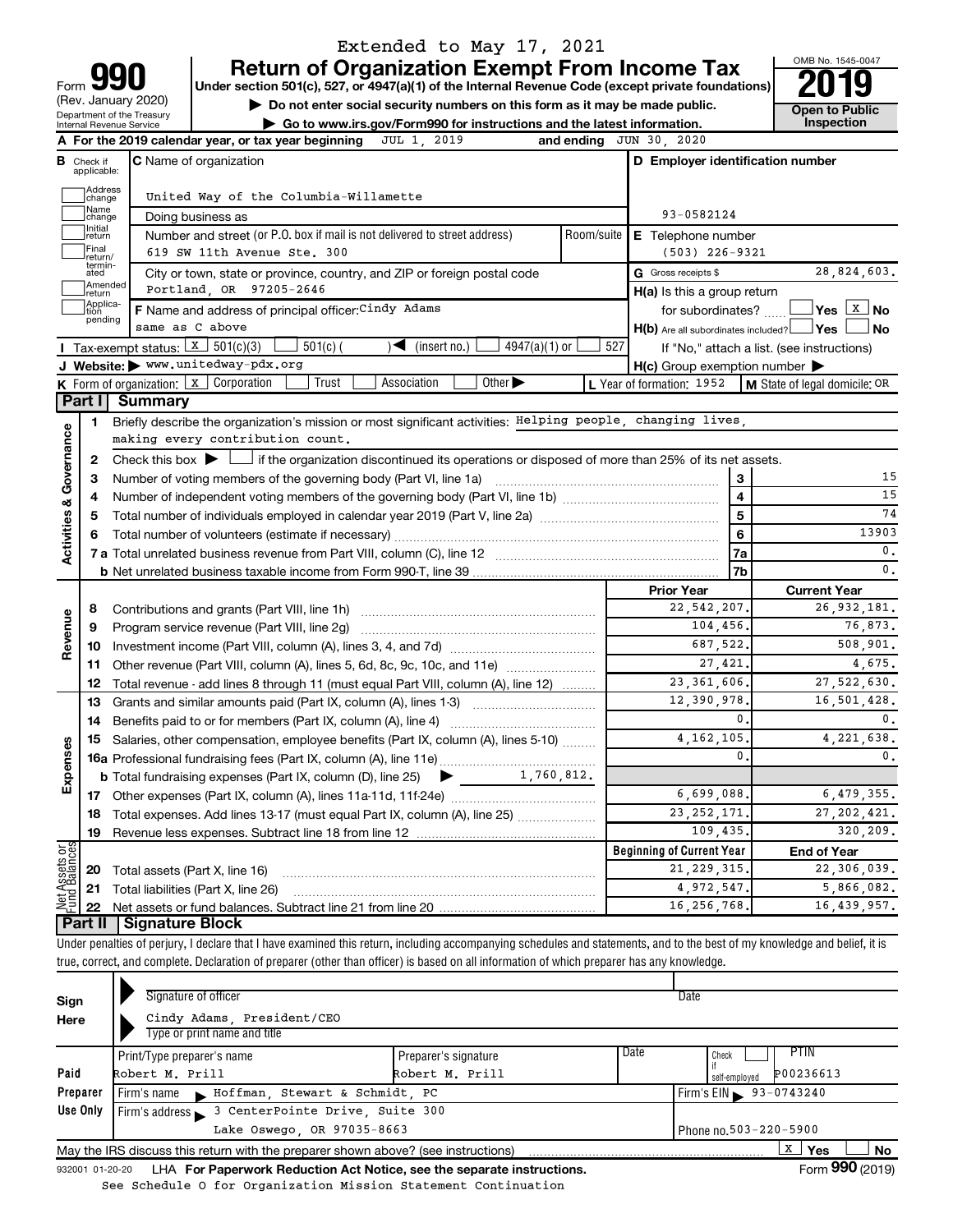|    | United Way of the Columbia-Willamette<br>Form 990 (2019)<br><b>Statement of Program Service Accomplishments</b><br>Part III                  | 93-0582124<br>Page 2 |
|----|----------------------------------------------------------------------------------------------------------------------------------------------|----------------------|
|    |                                                                                                                                              | $\mathbf{x}$         |
| 1  | Briefly describe the organization's mission:                                                                                                 |                      |
|    | Improve lives, strengthen communities and advance equity by mobilizing                                                                       |                      |
|    | the caring power of people across our metro area. See Schedule O.                                                                            |                      |
|    |                                                                                                                                              |                      |
|    |                                                                                                                                              |                      |
| 2  | Did the organization undertake any significant program services during the year which were not listed on the                                 |                      |
|    |                                                                                                                                              | $Yes$ $X$ No         |
|    | If "Yes," describe these new services on Schedule O.                                                                                         |                      |
| 3  | Did the organization cease conducting, or make significant changes in how it conducts, any program services?                                 |                      |
|    | If "Yes," describe these changes on Schedule O.                                                                                              |                      |
| 4  | Describe the organization's program service accomplishments for each of its three largest program services, as measured by expenses.         |                      |
|    | Section 501(c)(3) and 501(c)(4) organizations are required to report the amount of grants and allocations to others, the total expenses, and |                      |
|    | revenue, if any, for each program service reported.                                                                                          |                      |
| 4а | $(\text{Code:})$ (Expenses \$ 18,855,150, including grants of \$ 12,188,803, ) (Revenue \$                                                   |                      |
|    | Convening/Backbone Support                                                                                                                   |                      |
|    |                                                                                                                                              |                      |
|    | Transformation Grants - The Community Transformation Strategy is                                                                             |                      |
|    | envisioned as a collective impact model with a long-term focus on                                                                            |                      |
|    | transforming communities. United Way is focusing on breaking the cycle                                                                       |                      |
|    | of childhood poverty by investing in the highest need communities                                                                            |                      |
|    | across our region to improve educational outcomes for young people,                                                                          |                      |
|    | stabilize the families in which they live, and build strong and                                                                              |                      |
|    | connected communities around them. (See Schedule O for more<br>information)                                                                  |                      |
|    |                                                                                                                                              |                      |
|    |                                                                                                                                              |                      |
| 4b | 4,715,965. including grants of \$ 4,312,625. (Revenue \$<br>(Code: ) (Expenses \$                                                            | 4,675.               |
|    | Community Investment                                                                                                                         |                      |
|    |                                                                                                                                              |                      |
|    | Safety Net Grants - The Safety Net funding strategy is designed to                                                                           |                      |
|    | provide critical aid for our most vulnerable families through                                                                                |                      |
|    | short-term, non-competitive investments in supportive programs that                                                                          |                      |
|    | provide housing, food, heat, utilities and other essential needs for                                                                         |                      |
|    | individuals that, due to an unforeseen personal crisis, disaster or                                                                          |                      |
|    | emergency in their lives, would benefit from additional assistance.                                                                          |                      |
|    | Safety Net partnerships are one-year in length and the grant amount                                                                          |                      |
|    | varies by organization. (See Schedule O for more information)                                                                                |                      |
|    |                                                                                                                                              |                      |
|    |                                                                                                                                              |                      |
| 4c | 439, 752. including grants of \$<br>$0.$ ) (Revenue \$<br>(Code: ) (Expenses \$                                                              | 76,873.              |
|    | Hands On Greater Portland provides a link for individuals, families,                                                                         |                      |
|    | corporate and community groups to join together and engage in                                                                                |                      |
|    | meaningful volunteer opportunities across the Greater Portland region.                                                                       |                      |
|    | Hands On Greater Portland offers unique, fun, and flexible ways to get                                                                       |                      |
|    | connected and involved, and provides volunteer management resources to                                                                       |                      |
|    | the nonprofit sector.                                                                                                                        |                      |
|    |                                                                                                                                              |                      |
|    |                                                                                                                                              |                      |
|    |                                                                                                                                              |                      |
|    |                                                                                                                                              |                      |
|    |                                                                                                                                              |                      |
|    |                                                                                                                                              |                      |
|    | 4d Other program services (Describe on Schedule O.)                                                                                          |                      |
|    |                                                                                                                                              |                      |
|    | (Expenses \$<br>including grants of \$<br>(Revenue \$<br>24,010,867.<br>4e Total program service expenses >                                  |                      |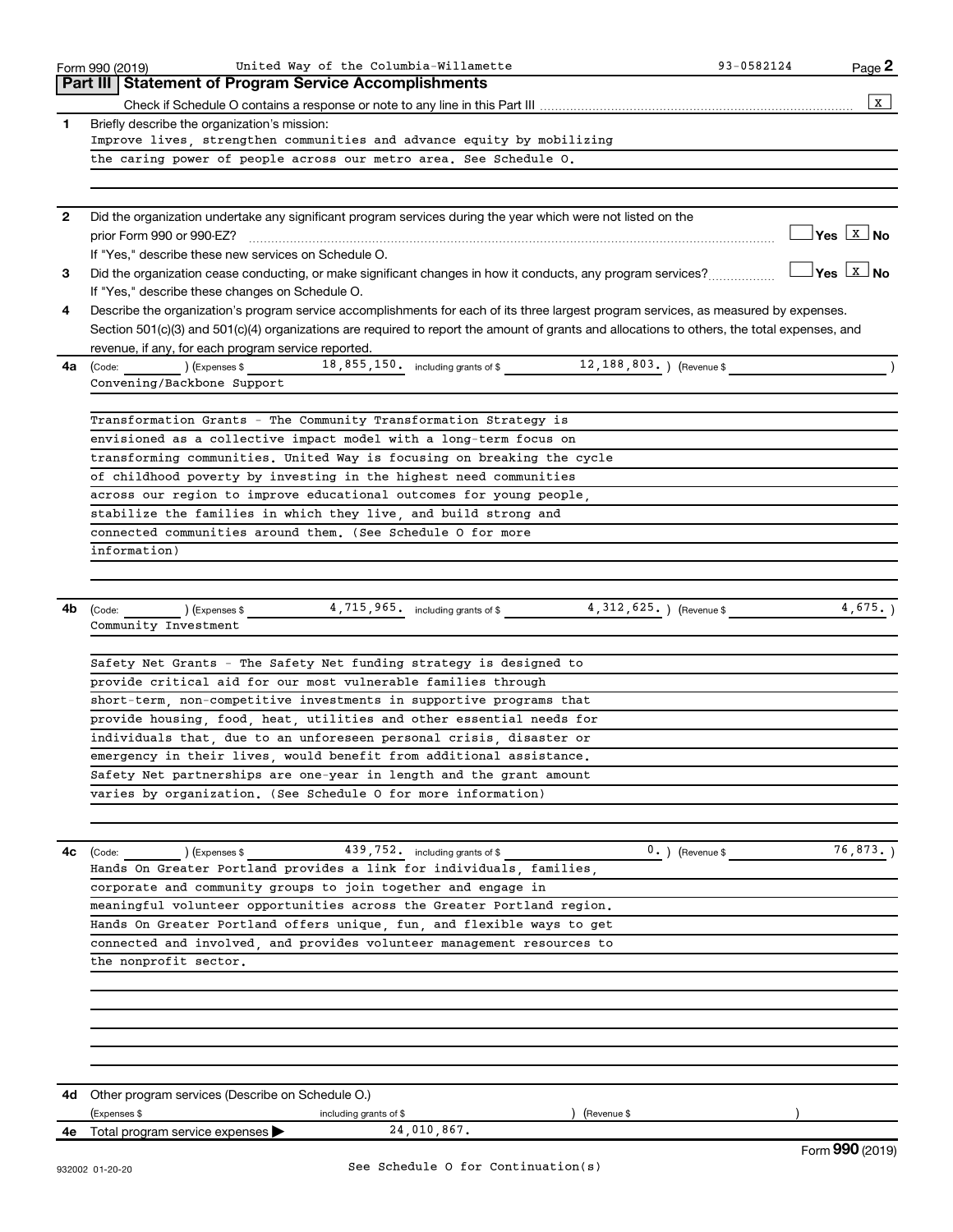| Form 990 (2019) |  |  |
|-----------------|--|--|

|     | 93-0582124<br>United Way of the Columbia-Willamette<br>Form 990 (2019)                                                                                                                          |                 |     | Page 3 |
|-----|-------------------------------------------------------------------------------------------------------------------------------------------------------------------------------------------------|-----------------|-----|--------|
|     | <b>Part IV   Checklist of Required Schedules</b>                                                                                                                                                |                 |     |        |
|     |                                                                                                                                                                                                 |                 | Yes | No     |
| 1.  | Is the organization described in section 501(c)(3) or 4947(a)(1) (other than a private foundation)?                                                                                             |                 |     |        |
|     |                                                                                                                                                                                                 | 1               | х   |        |
| 2   |                                                                                                                                                                                                 | $\overline{2}$  | X   |        |
| 3   | Did the organization engage in direct or indirect political campaign activities on behalf of or in opposition to candidates for                                                                 |                 |     |        |
|     |                                                                                                                                                                                                 | З               |     | x      |
| 4   | Section 501(c)(3) organizations. Did the organization engage in lobbying activities, or have a section 501(h) election in effect                                                                |                 |     |        |
|     |                                                                                                                                                                                                 | 4               |     | x      |
| 5   | Is the organization a section 501(c)(4), 501(c)(5), or 501(c)(6) organization that receives membership dues, assessments, or                                                                    |                 |     |        |
|     |                                                                                                                                                                                                 | 5               |     | x      |
| 6   | Did the organization maintain any donor advised funds or any similar funds or accounts for which donors have the right to                                                                       |                 |     |        |
|     | provide advice on the distribution or investment of amounts in such funds or accounts? If "Yes," complete Schedule D, Part I                                                                    | 6               |     | x      |
| 7   | Did the organization receive or hold a conservation easement, including easements to preserve open space,                                                                                       |                 |     |        |
|     | the environment, historic land areas, or historic structures? If "Yes," complete Schedule D, Part II                                                                                            | $\overline{7}$  |     | x      |
| 8   | Did the organization maintain collections of works of art, historical treasures, or other similar assets? If "Yes," complete                                                                    |                 |     |        |
|     |                                                                                                                                                                                                 | 8               |     | х      |
| 9   | Did the organization report an amount in Part X, line 21, for escrow or custodial account liability, serve as a custodian for                                                                   |                 |     |        |
|     | amounts not listed in Part X; or provide credit counseling, debt management, credit repair, or debt negotiation services?                                                                       |                 |     |        |
|     |                                                                                                                                                                                                 | 9               |     | х      |
| 10  | Did the organization, directly or through a related organization, hold assets in donor-restricted endowments                                                                                    |                 |     |        |
|     |                                                                                                                                                                                                 | 10              | х   |        |
| 11  | If the organization's answer to any of the following questions is "Yes," then complete Schedule D, Parts VI, VII, VIII, IX, or X                                                                |                 |     |        |
|     | as applicable.                                                                                                                                                                                  |                 |     |        |
|     | a Did the organization report an amount for land, buildings, and equipment in Part X, line 10? If "Yes," complete Schedule D,                                                                   |                 |     |        |
|     | Part VI                                                                                                                                                                                         | 11a             | х   |        |
| b   | Did the organization report an amount for investments - other securities in Part X, line 12, that is 5% or more of its total                                                                    |                 |     |        |
|     |                                                                                                                                                                                                 | 11b             |     | х      |
| c   | Did the organization report an amount for investments - program related in Part X, line 13, that is 5% or more of its total                                                                     |                 |     |        |
|     |                                                                                                                                                                                                 | 11c             |     | х      |
| d   | Did the organization report an amount for other assets in Part X, line 15, that is 5% or more of its total assets reported in                                                                   |                 |     |        |
|     |                                                                                                                                                                                                 | 11d             |     | х      |
| е   |                                                                                                                                                                                                 | 11e             |     | x      |
| f   | Did the organization's separate or consolidated financial statements for the tax year include a footnote that addresses                                                                         |                 |     |        |
|     | the organization's liability for uncertain tax positions under FIN 48 (ASC 740)? If "Yes," complete Schedule D, Part X                                                                          | 11f             | х   |        |
|     | 12a Did the organization obtain separate, independent audited financial statements for the tax year? If "Yes," complete                                                                         |                 |     |        |
|     |                                                                                                                                                                                                 | 12a             | x   |        |
|     | Was the organization included in consolidated, independent audited financial statements for the tax year?                                                                                       |                 |     |        |
|     | If "Yes," and if the organization answered "No" to line 12a, then completing Schedule D, Parts XI and XII is optional <i>maniming</i>                                                           | 12 <sub>b</sub> |     | х      |
| 13  |                                                                                                                                                                                                 | 13              |     | х      |
| 14a | Did the organization maintain an office, employees, or agents outside of the United States?                                                                                                     | 14a             |     | x      |
| b   | Did the organization have aggregate revenues or expenses of more than \$10,000 from grantmaking, fundraising, business,                                                                         |                 |     |        |
|     | investment, and program service activities outside the United States, or aggregate foreign investments valued at \$100,000                                                                      |                 |     |        |
|     |                                                                                                                                                                                                 | 14b             |     | х      |
| 15  | Did the organization report on Part IX, column (A), line 3, more than \$5,000 of grants or other assistance to or for any                                                                       |                 |     |        |
|     |                                                                                                                                                                                                 | 15              |     | х      |
| 16  | Did the organization report on Part IX, column (A), line 3, more than \$5,000 of aggregate grants or other assistance to                                                                        |                 |     |        |
|     |                                                                                                                                                                                                 | 16              |     | х      |
| 17  | Did the organization report a total of more than \$15,000 of expenses for professional fundraising services on Part IX,                                                                         |                 |     |        |
|     |                                                                                                                                                                                                 | 17              |     | х      |
| 18  | Did the organization report more than \$15,000 total of fundraising event gross income and contributions on Part VIII, lines                                                                    |                 |     |        |
|     |                                                                                                                                                                                                 | 18              |     | х      |
| 19  | Did the organization report more than \$15,000 of gross income from gaming activities on Part VIII, line 9a? If "Yes,"                                                                          |                 |     |        |
|     |                                                                                                                                                                                                 | 19              |     | х      |
| 20a | Did the organization operate one or more hospital facilities? If "Yes," complete Schedule H [1] [1] Did the organization operate one or more hospital facilities? If "Yes," complete Schedule H | 20a             |     | x      |
| b   |                                                                                                                                                                                                 | 20 <sub>b</sub> |     |        |
| 21  | Did the organization report more than \$5,000 of grants or other assistance to any domestic organization or                                                                                     |                 |     |        |
|     |                                                                                                                                                                                                 | 21              | X   |        |

Form (2019) **990**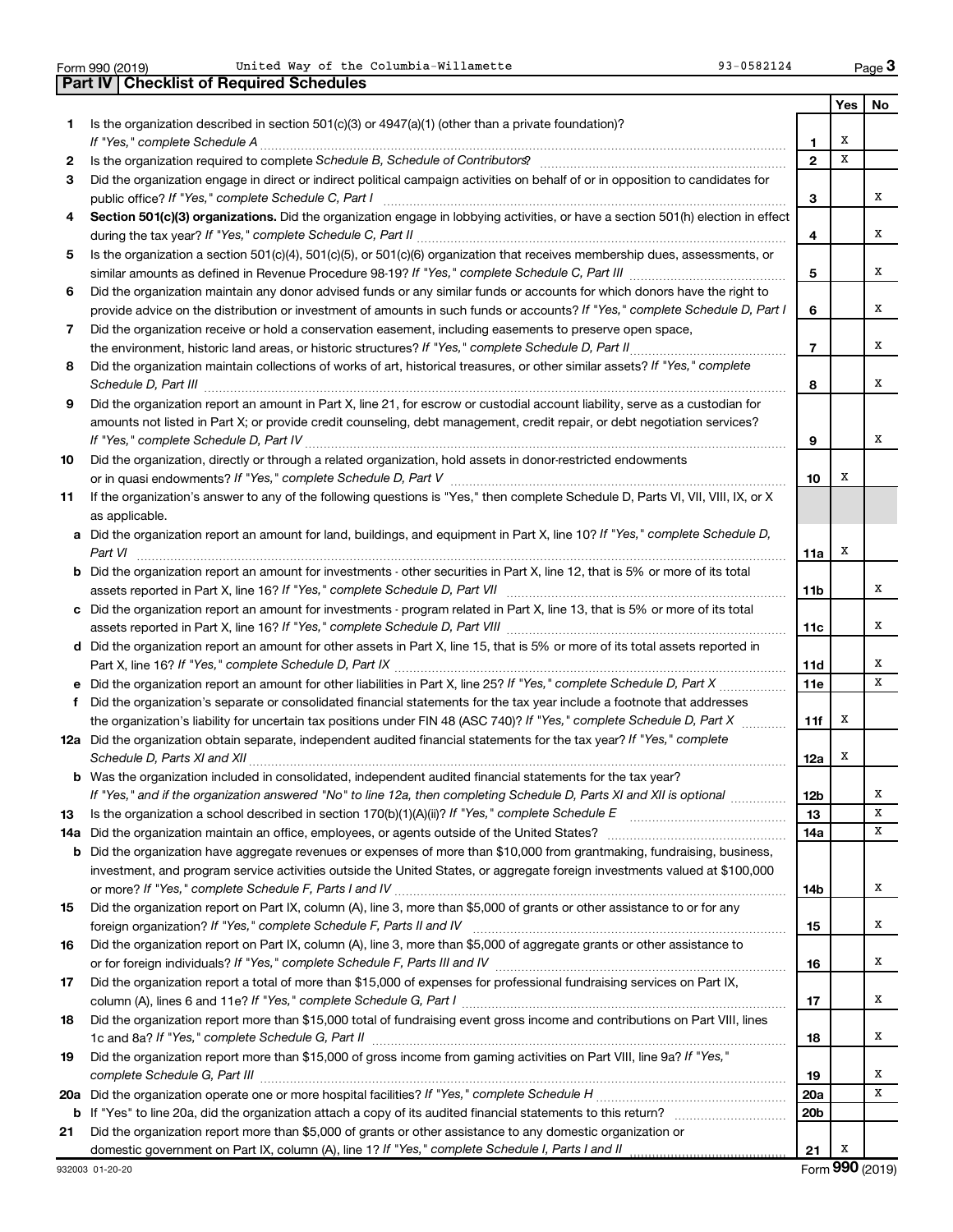|               | <b>Part IV   Checklist of Required Schedules (continued)</b>                                                                                                                                                                                   |                   |     |        |  |  |
|---------------|------------------------------------------------------------------------------------------------------------------------------------------------------------------------------------------------------------------------------------------------|-------------------|-----|--------|--|--|
|               |                                                                                                                                                                                                                                                |                   | Yes | No.    |  |  |
| 22            | Did the organization report more than \$5,000 of grants or other assistance to or for domestic individuals on                                                                                                                                  |                   |     |        |  |  |
|               |                                                                                                                                                                                                                                                | 22                |     | х      |  |  |
| 23            | Did the organization answer "Yes" to Part VII, Section A, line 3, 4, or 5 about compensation of the organization's current                                                                                                                     |                   |     |        |  |  |
|               | and former officers, directors, trustees, key employees, and highest compensated employees? If "Yes," complete                                                                                                                                 |                   |     |        |  |  |
|               |                                                                                                                                                                                                                                                | 23                | х   |        |  |  |
|               | 24a Did the organization have a tax-exempt bond issue with an outstanding principal amount of more than \$100,000 as of the                                                                                                                    |                   |     |        |  |  |
|               | last day of the year, that was issued after December 31, 2002? If "Yes," answer lines 24b through 24d and complete                                                                                                                             |                   |     |        |  |  |
|               |                                                                                                                                                                                                                                                | 24a               |     | x      |  |  |
|               |                                                                                                                                                                                                                                                | 24b               |     |        |  |  |
|               | c Did the organization maintain an escrow account other than a refunding escrow at any time during the year to defease                                                                                                                         |                   |     |        |  |  |
|               |                                                                                                                                                                                                                                                | 24c               |     |        |  |  |
|               |                                                                                                                                                                                                                                                | 24d               |     |        |  |  |
|               | 25a Section 501(c)(3), 501(c)(4), and 501(c)(29) organizations. Did the organization engage in an excess benefit                                                                                                                               |                   |     |        |  |  |
|               |                                                                                                                                                                                                                                                | 25a               |     | x      |  |  |
|               | b Is the organization aware that it engaged in an excess benefit transaction with a disqualified person in a prior year, and                                                                                                                   |                   |     |        |  |  |
|               | that the transaction has not been reported on any of the organization's prior Forms 990 or 990-EZ? If "Yes," complete                                                                                                                          |                   |     |        |  |  |
|               | Schedule L, Part I                                                                                                                                                                                                                             | 25 <sub>b</sub>   |     | x      |  |  |
|               | Did the organization report any amount on Part X, line 5 or 22, for receivables from or payables to any current                                                                                                                                |                   |     |        |  |  |
| 26            | or former officer, director, trustee, key employee, creator or founder, substantial contributor, or 35%                                                                                                                                        |                   |     |        |  |  |
|               | controlled entity or family member of any of these persons? If "Yes," complete Schedule L, Part II                                                                                                                                             | 26                |     | x      |  |  |
|               | Did the organization provide a grant or other assistance to any current or former officer, director, trustee, key employee,                                                                                                                    |                   |     |        |  |  |
| 27            | creator or founder, substantial contributor or employee thereof, a grant selection committee member, or to a 35% controlled                                                                                                                    |                   |     |        |  |  |
|               |                                                                                                                                                                                                                                                | 27                |     | x      |  |  |
|               | entity (including an employee thereof) or family member of any of these persons? If "Yes," complete Schedule L, Part III.<br>Was the organization a party to a business transaction with one of the following parties (see Schedule L, Part IV |                   |     |        |  |  |
| 28            |                                                                                                                                                                                                                                                |                   |     |        |  |  |
|               | instructions, for applicable filing thresholds, conditions, and exceptions):                                                                                                                                                                   |                   |     |        |  |  |
|               | a A current or former officer, director, trustee, key employee, creator or founder, or substantial contributor? If                                                                                                                             |                   |     | X      |  |  |
|               |                                                                                                                                                                                                                                                | <b>28a</b><br>28b |     | X      |  |  |
|               | c A 35% controlled entity of one or more individuals and/or organizations described in lines 28a or 28b?/f                                                                                                                                     |                   |     |        |  |  |
|               |                                                                                                                                                                                                                                                | 28c               |     | X      |  |  |
| 29            |                                                                                                                                                                                                                                                | 29                |     | X      |  |  |
| 30            | Did the organization receive contributions of art, historical treasures, or other similar assets, or qualified conservation                                                                                                                    |                   |     |        |  |  |
|               |                                                                                                                                                                                                                                                | 30                |     | X      |  |  |
|               | Did the organization liquidate, terminate, or dissolve and cease operations? If "Yes," complete Schedule N, Part I                                                                                                                             | 31                |     | x      |  |  |
| 31            |                                                                                                                                                                                                                                                |                   |     |        |  |  |
| 32            | Did the organization sell, exchange, dispose of, or transfer more than 25% of its net assets? If "Yes," complete                                                                                                                               |                   |     | Χ      |  |  |
|               | Schedule N, Part II                                                                                                                                                                                                                            | 32                |     |        |  |  |
| 33            | Did the organization own 100% of an entity disregarded as separate from the organization under Regulations                                                                                                                                     |                   |     | x      |  |  |
|               |                                                                                                                                                                                                                                                | 33                |     |        |  |  |
| 34            | Was the organization related to any tax-exempt or taxable entity? If "Yes," complete Schedule R, Part II, III, or IV, and                                                                                                                      |                   |     |        |  |  |
|               | Part V, line 1                                                                                                                                                                                                                                 | 34                |     | x<br>x |  |  |
|               | 35a Did the organization have a controlled entity within the meaning of section 512(b)(13)?                                                                                                                                                    | <b>35a</b>        |     |        |  |  |
|               | b If "Yes" to line 35a, did the organization receive any payment from or engage in any transaction with a controlled entity                                                                                                                    |                   |     |        |  |  |
|               |                                                                                                                                                                                                                                                | 35 <sub>b</sub>   |     |        |  |  |
| 36            | Section 501(c)(3) organizations. Did the organization make any transfers to an exempt non-charitable related organization?                                                                                                                     |                   |     |        |  |  |
|               |                                                                                                                                                                                                                                                | 36                |     | x      |  |  |
| 37            | Did the organization conduct more than 5% of its activities through an entity that is not a related organization                                                                                                                               | 37                |     | x      |  |  |
|               |                                                                                                                                                                                                                                                |                   |     |        |  |  |
| 38            | Did the organization complete Schedule O and provide explanations in Schedule O for Part VI, lines 11b and 19?                                                                                                                                 |                   |     |        |  |  |
| <b>Part V</b> | <b>Statements Regarding Other IRS Filings and Tax Compliance</b>                                                                                                                                                                               | 38                | X   |        |  |  |
|               |                                                                                                                                                                                                                                                |                   |     |        |  |  |
|               | Check if Schedule O contains a response or note to any line in this Part V [11] [12] [12] [12] [12] Check if Schedule O contains a response or note to any line in this Part V                                                                 |                   |     |        |  |  |
|               | 42                                                                                                                                                                                                                                             |                   | Yes | No     |  |  |
|               | 1a<br><b>b</b> Enter the number of Forms W-2G included in line 1a. Enter -0- if not applicable<br>1b                                                                                                                                           |                   |     |        |  |  |
|               | c Did the organization comply with backup withholding rules for reportable payments to vendors and reportable gaming                                                                                                                           |                   |     |        |  |  |

(gambling) winnings to prize winners?

**1c**

**4**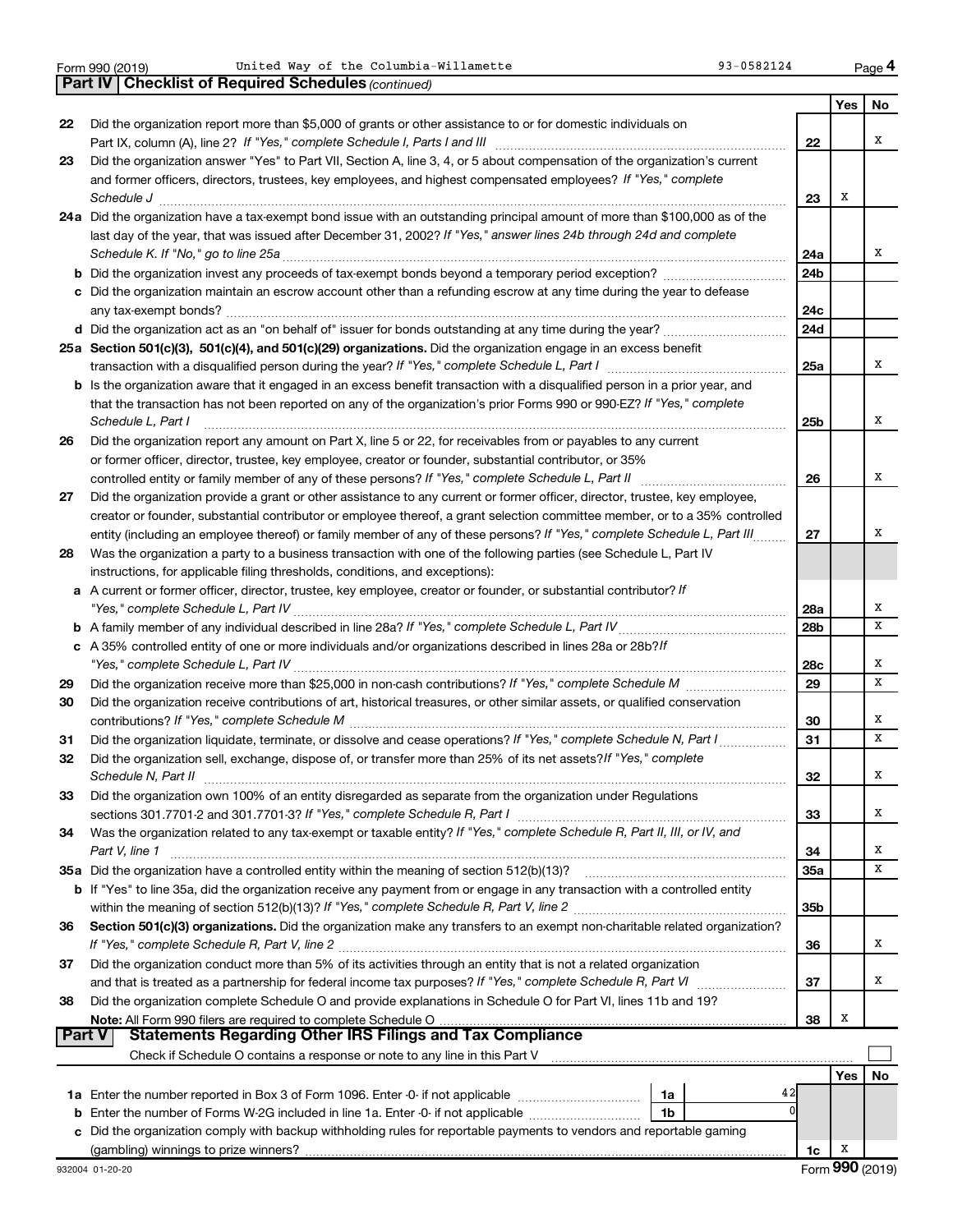|        | 93-0582124<br>United Way of the Columbia-Willamette<br>Form 990 (2019)                                                                          |                |                 | Page 5 |  |  |  |  |  |  |
|--------|-------------------------------------------------------------------------------------------------------------------------------------------------|----------------|-----------------|--------|--|--|--|--|--|--|
| Part V | Statements Regarding Other IRS Filings and Tax Compliance (continued)                                                                           |                |                 |        |  |  |  |  |  |  |
|        |                                                                                                                                                 |                | <b>Yes</b>      | No     |  |  |  |  |  |  |
|        | 2a Enter the number of employees reported on Form W-3, Transmittal of Wage and Tax Statements,                                                  |                |                 |        |  |  |  |  |  |  |
|        | 74<br>filed for the calendar year ending with or within the year covered by this return<br>2a                                                   |                |                 |        |  |  |  |  |  |  |
|        |                                                                                                                                                 | 2 <sub>b</sub> | Х               |        |  |  |  |  |  |  |
|        |                                                                                                                                                 |                |                 |        |  |  |  |  |  |  |
|        | 3a Did the organization have unrelated business gross income of \$1,000 or more during the year?                                                | За             |                 | X      |  |  |  |  |  |  |
|        |                                                                                                                                                 | 3 <sub>b</sub> |                 |        |  |  |  |  |  |  |
|        | 4a At any time during the calendar year, did the organization have an interest in, or a signature or other authority over, a                    |                |                 |        |  |  |  |  |  |  |
|        | financial account in a foreign country (such as a bank account, securities account, or other financial account)?                                | 4a             |                 | х      |  |  |  |  |  |  |
|        | <b>b</b> If "Yes," enter the name of the foreign country $\blacktriangleright$                                                                  |                |                 |        |  |  |  |  |  |  |
|        | See instructions for filing requirements for FinCEN Form 114, Report of Foreign Bank and Financial Accounts (FBAR).                             |                |                 |        |  |  |  |  |  |  |
|        |                                                                                                                                                 | 5a             |                 | х      |  |  |  |  |  |  |
| b      |                                                                                                                                                 | 5 <sub>b</sub> |                 | x      |  |  |  |  |  |  |
|        |                                                                                                                                                 | 5 <sub>c</sub> |                 |        |  |  |  |  |  |  |
|        | 6a Does the organization have annual gross receipts that are normally greater than \$100,000, and did the organization solicit                  |                |                 |        |  |  |  |  |  |  |
|        |                                                                                                                                                 | 6а             |                 | x      |  |  |  |  |  |  |
|        | <b>b</b> If "Yes," did the organization include with every solicitation an express statement that such contributions or gifts                   |                |                 |        |  |  |  |  |  |  |
|        |                                                                                                                                                 | 6b             |                 |        |  |  |  |  |  |  |
| 7      | Organizations that may receive deductible contributions under section 170(c).                                                                   |                |                 |        |  |  |  |  |  |  |
| a      | Did the organization receive a payment in excess of \$75 made partly as a contribution and partly for goods and services provided to the payor? | 7а             |                 | X      |  |  |  |  |  |  |
| b      |                                                                                                                                                 | 7b             |                 |        |  |  |  |  |  |  |
| c      | Did the organization sell, exchange, or otherwise dispose of tangible personal property for which it was required                               |                |                 |        |  |  |  |  |  |  |
|        |                                                                                                                                                 | 7c             |                 | х      |  |  |  |  |  |  |
|        | <b>7d</b>                                                                                                                                       |                |                 |        |  |  |  |  |  |  |
| е      | Did the organization receive any funds, directly or indirectly, to pay premiums on a personal benefit contract?                                 | 7е             |                 | X      |  |  |  |  |  |  |
| Ť.     | Did the organization, during the year, pay premiums, directly or indirectly, on a personal benefit contract?                                    | 7f             |                 | x      |  |  |  |  |  |  |
| g      | If the organization received a contribution of qualified intellectual property, did the organization file Form 8899 as required?                | 7g             |                 |        |  |  |  |  |  |  |
| h      | If the organization received a contribution of cars, boats, airplanes, or other vehicles, did the organization file a Form 1098-C?              |                |                 |        |  |  |  |  |  |  |
| 8      | Sponsoring organizations maintaining donor advised funds. Did a donor advised fund maintained by the                                            |                |                 |        |  |  |  |  |  |  |
|        | sponsoring organization have excess business holdings at any time during the year?                                                              | 8              |                 |        |  |  |  |  |  |  |
| 9      | Sponsoring organizations maintaining donor advised funds.                                                                                       |                |                 |        |  |  |  |  |  |  |
| а      | Did the sponsoring organization make any taxable distributions under section 4966?                                                              | 9а             |                 |        |  |  |  |  |  |  |
| b      |                                                                                                                                                 | 9b             |                 |        |  |  |  |  |  |  |
| 10     | Section 501(c)(7) organizations. Enter:                                                                                                         |                |                 |        |  |  |  |  |  |  |
|        | 10a                                                                                                                                             |                |                 |        |  |  |  |  |  |  |
|        | Gross receipts, included on Form 990, Part VIII, line 12, for public use of club facilities<br>10 <sub>b</sub>                                  |                |                 |        |  |  |  |  |  |  |
| 11     | Section 501(c)(12) organizations. Enter:                                                                                                        |                |                 |        |  |  |  |  |  |  |
| а      | 11a                                                                                                                                             |                |                 |        |  |  |  |  |  |  |
| b      | Gross income from other sources (Do not net amounts due or paid to other sources against                                                        |                |                 |        |  |  |  |  |  |  |
|        | amounts due or received from them.)<br>11b                                                                                                      |                |                 |        |  |  |  |  |  |  |
|        | 12a Section 4947(a)(1) non-exempt charitable trusts. Is the organization filing Form 990 in lieu of Form 1041?                                  | 12a            |                 |        |  |  |  |  |  |  |
|        | 12b<br><b>b</b> If "Yes," enter the amount of tax-exempt interest received or accrued during the year                                           |                |                 |        |  |  |  |  |  |  |
| 13     | Section 501(c)(29) qualified nonprofit health insurance issuers.                                                                                |                |                 |        |  |  |  |  |  |  |
|        | a Is the organization licensed to issue qualified health plans in more than one state?                                                          | 13а            |                 |        |  |  |  |  |  |  |
|        | Note: See the instructions for additional information the organization must report on Schedule O.                                               |                |                 |        |  |  |  |  |  |  |
|        | <b>b</b> Enter the amount of reserves the organization is required to maintain by the states in which the                                       |                |                 |        |  |  |  |  |  |  |
|        | 13b                                                                                                                                             |                |                 |        |  |  |  |  |  |  |
| c      | 13 <sub>c</sub>                                                                                                                                 |                |                 |        |  |  |  |  |  |  |
|        | 14a Did the organization receive any payments for indoor tanning services during the tax year?                                                  | 14a            |                 | X      |  |  |  |  |  |  |
|        | <b>b</b> If "Yes," has it filed a Form 720 to report these payments? If "No," provide an explanation on Schedule O                              | 14b            |                 |        |  |  |  |  |  |  |
| 15     | Is the organization subject to the section 4960 tax on payment(s) of more than \$1,000,000 in remuneration or                                   |                |                 |        |  |  |  |  |  |  |
|        | excess parachute payment(s) during the year?                                                                                                    | 15             |                 | х      |  |  |  |  |  |  |
|        | If "Yes," see instructions and file Form 4720, Schedule N.                                                                                      |                |                 |        |  |  |  |  |  |  |
| 16     | Is the organization an educational institution subject to the section 4968 excise tax on net investment income?                                 | 16             |                 | х      |  |  |  |  |  |  |
|        | If "Yes," complete Form 4720, Schedule O.                                                                                                       |                | <u>nnn 100.</u> |        |  |  |  |  |  |  |

Form (2019) **990**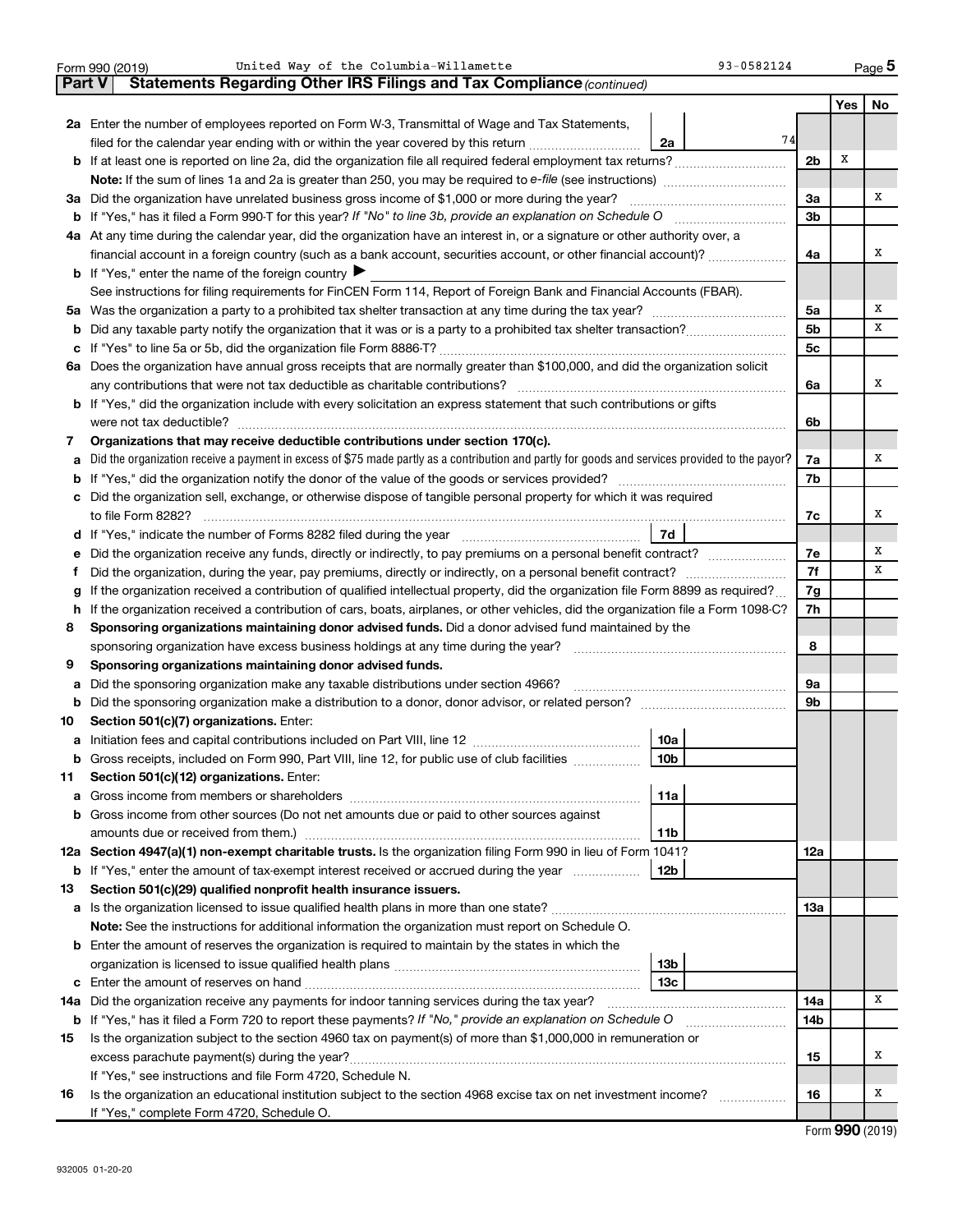|     | United Way of the Columbia-Willamette<br>Form 990 (2019)                                                                                                                                                                       |    | 93-0582124 |                 |             | Page 6       |
|-----|--------------------------------------------------------------------------------------------------------------------------------------------------------------------------------------------------------------------------------|----|------------|-----------------|-------------|--------------|
|     | <b>Part VI</b><br>Governance, Management, and Disclosure For each "Yes" response to lines 2 through 7b below, and for a "No" response                                                                                          |    |            |                 |             |              |
|     | to line 8a, 8b, or 10b below, describe the circumstances, processes, or changes on Schedule O. See instructions.                                                                                                               |    |            |                 |             |              |
|     |                                                                                                                                                                                                                                |    |            |                 |             | $\mathbf{x}$ |
|     | <b>Section A. Governing Body and Management</b>                                                                                                                                                                                |    |            |                 |             |              |
|     |                                                                                                                                                                                                                                |    |            |                 | Yes         | No           |
|     | 1a Enter the number of voting members of the governing body at the end of the tax year                                                                                                                                         | 1a | 15         |                 |             |              |
|     | If there are material differences in voting rights among members of the governing body, or if the governing                                                                                                                    |    |            |                 |             |              |
|     | body delegated broad authority to an executive committee or similar committee, explain on Schedule O.                                                                                                                          |    |            |                 |             |              |
| b   | Enter the number of voting members included on line 1a, above, who are independent                                                                                                                                             | 1b | 15         |                 |             |              |
| 2   | Did any officer, director, trustee, or key employee have a family relationship or a business relationship with any other                                                                                                       |    |            |                 |             |              |
|     | officer, director, trustee, or key employee?                                                                                                                                                                                   |    |            | 2               |             | х            |
|     |                                                                                                                                                                                                                                |    |            |                 |             |              |
| 3   | Did the organization delegate control over management duties customarily performed by or under the direct supervision                                                                                                          |    |            |                 |             | х            |
|     |                                                                                                                                                                                                                                |    |            | З               |             | x            |
| 4   | Did the organization make any significant changes to its governing documents since the prior Form 990 was filed?                                                                                                               |    |            | 4               |             |              |
| 5   |                                                                                                                                                                                                                                |    |            | 5               |             | x            |
| 6   | Did the organization have members or stockholders?                                                                                                                                                                             |    |            | 6               |             | х            |
| 7a  | Did the organization have members, stockholders, or other persons who had the power to elect or appoint one or                                                                                                                 |    |            |                 |             |              |
|     |                                                                                                                                                                                                                                |    |            | 7a              |             | х            |
|     | b Are any governance decisions of the organization reserved to (or subject to approval by) members, stockholders, or                                                                                                           |    |            |                 |             |              |
|     | persons other than the governing body?                                                                                                                                                                                         |    |            | 7b              |             | х            |
| 8   | Did the organization contemporaneously document the meetings held or written actions undertaken during the year by the following:                                                                                              |    |            |                 |             |              |
| a   |                                                                                                                                                                                                                                |    |            | 8а              | X           |              |
| b   | Each committee with authority to act on behalf of the governing body?                                                                                                                                                          |    |            | 8b              | х           |              |
| 9   | Is there any officer, director, trustee, or key employee listed in Part VII, Section A, who cannot be reached at the                                                                                                           |    |            |                 |             |              |
|     |                                                                                                                                                                                                                                |    |            | 9               |             | x            |
|     | <b>Section B. Policies</b> (This Section B requests information about policies not required by the Internal Revenue Code.)                                                                                                     |    |            |                 |             |              |
|     |                                                                                                                                                                                                                                |    |            |                 | Yes         | No           |
|     |                                                                                                                                                                                                                                |    |            | <b>10a</b>      |             | x            |
|     | b If "Yes," did the organization have written policies and procedures governing the activities of such chapters, affiliates,                                                                                                   |    |            |                 |             |              |
|     | and branches to ensure their operations are consistent with the organization's exempt purposes?                                                                                                                                |    |            | 10 <sub>b</sub> |             |              |
|     | 11a Has the organization provided a complete copy of this Form 990 to all members of its governing body before filing the form?                                                                                                |    |            | 11a             | x           |              |
| b   | Describe in Schedule O the process, if any, used by the organization to review this Form 990.                                                                                                                                  |    |            |                 |             |              |
| 12a |                                                                                                                                                                                                                                |    |            | 12a             | х           |              |
| b   | Were officers, directors, or trustees, and key employees required to disclose annually interests that could give rise to conflicts?                                                                                            |    |            | 12 <sub>b</sub> | х           |              |
| с   | Did the organization regularly and consistently monitor and enforce compliance with the policy? If "Yes," describe                                                                                                             |    |            |                 |             |              |
|     |                                                                                                                                                                                                                                |    |            | 12c             | х           |              |
| 13  | Did the organization have a written whistleblower policy?                                                                                                                                                                      |    |            | 13              | $\mathbf X$ |              |
| 14  | Did the organization have a written document retention and destruction policy? [11] manufaction in the organization have a written document retention and destruction policy?                                                  |    |            | 14              | х           |              |
| 15  | Did the process for determining compensation of the following persons include a review and approval by independent                                                                                                             |    |            |                 |             |              |
|     | persons, comparability data, and contemporaneous substantiation of the deliberation and decision?                                                                                                                              |    |            |                 |             |              |
| a   | The organization's CEO, Executive Director, or top management official manufactured content of the organization's CEO, Executive Director, or top management official manufactured content of the state of the state of the st |    |            | 15a             | Х           |              |
| b   |                                                                                                                                                                                                                                |    |            | 15b             | X           |              |
|     | If "Yes" to line 15a or 15b, describe the process in Schedule O (see instructions).                                                                                                                                            |    |            |                 |             |              |
|     | 16a Did the organization invest in, contribute assets to, or participate in a joint venture or similar arrangement with a                                                                                                      |    |            |                 |             |              |
|     | taxable entity during the year?                                                                                                                                                                                                |    |            | 16a             |             | Х            |
|     | b If "Yes," did the organization follow a written policy or procedure requiring the organization to evaluate its participation                                                                                                 |    |            |                 |             |              |
|     | in joint venture arrangements under applicable federal tax law, and take steps to safeguard the organization's                                                                                                                 |    |            |                 |             |              |
|     | exempt status with respect to such arrangements?                                                                                                                                                                               |    |            | 16b             |             |              |
|     | <b>Section C. Disclosure</b>                                                                                                                                                                                                   |    |            |                 |             |              |
| 17  | List the states with which a copy of this Form 990 is required to be filed ▶WA, OR                                                                                                                                             |    |            |                 |             |              |
| 18  | Section 6104 requires an organization to make its Forms 1023 (1024 or 1024-A, if applicable), 990, and 990-T (Section 501(c)(3)s only) available                                                                               |    |            |                 |             |              |
|     | for public inspection. Indicate how you made these available. Check all that apply.                                                                                                                                            |    |            |                 |             |              |
|     | $\boxed{\mathbf{x}}$ Upon request<br>$X$ Own website<br>Another's website<br>Other (explain on Schedule O)                                                                                                                     |    |            |                 |             |              |
| 19  | Describe on Schedule O whether (and if so, how) the organization made its governing documents, conflict of interest policy, and financial                                                                                      |    |            |                 |             |              |
|     | statements available to the public during the tax year.                                                                                                                                                                        |    |            |                 |             |              |
| 20  | State the name, address, and telephone number of the person who possesses the organization's books and records                                                                                                                 |    |            |                 |             |              |
|     | Kori Gregg - (503) 228-9131                                                                                                                                                                                                    |    |            |                 |             |              |
|     | 619 SW 11TH Avenue, Portland, OR 97205-2646                                                                                                                                                                                    |    |            |                 |             |              |
|     |                                                                                                                                                                                                                                |    |            |                 |             |              |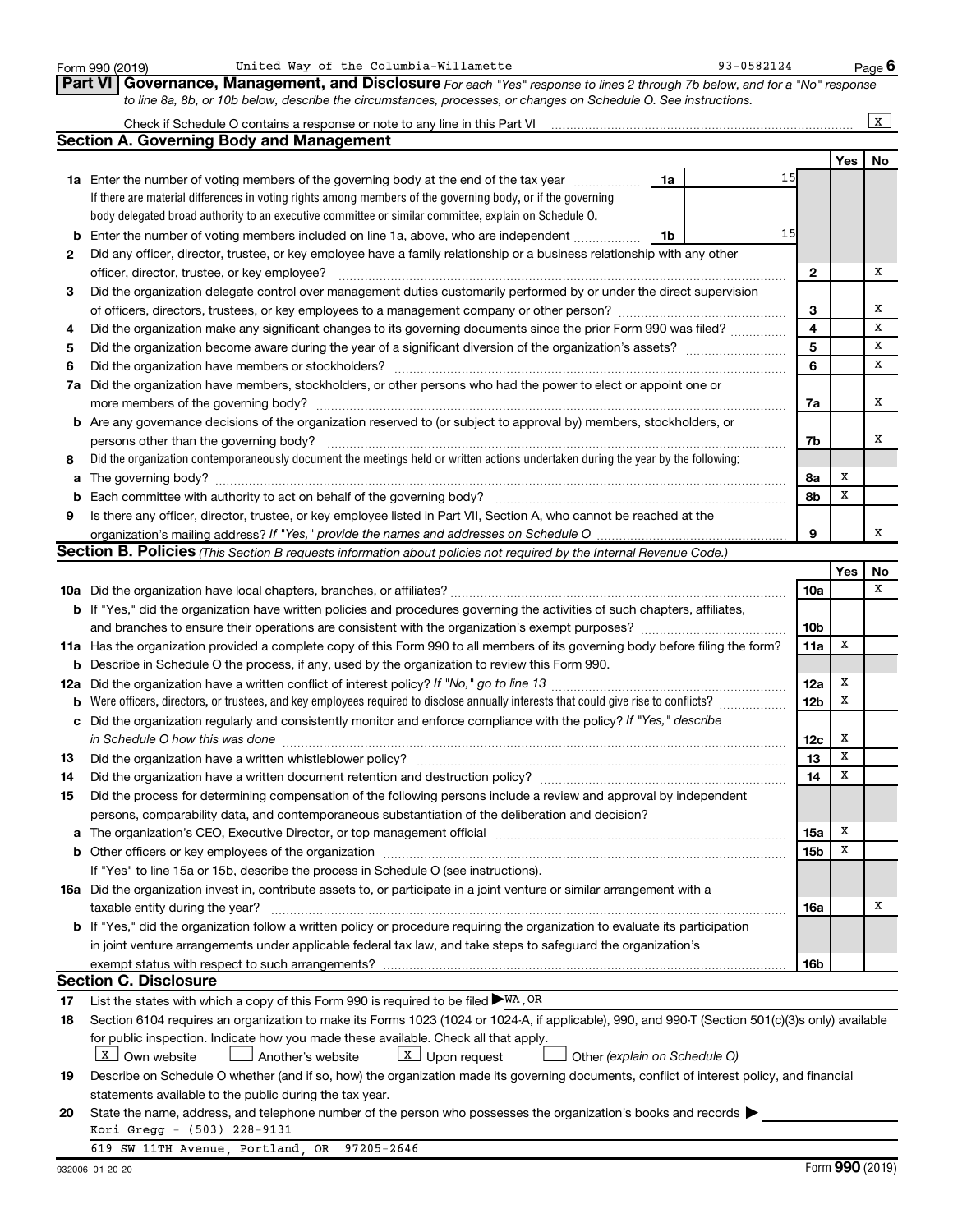| Form 990 (2019) | United Way of the Columbia-Willamette                                                      | 93-0582124 | Page 7 |  |  |  |  |  |
|-----------------|--------------------------------------------------------------------------------------------|------------|--------|--|--|--|--|--|
|                 | Part VII Compensation of Officers, Directors, Trustees, Key Employees, Highest Compensated |            |        |  |  |  |  |  |
|                 | <b>Employees, and Independent Contractors</b>                                              |            |        |  |  |  |  |  |
|                 | Check if Schedule O contains a response or note to any line in this Part VII               |            |        |  |  |  |  |  |
|                 | Section A. Officers, Directors, Trustees, Key Employees, and Highest Compensated Employees |            |        |  |  |  |  |  |
|                 |                                                                                            |            |        |  |  |  |  |  |

**1a**  Complete this table for all persons required to be listed. Report compensation for the calendar year ending with or within the organization's tax year.  $\bullet$  List all of the organization's current officers, directors, trustees (whether individuals or organizations), regardless of amount of compensation.

Enter -0- in columns (D), (E), and (F) if no compensation was paid.

**•** List all of the organization's current key employees, if any. See instructions for definition of "key employee."

• List the organization's five *current* highest compensated employees (other than an officer, director, trustee, or key employee) who received reportable compensation (Box 5 of Form W-2 and/or Box 7 of Form 1099-MISC) of more than \$100,000 from the organization and any related organizations.

 $\bullet$  List all of the organization's former officers, key employees, and highest compensated employees who received more than \$100,000 of reportable compensation from the organization and any related organizations.

**•** List all of the organization's former directors or trustees that received, in the capacity as a former director or trustee of the organization, more than \$10,000 of reportable compensation from the organization and any related organizations.

See instructions for the order in which to list the persons above.

Check this box if neither the organization nor any related organization compensated any current officer, director, or trustee. †

| Position<br>Name and title<br>Average<br>Reportable<br>Reportable<br>Estimated<br>(do not check more than one<br>hours per<br>box, unless person is both an<br>compensation<br>compensation<br>amount of<br>officer and a director/trustee)<br>other<br>week<br>from<br>from related<br>ndividual trustee or director<br>(list any<br>the<br>organizations<br>compensation<br>organization<br>(W-2/1099-MISC)<br>from the<br>hours for<br>Highest compensated<br>employee<br>Institutional trustee<br>(W-2/1099-MISC)<br>related<br>organization<br>Key employee<br>organizations<br>and related<br>below<br>organizations<br>Former<br>Officer<br>line)<br>Chelsea Sokolow<br>50.00<br>X<br>0<br>167,882.<br>9,028.<br>(2)<br>Amanda Whalen<br>50.00<br>X<br>138,643.<br>0<br>4,902.<br>Kori Dye-Gregg<br>50.00<br>X<br>0<br>105,122.<br>15,753.<br>Keith Thomajan<br>50.00<br>X<br>0<br>74,203.<br>11,366.<br>50.00<br>X<br>0<br>5,935.<br>67,234.<br>Cindy Adams<br>50.00<br>X<br>0<br>28,565<br>123.<br>Sean Edwards<br>0.50<br>X<br>X<br>0.<br>0<br>$\mathbf 0$ .<br>John Ewert<br>0.50<br>(8)<br>x<br>х<br>0.<br>0<br>$\mathbf{0}$ .<br>0.50<br>X<br>0.<br>0<br>$\mathbf 0$ .<br>0.50<br>X<br>0.<br>х<br>0<br>0.<br>0.50<br>X<br>0.<br>0<br>0.<br>0.50<br>X<br>0.<br>0<br>0.<br>0.50<br>X<br>0.<br>0<br>$\mathbf 0$ .<br>0.50<br>X<br>0.<br>0<br>0.<br>0.50<br>X<br>0.<br>0<br>$\mathbf 0$ .<br>0.50<br>$\mathbf{0}$ .<br>X<br>0<br>$\mathsf{0}\,.$<br>0.50<br>(17) Pradeep Tempalli<br>X<br>$\mathbf x$<br>0.<br>0<br>0. | (A)                       | (B) |  | (C) |  | (D) | (E) | (F) |
|---------------------------------------------------------------------------------------------------------------------------------------------------------------------------------------------------------------------------------------------------------------------------------------------------------------------------------------------------------------------------------------------------------------------------------------------------------------------------------------------------------------------------------------------------------------------------------------------------------------------------------------------------------------------------------------------------------------------------------------------------------------------------------------------------------------------------------------------------------------------------------------------------------------------------------------------------------------------------------------------------------------------------------------------------------------------------------------------------------------------------------------------------------------------------------------------------------------------------------------------------------------------------------------------------------------------------------------------------------------------------------------------------------------------------------------------------------------------------------------------------------------------------------|---------------------------|-----|--|-----|--|-----|-----|-----|
|                                                                                                                                                                                                                                                                                                                                                                                                                                                                                                                                                                                                                                                                                                                                                                                                                                                                                                                                                                                                                                                                                                                                                                                                                                                                                                                                                                                                                                                                                                                                 |                           |     |  |     |  |     |     |     |
|                                                                                                                                                                                                                                                                                                                                                                                                                                                                                                                                                                                                                                                                                                                                                                                                                                                                                                                                                                                                                                                                                                                                                                                                                                                                                                                                                                                                                                                                                                                                 |                           |     |  |     |  |     |     |     |
|                                                                                                                                                                                                                                                                                                                                                                                                                                                                                                                                                                                                                                                                                                                                                                                                                                                                                                                                                                                                                                                                                                                                                                                                                                                                                                                                                                                                                                                                                                                                 |                           |     |  |     |  |     |     |     |
|                                                                                                                                                                                                                                                                                                                                                                                                                                                                                                                                                                                                                                                                                                                                                                                                                                                                                                                                                                                                                                                                                                                                                                                                                                                                                                                                                                                                                                                                                                                                 |                           |     |  |     |  |     |     |     |
|                                                                                                                                                                                                                                                                                                                                                                                                                                                                                                                                                                                                                                                                                                                                                                                                                                                                                                                                                                                                                                                                                                                                                                                                                                                                                                                                                                                                                                                                                                                                 |                           |     |  |     |  |     |     |     |
|                                                                                                                                                                                                                                                                                                                                                                                                                                                                                                                                                                                                                                                                                                                                                                                                                                                                                                                                                                                                                                                                                                                                                                                                                                                                                                                                                                                                                                                                                                                                 |                           |     |  |     |  |     |     |     |
|                                                                                                                                                                                                                                                                                                                                                                                                                                                                                                                                                                                                                                                                                                                                                                                                                                                                                                                                                                                                                                                                                                                                                                                                                                                                                                                                                                                                                                                                                                                                 |                           |     |  |     |  |     |     |     |
|                                                                                                                                                                                                                                                                                                                                                                                                                                                                                                                                                                                                                                                                                                                                                                                                                                                                                                                                                                                                                                                                                                                                                                                                                                                                                                                                                                                                                                                                                                                                 |                           |     |  |     |  |     |     |     |
|                                                                                                                                                                                                                                                                                                                                                                                                                                                                                                                                                                                                                                                                                                                                                                                                                                                                                                                                                                                                                                                                                                                                                                                                                                                                                                                                                                                                                                                                                                                                 | (1)                       |     |  |     |  |     |     |     |
|                                                                                                                                                                                                                                                                                                                                                                                                                                                                                                                                                                                                                                                                                                                                                                                                                                                                                                                                                                                                                                                                                                                                                                                                                                                                                                                                                                                                                                                                                                                                 | Chief Development Officer |     |  |     |  |     |     |     |
|                                                                                                                                                                                                                                                                                                                                                                                                                                                                                                                                                                                                                                                                                                                                                                                                                                                                                                                                                                                                                                                                                                                                                                                                                                                                                                                                                                                                                                                                                                                                 |                           |     |  |     |  |     |     |     |
|                                                                                                                                                                                                                                                                                                                                                                                                                                                                                                                                                                                                                                                                                                                                                                                                                                                                                                                                                                                                                                                                                                                                                                                                                                                                                                                                                                                                                                                                                                                                 | Chief Impact Officer      |     |  |     |  |     |     |     |
|                                                                                                                                                                                                                                                                                                                                                                                                                                                                                                                                                                                                                                                                                                                                                                                                                                                                                                                                                                                                                                                                                                                                                                                                                                                                                                                                                                                                                                                                                                                                 | (3)                       |     |  |     |  |     |     |     |
|                                                                                                                                                                                                                                                                                                                                                                                                                                                                                                                                                                                                                                                                                                                                                                                                                                                                                                                                                                                                                                                                                                                                                                                                                                                                                                                                                                                                                                                                                                                                 | VP-Finance                |     |  |     |  |     |     |     |
|                                                                                                                                                                                                                                                                                                                                                                                                                                                                                                                                                                                                                                                                                                                                                                                                                                                                                                                                                                                                                                                                                                                                                                                                                                                                                                                                                                                                                                                                                                                                 | (4)                       |     |  |     |  |     |     |     |
|                                                                                                                                                                                                                                                                                                                                                                                                                                                                                                                                                                                                                                                                                                                                                                                                                                                                                                                                                                                                                                                                                                                                                                                                                                                                                                                                                                                                                                                                                                                                 | Former President/CEO      |     |  |     |  |     |     |     |
|                                                                                                                                                                                                                                                                                                                                                                                                                                                                                                                                                                                                                                                                                                                                                                                                                                                                                                                                                                                                                                                                                                                                                                                                                                                                                                                                                                                                                                                                                                                                 | (5) Allison Rollison      |     |  |     |  |     |     |     |
|                                                                                                                                                                                                                                                                                                                                                                                                                                                                                                                                                                                                                                                                                                                                                                                                                                                                                                                                                                                                                                                                                                                                                                                                                                                                                                                                                                                                                                                                                                                                 | Chief Development Officer |     |  |     |  |     |     |     |
|                                                                                                                                                                                                                                                                                                                                                                                                                                                                                                                                                                                                                                                                                                                                                                                                                                                                                                                                                                                                                                                                                                                                                                                                                                                                                                                                                                                                                                                                                                                                 | (6)                       |     |  |     |  |     |     |     |
|                                                                                                                                                                                                                                                                                                                                                                                                                                                                                                                                                                                                                                                                                                                                                                                                                                                                                                                                                                                                                                                                                                                                                                                                                                                                                                                                                                                                                                                                                                                                 | Chief Excutive Officer    |     |  |     |  |     |     |     |
|                                                                                                                                                                                                                                                                                                                                                                                                                                                                                                                                                                                                                                                                                                                                                                                                                                                                                                                                                                                                                                                                                                                                                                                                                                                                                                                                                                                                                                                                                                                                 | (7)                       |     |  |     |  |     |     |     |
|                                                                                                                                                                                                                                                                                                                                                                                                                                                                                                                                                                                                                                                                                                                                                                                                                                                                                                                                                                                                                                                                                                                                                                                                                                                                                                                                                                                                                                                                                                                                 | Chair                     |     |  |     |  |     |     |     |
|                                                                                                                                                                                                                                                                                                                                                                                                                                                                                                                                                                                                                                                                                                                                                                                                                                                                                                                                                                                                                                                                                                                                                                                                                                                                                                                                                                                                                                                                                                                                 |                           |     |  |     |  |     |     |     |
|                                                                                                                                                                                                                                                                                                                                                                                                                                                                                                                                                                                                                                                                                                                                                                                                                                                                                                                                                                                                                                                                                                                                                                                                                                                                                                                                                                                                                                                                                                                                 | Chair Elect               |     |  |     |  |     |     |     |
|                                                                                                                                                                                                                                                                                                                                                                                                                                                                                                                                                                                                                                                                                                                                                                                                                                                                                                                                                                                                                                                                                                                                                                                                                                                                                                                                                                                                                                                                                                                                 | (9) Greg Geshel           |     |  |     |  |     |     |     |
|                                                                                                                                                                                                                                                                                                                                                                                                                                                                                                                                                                                                                                                                                                                                                                                                                                                                                                                                                                                                                                                                                                                                                                                                                                                                                                                                                                                                                                                                                                                                 | Director                  |     |  |     |  |     |     |     |
|                                                                                                                                                                                                                                                                                                                                                                                                                                                                                                                                                                                                                                                                                                                                                                                                                                                                                                                                                                                                                                                                                                                                                                                                                                                                                                                                                                                                                                                                                                                                 | (10) Jason Green          |     |  |     |  |     |     |     |
|                                                                                                                                                                                                                                                                                                                                                                                                                                                                                                                                                                                                                                                                                                                                                                                                                                                                                                                                                                                                                                                                                                                                                                                                                                                                                                                                                                                                                                                                                                                                 | Secretary                 |     |  |     |  |     |     |     |
|                                                                                                                                                                                                                                                                                                                                                                                                                                                                                                                                                                                                                                                                                                                                                                                                                                                                                                                                                                                                                                                                                                                                                                                                                                                                                                                                                                                                                                                                                                                                 | (11) Heather Guthrie      |     |  |     |  |     |     |     |
|                                                                                                                                                                                                                                                                                                                                                                                                                                                                                                                                                                                                                                                                                                                                                                                                                                                                                                                                                                                                                                                                                                                                                                                                                                                                                                                                                                                                                                                                                                                                 | Director                  |     |  |     |  |     |     |     |
|                                                                                                                                                                                                                                                                                                                                                                                                                                                                                                                                                                                                                                                                                                                                                                                                                                                                                                                                                                                                                                                                                                                                                                                                                                                                                                                                                                                                                                                                                                                                 | (12) Mohan Nair           |     |  |     |  |     |     |     |
|                                                                                                                                                                                                                                                                                                                                                                                                                                                                                                                                                                                                                                                                                                                                                                                                                                                                                                                                                                                                                                                                                                                                                                                                                                                                                                                                                                                                                                                                                                                                 | Director                  |     |  |     |  |     |     |     |
|                                                                                                                                                                                                                                                                                                                                                                                                                                                                                                                                                                                                                                                                                                                                                                                                                                                                                                                                                                                                                                                                                                                                                                                                                                                                                                                                                                                                                                                                                                                                 | (13) Mark Poling          |     |  |     |  |     |     |     |
|                                                                                                                                                                                                                                                                                                                                                                                                                                                                                                                                                                                                                                                                                                                                                                                                                                                                                                                                                                                                                                                                                                                                                                                                                                                                                                                                                                                                                                                                                                                                 | Director                  |     |  |     |  |     |     |     |
|                                                                                                                                                                                                                                                                                                                                                                                                                                                                                                                                                                                                                                                                                                                                                                                                                                                                                                                                                                                                                                                                                                                                                                                                                                                                                                                                                                                                                                                                                                                                 | (14) Diane Rosenbaum      |     |  |     |  |     |     |     |
|                                                                                                                                                                                                                                                                                                                                                                                                                                                                                                                                                                                                                                                                                                                                                                                                                                                                                                                                                                                                                                                                                                                                                                                                                                                                                                                                                                                                                                                                                                                                 | Director                  |     |  |     |  |     |     |     |
|                                                                                                                                                                                                                                                                                                                                                                                                                                                                                                                                                                                                                                                                                                                                                                                                                                                                                                                                                                                                                                                                                                                                                                                                                                                                                                                                                                                                                                                                                                                                 | (15) Kim Spaulding        |     |  |     |  |     |     |     |
|                                                                                                                                                                                                                                                                                                                                                                                                                                                                                                                                                                                                                                                                                                                                                                                                                                                                                                                                                                                                                                                                                                                                                                                                                                                                                                                                                                                                                                                                                                                                 | Director                  |     |  |     |  |     |     |     |
|                                                                                                                                                                                                                                                                                                                                                                                                                                                                                                                                                                                                                                                                                                                                                                                                                                                                                                                                                                                                                                                                                                                                                                                                                                                                                                                                                                                                                                                                                                                                 | (16) Todd Spear           |     |  |     |  |     |     |     |
|                                                                                                                                                                                                                                                                                                                                                                                                                                                                                                                                                                                                                                                                                                                                                                                                                                                                                                                                                                                                                                                                                                                                                                                                                                                                                                                                                                                                                                                                                                                                 | Director                  |     |  |     |  |     |     |     |
|                                                                                                                                                                                                                                                                                                                                                                                                                                                                                                                                                                                                                                                                                                                                                                                                                                                                                                                                                                                                                                                                                                                                                                                                                                                                                                                                                                                                                                                                                                                                 |                           |     |  |     |  |     |     |     |
|                                                                                                                                                                                                                                                                                                                                                                                                                                                                                                                                                                                                                                                                                                                                                                                                                                                                                                                                                                                                                                                                                                                                                                                                                                                                                                                                                                                                                                                                                                                                 | Treasurer                 |     |  |     |  |     |     |     |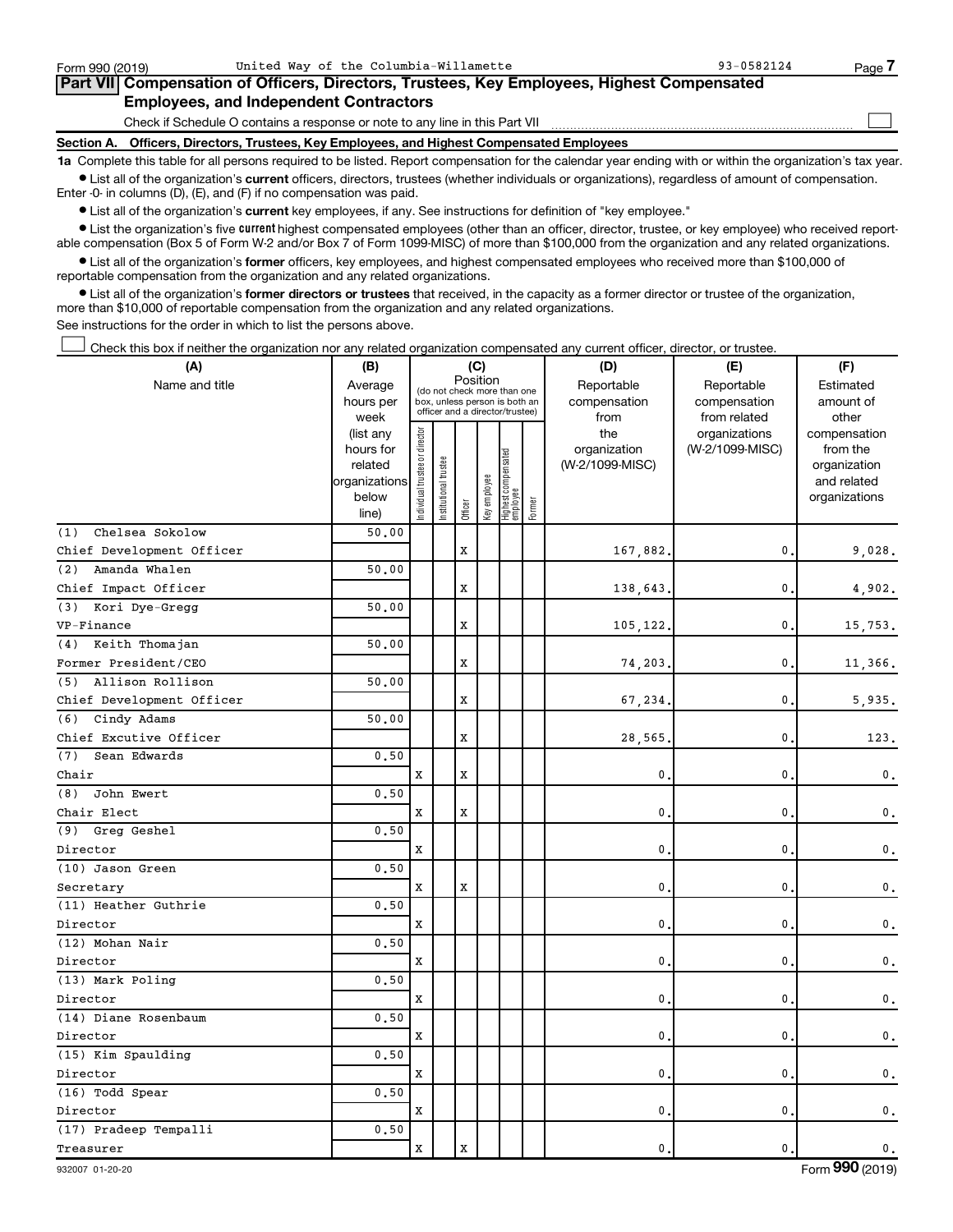| United Way of the Columbia-Willamette<br>Form 990 (2019)                                                                                                                            |                        |                                         |                       |         |              |                                                                  |        |                         | 93-0582124      |                |              |                             | Page 8         |
|-------------------------------------------------------------------------------------------------------------------------------------------------------------------------------------|------------------------|-----------------------------------------|-----------------------|---------|--------------|------------------------------------------------------------------|--------|-------------------------|-----------------|----------------|--------------|-----------------------------|----------------|
| Part VII Section A. Officers, Directors, Trustees, Key Employees, and Highest Compensated Employees (continued)                                                                     |                        |                                         |                       |         |              |                                                                  |        |                         |                 |                |              |                             |                |
| (A)                                                                                                                                                                                 | (B)                    |                                         |                       |         | (C)          |                                                                  |        | (D)                     | (E)             |                |              | (F)                         |                |
| Name and title                                                                                                                                                                      | Average                | Position<br>(do not check more than one |                       |         |              |                                                                  |        | Reportable              | Reportable      |                |              | Estimated                   |                |
|                                                                                                                                                                                     | hours per              |                                         |                       |         |              | box, unless person is both an<br>officer and a director/trustee) |        | compensation            | compensation    |                |              | amount of                   |                |
|                                                                                                                                                                                     | week                   |                                         |                       |         |              |                                                                  |        | from                    | from related    |                |              | other                       |                |
|                                                                                                                                                                                     | (list any<br>hours for |                                         |                       |         |              |                                                                  |        | the                     | organizations   |                |              | compensation                |                |
|                                                                                                                                                                                     | related                |                                         |                       |         |              |                                                                  |        | organization            | (W-2/1099-MISC) |                |              | from the                    |                |
|                                                                                                                                                                                     | organizations          |                                         |                       |         |              |                                                                  |        | (W-2/1099-MISC)         |                 |                |              | organization<br>and related |                |
|                                                                                                                                                                                     | below                  |                                         |                       |         |              |                                                                  |        |                         |                 |                |              | organizations               |                |
|                                                                                                                                                                                     | line)                  | Individual trustee or director          | Institutional trustee | Officer | Key employee | Highest compensated<br>  employee                                | Former |                         |                 |                |              |                             |                |
| (18) Sharon Thomson                                                                                                                                                                 | 0.50                   |                                         |                       |         |              |                                                                  |        |                         |                 |                |              |                             |                |
| Director                                                                                                                                                                            |                        | X                                       |                       |         |              |                                                                  |        | 0.                      |                 | 0.             |              |                             | 0.             |
| (19) Bruce Whiting                                                                                                                                                                  | 0.50                   |                                         |                       |         |              |                                                                  |        |                         |                 |                |              |                             |                |
| Director                                                                                                                                                                            |                        | х                                       |                       |         |              |                                                                  |        | 0.                      |                 | $\mathbf{0}$ . |              |                             | 0.             |
| (20) Charlene Zidell                                                                                                                                                                | 0.50                   |                                         |                       |         |              |                                                                  |        |                         |                 |                |              |                             |                |
| Director                                                                                                                                                                            |                        | х                                       |                       |         |              |                                                                  |        | 0.                      |                 | $\mathbf{0}$ . |              |                             | $\mathbf 0$ .  |
| (21) Chris Delaney                                                                                                                                                                  | 0.50                   |                                         |                       |         |              |                                                                  |        |                         |                 |                |              |                             |                |
| Director                                                                                                                                                                            |                        | X                                       |                       |         |              |                                                                  |        | 0.                      |                 | 0.             |              |                             | $\mathbf 0$ .  |
|                                                                                                                                                                                     |                        |                                         |                       |         |              |                                                                  |        |                         |                 |                |              |                             |                |
|                                                                                                                                                                                     |                        |                                         |                       |         |              |                                                                  |        |                         |                 |                |              |                             |                |
|                                                                                                                                                                                     |                        |                                         |                       |         |              |                                                                  |        |                         |                 |                |              |                             |                |
|                                                                                                                                                                                     |                        |                                         |                       |         |              |                                                                  |        |                         |                 |                |              |                             |                |
|                                                                                                                                                                                     |                        |                                         |                       |         |              |                                                                  |        |                         |                 |                |              |                             |                |
|                                                                                                                                                                                     |                        |                                         |                       |         |              |                                                                  |        |                         |                 |                |              |                             |                |
|                                                                                                                                                                                     |                        |                                         |                       |         |              |                                                                  |        |                         |                 |                |              |                             |                |
|                                                                                                                                                                                     |                        |                                         |                       |         |              |                                                                  |        |                         |                 |                |              |                             |                |
|                                                                                                                                                                                     |                        |                                         |                       |         |              |                                                                  |        |                         |                 |                |              |                             |                |
|                                                                                                                                                                                     |                        |                                         |                       |         |              |                                                                  |        | 581,649.                |                 | $\mathbf{0}$ . |              |                             | 47,107.        |
| c Total from continuation sheets to Part VII, Section A manufactured by                                                                                                             |                        |                                         |                       |         |              |                                                                  |        | $\mathbf{0}$ .          |                 | $\mathbf{0}$ . |              |                             | $\mathbf{0}$ . |
|                                                                                                                                                                                     |                        |                                         |                       |         |              |                                                                  |        | 581,649.                |                 | $\mathbf{0}$ . |              |                             | 47,107.        |
| Total number of individuals (including but not limited to those listed above) who received more than \$100,000 of reportable<br>$\mathbf{2}$                                        |                        |                                         |                       |         |              |                                                                  |        |                         |                 |                |              |                             |                |
| compensation from the organization $\blacktriangleright$                                                                                                                            |                        |                                         |                       |         |              |                                                                  |        |                         |                 |                |              |                             |                |
|                                                                                                                                                                                     |                        |                                         |                       |         |              |                                                                  |        |                         |                 |                |              | <b>Yes</b>                  | No.            |
| Did the organization list any former officer, director, trustee, key employee, or highest compensated employee on<br>3                                                              |                        |                                         |                       |         |              |                                                                  |        |                         |                 |                |              |                             |                |
| line 1a? If "Yes," complete Schedule J for such individual [11] manufacture manufacture 1a? If "Yes," complete Schedule J for such individual                                       |                        |                                         |                       |         |              |                                                                  |        |                         |                 |                | 3            |                             | x              |
| For any individual listed on line 1a, is the sum of reportable compensation and other compensation from the organization                                                            |                        |                                         |                       |         |              |                                                                  |        |                         |                 |                |              |                             |                |
| and related organizations greater than \$150,000? If "Yes," complete Schedule J for such individual                                                                                 |                        |                                         |                       |         |              |                                                                  |        |                         |                 |                | 4            | х                           |                |
| Did any person listed on line 1a receive or accrue compensation from any unrelated organization or individual for services<br>5                                                     |                        |                                         |                       |         |              |                                                                  |        |                         |                 |                |              |                             |                |
| rendered to the organization? If "Yes," complete Schedule J for such person<br><b>Section B. Independent Contractors</b>                                                            |                        |                                         |                       |         |              |                                                                  |        |                         |                 |                | 5            |                             | x              |
| Complete this table for your five highest compensated independent contractors that received more than \$100,000 of compensation from<br>1.                                          |                        |                                         |                       |         |              |                                                                  |        |                         |                 |                |              |                             |                |
| the organization. Report compensation for the calendar year ending with or within the organization's tax year.                                                                      |                        |                                         |                       |         |              |                                                                  |        |                         |                 |                |              |                             |                |
| (A)                                                                                                                                                                                 |                        |                                         |                       |         |              |                                                                  |        | (B)                     |                 |                | (C)          |                             |                |
| Name and business address                                                                                                                                                           |                        |                                         |                       |         |              |                                                                  |        | Description of services |                 |                | Compensation |                             |                |
| Washington County HHS, Suite 270 MS 25 155                                                                                                                                          |                        |                                         |                       |         |              |                                                                  |        |                         |                 |                |              |                             |                |
| N First Ave, Hillsboro, OR 97124-3072                                                                                                                                               |                        |                                         |                       |         |              |                                                                  |        | Early Learning          |                 |                |              |                             | 1,248,757.     |
| Portland Public Schools-Faubion@Tubman                                                                                                                                              |                        |                                         |                       |         |              |                                                                  |        |                         |                 |                |              |                             |                |
| PO Box 3107, Portland, OR 97208                                                                                                                                                     |                        |                                         |                       |         |              |                                                                  |        | Early Learning          |                 |                |              |                             | 525,971.       |
| David Douglas School District #40                                                                                                                                                   |                        |                                         |                       |         |              |                                                                  |        |                         |                 |                |              |                             |                |
| 11300 NE Halsey Street, Portland, OR 97220                                                                                                                                          |                        |                                         |                       |         |              |                                                                  |        | Early Learning          |                 |                |              |                             | 418,594.       |
| Mt Hood Community College                                                                                                                                                           |                        |                                         |                       |         |              |                                                                  |        |                         |                 |                |              |                             |                |
| 26000 SE Stark St., Portland, OR 97030                                                                                                                                              |                        |                                         |                       |         |              |                                                                  |        | Early Learning          |                 |                |              |                             | 403,733.       |
| CAIRO Academy                                                                                                                                                                       |                        |                                         |                       |         |              |                                                                  |        |                         |                 |                |              |                             |                |
| 13909 SE Stark St, Portland, OR 97233                                                                                                                                               |                        |                                         |                       |         |              |                                                                  |        | Early Learning          |                 |                |              |                             | 229,337.       |
| Total number of independent contractors (including but not limited to those listed above) who received more than<br>$\mathbf{2}$<br>\$100,000 of compensation from the organization |                        |                                         |                       |         | 10           |                                                                  |        |                         |                 |                |              |                             |                |
|                                                                                                                                                                                     |                        |                                         |                       |         |              |                                                                  |        |                         |                 |                |              |                             |                |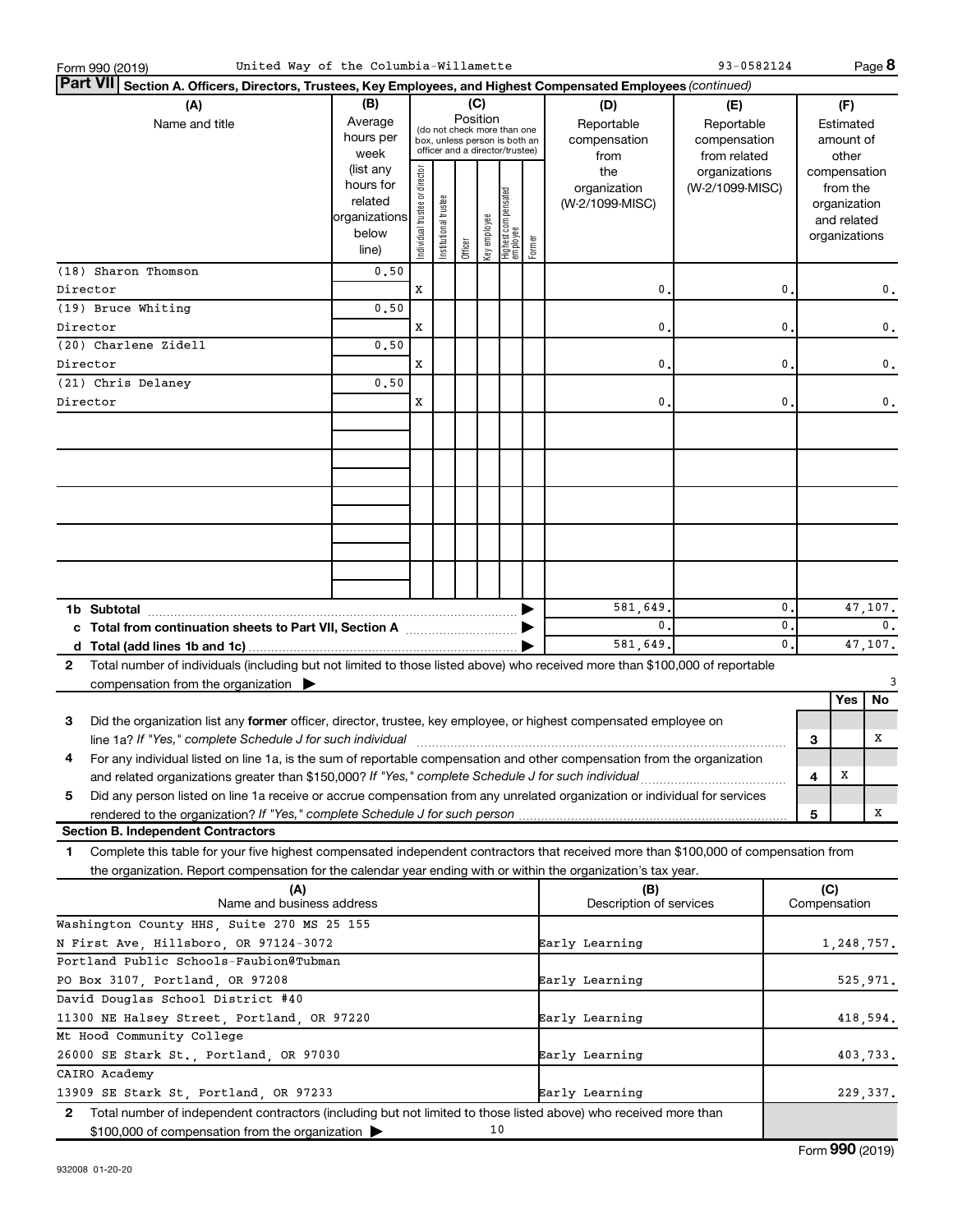|                                                           |                  |        | Form 990 (2019)                                                               |                          |                |                      | United Way of the Columbia-Willamette |                                    |                                                                | 93-0582124       | Page 9                                                          |
|-----------------------------------------------------------|------------------|--------|-------------------------------------------------------------------------------|--------------------------|----------------|----------------------|---------------------------------------|------------------------------------|----------------------------------------------------------------|------------------|-----------------------------------------------------------------|
|                                                           | <b>Part VIII</b> |        | <b>Statement of Revenue</b>                                                   |                          |                |                      |                                       |                                    |                                                                |                  |                                                                 |
|                                                           |                  |        | Check if Schedule O contains a response or note to any line in this Part VIII |                          |                |                      |                                       |                                    |                                                                |                  |                                                                 |
|                                                           |                  |        |                                                                               |                          |                |                      |                                       | (A)<br>Total revenue               | (B)<br>Related or exempt<br>function revenue business revenuel | (C)<br>Unrelated | (D)<br>Revenue excluded<br>from tax under<br>sections 512 - 514 |
|                                                           |                  |        | <b>1 a</b> Federated campaigns                                                |                          | 1a             |                      |                                       |                                    |                                                                |                  |                                                                 |
|                                                           |                  |        | <b>b</b> Membership dues                                                      |                          | 1 <sub>b</sub> |                      |                                       |                                    |                                                                |                  |                                                                 |
|                                                           |                  |        | c Fundraising events                                                          |                          | 1 <sub>c</sub> |                      |                                       |                                    |                                                                |                  |                                                                 |
|                                                           |                  |        | d Related organizations                                                       | $\overline{\phantom{a}}$ | 1 <sub>d</sub> |                      |                                       |                                    |                                                                |                  |                                                                 |
| Contributions, Gifts, Grants<br>and Other Similar Amounts |                  |        | e Government grants (contributions)                                           |                          | 1e             |                      | 17, 397, 852.                         |                                    |                                                                |                  |                                                                 |
|                                                           |                  |        | f All other contributions, gifts, grants, and                                 |                          |                |                      |                                       |                                    |                                                                |                  |                                                                 |
|                                                           |                  |        | similar amounts not included above                                            |                          | 1f             |                      | 9,534,329.                            |                                    |                                                                |                  |                                                                 |
|                                                           |                  | g      | Noncash contributions included in lines 1a-1f                                 |                          | 1g  \$         |                      |                                       |                                    |                                                                |                  |                                                                 |
|                                                           |                  |        |                                                                               |                          |                |                      |                                       | 26, 932, 181.                      |                                                                |                  |                                                                 |
|                                                           |                  |        |                                                                               |                          |                |                      | <b>Business Code</b>                  |                                    |                                                                |                  |                                                                 |
|                                                           | 2a               |        | Service fees                                                                  |                          |                |                      | 900099                                | 76,873.                            | 76,873.                                                        |                  |                                                                 |
|                                                           |                  | b      |                                                                               |                          |                |                      |                                       |                                    |                                                                |                  |                                                                 |
|                                                           |                  | с<br>d |                                                                               |                          |                |                      |                                       |                                    |                                                                |                  |                                                                 |
| Program Service<br>Revenue                                |                  | е      |                                                                               |                          |                |                      |                                       |                                    |                                                                |                  |                                                                 |
|                                                           |                  |        |                                                                               |                          |                |                      |                                       |                                    |                                                                |                  |                                                                 |
|                                                           |                  |        |                                                                               |                          |                |                      |                                       | 76,873.                            |                                                                |                  |                                                                 |
|                                                           | 3                |        | Investment income (including dividends, interest, and                         |                          |                |                      |                                       |                                    |                                                                |                  |                                                                 |
|                                                           |                  |        |                                                                               |                          |                |                      |                                       | 187,395.                           |                                                                |                  | 187,395.                                                        |
|                                                           | 4                |        | Income from investment of tax-exempt bond proceeds                            |                          |                |                      |                                       |                                    |                                                                |                  |                                                                 |
|                                                           | 5                |        |                                                                               |                          |                |                      |                                       |                                    |                                                                |                  |                                                                 |
|                                                           |                  |        |                                                                               |                          | (i) Real       |                      | (ii) Personal                         |                                    |                                                                |                  |                                                                 |
|                                                           |                  |        | 6 a Gross rents<br>.                                                          | 6a                       |                |                      |                                       |                                    |                                                                |                  |                                                                 |
|                                                           |                  | b      | Less: rental expenses                                                         | 6 <sub>b</sub>           |                |                      |                                       |                                    |                                                                |                  |                                                                 |
|                                                           |                  |        | Rental income or (loss)                                                       | <b>6c</b>                |                |                      |                                       |                                    |                                                                |                  |                                                                 |
|                                                           |                  |        | d Net rental income or (loss)<br>7 a Gross amount from sales of               |                          | (i) Securities |                      | (ii) Other                            |                                    |                                                                |                  |                                                                 |
|                                                           |                  |        | assets other than inventory                                                   | 7a                       | 1,623,479.     |                      |                                       |                                    |                                                                |                  |                                                                 |
|                                                           |                  |        | <b>b</b> Less: cost or other basis                                            |                          |                |                      |                                       |                                    |                                                                |                  |                                                                 |
|                                                           |                  |        | and sales expenses                                                            | <b>7b</b>                | 1,301,973.     |                      |                                       |                                    |                                                                |                  |                                                                 |
| evenue                                                    |                  |        | c Gain or (loss)                                                              | 7c                       | 321,506.       |                      |                                       |                                    |                                                                |                  |                                                                 |
| œ                                                         |                  |        |                                                                               |                          |                |                      |                                       | 321,506.                           |                                                                |                  | 321,506.                                                        |
| Other                                                     |                  |        | 8 a Gross income from fundraising events (not                                 |                          |                |                      |                                       |                                    |                                                                |                  |                                                                 |
|                                                           |                  |        | including \$                                                                  |                          | of             |                      |                                       |                                    |                                                                |                  |                                                                 |
|                                                           |                  |        | contributions reported on line 1c). See                                       |                          |                |                      |                                       |                                    |                                                                |                  |                                                                 |
|                                                           |                  |        |                                                                               |                          |                | l 8a                 |                                       |                                    |                                                                |                  |                                                                 |
|                                                           |                  |        |                                                                               |                          |                | 8b                   |                                       |                                    |                                                                |                  |                                                                 |
|                                                           |                  |        | c Net income or (loss) from fundraising events                                |                          |                |                      |                                       |                                    |                                                                |                  |                                                                 |
|                                                           |                  |        | 9 a Gross income from gaming activities. See                                  |                          |                |                      |                                       |                                    |                                                                |                  |                                                                 |
|                                                           |                  |        |                                                                               |                          |                | 9a<br>9 <sub>b</sub> |                                       |                                    |                                                                |                  |                                                                 |
|                                                           |                  |        | c Net income or (loss) from gaming activities                                 |                          |                |                      |                                       |                                    |                                                                |                  |                                                                 |
|                                                           |                  |        | 10 a Gross sales of inventory, less returns                                   |                          |                |                      |                                       |                                    |                                                                |                  |                                                                 |
|                                                           |                  |        |                                                                               |                          |                |                      |                                       |                                    |                                                                |                  |                                                                 |
|                                                           |                  |        | <b>b</b> Less: cost of goods sold                                             |                          |                | H <sub>0b</sub>      |                                       |                                    |                                                                |                  |                                                                 |
|                                                           |                  |        | c Net income or (loss) from sales of inventory                                |                          |                |                      |                                       |                                    |                                                                |                  |                                                                 |
|                                                           |                  |        |                                                                               |                          |                |                      | <b>Business Code</b>                  |                                    |                                                                |                  |                                                                 |
| Miscellaneous<br>Revenue                                  |                  |        | 11 a Other                                                                    |                          |                |                      | 900099                                | 4,675.                             | 4,675.                                                         |                  |                                                                 |
|                                                           |                  | b      |                                                                               |                          |                |                      |                                       |                                    |                                                                |                  |                                                                 |
|                                                           |                  | с      |                                                                               |                          |                |                      |                                       |                                    |                                                                |                  |                                                                 |
|                                                           |                  |        |                                                                               |                          |                |                      |                                       |                                    |                                                                |                  |                                                                 |
|                                                           |                  |        |                                                                               |                          |                |                      |                                       | 4,675.<br>$\overline{27,522,630.}$ |                                                                |                  | 508,901.                                                        |
|                                                           | 12               |        |                                                                               |                          |                |                      |                                       |                                    | 81,548.                                                        | $\mathbf{0}$ .   |                                                                 |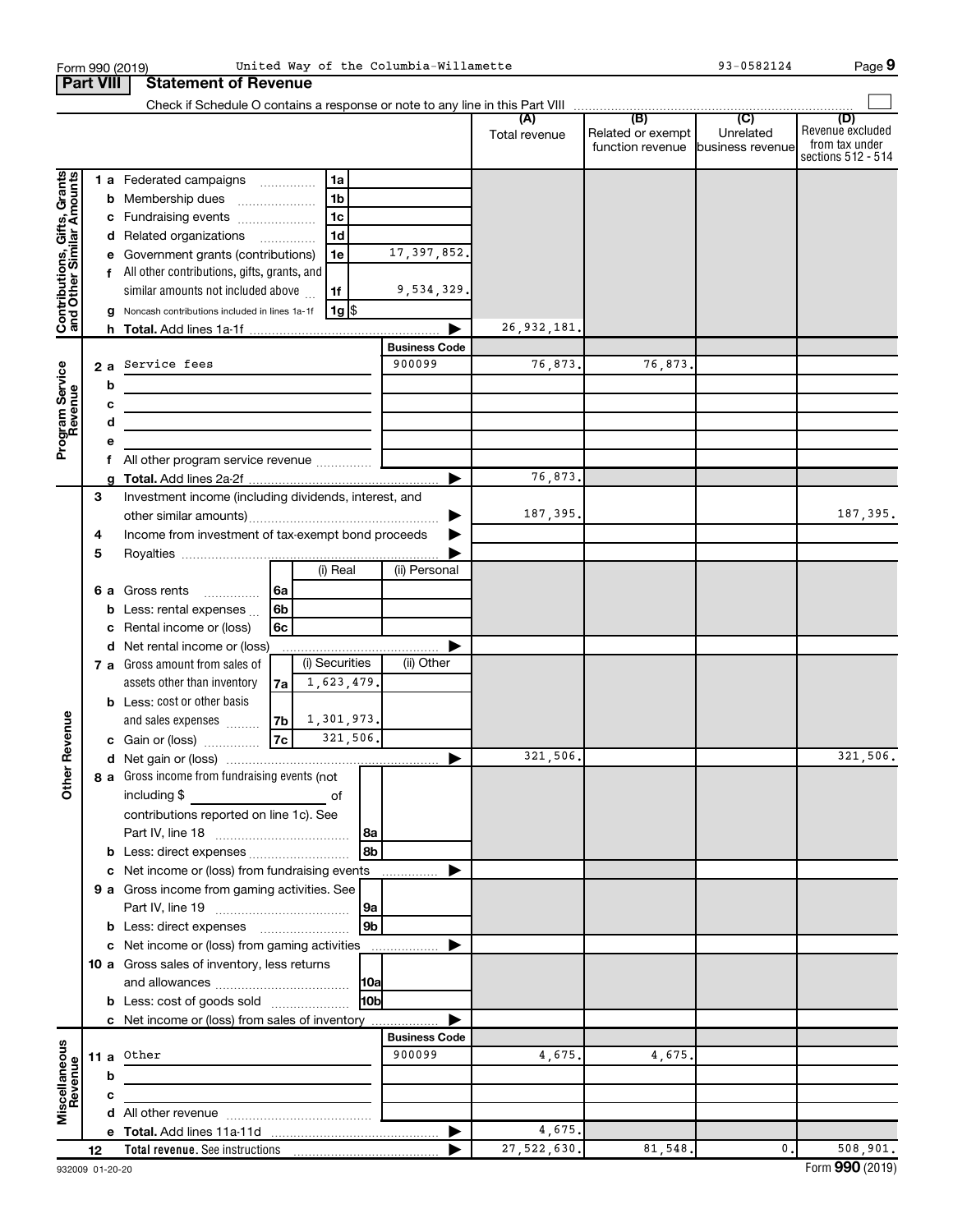**Part IX Statement of Functional Expenses**

**10**

**Total functional expenses.**  Add lines 1 through 24e **Joint costs.** Complete this line only if the organization **(A) (B) (C) (D)** Fundraising **1 2 3** Grants and other assistance to foreign **4 5 6 7 8 9 10 11 a** Management ~~~~~~~~~~~~~~~~ **b c d e f g 12 13 14 15 16 17 18 19 20 21 22 23 24 a b c d e 25 26** *Section 501(c)(3) and 501(c)(4) organizations must complete all columns. All other organizations must complete column (A).* Grants and other assistance to domestic organizations and domestic governments. See Part IV, line 21 Compensation not included above to disqualified persons (as defined under section 4958(f)(1)) and persons described in section  $4958(c)(3)(B)$   $\ldots$ Pension plan accruals and contributions (include section 401(k) and 403(b) employer contributions) Professional fundraising services. See Part IV, line 17 Other. (If line 11g amount exceeds 10% of line 25, column (A) amount, list line 11g expenses on Sch O.) Other expenses. Itemize expenses not covered above (List miscellaneous expenses on line 24e. If line 24e amount exceeds 10% of line 25, column (A) amount, list line 24e expenses on Schedule O.) reported in column (B) joint costs from a combined educational campaign and fundraising solicitation. Check if Schedule O contains a response or note to any line in this Part IX Total expenses Program service expenses Management and general expenses expenses .<br>... Grants and other assistance to domestic  $individuals. See Part IV, line 22$  ............. organizations, foreign governments, and foreign individuals. See Part IV, lines 15 and 16  $\ldots$ Benefits paid to or for members ................... Compensation of current officers, directors, trustees, and key employees ......................... Other salaries and wages ~~~~~~~~~~ Other employee benefits ~~~~~~~~~~ Payroll taxes ~~~~~~~~~~~~~~~~ Fees for services (nonemployees): Legal ~~~~~~~~~~~~~~~~~~~~ Accounting ~~~~~~~~~~~~~~~~~ Lobbying ~~~~~~~~~~~~~~~~~~ Investment management fees ....................... Advertising and promotion ........................... Office expenses ~~~~~~~~~~~~~~~ Information technology ~~~~~~~~~~~ Royalties ~~~~~~~~~~~~~~~~~~ Occupancy ~~~~~~~~~~~~~~~~~ Travel ………………………………………………………… Payments of travel or entertainment expenses for any federal, state, or local public officials ... Conferences, conventions, and meetings Interest ~~~~~~~~~~~~~~~~~~ Payments to affiliates ~~~~~~~~~~~~ Depreciation, depletion, and amortization ...... Insurance ~~~~~~~~~~~~~~~~~ All other expenses *Do not include amounts reported on lines 6b, 7b, 8b, 9b, and 10b of Part VIII.*  $\Box$ 16,501,428. 16,501,428. 866,406. 202,116. 399,383. 264,907. 2,654,090. 1,397,384. 412,557. 844,149. 63,038. 34,527. 6,579. 21,932. 386,792. 198,778. 58,896. 129,118. 251,312. 119,381. 48,005. 83,926. 70,388. 70,388. 685,054. 390,716. 192,520. 101,818. 60,380. 43,385. 43,385. 16,995. 154,664. 91,914. 13,495. 49,255. 267,760. 140,095. 48,614. 79,051. 78,727. 44,055. 15,439. 19,233. 70,930. 39,691. 13,911. 17,328. 139,698. 119,795. 9,258. 10,645. 314,818. 163,207. 59,384. 92,227. Preschool Promise vendo 4,506,483. 4,506,483. 130,453. 17,912. 82,313. 30,228. 27,202,421. 24,010,867. 1,430,742. 1,760,812.

 $\blacktriangleright$   $\Box$ 

 $\overline{\phantom{0}}$  if following SOP 98-2 (ASC 958-720)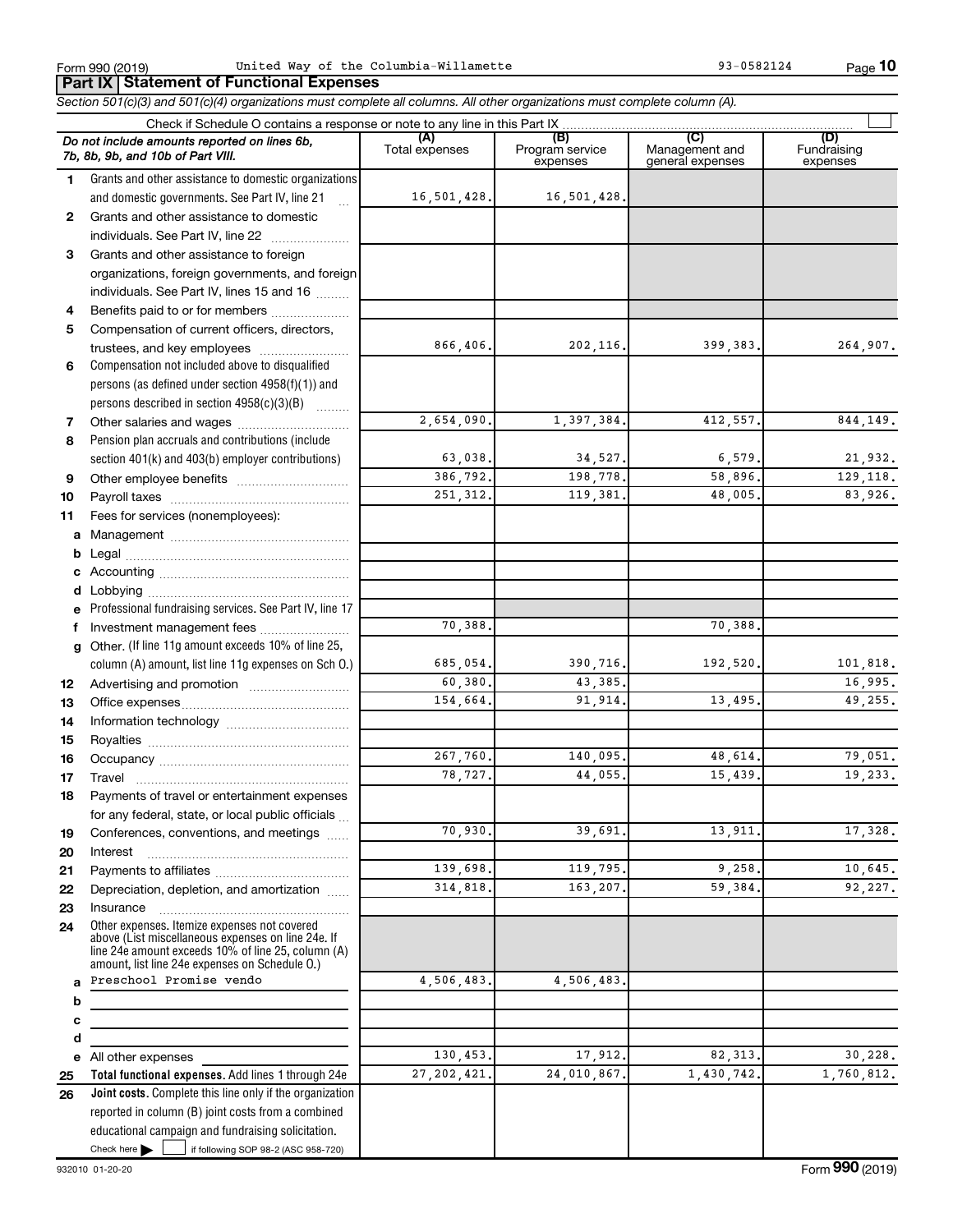| Form 990 (2019) |                               |  |  | United Way of the Columbia-Willamette |
|-----------------|-------------------------------|--|--|---------------------------------------|
|                 | <b>Part X   Balance Sheet</b> |  |  |                                       |

|                             |    |                                                                                                                                                                                                                                |                 |                | (A)<br>Beginning of year |                 | (B)<br>End of year |
|-----------------------------|----|--------------------------------------------------------------------------------------------------------------------------------------------------------------------------------------------------------------------------------|-----------------|----------------|--------------------------|-----------------|--------------------|
|                             | 1  |                                                                                                                                                                                                                                |                 |                | 1,476,348.               | $\mathbf{1}$    | 4, 572, 114.       |
|                             | 2  |                                                                                                                                                                                                                                | 854,945.        | $\overline{2}$ | 899,836.                 |                 |                    |
|                             | 3  |                                                                                                                                                                                                                                | 4, 268, 273.    | 3              | 3,843,769.               |                 |                    |
|                             | 4  |                                                                                                                                                                                                                                |                 |                | 9,478.                   | 4               | 0.                 |
|                             | 5  | Loans and other receivables from any current or former officer, director,                                                                                                                                                      |                 |                |                          |                 |                    |
|                             |    | trustee, key employee, creator or founder, substantial contributor, or 35%                                                                                                                                                     |                 |                |                          |                 |                    |
|                             |    | controlled entity or family member of any of these persons                                                                                                                                                                     |                 |                |                          | 5               |                    |
|                             | 6  | Loans and other receivables from other disqualified persons (as defined                                                                                                                                                        |                 |                |                          |                 |                    |
|                             |    | under section $4958(f)(1)$ , and persons described in section $4958(c)(3)(B)$                                                                                                                                                  |                 |                |                          | 6               |                    |
|                             | 7  |                                                                                                                                                                                                                                |                 |                |                          | $\overline{7}$  |                    |
| Assets                      | 8  |                                                                                                                                                                                                                                |                 |                |                          | 8               |                    |
|                             | 9  |                                                                                                                                                                                                                                |                 |                | 229,842.                 | 9               | 227,568.           |
|                             |    | 10a Land, buildings, and equipment: cost or other                                                                                                                                                                              |                 |                |                          |                 |                    |
|                             |    | basis. Complete Part VI of Schedule D  10a                                                                                                                                                                                     |                 | 6,005,067.     |                          |                 |                    |
|                             |    | <b>b</b> Less: accumulated depreciation <i></i>                                                                                                                                                                                | 10 <sub>b</sub> | 3, 342, 587.   | 2,939,320.               | 10 <sub>c</sub> | 2,662,480.         |
|                             | 11 |                                                                                                                                                                                                                                | 9,818,106.      | 11             | 8,453,728.               |                 |                    |
|                             | 12 |                                                                                                                                                                                                                                |                 |                | 719,849.                 | 12              | 739,699.           |
|                             | 13 |                                                                                                                                                                                                                                |                 |                |                          | 13              |                    |
|                             | 14 |                                                                                                                                                                                                                                |                 | 14             |                          |                 |                    |
|                             | 15 |                                                                                                                                                                                                                                | 913, 154.       | 15             | 906,845.                 |                 |                    |
|                             | 16 |                                                                                                                                                                                                                                | 21, 229, 315.   | 16             | 22,306,039.              |                 |                    |
|                             | 17 |                                                                                                                                                                                                                                | 3, 124, 826.    | 17             | 3, 344, 814.             |                 |                    |
|                             | 18 |                                                                                                                                                                                                                                | 1,737,758.      | 18             | 1,109,195.               |                 |                    |
|                             | 19 | Deferred revenue manual contracts and contracts are contracted and contract and contract are contracted and contract are contracted and contract are contracted and contract are contracted and contract are contracted and co | 109,963.        | 19             | 649,767.                 |                 |                    |
|                             | 20 |                                                                                                                                                                                                                                |                 |                |                          | 20              |                    |
|                             | 21 | Escrow or custodial account liability. Complete Part IV of Schedule D                                                                                                                                                          |                 |                |                          | 21              |                    |
|                             | 22 | Loans and other payables to any current or former officer, director,                                                                                                                                                           |                 |                |                          |                 |                    |
| Liabilities                 |    | trustee, key employee, creator or founder, substantial contributor, or 35%                                                                                                                                                     |                 |                |                          |                 |                    |
|                             |    | controlled entity or family member of any of these persons                                                                                                                                                                     |                 |                |                          | 22              |                    |
|                             | 23 | Secured mortgages and notes payable to unrelated third parties                                                                                                                                                                 |                 |                |                          | 23              |                    |
|                             | 24 | Unsecured notes and loans payable to unrelated third parties                                                                                                                                                                   |                 |                |                          | 24              | 762,306.           |
|                             | 25 | Other liabilities (including federal income tax, payables to related third                                                                                                                                                     |                 |                |                          |                 |                    |
|                             |    | parties, and other liabilities not included on lines 17-24). Complete Part X                                                                                                                                                   |                 |                |                          |                 |                    |
|                             |    | of Schedule D                                                                                                                                                                                                                  |                 |                |                          | 25              |                    |
|                             | 26 | Total liabilities. Add lines 17 through 25                                                                                                                                                                                     |                 |                | 4,972,547.               | 26              | 5,866,082.         |
|                             |    | Organizations that follow FASB ASC 958, check here $\blacktriangleright \lfloor x \rfloor$                                                                                                                                     |                 |                |                          |                 |                    |
|                             |    | and complete lines 27, 28, 32, and 33.                                                                                                                                                                                         |                 |                |                          |                 |                    |
|                             | 27 |                                                                                                                                                                                                                                |                 |                | 11, 355, 408.            | 27              | 12,189,885.        |
|                             | 28 |                                                                                                                                                                                                                                |                 |                | 4,901,360.               | 28              | 4,250,072.         |
|                             |    | Organizations that do not follow FASB ASC 958, check here $\blacktriangleright$                                                                                                                                                |                 |                |                          |                 |                    |
| Net Assets or Fund Balances |    | and complete lines 29 through 33.                                                                                                                                                                                              |                 |                |                          |                 |                    |
|                             | 29 |                                                                                                                                                                                                                                |                 |                |                          | 29              |                    |
|                             | 30 | Paid-in or capital surplus, or land, building, or equipment fund                                                                                                                                                               |                 |                |                          | 30              |                    |
|                             | 31 | Retained earnings, endowment, accumulated income, or other funds                                                                                                                                                               |                 |                | 31                       |                 |                    |
|                             | 32 |                                                                                                                                                                                                                                |                 |                | 16, 256, 768.            | 32              | 16,439,957.        |
|                             | 33 |                                                                                                                                                                                                                                | 21, 229, 315.   | 33             | 22,306,039.              |                 |                    |

Form (2019) **990**

**11**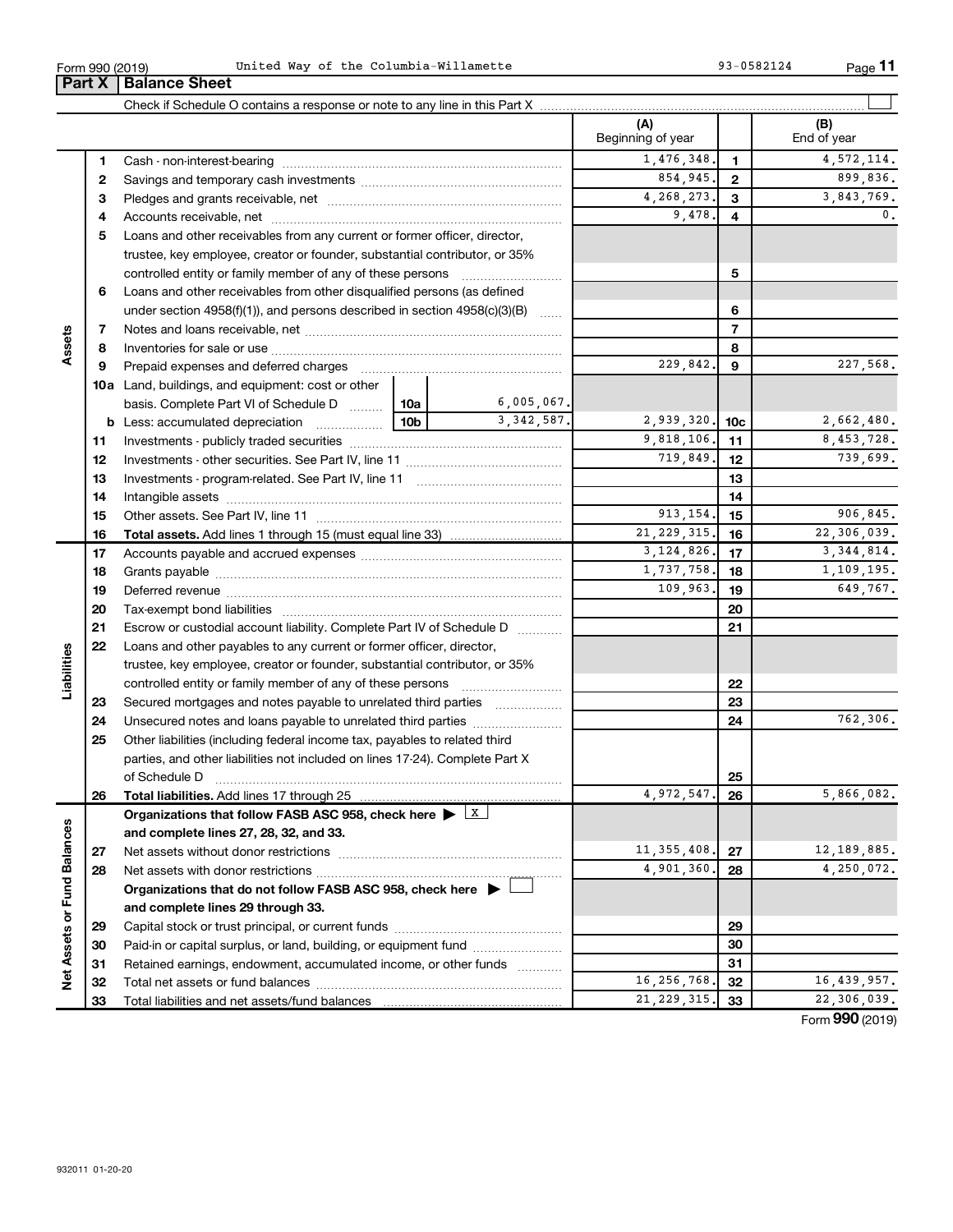|    | United Way of the Columbia-Willamette<br>Form 990 (2019)                                                                                                                                                                       | 93-0582124     |                |     | Page 12       |
|----|--------------------------------------------------------------------------------------------------------------------------------------------------------------------------------------------------------------------------------|----------------|----------------|-----|---------------|
|    | Part XI<br><b>Reconciliation of Net Assets</b>                                                                                                                                                                                 |                |                |     |               |
|    |                                                                                                                                                                                                                                |                |                |     | x             |
|    |                                                                                                                                                                                                                                |                |                |     |               |
| 1  |                                                                                                                                                                                                                                | 1              |                |     | 27,522,630.   |
| 2  |                                                                                                                                                                                                                                | $\overline{2}$ |                |     | 27, 202, 421. |
| 3  | Revenue less expenses. Subtract line 2 from line 1                                                                                                                                                                             | 3              |                |     | 320,209.      |
| 4  |                                                                                                                                                                                                                                | $\overline{4}$ |                |     | 16, 256, 768. |
| 5  | Net unrealized gains (losses) on investments [11] matter in the contract of the state of the state of the state of the state of the state of the state of the state of the state of the state of the state of the state of the | 5              |                |     | $-114,671.$   |
| 6  |                                                                                                                                                                                                                                | 6              |                |     |               |
| 7  | Investment expenses [[11] has a series and a series of the series of the series and series and series and series and series and series and series and series and series and series and series and series and series and series | $\overline{7}$ |                |     |               |
| 8  | Prior period adjustments www.communication.communication.communication.com/news-managements                                                                                                                                    | 8              |                |     |               |
| 9  | Other changes in net assets or fund balances (explain on Schedule O) manufactured control of the changes in net assets or fund balances (explain on Schedule O)                                                                | 9              |                |     | $-22,349.$    |
| 10 | Net assets or fund balances at end of year. Combine lines 3 through 9 (must equal Part X, line 32,                                                                                                                             |                |                |     |               |
|    |                                                                                                                                                                                                                                | 10             |                |     | 16,439,957.   |
|    | Part XII Financial Statements and Reporting                                                                                                                                                                                    |                |                |     |               |
|    |                                                                                                                                                                                                                                |                |                |     |               |
|    |                                                                                                                                                                                                                                |                |                | Yes | No            |
| 1. | $\lfloor x \rfloor$ Accrual<br>Accounting method used to prepare the Form 990: $\Box$ Cash<br>    Other                                                                                                                        |                |                |     |               |
|    | If the organization changed its method of accounting from a prior year or checked "Other," explain in Schedule O.                                                                                                              |                |                |     |               |
|    |                                                                                                                                                                                                                                |                | 2a             |     | x             |
|    | If "Yes," check a box below to indicate whether the financial statements for the year were compiled or reviewed on a                                                                                                           |                |                |     |               |
|    | separate basis, consolidated basis, or both:                                                                                                                                                                                   |                |                |     |               |
|    | Separate basis<br><b>Consolidated basis</b><br>Both consolidated and separate basis                                                                                                                                            |                |                |     |               |
|    | <b>b</b> Were the organization's financial statements audited by an independent accountant?                                                                                                                                    |                | 2 <sub>b</sub> | х   |               |
|    | If "Yes," check a box below to indicate whether the financial statements for the year were audited on a separate basis,                                                                                                        |                |                |     |               |
|    | consolidated basis, or both:                                                                                                                                                                                                   |                |                |     |               |
|    | $X$ Separate basis<br>Consolidated basis<br>Both consolidated and separate basis                                                                                                                                               |                |                |     |               |
|    | c If "Yes" to line 2a or 2b, does the organization have a committee that assumes responsibility for oversight of the audit,                                                                                                    |                |                |     |               |
|    | review, or compilation of its financial statements and selection of an independent accountant?                                                                                                                                 |                | 2c             | х   |               |
|    | If the organization changed either its oversight process or selection process during the tax year, explain on Schedule O.                                                                                                      |                |                |     |               |
|    | 3a As a result of a federal award, was the organization required to undergo an audit or audits as set forth in the Single Audit                                                                                                |                |                |     | x             |
|    |                                                                                                                                                                                                                                |                | За             |     |               |
|    | b If "Yes," did the organization undergo the required audit or audits? If the organization did not undergo the required audit                                                                                                  |                |                |     |               |
|    |                                                                                                                                                                                                                                |                | 3b             |     |               |

Form (2019) **990**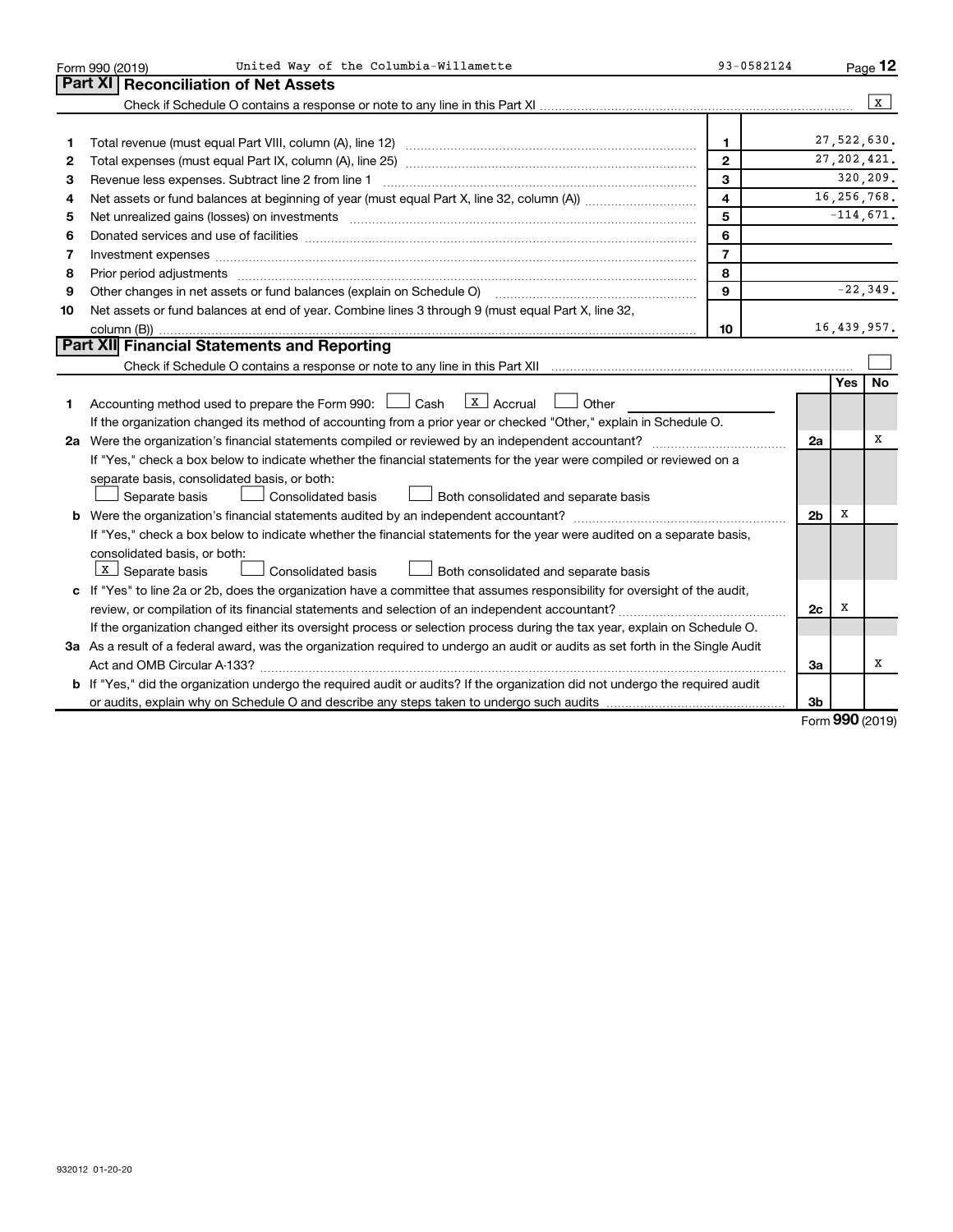## **SCHEDULE A**

Department of the Treasury Internal Revenue Service

# Form 990 or 990-EZ)<br>
Complete if the organization is a section 501(c)(3) organization or a section<br> **Public Charity Status and Public Support**

**4947(a)(1) nonexempt charitable trust. | Attach to Form 990 or Form 990-EZ.** 

|  | $\blacktriangleright$ Go to www.irs.gov/Form990 for instructions and the latest information. |  |
|--|----------------------------------------------------------------------------------------------|--|

| OMB No 1545-0047                    |
|-------------------------------------|
|                                     |
| <b>Open to Public</b><br>Inspection |

|                |              | Name of the organization                                                                                                                      | <b>Employer identification number</b> |
|----------------|--------------|-----------------------------------------------------------------------------------------------------------------------------------------------|---------------------------------------|
|                |              | United Way of the Columbia-Willamette                                                                                                         | 93-0582124                            |
| Part I         |              | Reason for Public Charity Status (All organizations must complete this part.) See instructions.                                               |                                       |
|                |              | The organization is not a private foundation because it is: (For lines 1 through 12, check only one box.)                                     |                                       |
| 1              |              | A church, convention of churches, or association of churches described in section 170(b)(1)(A)(i).                                            |                                       |
| 2              |              | A school described in section 170(b)(1)(A)(ii). (Attach Schedule E (Form 990 or 990-EZ).)                                                     |                                       |
| 3              |              | A hospital or a cooperative hospital service organization described in section 170(b)(1)(A)(iii).                                             |                                       |
| 4              |              | A medical research organization operated in conjunction with a hospital described in section 170(b)(1)(A)(iii). Enter the hospital's name,    |                                       |
|                |              | city, and state:                                                                                                                              |                                       |
| 5              |              | An organization operated for the benefit of a college or university owned or operated by a governmental unit described in                     |                                       |
|                |              | section $170(b)(1)(A)(iv)$ . (Complete Part II.)                                                                                              |                                       |
| 6              |              | A federal, state, or local government or governmental unit described in section 170(b)(1)(A)(v).                                              |                                       |
| $\overline{7}$ | $\mathbf{X}$ | An organization that normally receives a substantial part of its support from a governmental unit or from the general public described in     |                                       |
|                |              | section 170(b)(1)(A)(vi). (Complete Part II.)                                                                                                 |                                       |
| 8              |              | A community trust described in section 170(b)(1)(A)(vi). (Complete Part II.)                                                                  |                                       |
| 9              |              | An agricultural research organization described in <b>section 170(b)(1)(A)(ix)</b> operated in conjunction with a land-grant college          |                                       |
|                |              | or university or a non-land-grant college of agriculture (see instructions). Enter the name, city, and state of the college or                |                                       |
|                |              | university:                                                                                                                                   |                                       |
| 10             |              | An organization that normally receives: (1) more than 33 1/3% of its support from contributions, membership fees, and gross receipts from     |                                       |
|                |              | activities related to its exempt functions - subject to certain exceptions, and (2) no more than 33 1/3% of its support from gross investment |                                       |
|                |              | income and unrelated business taxable income (less section 511 tax) from businesses acquired by the organization after June 30, 1975.         |                                       |
|                |              | See section 509(a)(2). (Complete Part III.)                                                                                                   |                                       |
| 11             |              | An organization organized and operated exclusively to test for public safety. See section 509(a)(4).                                          |                                       |
| 12             |              | An organization organized and operated exclusively for the benefit of, to perform the functions of, or to carry out the purposes of one or    |                                       |
|                |              | more publicly supported organizations described in section 509(a)(1) or section 509(a)(2). See section 509(a)(3). Check the box in            |                                       |
|                |              | lines 12a through 12d that describes the type of supporting organization and complete lines 12e, 12f, and 12g.                                |                                       |
| a              |              | Type I. A supporting organization operated, supervised, or controlled by its supported organization(s), typically by giving                   |                                       |
|                |              | the supported organization(s) the power to regularly appoint or elect a majority of the directors or trustees of the supporting               |                                       |
|                |              | organization. You must complete Part IV, Sections A and B.                                                                                    |                                       |
| b              |              | Type II. A supporting organization supervised or controlled in connection with its supported organization(s), by having                       |                                       |
|                |              | control or management of the supporting organization vested in the same persons that control or manage the supported                          |                                       |
|                |              | organization(s). You must complete Part IV, Sections A and C.                                                                                 |                                       |
| с              |              | Type III functionally integrated. A supporting organization operated in connection with, and functionally integrated with,                    |                                       |
|                |              | its supported organization(s) (see instructions). You must complete Part IV, Sections A, D, and E.                                            |                                       |
| d              |              | Type III non-functionally integrated. A supporting organization operated in connection with its supported organization(s)                     |                                       |
|                |              | that is not functionally integrated. The organization generally must satisfy a distribution requirement and an attentiveness                  |                                       |
|                |              | requirement (see instructions). You must complete Part IV, Sections A and D, and Part V.                                                      |                                       |
| е              |              | Check this box if the organization received a written determination from the IRS that it is a Type I, Type II, Type III                       |                                       |
|                |              | functionally integrated, or Type III non-functionally integrated supporting organization.                                                     |                                       |
|                |              | Enter the number of supported organizations                                                                                                   |                                       |

| Provide the following information about the supported organization(s).<br>g |          |                                                                                     |                                                                       |    |                                                      |                                                    |  |  |  |  |
|-----------------------------------------------------------------------------|----------|-------------------------------------------------------------------------------------|-----------------------------------------------------------------------|----|------------------------------------------------------|----------------------------------------------------|--|--|--|--|
| (i) Name of supported<br>organization                                       | (ii) EIN | (iii) Type of organization<br>(described on lines 1-10<br>above (see instructions)) | (iv) Is the organization listed<br>in your governing document?<br>Yes | No | (v) Amount of monetary<br>support (see instructions) | (vi) Amount of other<br>support (see instructions) |  |  |  |  |
|                                                                             |          |                                                                                     |                                                                       |    |                                                      |                                                    |  |  |  |  |
|                                                                             |          |                                                                                     |                                                                       |    |                                                      |                                                    |  |  |  |  |
|                                                                             |          |                                                                                     |                                                                       |    |                                                      |                                                    |  |  |  |  |
|                                                                             |          |                                                                                     |                                                                       |    |                                                      |                                                    |  |  |  |  |
|                                                                             |          |                                                                                     |                                                                       |    |                                                      |                                                    |  |  |  |  |
| Total                                                                       |          |                                                                                     |                                                                       |    |                                                      |                                                    |  |  |  |  |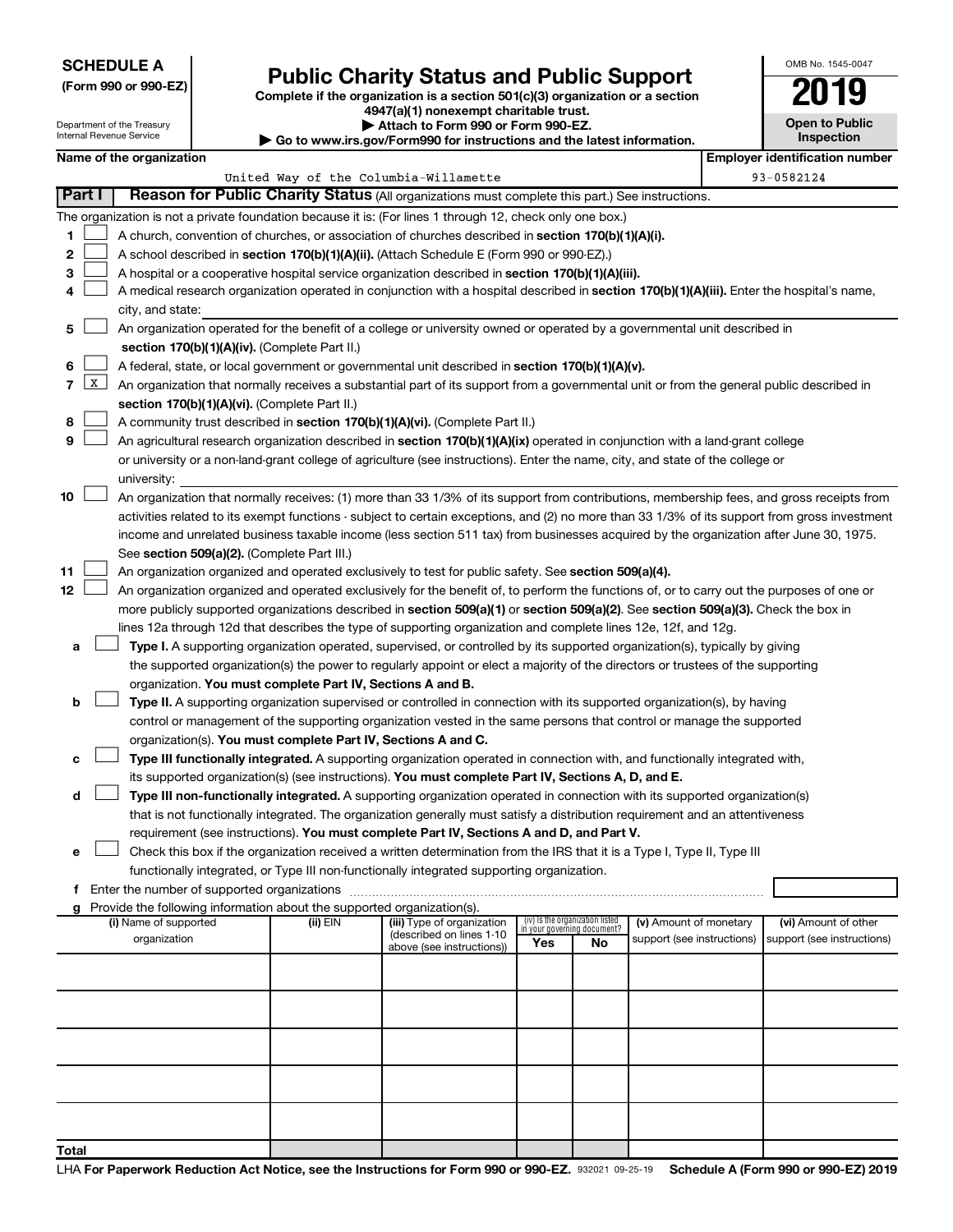#### Schedule A (Form 990 or 990-EZ) 2019 United Way of the Columbia-Willamette 93 000 93-0582124 Page

(Complete only if you checked the box on line 5, 7, or 8 of Part I or if the organization failed to qualify under Part III. If the organization fails to qualify under the tests listed below, please complete Part III.) **Part II Support Schedule for Organizations Described in Sections 170(b)(1)(A)(iv) and 170(b)(1)(A)(vi)**

| <b>Section A. Public Support</b>                                                                                                               |               |             |             |               |               |                                    |
|------------------------------------------------------------------------------------------------------------------------------------------------|---------------|-------------|-------------|---------------|---------------|------------------------------------|
| Calendar year (or fiscal year beginning in)                                                                                                    | (a) 2015      | (b) 2016    | $(c)$ 2017  | $(d)$ 2018    | (e) 2019      | (f) Total                          |
| 1 Gifts, grants, contributions, and                                                                                                            |               |             |             |               |               |                                    |
| membership fees received. (Do not                                                                                                              |               |             |             |               |               |                                    |
| include any "unusual grants.")                                                                                                                 | 19, 319, 640. | 28,851,637. | 22,889,785. | 22, 542, 207. | 26, 932, 181. | 120, 535, 450.                     |
| 2 Tax revenues levied for the organ-                                                                                                           |               |             |             |               |               |                                    |
| ization's benefit and either paid to                                                                                                           |               |             |             |               |               |                                    |
| or expended on its behalf                                                                                                                      |               |             |             |               |               |                                    |
| 3 The value of services or facilities                                                                                                          |               |             |             |               |               |                                    |
| furnished by a governmental unit to                                                                                                            |               |             |             |               |               |                                    |
| the organization without charge                                                                                                                |               |             |             |               |               |                                    |
| 4 Total. Add lines 1 through 3                                                                                                                 | 19, 319, 640. | 28,851,637. | 22,889,785. | 22, 542, 207. | 26,932,181    | 120, 535, 450.                     |
| 5 The portion of total contributions                                                                                                           |               |             |             |               |               |                                    |
| by each person (other than a                                                                                                                   |               |             |             |               |               |                                    |
| governmental unit or publicly                                                                                                                  |               |             |             |               |               |                                    |
| supported organization) included                                                                                                               |               |             |             |               |               |                                    |
| on line 1 that exceeds 2% of the                                                                                                               |               |             |             |               |               |                                    |
| amount shown on line 11,                                                                                                                       |               |             |             |               |               |                                    |
| column (f)                                                                                                                                     |               |             |             |               |               | 4,380,823.                         |
| 6 Public support. Subtract line 5 from line 4.                                                                                                 |               |             |             |               |               | 116, 154, 627.                     |
| <b>Section B. Total Support</b>                                                                                                                |               |             |             |               |               |                                    |
| Calendar year (or fiscal year beginning in)                                                                                                    | (a) 2015      | (b) 2016    | $(c)$ 2017  | $(d)$ 2018    | (e) 2019      | (f) Total                          |
| <b>7</b> Amounts from line 4                                                                                                                   | 19, 319, 640  | 28,851,637  | 22,889,785  | 22, 542, 207  | 26,932,181    | 120, 535, 450.                     |
| 8 Gross income from interest,                                                                                                                  |               |             |             |               |               |                                    |
| dividends, payments received on                                                                                                                |               |             |             |               |               |                                    |
| securities loans, rents, royalties,                                                                                                            |               |             |             |               |               |                                    |
| and income from similar sources                                                                                                                | 296,431.      | 163,788.    | 210,330.    | 229,940.      | 187,395.      | 1,087,884.                         |
| 9 Net income from unrelated business                                                                                                           |               |             |             |               |               |                                    |
| activities, whether or not the                                                                                                                 |               |             |             |               |               |                                    |
| business is regularly carried on                                                                                                               |               |             |             |               |               |                                    |
| 10 Other income. Do not include gain                                                                                                           |               |             |             |               |               |                                    |
| or loss from the sale of capital                                                                                                               |               |             |             |               |               |                                    |
| assets (Explain in Part VI.)                                                                                                                   | 6,097.        | 13,291.     | 53, 123.    | 27,421.       | 4,675.        | 104,607.                           |
| 11 Total support. Add lines 7 through 10                                                                                                       |               |             |             |               |               | 121, 727, 941.                     |
| <b>12</b> Gross receipts from related activities, etc. (see instructions)                                                                      |               |             |             |               | 12            | 577,696.                           |
| 13 First five years. If the Form 990 is for the organization's first, second, third, fourth, or fifth tax year as a section 501(c)(3)          |               |             |             |               |               |                                    |
| organization, check this box and stop here                                                                                                     |               |             |             |               |               |                                    |
| <b>Section C. Computation of Public Support Percentage</b>                                                                                     |               |             |             |               |               |                                    |
|                                                                                                                                                |               |             |             |               | 14            | 95.42<br>%                         |
|                                                                                                                                                |               |             |             |               | 15            | 94.26<br>%                         |
| 16a 33 1/3% support test - 2019. If the organization did not check the box on line 13, and line 14 is 33 1/3% or more, check this box and      |               |             |             |               |               |                                    |
| stop here. The organization qualifies as a publicly supported organization                                                                     |               |             |             |               |               | $\blacktriangleright$ $\mathbf{X}$ |
| b 33 1/3% support test - 2018. If the organization did not check a box on line 13 or 16a, and line 15 is 33 1/3% or more, check this box       |               |             |             |               |               |                                    |
|                                                                                                                                                |               |             |             |               |               |                                    |
| 17a 10% -facts-and-circumstances test - 2019. If the organization did not check a box on line 13, 16a, or 16b, and line 14 is 10% or more,     |               |             |             |               |               |                                    |
| and if the organization meets the "facts-and-circumstances" test, check this box and stop here. Explain in Part VI how the organization        |               |             |             |               |               |                                    |
|                                                                                                                                                |               |             |             |               |               |                                    |
| <b>b 10%</b> -facts-and-circumstances test - 2018. If the organization did not check a box on line 13, 16a, 16b, or 17a, and line 15 is 10% or |               |             |             |               |               |                                    |
| more, and if the organization meets the "facts-and-circumstances" test, check this box and <b>stop here.</b> Explain in Part VI how the        |               |             |             |               |               |                                    |
| organization meets the "facts-and-circumstances" test. The organization qualifies as a publicly supported organization                         |               |             |             |               |               |                                    |
| 18 Private foundation. If the organization did not check a box on line 13, 16a, 16b, 17a, or 17b, check this box and see instructions          |               |             |             |               |               |                                    |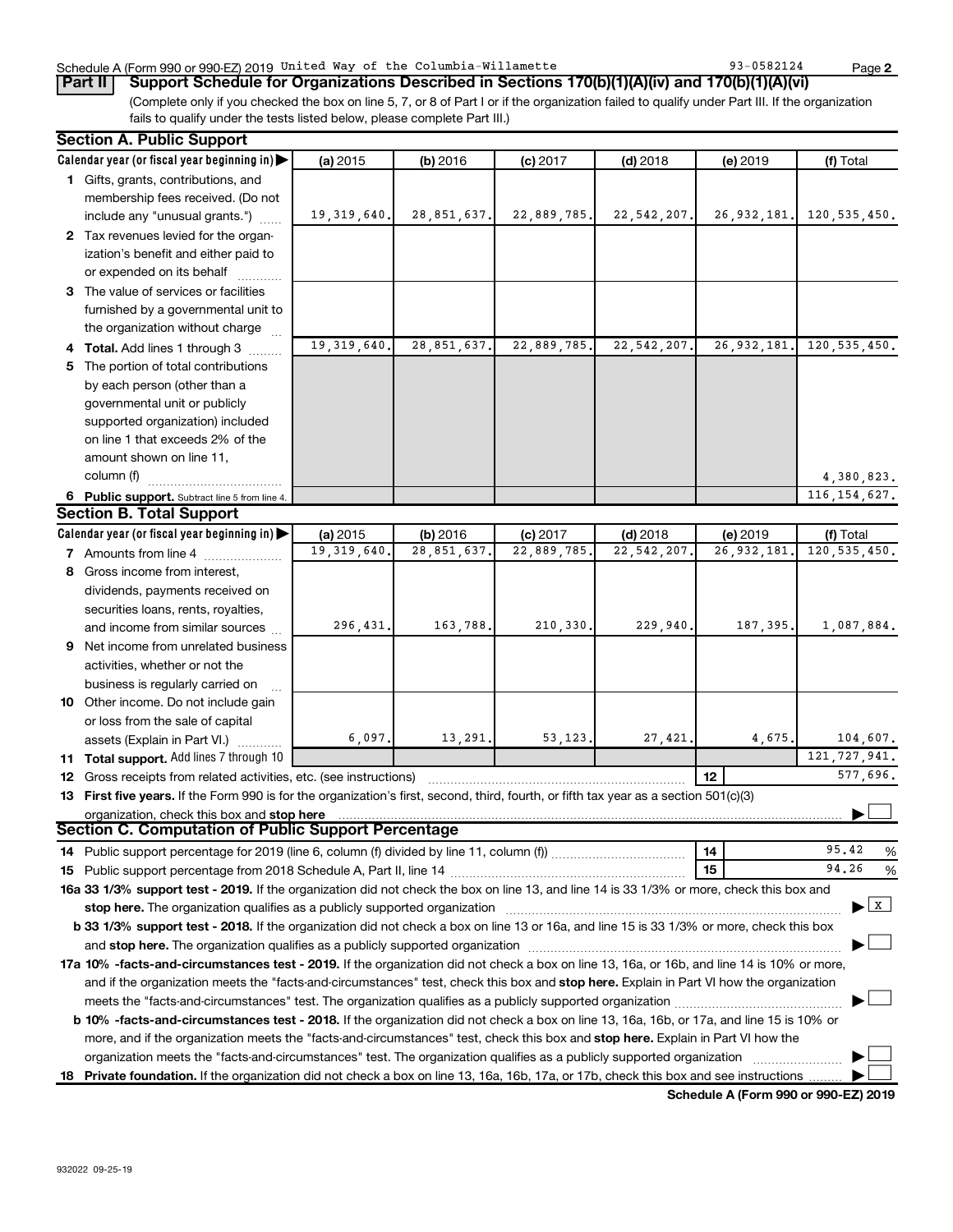### Schedule A (Form 990 or 990-EZ) 2019 United Way of the Columbia-Willamette 93 000 93-0582124 Page

**Part III Support Schedule for Organizations Described in Section 509(a)(2)** 

(Complete only if you checked the box on line 10 of Part I or if the organization failed to qualify under Part II. If the organization fails to qualify under the tests listed below, please complete Part II.)

| <b>Section A. Public Support</b>                                                                                                                    |          |          |            |            |          |           |
|-----------------------------------------------------------------------------------------------------------------------------------------------------|----------|----------|------------|------------|----------|-----------|
| Calendar year (or fiscal year beginning in)                                                                                                         | (a) 2015 | (b) 2016 | $(c)$ 2017 | $(d)$ 2018 | (e) 2019 | (f) Total |
| 1 Gifts, grants, contributions, and                                                                                                                 |          |          |            |            |          |           |
| membership fees received. (Do not                                                                                                                   |          |          |            |            |          |           |
| include any "unusual grants.")                                                                                                                      |          |          |            |            |          |           |
| 2 Gross receipts from admissions,                                                                                                                   |          |          |            |            |          |           |
| merchandise sold or services per-                                                                                                                   |          |          |            |            |          |           |
| formed, or facilities furnished in                                                                                                                  |          |          |            |            |          |           |
| any activity that is related to the<br>organization's tax-exempt purpose                                                                            |          |          |            |            |          |           |
| <b>3</b> Gross receipts from activities that                                                                                                        |          |          |            |            |          |           |
| are not an unrelated trade or bus-                                                                                                                  |          |          |            |            |          |           |
| iness under section 513                                                                                                                             |          |          |            |            |          |           |
| 4 Tax revenues levied for the organ-                                                                                                                |          |          |            |            |          |           |
| ization's benefit and either paid to                                                                                                                |          |          |            |            |          |           |
| or expended on its behalf                                                                                                                           |          |          |            |            |          |           |
| 5 The value of services or facilities                                                                                                               |          |          |            |            |          |           |
| furnished by a governmental unit to                                                                                                                 |          |          |            |            |          |           |
| the organization without charge                                                                                                                     |          |          |            |            |          |           |
| <b>6 Total.</b> Add lines 1 through 5                                                                                                               |          |          |            |            |          |           |
| 7a Amounts included on lines 1, 2, and                                                                                                              |          |          |            |            |          |           |
| 3 received from disqualified persons                                                                                                                |          |          |            |            |          |           |
| <b>b</b> Amounts included on lines 2 and 3 received                                                                                                 |          |          |            |            |          |           |
| from other than disqualified persons that                                                                                                           |          |          |            |            |          |           |
| exceed the greater of \$5,000 or 1% of the<br>amount on line 13 for the year                                                                        |          |          |            |            |          |           |
| c Add lines 7a and 7b                                                                                                                               |          |          |            |            |          |           |
| 8 Public support. (Subtract line 7c from line 6.)                                                                                                   |          |          |            |            |          |           |
| <b>Section B. Total Support</b>                                                                                                                     |          |          |            |            |          |           |
| Calendar year (or fiscal year beginning in)                                                                                                         | (a) 2015 | (b) 2016 | $(c)$ 2017 | $(d)$ 2018 | (e) 2019 | (f) Total |
| <b>9</b> Amounts from line 6                                                                                                                        |          |          |            |            |          |           |
| <b>10a</b> Gross income from interest,                                                                                                              |          |          |            |            |          |           |
| dividends, payments received on                                                                                                                     |          |          |            |            |          |           |
| securities loans, rents, royalties,<br>and income from similar sources                                                                              |          |          |            |            |          |           |
| <b>b</b> Unrelated business taxable income                                                                                                          |          |          |            |            |          |           |
| (less section 511 taxes) from businesses                                                                                                            |          |          |            |            |          |           |
| acquired after June 30, 1975                                                                                                                        |          |          |            |            |          |           |
|                                                                                                                                                     |          |          |            |            |          |           |
| c Add lines 10a and 10b<br><b>11</b> Net income from unrelated business                                                                             |          |          |            |            |          |           |
| activities not included in line 10b.                                                                                                                |          |          |            |            |          |           |
| whether or not the business is                                                                                                                      |          |          |            |            |          |           |
| regularly carried on<br><b>12</b> Other income. Do not include gain                                                                                 |          |          |            |            |          |           |
| or loss from the sale of capital                                                                                                                    |          |          |            |            |          |           |
| assets (Explain in Part VI.)                                                                                                                        |          |          |            |            |          |           |
| <b>13</b> Total support. (Add lines 9, 10c, 11, and 12.)                                                                                            |          |          |            |            |          |           |
| 14 First five years. If the Form 990 is for the organization's first, second, third, fourth, or fifth tax year as a section 501(c)(3) organization, |          |          |            |            |          |           |
| check this box and stop here<br><b>Section C. Computation of Public Support Percentage</b>                                                          |          |          |            |            |          |           |
|                                                                                                                                                     |          |          |            |            |          |           |
| 15 Public support percentage for 2019 (line 8, column (f), divided by line 13, column (f) <i></i>                                                   |          |          |            |            | 15       | %         |
| 16 Public support percentage from 2018 Schedule A, Part III, line 15                                                                                |          |          |            |            | 16       | %         |
| Section D. Computation of Investment Income Percentage                                                                                              |          |          |            |            |          |           |
| 17 Investment income percentage for 2019 (line 10c, column (f), divided by line 13, column (f))                                                     |          |          |            |            | 17       | %         |
| 18 Investment income percentage from 2018 Schedule A, Part III, line 17                                                                             |          |          |            |            | 18       | %         |
| 19a 33 1/3% support tests - 2019. If the organization did not check the box on line 14, and line 15 is more than 33 1/3%, and line 17 is not        |          |          |            |            |          |           |
| more than 33 1/3%, check this box and stop here. The organization qualifies as a publicly supported organization                                    |          |          |            |            |          |           |
| b 33 1/3% support tests - 2018. If the organization did not check a box on line 14 or line 19a, and line 16 is more than 33 1/3%, and               |          |          |            |            |          |           |
| line 18 is not more than 33 1/3%, check this box and stop here. The organization qualifies as a publicly supported organization                     |          |          |            |            |          |           |
|                                                                                                                                                     |          |          |            |            |          |           |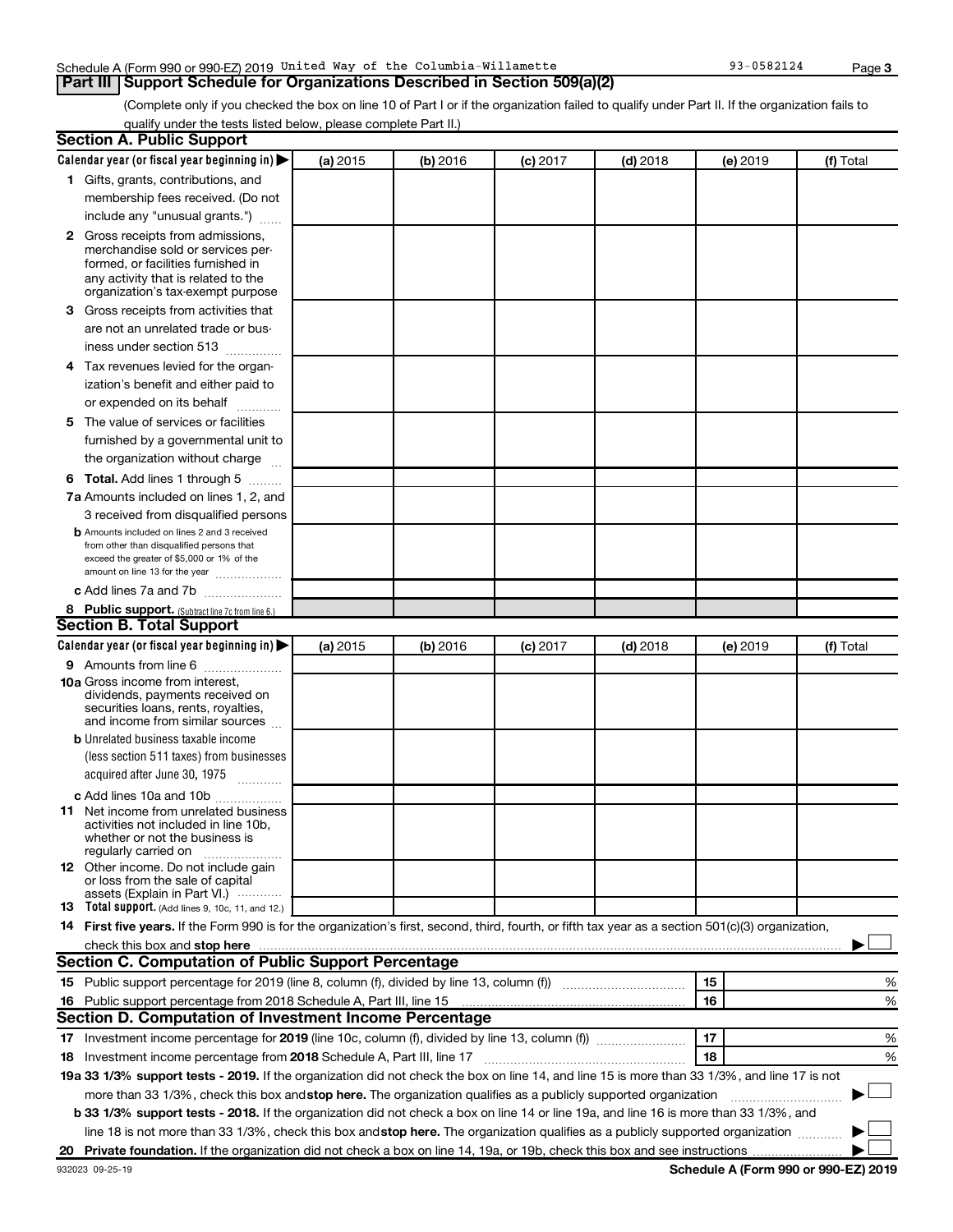### **Part IV Supporting Organizations**

(Complete only if you checked a box in line 12 on Part I. If you checked 12a of Part I, complete Sections A and B. If you checked 12b of Part I, complete Sections A and C. If you checked 12c of Part I, complete Sections A, D, and E. If you checked 12d of Part I, complete Sections A and D, and complete Part V.)

#### **Section A. All Supporting Organizations**

- **1** Are all of the organization's supported organizations listed by name in the organization's governing documents? If "No," describe in Part VI how the supported organizations are designated. If designated by *class or purpose, describe the designation. If historic and continuing relationship, explain.*
- **2** Did the organization have any supported organization that does not have an IRS determination of status under section 509(a)(1) or (2)? If "Yes," explain in Part **VI** how the organization determined that the supported *organization was described in section 509(a)(1) or (2).*
- **3a** Did the organization have a supported organization described in section 501(c)(4), (5), or (6)? If "Yes," answer *(b) and (c) below.*
- **b** Did the organization confirm that each supported organization qualified under section 501(c)(4), (5), or (6) and satisfied the public support tests under section 509(a)(2)? If "Yes," describe in Part VI when and how the *organization made the determination.*
- **c** Did the organization ensure that all support to such organizations was used exclusively for section 170(c)(2)(B) purposes? If "Yes," explain in Part VI what controls the organization put in place to ensure such use.
- **4 a** *If* Was any supported organization not organized in the United States ("foreign supported organization")? *"Yes," and if you checked 12a or 12b in Part I, answer (b) and (c) below.*
- **b** Did the organization have ultimate control and discretion in deciding whether to make grants to the foreign supported organization? If "Yes," describe in Part VI how the organization had such control and discretion *despite being controlled or supervised by or in connection with its supported organizations.*
- **c** Did the organization support any foreign supported organization that does not have an IRS determination under sections 501(c)(3) and 509(a)(1) or (2)? If "Yes," explain in Part VI what controls the organization used *to ensure that all support to the foreign supported organization was used exclusively for section 170(c)(2)(B) purposes.*
- **5a** Did the organization add, substitute, or remove any supported organizations during the tax year? If "Yes," answer (b) and (c) below (if applicable). Also, provide detail in **Part VI,** including (i) the names and EIN *numbers of the supported organizations added, substituted, or removed; (ii) the reasons for each such action; (iii) the authority under the organization's organizing document authorizing such action; and (iv) how the action was accomplished (such as by amendment to the organizing document).*
- **b** Type I or Type II only. Was any added or substituted supported organization part of a class already designated in the organization's organizing document?
- **c Substitutions only.**  Was the substitution the result of an event beyond the organization's control?
- **6** Did the organization provide support (whether in the form of grants or the provision of services or facilities) to **Part VI.** support or benefit one or more of the filing organization's supported organizations? If "Yes," provide detail in anyone other than (i) its supported organizations, (ii) individuals that are part of the charitable class benefited by one or more of its supported organizations, or (iii) other supporting organizations that also
- **7** Did the organization provide a grant, loan, compensation, or other similar payment to a substantial contributor regard to a substantial contributor? If "Yes," complete Part I of Schedule L (Form 990 or 990-EZ). (as defined in section 4958(c)(3)(C)), a family member of a substantial contributor, or a 35% controlled entity with
- **8** Did the organization make a loan to a disqualified person (as defined in section 4958) not described in line 7? *If "Yes," complete Part I of Schedule L (Form 990 or 990-EZ).*
- **9 a** Was the organization controlled directly or indirectly at any time during the tax year by one or more in section 509(a)(1) or (2))? If "Yes," provide detail in **Part VI.** disqualified persons as defined in section 4946 (other than foundation managers and organizations described
- **b** Did one or more disqualified persons (as defined in line 9a) hold a controlling interest in any entity in which the supporting organization had an interest? If "Yes," provide detail in Part VI.
- **c** Did a disqualified person (as defined in line 9a) have an ownership interest in, or derive any personal benefit from, assets in which the supporting organization also had an interest? If "Yes," provide detail in Part VI.
- **10 a** Was the organization subject to the excess business holdings rules of section 4943 because of section supporting organizations)? If "Yes," answer 10b below. 4943(f) (regarding certain Type II supporting organizations, and all Type III non-functionally integrated
	- **b** Did the organization have any excess business holdings in the tax year? (Use Schedule C, Form 4720, to *determine whether the organization had excess business holdings.)*

**10b**

**Yes No**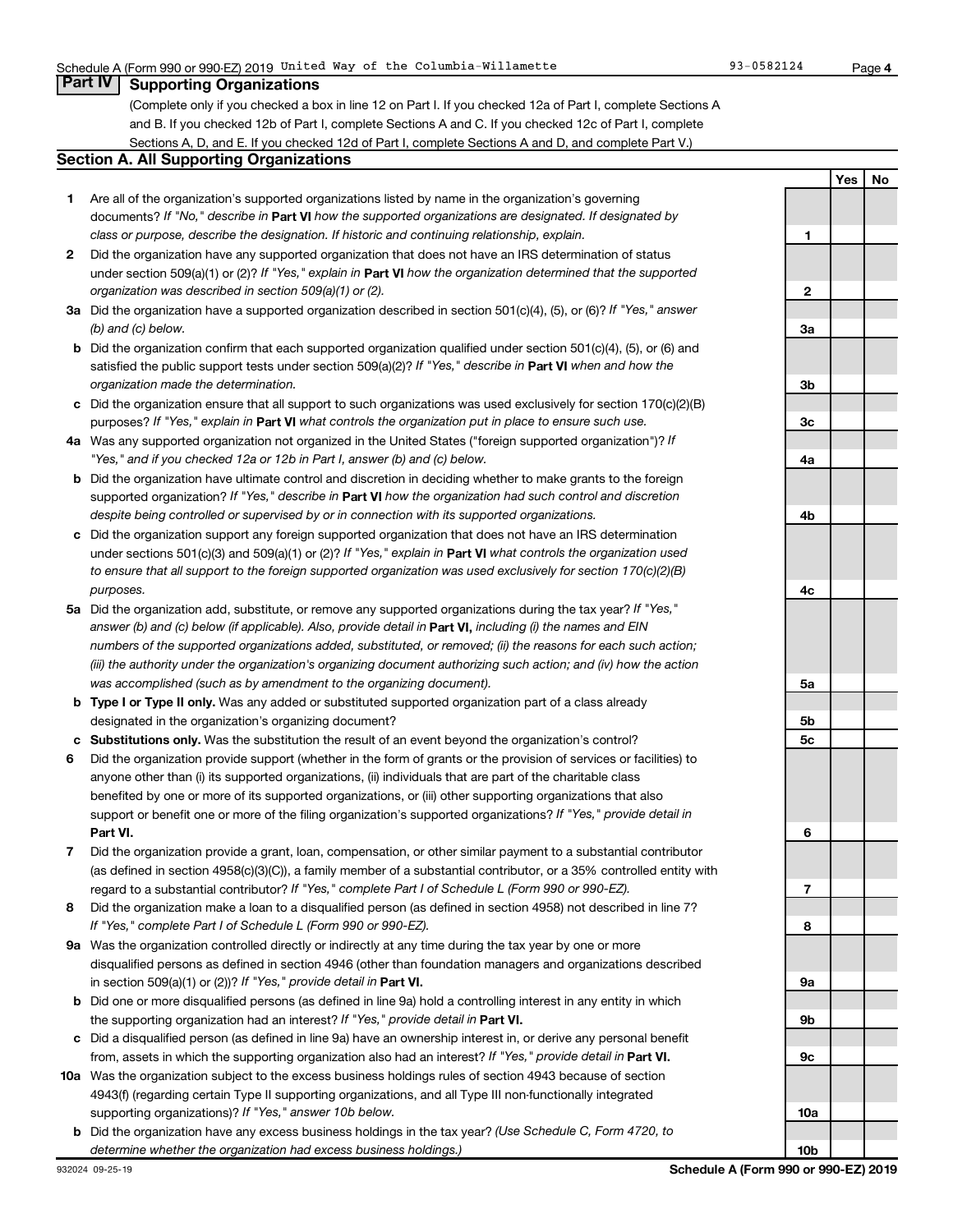| Schedule A (Form 990 or 990-EZ) 2019 United Way of the Columbia-Willamette | 93-0582124 | Page |
|----------------------------------------------------------------------------|------------|------|
| <b>Part IV Supporting Organizations</b> Continued                          |            |      |

**5**  $93 - 0582124$ 

|              | capporting organizations (continued)                                                                                                                                                                                                              |              |     |    |
|--------------|---------------------------------------------------------------------------------------------------------------------------------------------------------------------------------------------------------------------------------------------------|--------------|-----|----|
|              |                                                                                                                                                                                                                                                   |              | Yes | No |
| 11           | Has the organization accepted a gift or contribution from any of the following persons?                                                                                                                                                           |              |     |    |
|              | a A person who directly or indirectly controls, either alone or together with persons described in (b) and (c)                                                                                                                                    |              |     |    |
|              | below, the governing body of a supported organization?                                                                                                                                                                                            | 11a<br>11b   |     |    |
|              | <b>b</b> A family member of a person described in (a) above?<br>c A 35% controlled entity of a person described in (a) or (b) above? If "Yes" to a, b, or c, provide detail in Part VI.                                                           | 11c          |     |    |
|              | <b>Section B. Type I Supporting Organizations</b>                                                                                                                                                                                                 |              |     |    |
|              |                                                                                                                                                                                                                                                   |              | Yes | No |
| 1            | Did the directors, trustees, or membership of one or more supported organizations have the power to                                                                                                                                               |              |     |    |
|              | regularly appoint or elect at least a majority of the organization's directors or trustees at all times during the                                                                                                                                |              |     |    |
|              | tax year? If "No," describe in Part VI how the supported organization(s) effectively operated, supervised, or                                                                                                                                     |              |     |    |
|              | controlled the organization's activities. If the organization had more than one supported organization,                                                                                                                                           |              |     |    |
|              | describe how the powers to appoint and/or remove directors or trustees were allocated among the supported                                                                                                                                         |              |     |    |
|              | organizations and what conditions or restrictions, if any, applied to such powers during the tax year.                                                                                                                                            | 1            |     |    |
| 2            | Did the organization operate for the benefit of any supported organization other than the supported                                                                                                                                               |              |     |    |
|              | organization(s) that operated, supervised, or controlled the supporting organization? If "Yes," explain in                                                                                                                                        |              |     |    |
|              | Part VI how providing such benefit carried out the purposes of the supported organization(s) that operated,                                                                                                                                       |              |     |    |
|              | supervised, or controlled the supporting organization.                                                                                                                                                                                            | $\mathbf{2}$ |     |    |
|              | <b>Section C. Type II Supporting Organizations</b>                                                                                                                                                                                                |              |     |    |
|              |                                                                                                                                                                                                                                                   |              | Yes | No |
| 1            | Were a majority of the organization's directors or trustees during the tax year also a majority of the directors                                                                                                                                  |              |     |    |
|              | or trustees of each of the organization's supported organization(s)? If "No," describe in Part VI how control                                                                                                                                     |              |     |    |
|              | or management of the supporting organization was vested in the same persons that controlled or managed                                                                                                                                            |              |     |    |
|              | the supported organization(s).                                                                                                                                                                                                                    | 1            |     |    |
|              | <b>Section D. All Type III Supporting Organizations</b>                                                                                                                                                                                           |              |     |    |
|              |                                                                                                                                                                                                                                                   |              | Yes | No |
| 1            | Did the organization provide to each of its supported organizations, by the last day of the fifth month of the                                                                                                                                    |              |     |    |
|              | organization's tax year, (i) a written notice describing the type and amount of support provided during the prior tax                                                                                                                             |              |     |    |
|              | year, (ii) a copy of the Form 990 that was most recently filed as of the date of notification, and (iii) copies of the                                                                                                                            | 1            |     |    |
| $\mathbf{2}$ | organization's governing documents in effect on the date of notification, to the extent not previously provided?<br>Were any of the organization's officers, directors, or trustees either (i) appointed or elected by the supported              |              |     |    |
|              | organization(s) or (ii) serving on the governing body of a supported organization? If "No," explain in Part VI how                                                                                                                                |              |     |    |
|              | the organization maintained a close and continuous working relationship with the supported organization(s).                                                                                                                                       | 2            |     |    |
| З            | By reason of the relationship described in (2), did the organization's supported organizations have a                                                                                                                                             |              |     |    |
|              | significant voice in the organization's investment policies and in directing the use of the organization's                                                                                                                                        |              |     |    |
|              | income or assets at all times during the tax year? If "Yes," describe in Part VI the role the organization's                                                                                                                                      |              |     |    |
|              | supported organizations played in this regard.                                                                                                                                                                                                    | 3            |     |    |
|              | Section E. Type III Functionally Integrated Supporting Organizations                                                                                                                                                                              |              |     |    |
| 1            | Check the box next to the method that the organization used to satisfy the Integral Part Test during the yealsee instructions).                                                                                                                   |              |     |    |
| a            | The organization satisfied the Activities Test. Complete line 2 below.                                                                                                                                                                            |              |     |    |
| b            | The organization is the parent of each of its supported organizations. Complete line 3 below.                                                                                                                                                     |              |     |    |
| c            | The organization supported a governmental entity. Describe in Part VI how you supported a government entity (see instructions).                                                                                                                   |              |     |    |
| 2            | Activities Test. Answer (a) and (b) below.                                                                                                                                                                                                        |              | Yes | No |
| a            | Did substantially all of the organization's activities during the tax year directly further the exempt purposes of                                                                                                                                |              |     |    |
|              | the supported organization(s) to which the organization was responsive? If "Yes," then in Part VI identify                                                                                                                                        |              |     |    |
|              | those supported organizations and explain how these activities directly furthered their exempt purposes,                                                                                                                                          |              |     |    |
|              | how the organization was responsive to those supported organizations, and how the organization determined                                                                                                                                         |              |     |    |
|              | that these activities constituted substantially all of its activities.                                                                                                                                                                            | 2a           |     |    |
| b            | Did the activities described in (a) constitute activities that, but for the organization's involvement, one or more                                                                                                                               |              |     |    |
|              | of the organization's supported organization(s) would have been engaged in? If "Yes," explain in Part VI the                                                                                                                                      |              |     |    |
|              | reasons for the organization's position that its supported organization(s) would have engaged in these                                                                                                                                            |              |     |    |
|              | activities but for the organization's involvement.                                                                                                                                                                                                | 2b           |     |    |
| з            | Parent of Supported Organizations. Answer (a) and (b) below.                                                                                                                                                                                      |              |     |    |
| a            | Did the organization have the power to regularly appoint or elect a majority of the officers, directors, or                                                                                                                                       |              |     |    |
|              | trustees of each of the supported organizations? Provide details in Part VI.                                                                                                                                                                      | За           |     |    |
|              | <b>b</b> Did the organization exercise a substantial degree of direction over the policies, programs, and activities of each<br>of its supported organizations? If "Yes," describe in Part VI the role played by the organization in this regard. | 3b           |     |    |
|              |                                                                                                                                                                                                                                                   |              |     |    |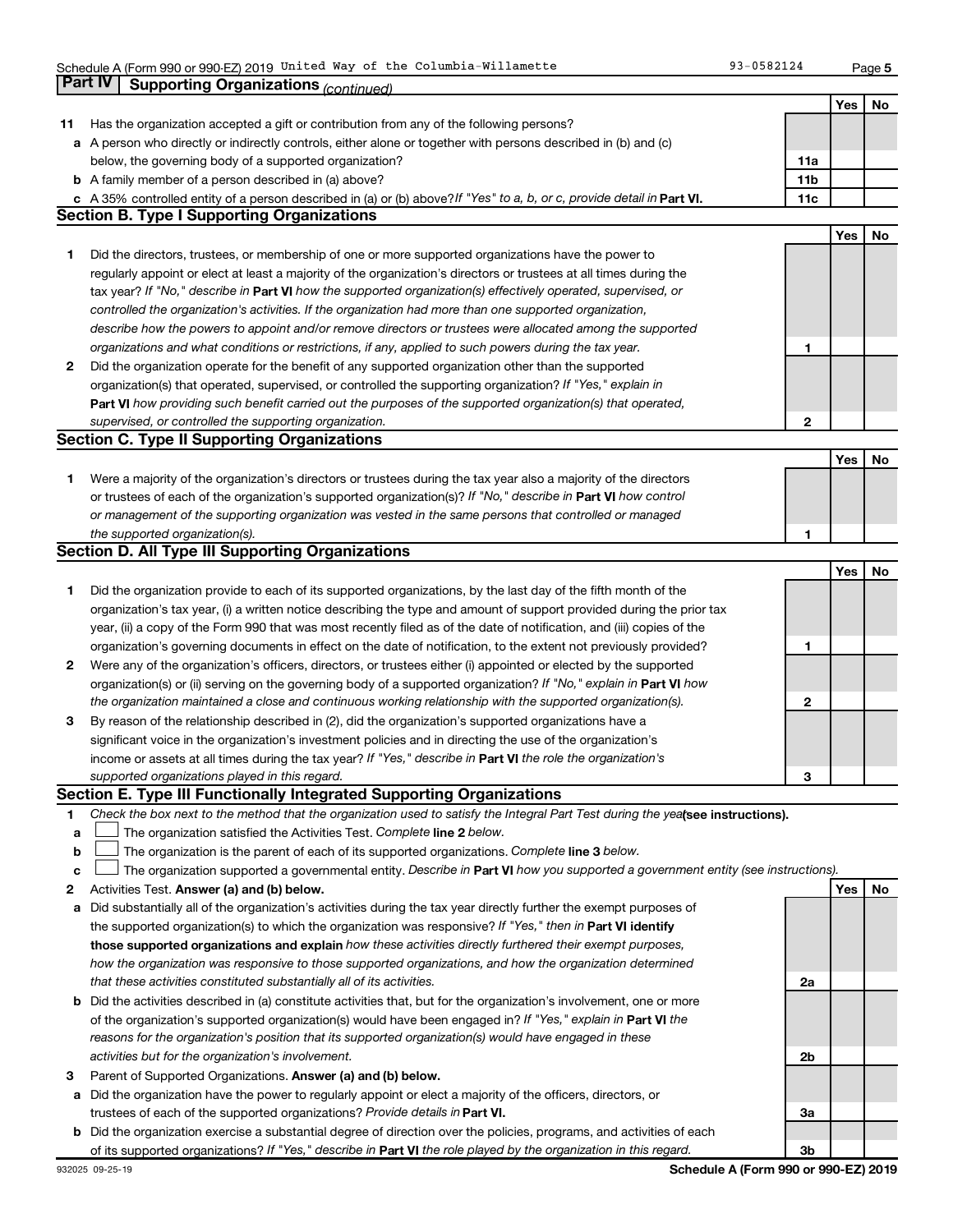| Schedule A (Form 990 or 990-EZ) 2019 United Way of the Columbia-Willamette            | 93-0582124 | Page |
|---------------------------------------------------------------------------------------|------------|------|
| <b>Part V</b> Type III Non-Functionally Integrated 509(a)(3) Supporting Organizations |            |      |

**1 Lett** Check here if the organization satisfied the Integral Part Test as a qualifying trust on Nov. 20, 1970 (explain in Part VI). See instructions. All  $\Box$ 

other Type III non-functionally integrated supporting organizations must complete Sections A through E.

|              | Section A - Adjusted Net Income                                              |                | (A) Prior Year | (B) Current Year<br>(optional) |
|--------------|------------------------------------------------------------------------------|----------------|----------------|--------------------------------|
| 1            | Net short-term capital gain                                                  | 1              |                |                                |
| $\mathbf{2}$ | Recoveries of prior-year distributions                                       | $\mathbf{2}$   |                |                                |
| 3            | Other gross income (see instructions)                                        | 3              |                |                                |
| 4            | Add lines 1 through 3.                                                       | 4              |                |                                |
| 5            | Depreciation and depletion                                                   | 5              |                |                                |
| 6            | Portion of operating expenses paid or incurred for production or             |                |                |                                |
|              | collection of gross income or for management, conservation, or               |                |                |                                |
|              | maintenance of property held for production of income (see instructions)     | 6              |                |                                |
| 7            | Other expenses (see instructions)                                            | $\overline{7}$ |                |                                |
| 8            | Adjusted Net Income (subtract lines 5, 6, and 7 from line 4)                 | 8              |                |                                |
|              | Section B - Minimum Asset Amount                                             |                | (A) Prior Year | (B) Current Year<br>(optional) |
| 1.           | Aggregate fair market value of all non-exempt-use assets (see                |                |                |                                |
|              | instructions for short tax year or assets held for part of year):            |                |                |                                |
|              | <b>a</b> Average monthly value of securities                                 | 1a             |                |                                |
|              | <b>b</b> Average monthly cash balances                                       | 1 <sub>b</sub> |                |                                |
|              | c Fair market value of other non-exempt-use assets                           | 1c             |                |                                |
|              | <b>d</b> Total (add lines 1a, 1b, and 1c)                                    | 1d             |                |                                |
|              | e Discount claimed for blockage or other                                     |                |                |                                |
|              | factors (explain in detail in <b>Part VI</b> ):                              |                |                |                                |
| 2            | Acquisition indebtedness applicable to non-exempt-use assets                 | $\mathbf{2}$   |                |                                |
| 3            | Subtract line 2 from line 1d.                                                | 3              |                |                                |
| 4            | Cash deemed held for exempt use. Enter 1-1/2% of line 3 (for greater amount, |                |                |                                |
|              | see instructions).                                                           | 4              |                |                                |
| 5            | Net value of non-exempt-use assets (subtract line 4 from line 3)             | 5              |                |                                |
| 6            | Multiply line 5 by .035.                                                     | 6              |                |                                |
| 7            | Recoveries of prior-year distributions                                       | $\overline{7}$ |                |                                |
| 8            | Minimum Asset Amount (add line 7 to line 6)                                  | 8              |                |                                |
|              | <b>Section C - Distributable Amount</b>                                      |                |                | <b>Current Year</b>            |
| 1            | Adjusted net income for prior year (from Section A, line 8, Column A)        | 1              |                |                                |
| 2            | Enter 85% of line 1.                                                         | $\mathbf{2}$   |                |                                |
| 3            | Minimum asset amount for prior year (from Section B, line 8, Column A)       | 3              |                |                                |
| 4            | Enter greater of line 2 or line 3.                                           | 4              |                |                                |
| 5            | Income tax imposed in prior year                                             | 5              |                |                                |
| 6            | <b>Distributable Amount.</b> Subtract line 5 from line 4, unless subject to  |                |                |                                |
|              | emergency temporary reduction (see instructions).                            | 6              |                |                                |

**7** Check here if the current year is the organization's first as a non-functionally integrated Type III supporting organization (see † instructions).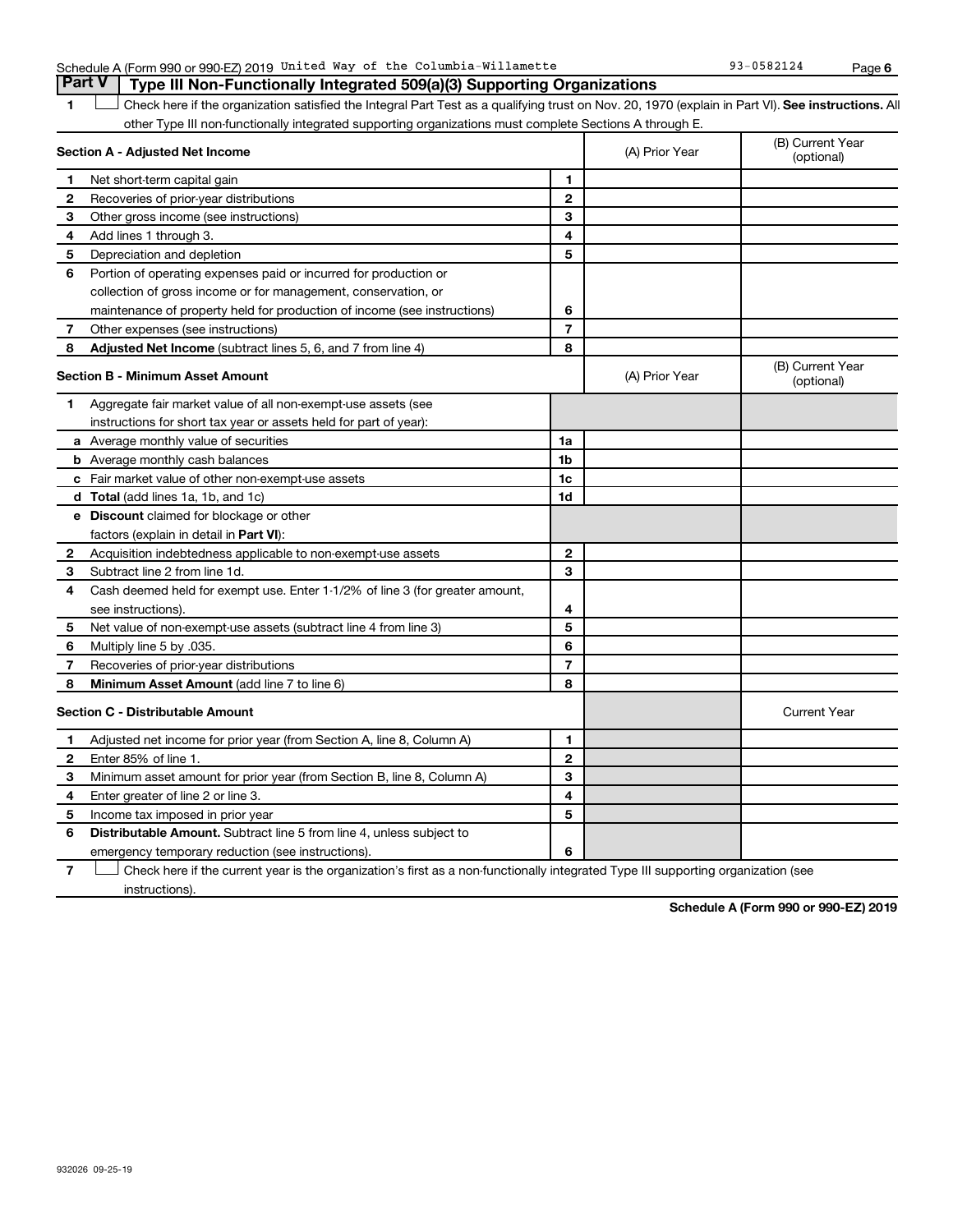| <b>Part V</b> | Type III Non-Functionally Integrated 509(a)(3) Supporting Organizations (continued)        |                             |                                       |                                                |  |  |
|---------------|--------------------------------------------------------------------------------------------|-----------------------------|---------------------------------------|------------------------------------------------|--|--|
|               | <b>Section D - Distributions</b>                                                           |                             |                                       | <b>Current Year</b>                            |  |  |
| 1             | Amounts paid to supported organizations to accomplish exempt purposes                      |                             |                                       |                                                |  |  |
| $\mathbf{2}$  | Amounts paid to perform activity that directly furthers exempt purposes of supported       |                             |                                       |                                                |  |  |
|               | organizations, in excess of income from activity                                           |                             |                                       |                                                |  |  |
| 3             | Administrative expenses paid to accomplish exempt purposes of supported organizations      |                             |                                       |                                                |  |  |
| 4             | Amounts paid to acquire exempt-use assets                                                  |                             |                                       |                                                |  |  |
| 5             | Qualified set-aside amounts (prior IRS approval required)                                  |                             |                                       |                                                |  |  |
| 6             | Other distributions (describe in <b>Part VI</b> ). See instructions.                       |                             |                                       |                                                |  |  |
| 7             | <b>Total annual distributions.</b> Add lines 1 through 6.                                  |                             |                                       |                                                |  |  |
| 8             | Distributions to attentive supported organizations to which the organization is responsive |                             |                                       |                                                |  |  |
|               | (provide details in Part VI). See instructions.                                            |                             |                                       |                                                |  |  |
| 9             | Distributable amount for 2019 from Section C, line 6                                       |                             |                                       |                                                |  |  |
| 10            | Line 8 amount divided by line 9 amount                                                     |                             |                                       |                                                |  |  |
|               |                                                                                            | (i)                         | (ii)                                  | (iii)                                          |  |  |
|               | <b>Section E - Distribution Allocations (see instructions)</b>                             | <b>Excess Distributions</b> | <b>Underdistributions</b><br>Pre-2019 | <b>Distributable</b><br><b>Amount for 2019</b> |  |  |
| 1             | Distributable amount for 2019 from Section C, line 6                                       |                             |                                       |                                                |  |  |
| $\mathbf{2}$  | Underdistributions, if any, for years prior to 2019 (reason-                               |                             |                                       |                                                |  |  |
|               | able cause required- explain in Part VI). See instructions.                                |                             |                                       |                                                |  |  |
| 3             | Excess distributions carryover, if any, to 2019                                            |                             |                                       |                                                |  |  |
|               | a From 2014                                                                                |                             |                                       |                                                |  |  |
|               | <b>b</b> From 2015                                                                         |                             |                                       |                                                |  |  |
|               | c From 2016                                                                                |                             |                                       |                                                |  |  |
|               | <b>d</b> From 2017                                                                         |                             |                                       |                                                |  |  |
|               | e From 2018                                                                                |                             |                                       |                                                |  |  |
|               | f Total of lines 3a through e                                                              |                             |                                       |                                                |  |  |
|               | g Applied to underdistributions of prior years                                             |                             |                                       |                                                |  |  |
|               | <b>h</b> Applied to 2019 distributable amount                                              |                             |                                       |                                                |  |  |
| Ť.            | Carryover from 2014 not applied (see instructions)                                         |                             |                                       |                                                |  |  |
|               | Remainder. Subtract lines 3g, 3h, and 3i from 3f.                                          |                             |                                       |                                                |  |  |
| 4             | Distributions for 2019 from Section D,                                                     |                             |                                       |                                                |  |  |
|               | line $7:$                                                                                  |                             |                                       |                                                |  |  |
|               | a Applied to underdistributions of prior years                                             |                             |                                       |                                                |  |  |
|               | <b>b</b> Applied to 2019 distributable amount                                              |                             |                                       |                                                |  |  |
| c             | Remainder. Subtract lines 4a and 4b from 4.                                                |                             |                                       |                                                |  |  |
| 5             | Remaining underdistributions for years prior to 2019, if                                   |                             |                                       |                                                |  |  |
|               | any. Subtract lines 3g and 4a from line 2. For result greater                              |                             |                                       |                                                |  |  |
|               | than zero, explain in Part VI. See instructions.                                           |                             |                                       |                                                |  |  |
| 6             | Remaining underdistributions for 2019. Subtract lines 3h                                   |                             |                                       |                                                |  |  |
|               | and 4b from line 1. For result greater than zero, explain in                               |                             |                                       |                                                |  |  |
|               | <b>Part VI.</b> See instructions.                                                          |                             |                                       |                                                |  |  |
| $\mathbf{7}$  | Excess distributions carryover to 2020. Add lines 3j                                       |                             |                                       |                                                |  |  |
|               | and 4c.                                                                                    |                             |                                       |                                                |  |  |
| 8             | Breakdown of line 7:                                                                       |                             |                                       |                                                |  |  |
|               | a Excess from 2015                                                                         |                             |                                       |                                                |  |  |
|               | <b>b</b> Excess from 2016                                                                  |                             |                                       |                                                |  |  |
|               | c Excess from 2017                                                                         |                             |                                       |                                                |  |  |
|               | d Excess from 2018                                                                         |                             |                                       |                                                |  |  |
|               | e Excess from 2019                                                                         |                             |                                       |                                                |  |  |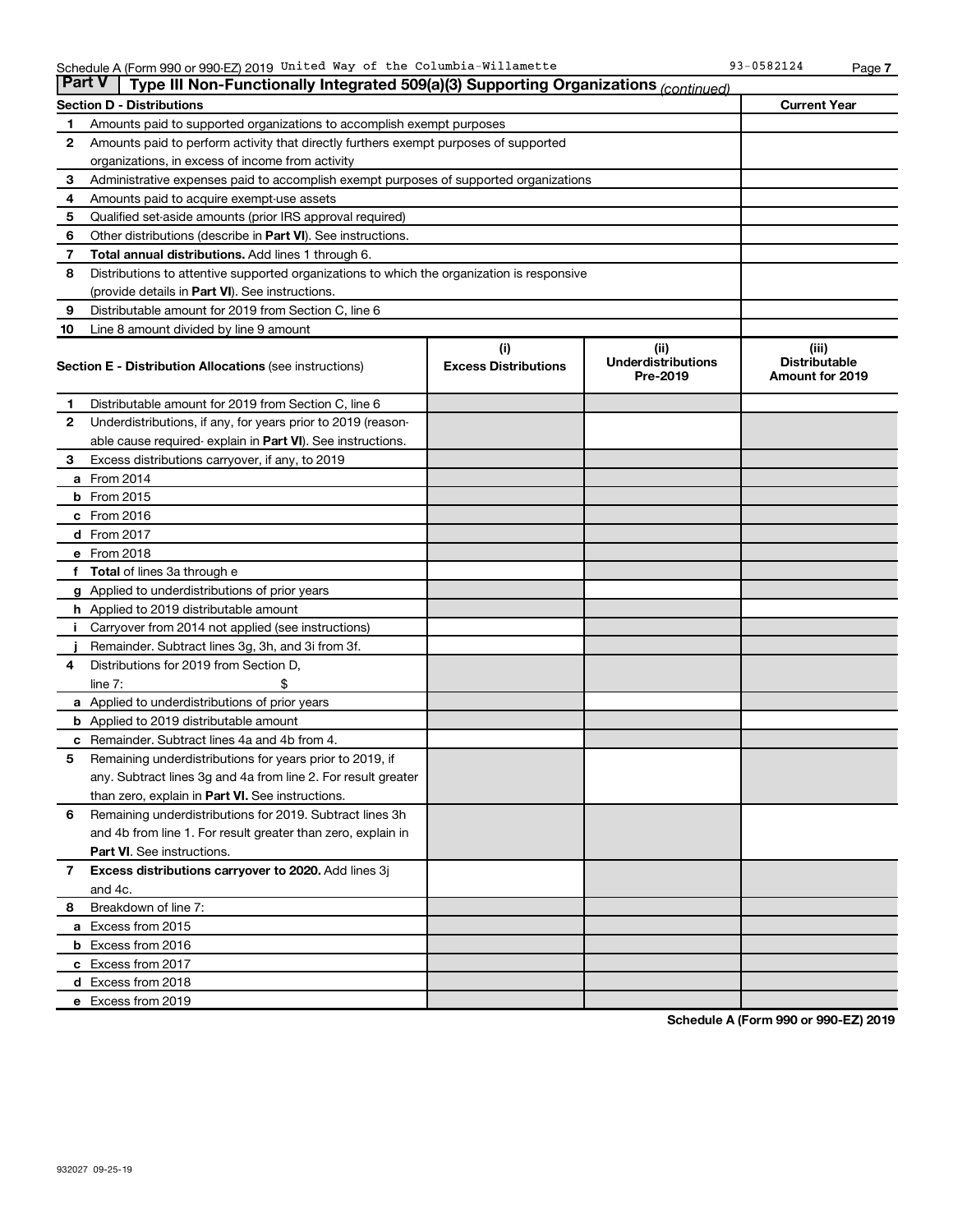|                | Schedule A (Form 990 or 990-EZ) 2019 United Way of the Columbia-Willamette                                                                                                                                                                                                                                                                                                                                                                                                                                                                                                                  | $93 - 0582124$ | Page 8 |
|----------------|---------------------------------------------------------------------------------------------------------------------------------------------------------------------------------------------------------------------------------------------------------------------------------------------------------------------------------------------------------------------------------------------------------------------------------------------------------------------------------------------------------------------------------------------------------------------------------------------|----------------|--------|
| <b>Part VI</b> | Supplemental Information. Provide the explanations required by Part II, line 10; Part II, line 17a or 17b; Part III, line 12;<br>Part IV, Section A, lines 1, 2, 3b, 3c, 4b, 4c, 5a, 6, 9a, 9b, 9c, 11a, 11b, and 11c; Part IV, Section B, lines 1 and 2; Part IV, Section C,<br>line 1; Part IV, Section D, lines 2 and 3; Part IV, Section E, lines 1c, 2a, 2b, 3a, and 3b; Part V, line 1; Part V, Section B, line 1e; Part V,<br>Section D, lines 5, 6, and 8; and Part V, Section E, lines 2, 5, and 6. Also complete this part for any additional information.<br>(See instructions.) |                |        |
|                |                                                                                                                                                                                                                                                                                                                                                                                                                                                                                                                                                                                             |                |        |
|                |                                                                                                                                                                                                                                                                                                                                                                                                                                                                                                                                                                                             |                |        |
|                |                                                                                                                                                                                                                                                                                                                                                                                                                                                                                                                                                                                             |                |        |
|                |                                                                                                                                                                                                                                                                                                                                                                                                                                                                                                                                                                                             |                |        |
|                |                                                                                                                                                                                                                                                                                                                                                                                                                                                                                                                                                                                             |                |        |
|                |                                                                                                                                                                                                                                                                                                                                                                                                                                                                                                                                                                                             |                |        |
|                |                                                                                                                                                                                                                                                                                                                                                                                                                                                                                                                                                                                             |                |        |
|                |                                                                                                                                                                                                                                                                                                                                                                                                                                                                                                                                                                                             |                |        |
|                |                                                                                                                                                                                                                                                                                                                                                                                                                                                                                                                                                                                             |                |        |
|                |                                                                                                                                                                                                                                                                                                                                                                                                                                                                                                                                                                                             |                |        |
|                |                                                                                                                                                                                                                                                                                                                                                                                                                                                                                                                                                                                             |                |        |
|                |                                                                                                                                                                                                                                                                                                                                                                                                                                                                                                                                                                                             |                |        |
|                |                                                                                                                                                                                                                                                                                                                                                                                                                                                                                                                                                                                             |                |        |
|                |                                                                                                                                                                                                                                                                                                                                                                                                                                                                                                                                                                                             |                |        |
|                |                                                                                                                                                                                                                                                                                                                                                                                                                                                                                                                                                                                             |                |        |
|                |                                                                                                                                                                                                                                                                                                                                                                                                                                                                                                                                                                                             |                |        |
|                |                                                                                                                                                                                                                                                                                                                                                                                                                                                                                                                                                                                             |                |        |
|                |                                                                                                                                                                                                                                                                                                                                                                                                                                                                                                                                                                                             |                |        |
|                |                                                                                                                                                                                                                                                                                                                                                                                                                                                                                                                                                                                             |                |        |
|                |                                                                                                                                                                                                                                                                                                                                                                                                                                                                                                                                                                                             |                |        |
|                |                                                                                                                                                                                                                                                                                                                                                                                                                                                                                                                                                                                             |                |        |
|                |                                                                                                                                                                                                                                                                                                                                                                                                                                                                                                                                                                                             |                |        |
|                |                                                                                                                                                                                                                                                                                                                                                                                                                                                                                                                                                                                             |                |        |
|                |                                                                                                                                                                                                                                                                                                                                                                                                                                                                                                                                                                                             |                |        |
|                |                                                                                                                                                                                                                                                                                                                                                                                                                                                                                                                                                                                             |                |        |
|                |                                                                                                                                                                                                                                                                                                                                                                                                                                                                                                                                                                                             |                |        |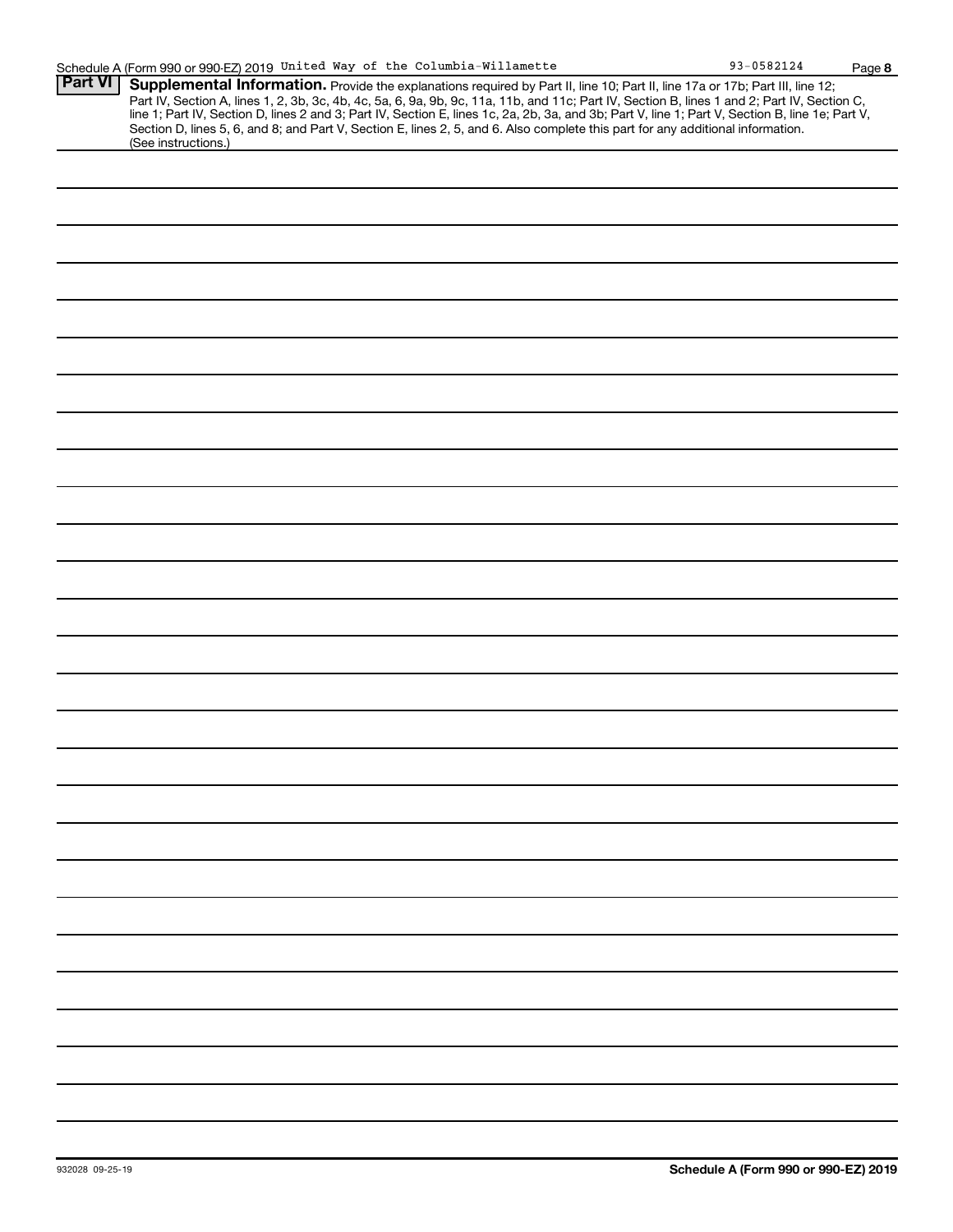| <b>SCHEDULE D</b> |  |
|-------------------|--|
|-------------------|--|

# **SCHEDULE D Supplemental Financial Statements**<br> **Form 990 2019**<br> **Part IV** line 6.7.8.9.10, 11a, 11b, 11d, 11d, 11d, 11d, 11d, 12a, 0r, 12b

**(Form 990) | Complete if the organization answered "Yes" on Form 990, Part IV, line 6, 7, 8, 9, 10, 11a, 11b, 11c, 11d, 11e, 11f, 12a, or 12b.**



Department of the Treasury Internal Revenue Service

**| Attach to Form 990. |Go to www.irs.gov/Form990 for instructions and the latest information.**

|         | Name of the organization<br>United Way of the Columbia-Willamette                                                                                                 | <b>Employer identification number</b><br>93-0582124    |
|---------|-------------------------------------------------------------------------------------------------------------------------------------------------------------------|--------------------------------------------------------|
| Part I  | Organizations Maintaining Donor Advised Funds or Other Similar Funds or Accounts. Complete if the                                                                 |                                                        |
|         |                                                                                                                                                                   |                                                        |
|         | organization answered "Yes" on Form 990, Part IV, line 6.<br>(a) Donor advised funds                                                                              | (b) Funds and other accounts                           |
|         |                                                                                                                                                                   |                                                        |
| 1.      |                                                                                                                                                                   |                                                        |
| 2       | Aggregate value of contributions to (during year)                                                                                                                 |                                                        |
| з       | Aggregate value of grants from (during year)                                                                                                                      |                                                        |
| 4       |                                                                                                                                                                   |                                                        |
| 5       | Did the organization inform all donors and donor advisors in writing that the assets held in donor advised funds                                                  |                                                        |
|         |                                                                                                                                                                   | Yes<br>No                                              |
| 6       | Did the organization inform all grantees, donors, and donor advisors in writing that grant funds can be used only                                                 |                                                        |
|         | for charitable purposes and not for the benefit of the donor or donor advisor, or for any other purpose conferring                                                |                                                        |
|         | impermissible private benefit?                                                                                                                                    | No<br>Yes                                              |
| Part II | Conservation Easements. Complete if the organization answered "Yes" on Form 990, Part IV, line 7.                                                                 |                                                        |
| 1       | Purpose(s) of conservation easements held by the organization (check all that apply).                                                                             |                                                        |
|         | Preservation of land for public use (for example, recreation or education)                                                                                        | Preservation of a historically important land area     |
|         | Protection of natural habitat                                                                                                                                     | Preservation of a certified historic structure         |
|         | Preservation of open space                                                                                                                                        |                                                        |
| 2       | Complete lines 2a through 2d if the organization held a qualified conservation contribution in the form of a conservation easement on the last                    |                                                        |
|         | day of the tax year.                                                                                                                                              | Held at the End of the Tax Year                        |
| а       |                                                                                                                                                                   | 2a                                                     |
| b       |                                                                                                                                                                   | 2b                                                     |
| с       |                                                                                                                                                                   | 2c                                                     |
| d       | Number of conservation easements included in (c) acquired after 7/25/06, and not on a historic structure                                                          |                                                        |
|         |                                                                                                                                                                   | 2d                                                     |
| 3       | Number of conservation easements modified, transferred, released, extinguished, or terminated by the organization during the tax                                  |                                                        |
|         | year                                                                                                                                                              |                                                        |
| 4       | Number of states where property subject to conservation easement is located >                                                                                     |                                                        |
| 5       | Does the organization have a written policy regarding the periodic monitoring, inspection, handling of                                                            |                                                        |
|         | violations, and enforcement of the conservation easements it holds?                                                                                               | Yes<br>No                                              |
| 6       | Staff and volunteer hours devoted to monitoring, inspecting, handling of violations, and enforcing conservation easements during the year                         |                                                        |
|         |                                                                                                                                                                   |                                                        |
| 7       | Amount of expenses incurred in monitoring, inspecting, handling of violations, and enforcing conservation easements during the year                               |                                                        |
|         | ▶ \$                                                                                                                                                              |                                                        |
| 8       | Does each conservation easement reported on line 2(d) above satisfy the requirements of section 170(h)(4)(B)(i)                                                   |                                                        |
|         |                                                                                                                                                                   | Yes<br>No                                              |
|         | In Part XIII, describe how the organization reports conservation easements in its revenue and expense statement and                                               |                                                        |
|         | balance sheet, and include, if applicable, the text of the footnote to the organization's financial statements that describes the                                 |                                                        |
|         | organization's accounting for conservation easements.<br>Organizations Maintaining Collections of Art, Historical Treasures, or Other Similar Assets.<br>Part III |                                                        |
|         | Complete if the organization answered "Yes" on Form 990, Part IV, line 8.                                                                                         |                                                        |
|         | 1a If the organization elected, as permitted under FASB ASC 958, not to report in its revenue statement and balance sheet works                                   |                                                        |
|         | of art, historical treasures, or other similar assets held for public exhibition, education, or research in furtherance of public                                 |                                                        |
|         | service, provide in Part XIII the text of the footnote to its financial statements that describes these items.                                                    |                                                        |
|         |                                                                                                                                                                   |                                                        |
| b       | If the organization elected, as permitted under FASB ASC 958, to report in its revenue statement and balance sheet works of                                       |                                                        |
|         | art, historical treasures, or other similar assets held for public exhibition, education, or research in furtherance of public service,                           |                                                        |
|         | provide the following amounts relating to these items:                                                                                                            |                                                        |
|         | (i)                                                                                                                                                               | \$                                                     |
|         | (ii) Assets included in Form 990, Part X                                                                                                                          | $\boldsymbol{\mathsf{s}}$                              |
| 2       | If the organization received or held works of art, historical treasures, or other similar assets for financial gain, provide                                      |                                                        |
|         | the following amounts required to be reported under FASB ASC 958 relating to these items:                                                                         |                                                        |
|         |                                                                                                                                                                   |                                                        |
|         | For Department: Deduction Act Nation and the Instructions for Form 000                                                                                            | $\blacktriangleright$ \$<br>Cahadule D (Faum 000) 0010 |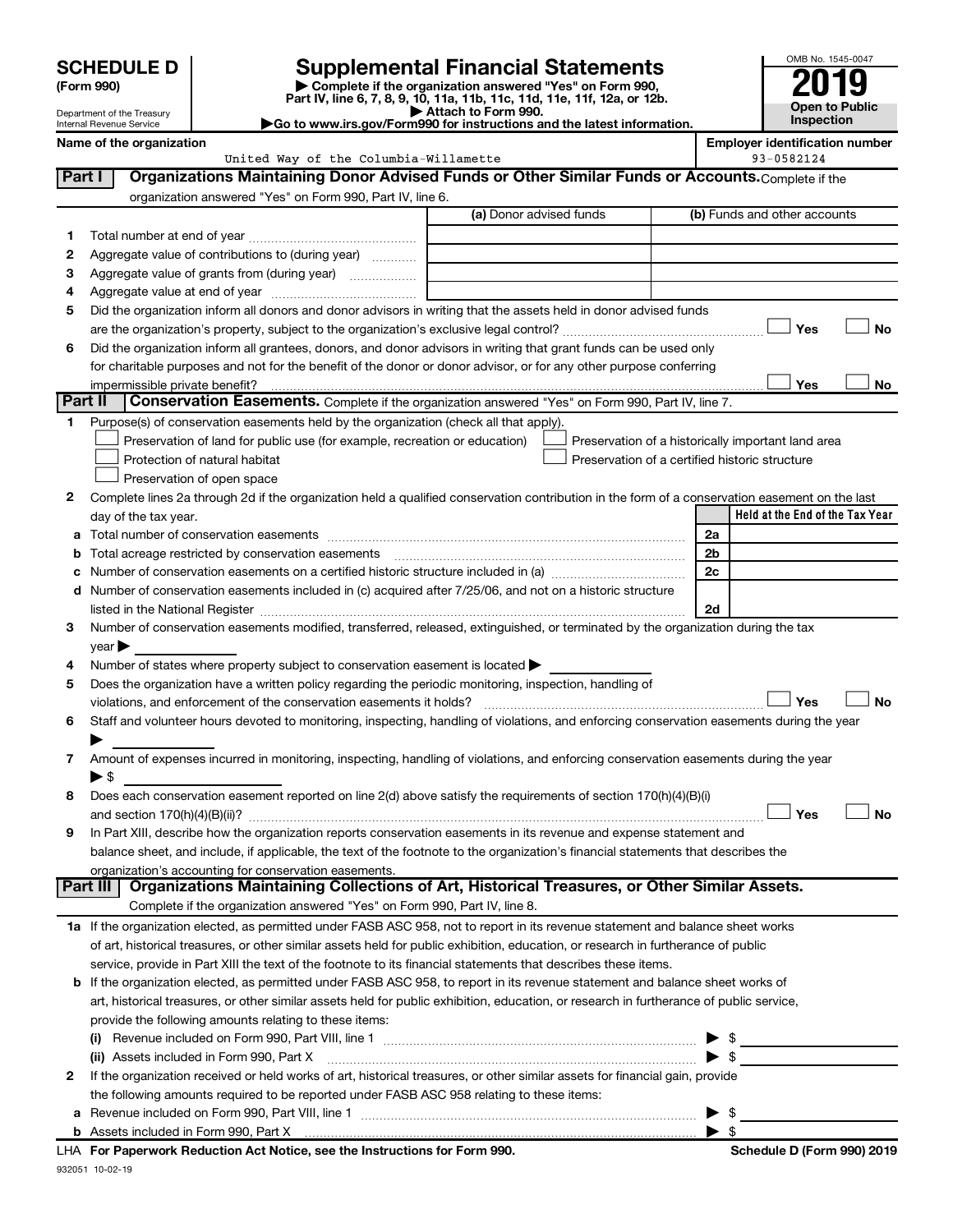|          | Schedule D (Form 990) 2019                                                                                                                                                                                                     | United Way of the Columbia-Willamette |                |                                                                             |                 | 93-0582124   |                |     | Page 2       |
|----------|--------------------------------------------------------------------------------------------------------------------------------------------------------------------------------------------------------------------------------|---------------------------------------|----------------|-----------------------------------------------------------------------------|-----------------|--------------|----------------|-----|--------------|
| Part III | Organizations Maintaining Collections of Art, Historical Treasures, or Other Similar Assets (continued)                                                                                                                        |                                       |                |                                                                             |                 |              |                |     |              |
| 3        | Using the organization's acquisition, accession, and other records, check any of the following that make significant use of its                                                                                                |                                       |                |                                                                             |                 |              |                |     |              |
|          | collection items (check all that apply):                                                                                                                                                                                       |                                       |                |                                                                             |                 |              |                |     |              |
| a        | Public exhibition                                                                                                                                                                                                              | d                                     |                | Loan or exchange program                                                    |                 |              |                |     |              |
| b        | Scholarly research                                                                                                                                                                                                             | e                                     | Other          |                                                                             |                 |              |                |     |              |
| c        | Preservation for future generations                                                                                                                                                                                            |                                       |                |                                                                             |                 |              |                |     |              |
| 4        | Provide a description of the organization's collections and explain how they further the organization's exempt purpose in Part XIII.                                                                                           |                                       |                |                                                                             |                 |              |                |     |              |
| 5        | During the year, did the organization solicit or receive donations of art, historical treasures, or other similar assets                                                                                                       |                                       |                |                                                                             |                 |              |                |     |              |
|          |                                                                                                                                                                                                                                |                                       |                |                                                                             |                 |              | Yes            |     | No           |
|          | Part IV<br>Escrow and Custodial Arrangements. Complete if the organization answered "Yes" on Form 990, Part IV, line 9, or                                                                                                     |                                       |                |                                                                             |                 |              |                |     |              |
|          | reported an amount on Form 990, Part X, line 21.                                                                                                                                                                               |                                       |                |                                                                             |                 |              |                |     |              |
|          | 1a Is the organization an agent, trustee, custodian or other intermediary for contributions or other assets not included                                                                                                       |                                       |                |                                                                             |                 |              |                |     |              |
|          |                                                                                                                                                                                                                                |                                       |                |                                                                             |                 |              | Yes            |     | <b>No</b>    |
|          | b If "Yes," explain the arrangement in Part XIII and complete the following table:                                                                                                                                             |                                       |                |                                                                             |                 |              |                |     |              |
|          |                                                                                                                                                                                                                                |                                       |                |                                                                             |                 |              | Amount         |     |              |
|          | c Beginning balance measurements and the contract of the contract of the contract of the contract of the contract of the contract of the contract of the contract of the contract of the contract of the contract of the contr |                                       |                |                                                                             | 1c              |              |                |     |              |
|          |                                                                                                                                                                                                                                |                                       |                |                                                                             | 1d              |              |                |     |              |
|          | e Distributions during the year manufactured and an account of the year manufactured and account of the year manufactured and account of the state of the state of the state of the state of the state of the state of the sta |                                       |                |                                                                             | 1е              |              |                |     |              |
|          |                                                                                                                                                                                                                                |                                       |                |                                                                             | 1f              |              |                |     |              |
|          | 2a Did the organization include an amount on Form 990, Part X, line 21, for escrow or custodial account liability?                                                                                                             |                                       |                |                                                                             |                 |              | Yes            |     | No           |
|          | <b>b</b> If "Yes," explain the arrangement in Part XIII. Check here if the explanation has been provided on Part XIII                                                                                                          |                                       |                |                                                                             |                 |              |                |     |              |
| Part V   | <b>Endowment Funds.</b> Complete if the organization answered "Yes" on Form 990, Part IV, line 10.                                                                                                                             |                                       |                |                                                                             |                 |              |                |     |              |
|          |                                                                                                                                                                                                                                | (a) Current year                      | (b) Prior year | (c) Two years back $\vert$ (d) Three years back $\vert$ (e) Four years back |                 |              |                |     |              |
|          | 1a Beginning of year balance                                                                                                                                                                                                   | 3,692,638.                            | 3,635,351.     | 3,532,371.                                                                  |                 | 3, 318, 033. |                |     | 3,432,353.   |
|          |                                                                                                                                                                                                                                | 16,040.                               |                |                                                                             |                 |              |                |     |              |
|          | c Net investment earnings, gains, and losses                                                                                                                                                                                   | 59,645.                               | 159,874.       | 203, 277.                                                                   |                 | 312,348.     |                |     | $-32,103.$   |
|          | d Grants or scholarships                                                                                                                                                                                                       | 105,256.                              | 102,587.       | 100,297.                                                                    |                 | 98,010.      |                |     | 82,217.      |
|          | e Other expenditures for facilities                                                                                                                                                                                            |                                       |                |                                                                             |                 |              |                |     |              |
|          | and programs                                                                                                                                                                                                                   |                                       |                |                                                                             |                 |              |                |     |              |
| Ť.       |                                                                                                                                                                                                                                |                                       |                |                                                                             |                 |              |                |     |              |
| g        | End of year balance                                                                                                                                                                                                            | 3,663,067.                            | 3,692,638.     | 3,635,351.                                                                  |                 | 3,532,371.   |                |     | 3, 318, 033. |
| 2        | Provide the estimated percentage of the current year end balance (line 1g, column (a)) held as:                                                                                                                                |                                       |                |                                                                             |                 |              |                |     |              |
| а        | Board designated or quasi-endowment                                                                                                                                                                                            |                                       | ℅              |                                                                             |                 |              |                |     |              |
|          | 85,00<br><b>b</b> Permanent endowment $\blacktriangleright$                                                                                                                                                                    | $\%$                                  |                |                                                                             |                 |              |                |     |              |
|          | 15.00 %<br><b>c</b> Term endowment $\blacktriangleright$                                                                                                                                                                       |                                       |                |                                                                             |                 |              |                |     |              |
|          | The percentages on lines 2a, 2b, and 2c should equal 100%.                                                                                                                                                                     |                                       |                |                                                                             |                 |              |                |     |              |
|          | 3a Are there endowment funds not in the possession of the organization that are held and administered for the organization                                                                                                     |                                       |                |                                                                             |                 |              |                |     |              |
|          | by:                                                                                                                                                                                                                            |                                       |                |                                                                             |                 |              |                | Yes | No           |
|          | (i)                                                                                                                                                                                                                            |                                       |                |                                                                             |                 |              | 3a(i)          | X   |              |
|          |                                                                                                                                                                                                                                |                                       |                |                                                                             |                 |              | 3a(ii)         |     | X            |
|          |                                                                                                                                                                                                                                |                                       |                |                                                                             |                 |              | 3b             |     |              |
| 4        | Describe in Part XIII the intended uses of the organization's endowment funds.                                                                                                                                                 |                                       |                |                                                                             |                 |              |                |     |              |
|          | <b>Part VI</b><br>Land, Buildings, and Equipment.                                                                                                                                                                              |                                       |                |                                                                             |                 |              |                |     |              |
|          | Complete if the organization answered "Yes" on Form 990, Part IV, line 11a. See Form 990, Part X, line 10.                                                                                                                     |                                       |                |                                                                             |                 |              |                |     |              |
|          | Description of property                                                                                                                                                                                                        | (a) Cost or other                     |                | (b) Cost or other                                                           | (c) Accumulated |              | (d) Book value |     |              |
|          |                                                                                                                                                                                                                                | basis (investment)                    |                | basis (other)                                                               | depreciation    |              |                |     |              |
|          |                                                                                                                                                                                                                                |                                       |                | 295, 333.                                                                   |                 |              |                |     | 295, 333.    |
|          |                                                                                                                                                                                                                                |                                       |                | 4,463,785.                                                                  | 2,586,663       |              |                |     | 1,877,122.   |
|          |                                                                                                                                                                                                                                |                                       |                |                                                                             |                 |              |                |     |              |
|          |                                                                                                                                                                                                                                |                                       |                | 1,245,949                                                                   | 755,924         |              |                |     | 490,025.     |
|          |                                                                                                                                                                                                                                |                                       |                |                                                                             |                 |              |                |     |              |
|          | Total. Add lines 1a through 1e. (Column (d) must equal Form 990, Part X, column (B), line 10c.)                                                                                                                                |                                       |                |                                                                             |                 |              |                |     | 2,662,480.   |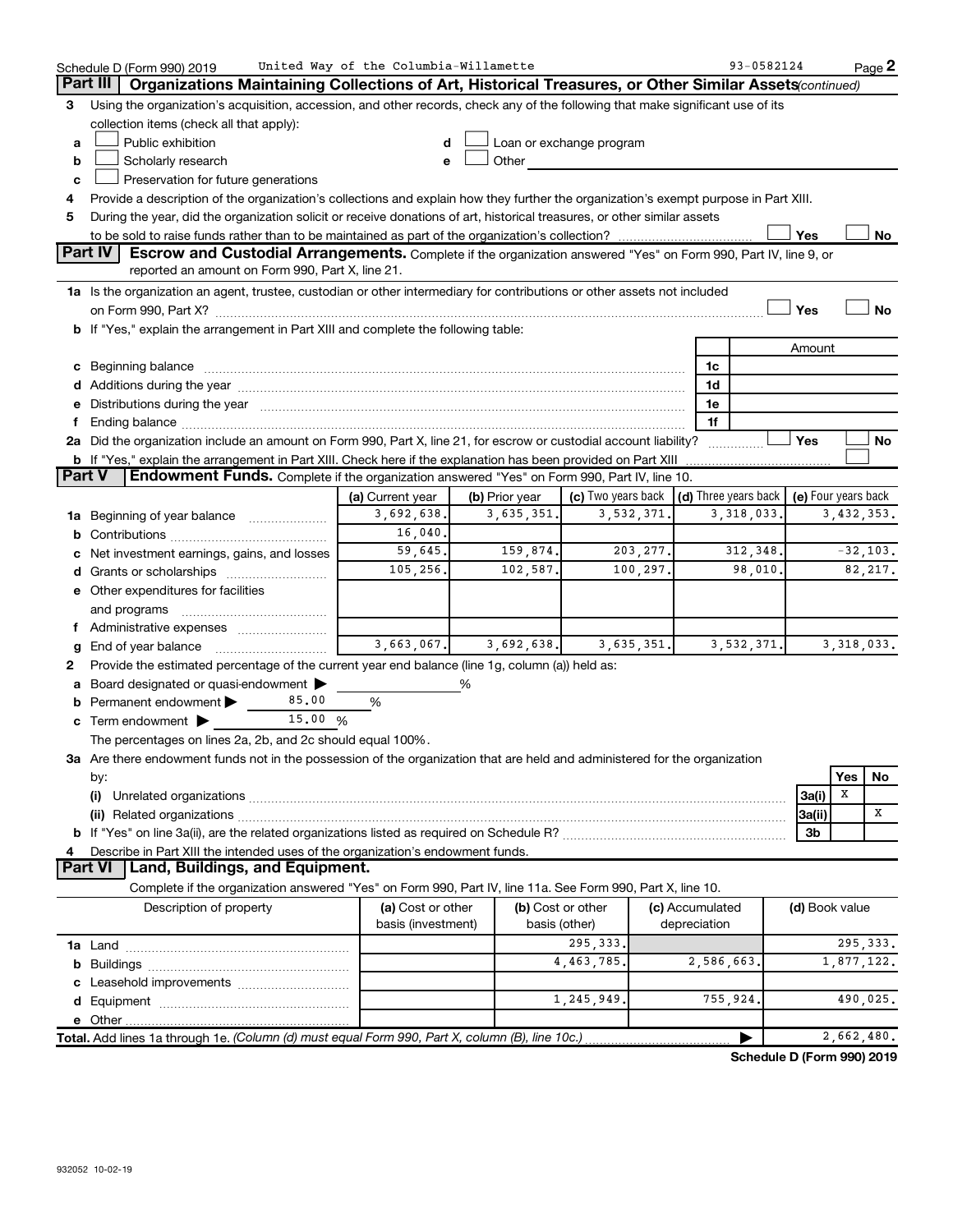| Schedule D (Form 990) 2019 |                                                 | United Way of the Columbia-Willamette | 93-0582124 | Page |
|----------------------------|-------------------------------------------------|---------------------------------------|------------|------|
|                            | <b>Part VII</b> Investments - Other Securities. |                                       |            |      |

| Complete if the organization answered "Yes" on Form 990, Part IV, line 11b. See Form 990, Part X, line 12.        |                 |                                                           |                |
|-------------------------------------------------------------------------------------------------------------------|-----------------|-----------------------------------------------------------|----------------|
| (a) Description of security or category (including name of security)                                              | (b) Book value  | (c) Method of valuation: Cost or end-of-year market value |                |
|                                                                                                                   |                 |                                                           |                |
|                                                                                                                   |                 |                                                           |                |
| $(3)$ Other                                                                                                       |                 |                                                           |                |
| (A)                                                                                                               |                 |                                                           |                |
| (B)                                                                                                               |                 |                                                           |                |
| (C)                                                                                                               |                 |                                                           |                |
| (D)                                                                                                               |                 |                                                           |                |
| (E)                                                                                                               |                 |                                                           |                |
|                                                                                                                   |                 |                                                           |                |
| (F)                                                                                                               |                 |                                                           |                |
| (G)                                                                                                               |                 |                                                           |                |
| (H)                                                                                                               |                 |                                                           |                |
| Total. (Col. (b) must equal Form 990, Part X, col. (B) line 12.)                                                  |                 |                                                           |                |
| Part VIII Investments - Program Related.                                                                          |                 |                                                           |                |
| Complete if the organization answered "Yes" on Form 990, Part IV, line 11c. See Form 990, Part X, line 13.        |                 |                                                           |                |
| (a) Description of investment                                                                                     | (b) Book value  | (c) Method of valuation: Cost or end-of-year market value |                |
| (1)                                                                                                               |                 |                                                           |                |
| (2)                                                                                                               |                 |                                                           |                |
| (3)                                                                                                               |                 |                                                           |                |
| (4)                                                                                                               |                 |                                                           |                |
| (5)                                                                                                               |                 |                                                           |                |
| (6)                                                                                                               |                 |                                                           |                |
| (7)                                                                                                               |                 |                                                           |                |
| (8)                                                                                                               |                 |                                                           |                |
| (9)                                                                                                               |                 |                                                           |                |
| Total. (Col. (b) must equal Form 990, Part X, col. (B) line 13.)                                                  |                 |                                                           |                |
| <b>Other Assets.</b><br>Part IX                                                                                   |                 |                                                           |                |
| Complete if the organization answered "Yes" on Form 990, Part IV, line 11d. See Form 990, Part X, line 15.        |                 |                                                           |                |
|                                                                                                                   | (a) Description |                                                           | (b) Book value |
| (1)                                                                                                               |                 |                                                           |                |
| (2)                                                                                                               |                 |                                                           |                |
| (3)                                                                                                               |                 |                                                           |                |
| (4)                                                                                                               |                 |                                                           |                |
|                                                                                                                   |                 |                                                           |                |
| (5)                                                                                                               |                 |                                                           |                |
| (6)                                                                                                               |                 |                                                           |                |
| (7)                                                                                                               |                 |                                                           |                |
| (8)                                                                                                               |                 |                                                           |                |
| (9)                                                                                                               |                 |                                                           |                |
| Total. (Column (b) must equal Form 990, Part X, col. (B) line 15.)                                                |                 |                                                           |                |
| <b>Other Liabilities.</b><br>Part X                                                                               |                 |                                                           |                |
| Complete if the organization answered "Yes" on Form 990, Part IV, line 11e or 11f. See Form 990, Part X, line 25. |                 |                                                           |                |
| (a) Description of liability<br>1.                                                                                |                 |                                                           | (b) Book value |
| Federal income taxes<br>(1)                                                                                       |                 |                                                           |                |
| (2)                                                                                                               |                 |                                                           |                |
| (3)                                                                                                               |                 |                                                           |                |
| (4)                                                                                                               |                 |                                                           |                |
| (5)                                                                                                               |                 |                                                           |                |
| (6)                                                                                                               |                 |                                                           |                |
| (7)                                                                                                               |                 |                                                           |                |
| (8)                                                                                                               |                 |                                                           |                |
|                                                                                                                   |                 |                                                           |                |
| (9)                                                                                                               |                 |                                                           |                |

**Total.**  *(Column (b) must equal Form 990, Part X, col. (B) line 25.)* |

**2.** Liability for uncertain tax positions. In Part XIII, provide the text of the footnote to the organization's financial statements that reports the organization's liability for uncertain tax positions under FASB ASC 740. Check here if the text of the footnote has been provided in Part XIII ...  $\boxed{\texttt{X}}$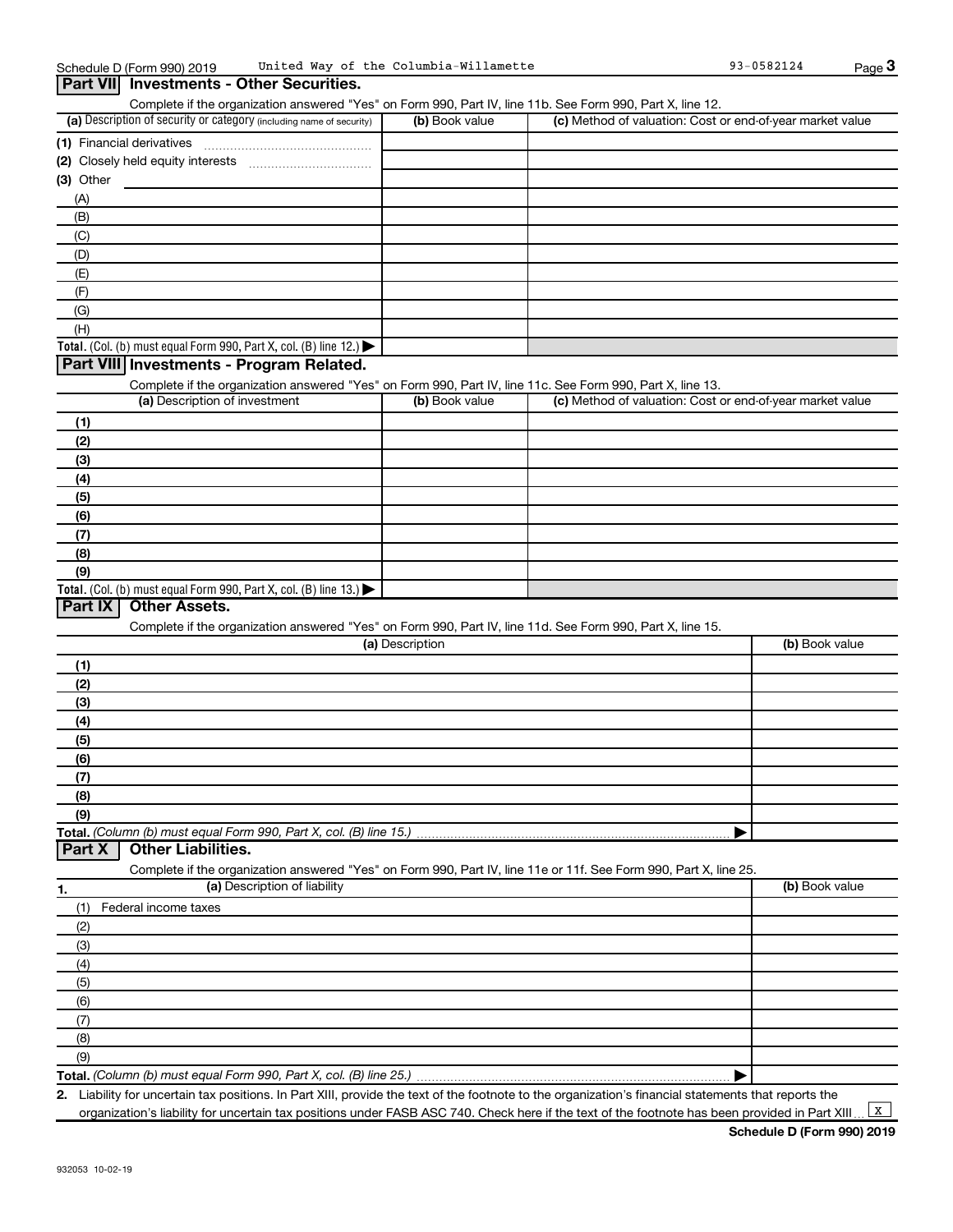|   | United Way of the Columbia-Willamette<br>Schedule D (Form 990) 2019                                                                                                                                                                                                              |                |             | 93-0582124     | Page 4        |
|---|----------------------------------------------------------------------------------------------------------------------------------------------------------------------------------------------------------------------------------------------------------------------------------|----------------|-------------|----------------|---------------|
|   | Part XI<br>Reconciliation of Revenue per Audited Financial Statements With Revenue per Return.                                                                                                                                                                                   |                |             |                |               |
|   | Complete if the organization answered "Yes" on Form 990, Part IV, line 12a.                                                                                                                                                                                                      |                |             |                |               |
| 1 | Total revenue, gains, and other support per audited financial statements                                                                                                                                                                                                         |                |             | $\blacksquare$ | 23, 743, 444. |
| 2 | Amounts included on line 1 but not on Form 990, Part VIII, line 12:                                                                                                                                                                                                              |                |             |                |               |
| а |                                                                                                                                                                                                                                                                                  | 2a             | $-114,671.$ |                |               |
| b |                                                                                                                                                                                                                                                                                  | 2 <sub>b</sub> | 105,341.    |                |               |
| с |                                                                                                                                                                                                                                                                                  | 2c             |             |                |               |
| d | Other (Describe in Part XIII.)                                                                                                                                                                                                                                                   | 2d             | $-22,349.$  |                |               |
| е | Add lines 2a through 2d                                                                                                                                                                                                                                                          |                |             | 2e             | $-31,679.$    |
| З |                                                                                                                                                                                                                                                                                  |                |             | 3              | 23, 775, 123. |
| 4 | Amounts included on Form 990, Part VIII, line 12, but not on line 1:                                                                                                                                                                                                             |                |             |                |               |
|   |                                                                                                                                                                                                                                                                                  | 4a             | 70,388.     |                |               |
| b |                                                                                                                                                                                                                                                                                  | 4 <sub>b</sub> | 3,677,119.  |                |               |
|   | c Add lines 4a and 4b                                                                                                                                                                                                                                                            |                |             | 4c             | 3,747,507.    |
| 5 |                                                                                                                                                                                                                                                                                  |                |             | 5              | 27,522,630.   |
|   | Part XII Reconciliation of Expenses per Audited Financial Statements With Expenses per Return.                                                                                                                                                                                   |                |             |                |               |
|   | Complete if the organization answered "Yes" on Form 990, Part IV, line 12a.                                                                                                                                                                                                      |                |             |                |               |
| 1 |                                                                                                                                                                                                                                                                                  |                |             | $\mathbf{1}$   | 23,560,255.   |
| 2 | Amounts included on line 1 but not on Form 990, Part IX, line 25:                                                                                                                                                                                                                |                |             |                |               |
| а |                                                                                                                                                                                                                                                                                  | 2a             | 105,341.    |                |               |
| b |                                                                                                                                                                                                                                                                                  | 2 <sub>b</sub> |             |                |               |
|   | Other losses <b>with a contract of the contract of the contract of the contract of the contract of the contract of the contract of the contract of the contract of the contract of the contract of the contract of the contract </b>                                             | 2с             |             |                |               |
| d |                                                                                                                                                                                                                                                                                  | 2d             |             |                |               |
| е | Add lines 2a through 2d                                                                                                                                                                                                                                                          |                |             | <b>2e</b>      | 105,341.      |
| З |                                                                                                                                                                                                                                                                                  |                |             | 3              | 23, 454, 914. |
| 4 | Amounts included on Form 990, Part IX, line 25, but not on line 1:                                                                                                                                                                                                               |                |             |                |               |
| а |                                                                                                                                                                                                                                                                                  | 4a             | 70,388.     |                |               |
| b |                                                                                                                                                                                                                                                                                  | 4 <sub>b</sub> | 3,677,119.  |                |               |
|   | c Add lines 4a and 4b                                                                                                                                                                                                                                                            |                |             | 4с             | 3,747,507.    |
| 5 | Total expenses. Add lines 3 and 4c. (This must equal Form 990, Part I, line 18.) <i>mand expenses. Add lines</i> 3 and                                                                                                                                                           |                |             | 5              | 27, 202, 421. |
|   | Part XIII Supplemental Information.                                                                                                                                                                                                                                              |                |             |                |               |
|   | Provide the descriptions required for Part II, lines 3, 5, and 9; Part III, lines 1a and 4; Part IV, lines 1b and 2b; Part V, line 4; Part X, line 2; Part XI,<br>lines 2d and 4b; and Part XII, lines 2d and 4b. Also complete this part to provide any additional information. |                |             |                |               |
|   | Part V, line 4:                                                                                                                                                                                                                                                                  |                |             |                |               |
|   | To provide a predictable stream of income for program operations.                                                                                                                                                                                                                |                |             |                |               |
|   |                                                                                                                                                                                                                                                                                  |                |             |                |               |
|   | Part X, Line 2:                                                                                                                                                                                                                                                                  |                |             |                |               |
|   | Management believes UWCW does not have any uncertain tax positions.                                                                                                                                                                                                              |                |             |                |               |
|   |                                                                                                                                                                                                                                                                                  |                |             |                |               |
|   |                                                                                                                                                                                                                                                                                  |                |             |                |               |

Part XI, Line 2d - Other Adjustments:

Change in value perpetual trust  $-22,349$ .

Part XI, Line 4b - Other Adjustments:

Pledges designated by donors 3,677,119.

932054 10-02-19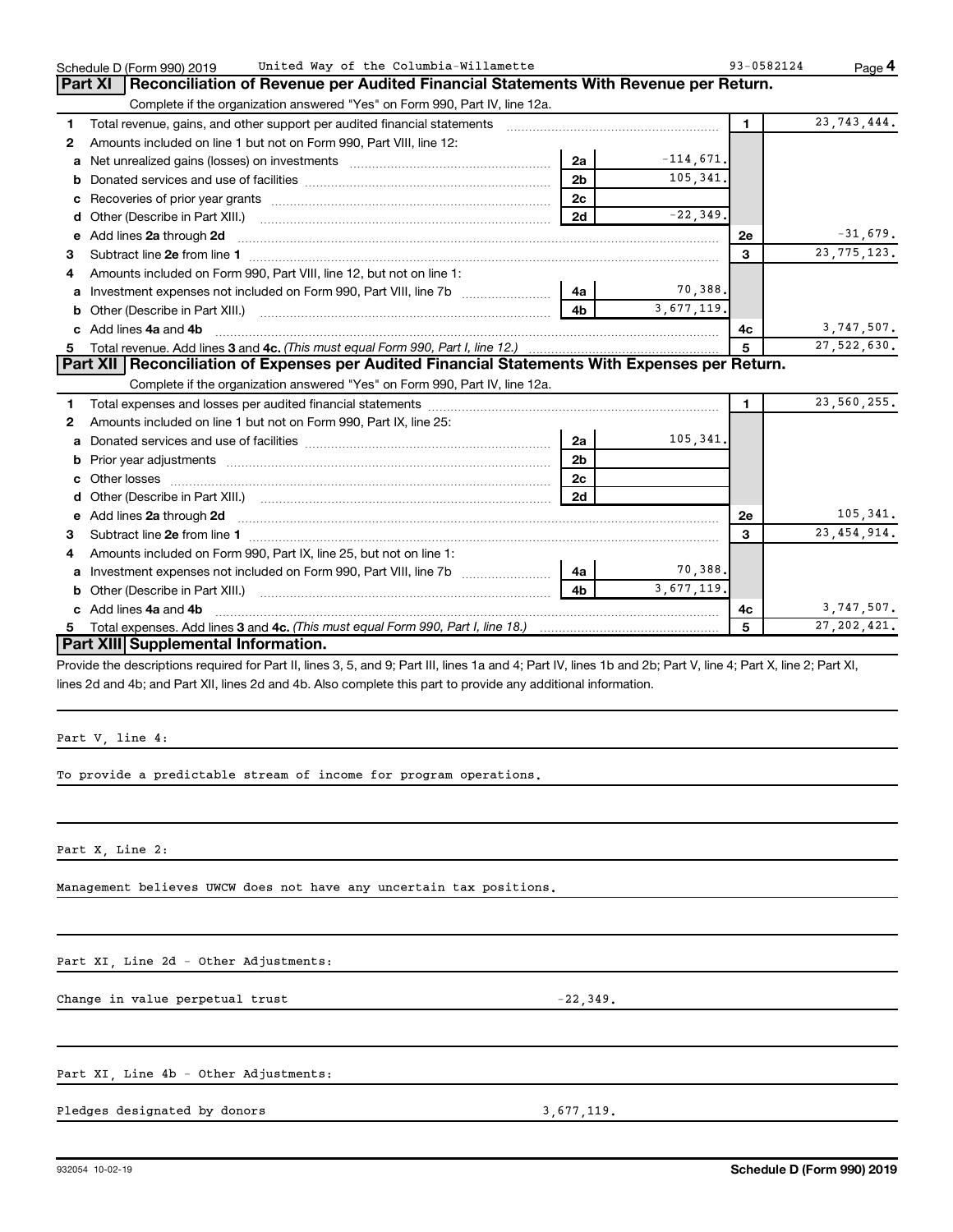| Schedule D (Form 990) 2019 United Way of the United Way of the Part XIII Supplemental Information (continued) | United Way of the Columbia-Willamette |            | $93 - 0582124$ |  |  |
|---------------------------------------------------------------------------------------------------------------|---------------------------------------|------------|----------------|--|--|
|                                                                                                               |                                       |            |                |  |  |
| Part XII, Line 4b - Other Adjustments:                                                                        |                                       |            |                |  |  |
|                                                                                                               |                                       |            |                |  |  |
| Pledges designated by donors                                                                                  |                                       | 3,677,119. |                |  |  |
|                                                                                                               |                                       |            |                |  |  |
|                                                                                                               |                                       |            |                |  |  |
|                                                                                                               |                                       |            |                |  |  |
|                                                                                                               |                                       |            |                |  |  |
|                                                                                                               |                                       |            |                |  |  |
|                                                                                                               |                                       |            |                |  |  |
|                                                                                                               |                                       |            |                |  |  |
|                                                                                                               |                                       |            |                |  |  |
|                                                                                                               |                                       |            |                |  |  |
|                                                                                                               |                                       |            |                |  |  |
|                                                                                                               |                                       |            |                |  |  |
|                                                                                                               |                                       |            |                |  |  |
|                                                                                                               |                                       |            |                |  |  |
|                                                                                                               |                                       |            |                |  |  |
|                                                                                                               |                                       |            |                |  |  |
|                                                                                                               |                                       |            |                |  |  |
|                                                                                                               |                                       |            |                |  |  |
|                                                                                                               |                                       |            |                |  |  |
|                                                                                                               |                                       |            |                |  |  |
|                                                                                                               |                                       |            |                |  |  |
|                                                                                                               |                                       |            |                |  |  |
|                                                                                                               |                                       |            |                |  |  |
|                                                                                                               |                                       |            |                |  |  |
|                                                                                                               |                                       |            |                |  |  |
|                                                                                                               |                                       |            |                |  |  |
|                                                                                                               |                                       |            |                |  |  |
|                                                                                                               |                                       |            |                |  |  |
|                                                                                                               |                                       |            |                |  |  |
|                                                                                                               |                                       |            |                |  |  |
|                                                                                                               |                                       |            |                |  |  |
|                                                                                                               |                                       |            |                |  |  |
|                                                                                                               |                                       |            |                |  |  |
|                                                                                                               |                                       |            |                |  |  |
|                                                                                                               |                                       |            |                |  |  |
|                                                                                                               |                                       |            |                |  |  |
|                                                                                                               |                                       |            |                |  |  |
|                                                                                                               |                                       |            |                |  |  |
|                                                                                                               |                                       |            |                |  |  |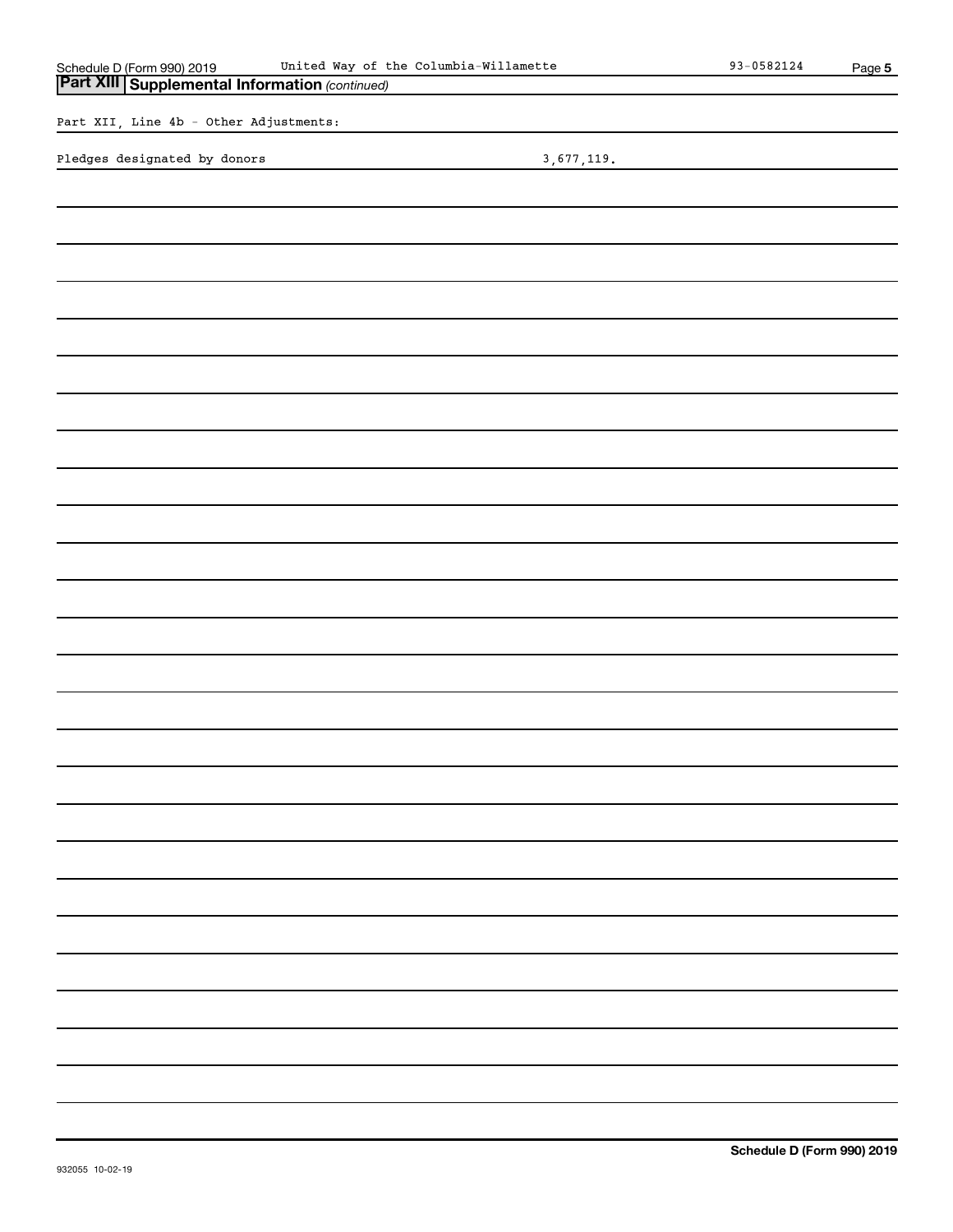| <b>SCHEDULE I</b><br>(Form 990)                                                                                                                                                                                                                                                                            |                                       | <b>Grants and Other Assistance to Organizations,</b><br>Governments, and Individuals in the United States<br>Complete if the organization answered "Yes" on Form 990, Part IV, line 21 or 22. |                                                       |                                         |                                                                |                                          | OMB No. 1545-0047                                   |
|------------------------------------------------------------------------------------------------------------------------------------------------------------------------------------------------------------------------------------------------------------------------------------------------------------|---------------------------------------|-----------------------------------------------------------------------------------------------------------------------------------------------------------------------------------------------|-------------------------------------------------------|-----------------------------------------|----------------------------------------------------------------|------------------------------------------|-----------------------------------------------------|
| Department of the Treasury                                                                                                                                                                                                                                                                                 |                                       |                                                                                                                                                                                               | Attach to Form 990.                                   |                                         |                                                                |                                          | <b>Open to Public</b>                               |
| Internal Revenue Service                                                                                                                                                                                                                                                                                   |                                       |                                                                                                                                                                                               | Go to www.irs.gov/Form990 for the latest information. |                                         |                                                                |                                          | <b>Inspection</b>                                   |
| Name of the organization                                                                                                                                                                                                                                                                                   | United Way of the Columbia-Willamette |                                                                                                                                                                                               |                                                       |                                         |                                                                |                                          | <b>Employer identification number</b><br>93-0582124 |
| Part I<br><b>General Information on Grants and Assistance</b>                                                                                                                                                                                                                                              |                                       |                                                                                                                                                                                               |                                                       |                                         |                                                                |                                          |                                                     |
| Does the organization maintain records to substantiate the amount of the grants or assistance, the grantees' eligibility for the grants or assistance, and the selection<br>$\mathbf 1$<br>2 Describe in Part IV the organization's procedures for monitoring the use of grant funds in the United States. |                                       |                                                                                                                                                                                               |                                                       |                                         |                                                                |                                          | <sub>X</sub> ∣ <b>Y</b> es<br>l No                  |
| Part II<br>Grants and Other Assistance to Domestic Organizations and Domestic Governments. Complete if the organization answered "Yes" on Form 990, Part IV, line 21, for any                                                                                                                              |                                       |                                                                                                                                                                                               |                                                       |                                         |                                                                |                                          |                                                     |
| recipient that received more than \$5,000. Part II can be duplicated if additional space is needed.                                                                                                                                                                                                        |                                       |                                                                                                                                                                                               |                                                       |                                         |                                                                |                                          |                                                     |
| 1 (a) Name and address of organization<br>or government                                                                                                                                                                                                                                                    | $(b)$ EIN                             | (c) IRC section<br>(if applicable)                                                                                                                                                            | (d) Amount of<br>cash grant                           | (e) Amount of<br>non-cash<br>assistance | (f) Method of<br>valuation (book,<br>FMV, appraisal,<br>other) | (g) Description of<br>noncash assistance | (h) Purpose of grant<br>or assistance               |
| 211 Info<br>PO Box 11830                                                                                                                                                                                                                                                                                   |                                       |                                                                                                                                                                                               |                                                       |                                         |                                                                |                                          |                                                     |
| Portland, OR 97211                                                                                                                                                                                                                                                                                         | 93-0784586                            | 501(c)3                                                                                                                                                                                       | 50,000,                                               | $\mathbf 0$                             |                                                                |                                          | Safety Net Grant                                    |
| A Jesus Church Family, Inc<br>10500 SW Nimbus Ave Bldg T<br>Portland, OR 97223                                                                                                                                                                                                                             | 20-0368851                            | 501(c)3                                                                                                                                                                                       | 17,150                                                | 0                                       |                                                                |                                          | Donor Choice                                        |
| American Cancer Society<br>PO Box 22718<br>Oklahoma City, OK 73123                                                                                                                                                                                                                                         | 13-1788491                            | 501(c)3                                                                                                                                                                                       | 6,842                                                 | $\mathbf 0$                             |                                                                |                                          | Donor Choice                                        |
| American Leadership Forum of<br>Oregon - 221 NW Second Ave, Suite<br>306 - Portland, OR 97209                                                                                                                                                                                                              | 94-3106407                            | 501(c)3                                                                                                                                                                                       | 10,042                                                | 0                                       |                                                                |                                          | Donor Choice                                        |
| American Red Cross of Northwest<br>Oregon Chapter - PO Box 4125 -<br>Portland, OR 97208                                                                                                                                                                                                                    | 53-0196605                            | 501(c)3                                                                                                                                                                                       | 7,828                                                 | $\mathbf 0$                             |                                                                |                                          | Donor Choice                                        |
| Black United Fund of Oregon<br>2828 NE Alberta St<br>Portland, OR 97211                                                                                                                                                                                                                                    | 93-0843267                            | 501(c)3                                                                                                                                                                                       | 10,133.                                               | 0.                                      |                                                                |                                          | Donor Choice                                        |
|                                                                                                                                                                                                                                                                                                            |                                       |                                                                                                                                                                                               |                                                       |                                         |                                                                |                                          | 189.                                                |
|                                                                                                                                                                                                                                                                                                            |                                       |                                                                                                                                                                                               |                                                       |                                         |                                                                |                                          | 6.                                                  |

**For Paperwork Reduction Act Notice, see the Instructions for Form 990. Schedule I (Form 990) (2019)** LHA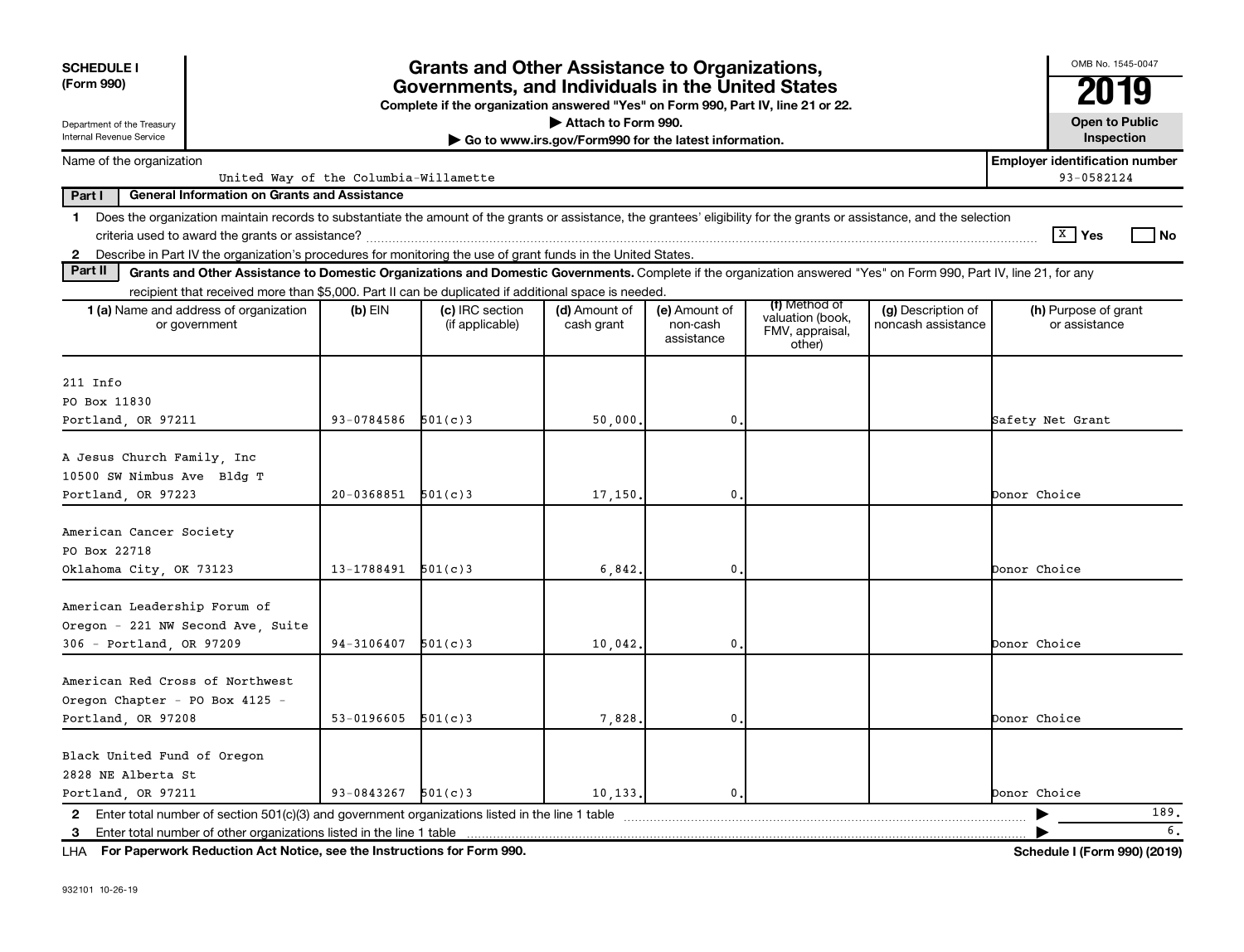#### Schedule I (Form 990) Page 1 United Way of the Columbia-Willamette 93-0582124

932241 04-01-19

| (a) Name and address of<br>organization or government     | $(b)$ EIN                | (c) IRC section<br>if applicable | (d) Amount of<br>cash grant | (e) Amount of<br>non-cash<br>assistance | (f) Method of<br>valuation<br>(book, FMV,<br>appraisal, other) | (g) Description of<br>non-cash assistance | (h) Purpose of grant<br>or assistance |
|-----------------------------------------------------------|--------------------------|----------------------------------|-----------------------------|-----------------------------------------|----------------------------------------------------------------|-------------------------------------------|---------------------------------------|
| Bridgetown Church                                         |                          |                                  |                             |                                         |                                                                |                                           |                                       |
| 1306 NW Hoyt St., #402                                    |                          |                                  |                             |                                         |                                                                |                                           |                                       |
| Portland, OR 97209                                        | 81-1992757               | 501(c)3                          | 22,749                      | 0                                       |                                                                |                                           | Donor Choice                          |
|                                                           |                          |                                  |                             |                                         |                                                                |                                           |                                       |
| CAIRO Academy                                             |                          |                                  |                             |                                         |                                                                |                                           |                                       |
| 13909 SE Stark St                                         |                          |                                  |                             |                                         |                                                                |                                           |                                       |
| Portland, OR 97233                                        | 81-1843680               | 501(c)3                          | 13,064                      | 0                                       |                                                                |                                           | Early Learning Exp                    |
| CAIRO Academy                                             |                          |                                  |                             |                                         |                                                                |                                           |                                       |
| 13909 SE Stark St                                         |                          |                                  |                             |                                         |                                                                |                                           | Catalyst Fund from                    |
| Portland, OR 97233                                        | 81-1843680               | 501(c)3                          | 5,000                       | 0                                       |                                                                |                                           | Multhnomah Country Grant              |
| Childrens Trust Fund of Oregon                            |                          |                                  |                             |                                         |                                                                |                                           |                                       |
|                                                           |                          |                                  |                             |                                         |                                                                |                                           |                                       |
| Foundation - PO Box $14694$ -                             |                          |                                  |                             | 0                                       |                                                                |                                           |                                       |
| Portland, OR 97293                                        | $93-1310666$ $501(c)3$   |                                  | 18,723                      |                                         |                                                                |                                           | Donor Choice                          |
| Church of Jesus Christ of Latter                          |                          |                                  |                             |                                         |                                                                |                                           |                                       |
| Day Saints - Attn: Holly Ciervo,                          |                          |                                  |                             |                                         |                                                                |                                           |                                       |
| 50 E North Temple, Room 1521 -                            |                          |                                  |                             |                                         |                                                                |                                           |                                       |
| Salt Lake City, UT 84150                                  | 87-0234341               | 501(c)3                          | 31,782.                     | 0                                       |                                                                |                                           | Donor Choice                          |
| Clackamas Service Center                                  |                          |                                  |                             |                                         |                                                                |                                           |                                       |
| PO Box 2620                                               |                          |                                  |                             |                                         |                                                                |                                           |                                       |
| Clackamas, OR 97015                                       | 93-0626175               | 501(c)3                          | 10,579                      | 0                                       |                                                                |                                           | Donor Choice                          |
| Clackamas Service Center                                  |                          |                                  |                             |                                         |                                                                |                                           |                                       |
| PO Box 2620                                               |                          |                                  |                             |                                         |                                                                |                                           |                                       |
|                                                           |                          |                                  |                             |                                         |                                                                |                                           |                                       |
| Clackamas, OR 97015                                       | 93-0626175               | 501(c)3                          | 15,000                      | $\mathfrak o$ .                         |                                                                |                                           | safety net Fund                       |
| Community Action                                          |                          |                                  |                             |                                         |                                                                |                                           |                                       |
| 1001 SW Baseline Street                                   |                          |                                  |                             |                                         |                                                                |                                           |                                       |
| Hillsboro, OR 97123                                       | $93-0554941$ $501(c)3$   |                                  | 50,682.                     | $\mathbf{0}$ .                          |                                                                |                                           | Safety Net Grant                      |
| Community Housing Resource Center                         |                          |                                  |                             |                                         |                                                                |                                           |                                       |
|                                                           |                          |                                  |                             |                                         |                                                                |                                           |                                       |
| 1910 W. Fourth Plain Blvd. Suite 4<br>Vancouver, WA 98660 | $91 - 1641351$ $501(c)3$ |                                  | 20,000.                     | 0                                       |                                                                |                                           | Safety Net Grant                      |
|                                                           |                          |                                  |                             |                                         |                                                                |                                           |                                       |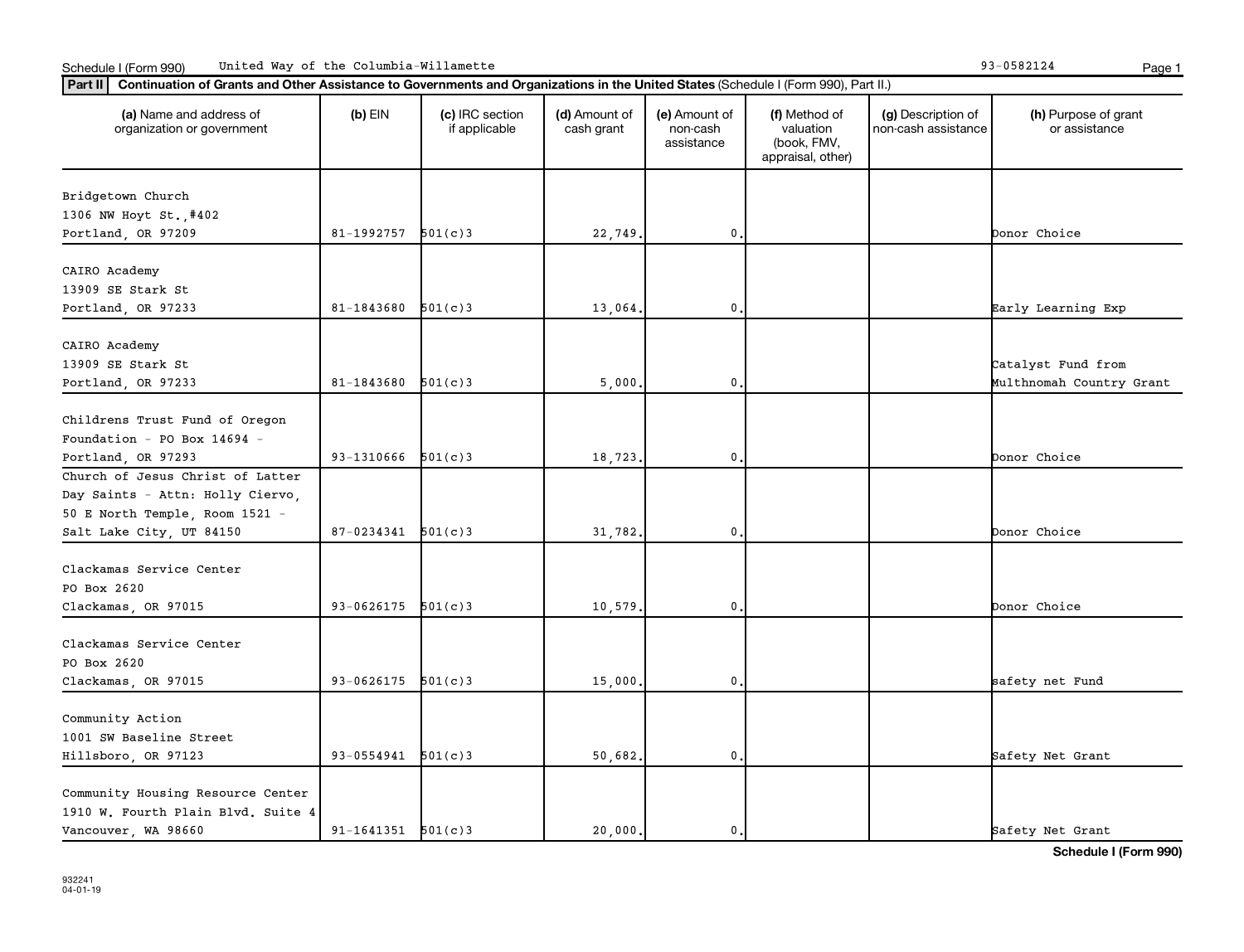| 93-0582124 |  |
|------------|--|
|            |  |

| (a) Name and address of<br>organization or government | (b) EIN                  | (c) IRC section<br>if applicable | (d) Amount of<br>cash grant | (e) Amount of<br>non-cash<br>assistance | (f) Method of<br>valuation<br>(book, FMV,<br>appraisal, other) | (g) Description of<br>non-cash assistance | (h) Purpose of grant<br>or assistance |
|-------------------------------------------------------|--------------------------|----------------------------------|-----------------------------|-----------------------------------------|----------------------------------------------------------------|-------------------------------------------|---------------------------------------|
| Council for the Homeless                              |                          |                                  |                             |                                         |                                                                |                                           |                                       |
| 2500 Main St                                          |                          |                                  |                             |                                         |                                                                |                                           |                                       |
| Vancouver, WA 98660                                   | $91 - 2001828$ $501(c)3$ |                                  | 61,982.                     | $\mathbf 0$ .                           |                                                                |                                           | Safety Net Grant                      |
| Doernbecher Children's Hospital                       |                          |                                  |                             |                                         |                                                                |                                           |                                       |
| Foundation - Peter O. Kohler, MD,                     |                          |                                  |                             |                                         |                                                                |                                           |                                       |
| Pres, OHSU, 1121 SW Salmon St, Ste                    |                          |                                  |                             |                                         |                                                                |                                           |                                       |
| #201 - Portland, OR 97205                             | 93-0579589               | 501(c)3                          | 10,081.                     | $\mathbf 0$                             |                                                                |                                           | Donor Choice                          |
|                                                       |                          |                                  |                             |                                         |                                                                |                                           |                                       |
| EarthShare Oregon                                     |                          |                                  |                             |                                         |                                                                |                                           |                                       |
| PO Box 426056                                         |                          |                                  |                             |                                         |                                                                |                                           |                                       |
| Washington, DC 20042                                  | $93-1001285$ $501(c)3$   |                                  | 11, 159.                    | $\mathbf 0$ .                           |                                                                |                                           | Donor Choice                          |
|                                                       |                          |                                  |                             |                                         |                                                                |                                           |                                       |
| First United Methodist Church                         |                          |                                  |                             |                                         |                                                                |                                           |                                       |
| 560 Columbia Blvd                                     |                          |                                  |                             |                                         |                                                                |                                           |                                       |
| St. Helens, OR 97051                                  | $93-0559024$ $501(c)3$   |                                  | 10,446.                     | $\mathbf 0$ .                           |                                                                |                                           | Donor Choice                          |
|                                                       |                          |                                  |                             |                                         |                                                                |                                           |                                       |
| Friendly House Inc.                                   |                          |                                  |                             |                                         |                                                                |                                           |                                       |
| 2617 NW Savier St                                     |                          |                                  |                             |                                         |                                                                |                                           |                                       |
| Portland, OR 97210                                    | 93-0524232               | 501(c)3                          | 5,954.                      | 0.                                      |                                                                |                                           | Donor Choice                          |
| Friends of the Children - Portland                    |                          |                                  |                             |                                         |                                                                |                                           |                                       |
| 44 NE Morris                                          |                          |                                  |                             |                                         |                                                                |                                           |                                       |
| Portland, OR 97212                                    | 93-1098105               | 501(c)3                          | 5,446,                      | 0                                       |                                                                |                                           | Donor Choice                          |
|                                                       |                          |                                  |                             |                                         |                                                                |                                           |                                       |
| Habitat for Humanity of Oregon                        |                          |                                  |                             |                                         |                                                                |                                           |                                       |
| PO Box 11452                                          |                          |                                  |                             |                                         |                                                                |                                           |                                       |
| Portland, OR 97211                                    | $93-1180321$ $501(c)3$   |                                  | 10,955.                     | 0.                                      |                                                                |                                           | Donor Choice                          |
| Hacienda Community Development                        |                          |                                  |                             |                                         |                                                                |                                           |                                       |
| Corporation - 6700 NE                                 |                          |                                  |                             |                                         |                                                                |                                           |                                       |
| Killingsworth St. - Portland, OR                      |                          |                                  |                             |                                         |                                                                |                                           |                                       |
| 97218                                                 | $93-0979064$ $501(c)3$   |                                  | 40,000.                     | $\mathbf 0$                             |                                                                |                                           | Census Equity Fund                    |
|                                                       |                          |                                  |                             |                                         |                                                                |                                           |                                       |
| Home Forward                                          |                          |                                  |                             |                                         |                                                                |                                           |                                       |
| Attn: Accounting, 135 SW Ash St.                      |                          |                                  |                             |                                         |                                                                |                                           |                                       |
| Portland, OR 97204                                    | $20 - 3448706$ 501(c)3   |                                  | 126,646.                    | $\mathbf{0}$ .                          |                                                                |                                           | Safety Net Grant                      |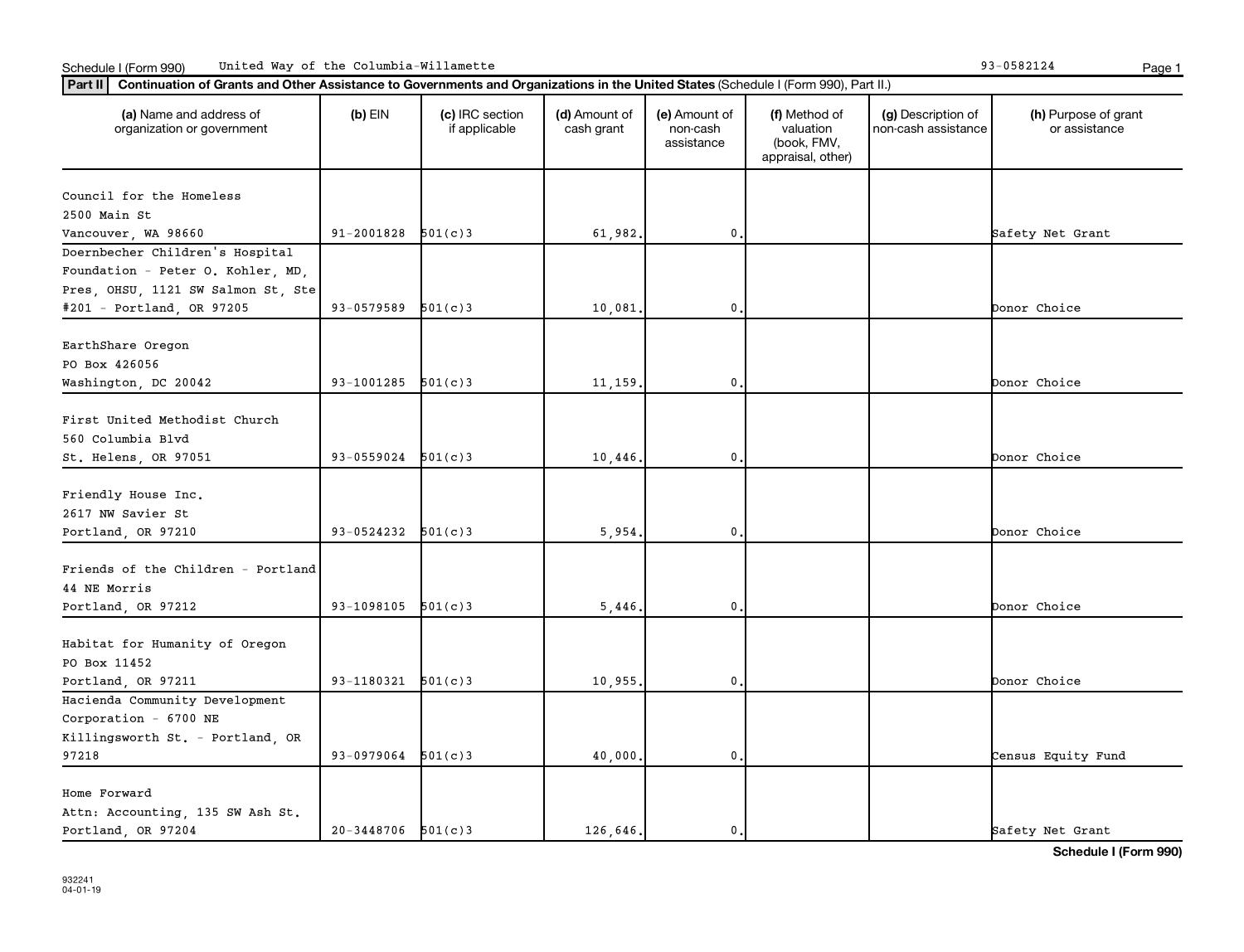Part II | Continuation of Grants and Other Assistance to Governments and Organizations in the United States (Schedule I (Form 990), Part II.)

| (a) Name and address of<br>organization or government                                              | $(b)$ EIN                | (c) IRC section<br>if applicable | (d) Amount of<br>cash grant | (e) Amount of<br>non-cash<br>assistance | (f) Method of<br>valuation<br>(book, FMV,<br>appraisal, other) | (g) Description of<br>non-cash assistance | (h) Purpose of grant<br>or assistance |
|----------------------------------------------------------------------------------------------------|--------------------------|----------------------------------|-----------------------------|-----------------------------------------|----------------------------------------------------------------|-------------------------------------------|---------------------------------------|
| Imago Dei Community Church<br>1302 SE Ankeny St<br>Portland, OR 97214                              | 93-1277176               | 501(c)3                          | 15,425.                     | 0.                                      |                                                                |                                           | Donor Choice                          |
| Immigrant & Refugee Community<br>Organization - 10301 NE Glisan St<br>- Portland, OR 97220         | 93-0806295               | 501(c)3                          | 20,000                      | 0.                                      |                                                                |                                           | safety net grant                      |
| Immigrant & Refugee Community<br>Organization - 10301 NE Glisan St<br>- Portland, OR 97220         | 93-0806295               | 501(c)3                          | 165,000.                    | 0.                                      |                                                                |                                           | Census Equity Fund                    |
| Immigrant & Refugee Community<br>Organization - 10301 NE Glisan St<br>- Portland, OR 97220         | 93-0806295               | 501(c)3                          | 12,100                      | 0,                                      |                                                                |                                           | Donor Choice                          |
| Labor's Community Service Agency<br>Inc - 9955 SE Washington St, Suite<br>211 - Portland, OR 97216 | 23-7393223               | 501(c)3                          | 6,456                       | $\mathbf 0$ .                           |                                                                |                                           | Donor Choice                          |
| Labor's Community Service Agency<br>Inc - 9955 SE Washington St, Suite<br>211 - Portland, OR 97216 | 23-7393223               | 501(c)3                          | 140,000                     | 0.                                      |                                                                |                                           | Safety Net Grant                      |
| Latino Network<br>410 NE 18th Ave<br>Portland, OR 97213                                            | $73 - 1675402$ $501(c)3$ |                                  | 20,000.                     | $\mathbf{0}$ .                          |                                                                |                                           | Multnomah County Grants               |
| Lawyers Campaign for Equal Justice<br>620 SW 5th Avenue, Suite 1225<br>Portland, OR 97204          | $93-1193792$ $501(c)3$   |                                  | 8,442.                      | 0.                                      |                                                                |                                           | Donor Choice                          |
| Maybelle Center for Community<br>605 NW Couch St<br>Portland, OR 97209                             | 93-1060938               | 501(c)3                          | 12,500.                     | 0.                                      |                                                                |                                           | Donor Choice                          |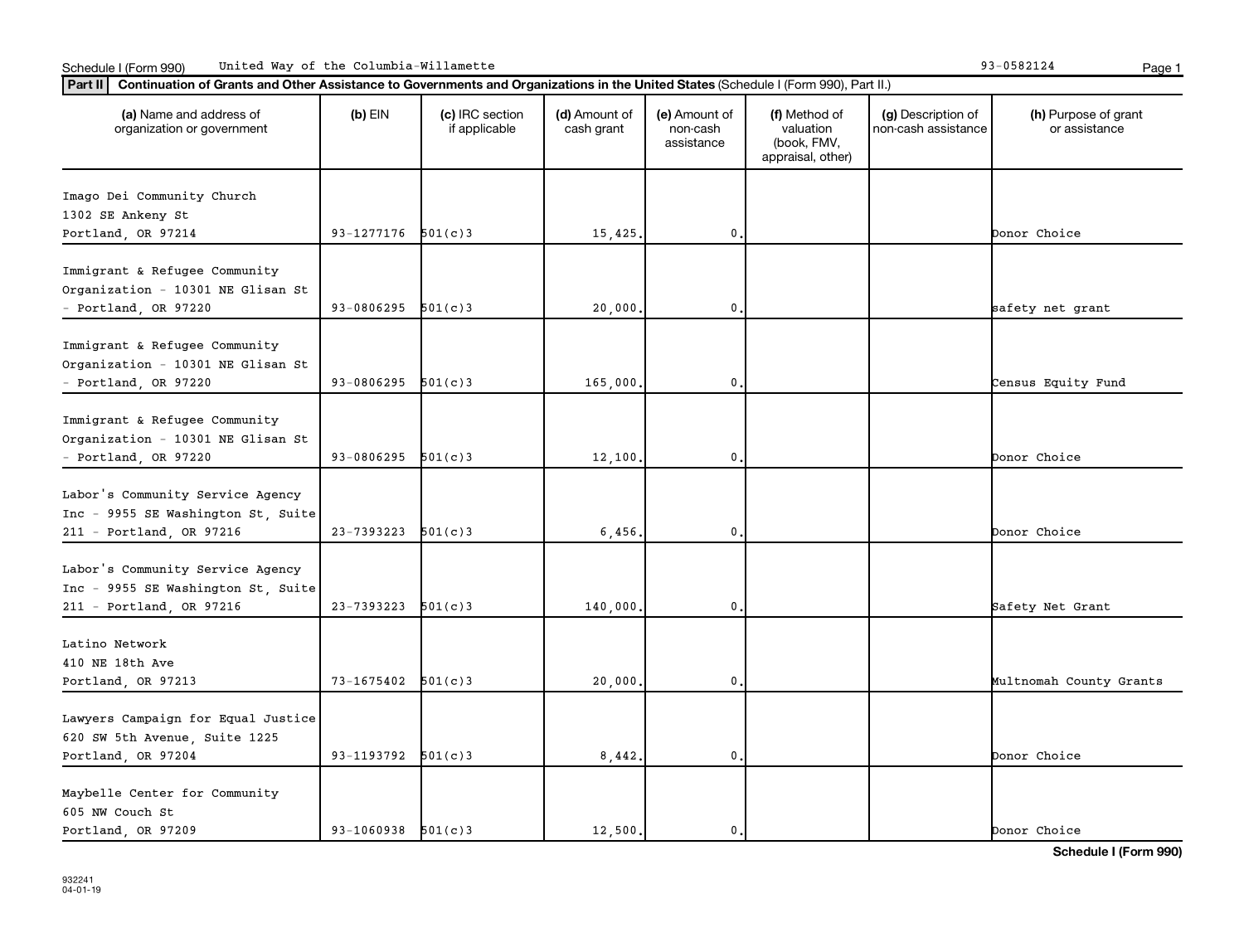| (a) Name and address of<br>organization or government                                    | $(b)$ EIN              | (c) IRC section<br>if applicable | (d) Amount of<br>cash grant | (e) Amount of<br>non-cash<br>assistance | (f) Method of<br>valuation<br>(book, FMV,<br>appraisal, other) | (g) Description of<br>non-cash assistance | (h) Purpose of grant<br>or assistance |
|------------------------------------------------------------------------------------------|------------------------|----------------------------------|-----------------------------|-----------------------------------------|----------------------------------------------------------------|-------------------------------------------|---------------------------------------|
| Mercy Corps                                                                              |                        |                                  |                             |                                         |                                                                |                                           |                                       |
| PO Box 2669                                                                              |                        |                                  |                             |                                         |                                                                |                                           |                                       |
| Portland, OR 97208                                                                       | 91-1148123             | 501(c)3                          | 10,720                      | $\pmb{0}$                               |                                                                |                                           | Donor Choice                          |
| Metropolitan Family Service                                                              |                        |                                  |                             |                                         |                                                                |                                           |                                       |
| 230 NE Second Ave #2                                                                     |                        |                                  |                             |                                         |                                                                |                                           |                                       |
| Hillsboro, OR 97124                                                                      | 93-0397825             | 501(c)3                          | 120,000                     | 0.                                      |                                                                |                                           | safety net grant                      |
| Mt Hood Community College<br>Attn: Jason Luttrell, 26000 SE St                           |                        |                                  |                             |                                         |                                                                |                                           |                                       |
| Portland, OR 97030                                                                       | 23-7061622             | 115(1)                           | 48,539.                     | $\mathbf{0}$ .                          |                                                                |                                           | Early Learning Exp                    |
| Multnomah County (DCHS)<br>SUN Service System, 421 SW Oak St.                            |                        |                                  |                             |                                         |                                                                |                                           |                                       |
| Portland, OR 97204                                                                       | 93-6002309             | 115(1)                           | 1,006,370                   | $\mathbf{0}$ .                          |                                                                |                                           | Early Learning Exp                    |
| Native American Youth & Family<br>Center - 5135 NE Columbia Blvd -<br>Portland, OR 97218 | 93-1141536             | 501(c)3                          | 20,000                      | 0.                                      |                                                                |                                           | safety net grant                      |
| Nature Conservancy<br>4245 N Fairfax Dr Ste 100                                          | 53-0242652             | 501(c)3                          | 5,684                       | $\mathbf{0}$ .                          |                                                                |                                           | Donor Choice                          |
| Arlington, VA 22203                                                                      |                        |                                  |                             |                                         |                                                                |                                           |                                       |
| Northwest Housing Alternatives<br>2316 SE Willard St                                     |                        |                                  |                             |                                         |                                                                |                                           |                                       |
| Milwaukie, OR 97222                                                                      | 93-0814473             | 501(c)3                          | 35,390                      | $\mathbf{0}$ .                          |                                                                |                                           | Safety Net Grant                      |
| NW Natural                                                                               |                        |                                  |                             |                                         |                                                                |                                           |                                       |
| Attn: Treasury, PO Box 6017<br>Portland, OR 97228                                        | 94-6076144             | N/A                              | 120,922.                    | 0.                                      |                                                                |                                           | Gas Assistance Program                |
| Oregon Food Bank                                                                         |                        |                                  |                             |                                         |                                                                |                                           |                                       |
| 7900 NE 33rd Dr.<br>Portland, OR 97211                                                   | $93-0785786$ $501(c)3$ |                                  | 23,688.                     | $\mathbf{0}$ .                          |                                                                |                                           | Donor Choice                          |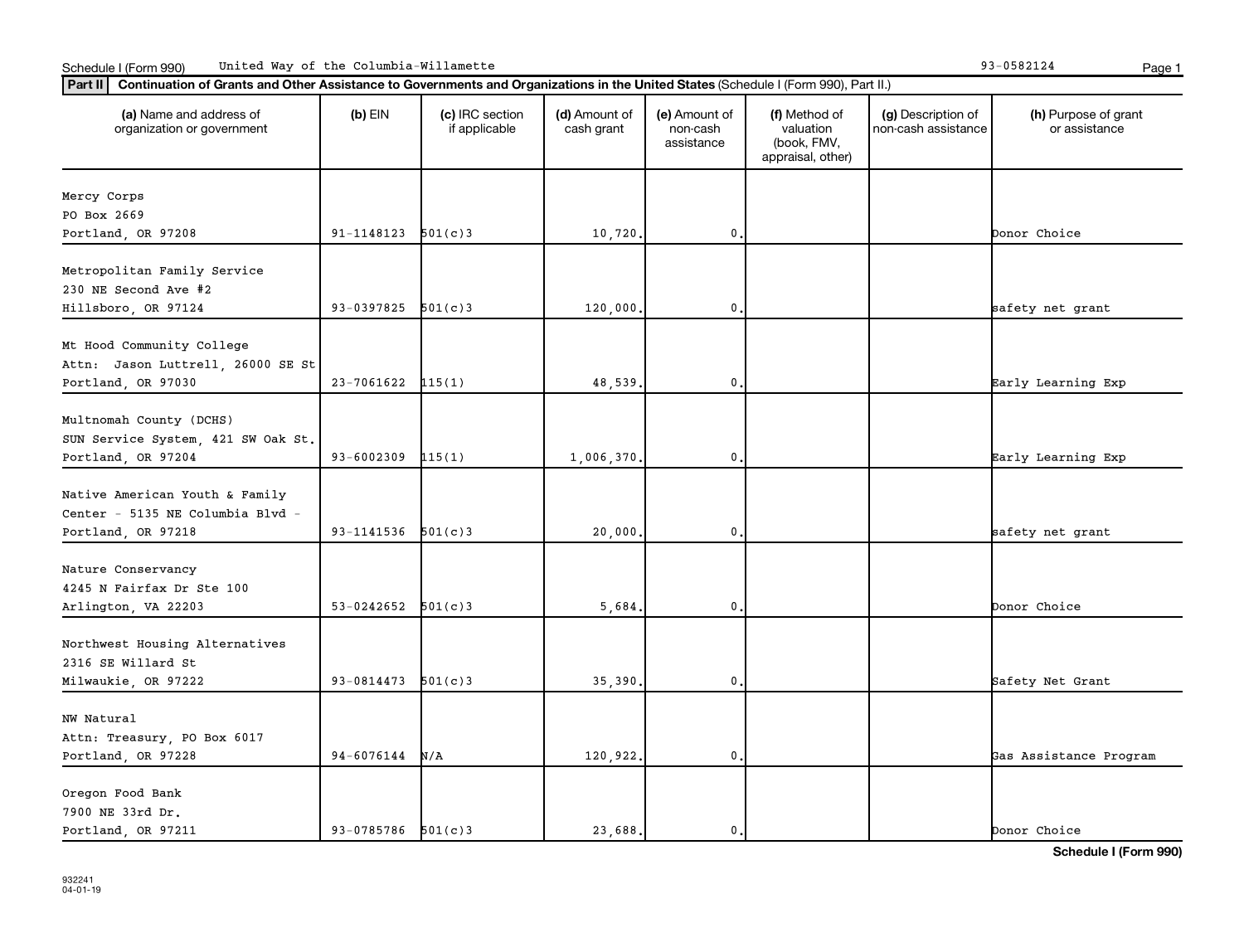#### **Part III Continuation of Grants and Other Assistance to Governments and Organizations in the United States (Schi<br>
Part III Continuation of Grants and Other Assistance to Governments and Organizations in the United State** Schedule I (Form 990) United Way of the Columbia-Willamette Page 1 (Page 1) Page 1

| Part II<br>Continuation of Grants and Other Assistance to Governments and Organizations in the United States (Schedule I (Form 990), Part II.) |                          |                                  |                             |                                         |                                                                |                                           |                                       |
|------------------------------------------------------------------------------------------------------------------------------------------------|--------------------------|----------------------------------|-----------------------------|-----------------------------------------|----------------------------------------------------------------|-------------------------------------------|---------------------------------------|
| (a) Name and address of<br>organization or government                                                                                          | $(b)$ EIN                | (c) IRC section<br>if applicable | (d) Amount of<br>cash grant | (e) Amount of<br>non-cash<br>assistance | (f) Method of<br>valuation<br>(book, FMV,<br>appraisal, other) | (g) Description of<br>non-cash assistance | (h) Purpose of grant<br>or assistance |
| Oregon Health & Science University<br>Foundation (OHSF) - 1121 SW Salmon<br>St Ste 200 - Portland, OR 97205                                    | $23 - 7083114$ $501(c)3$ |                                  | 11,871.                     | 0.                                      |                                                                |                                           | Donor Choice                          |
|                                                                                                                                                |                          |                                  |                             |                                         |                                                                |                                           |                                       |
| Oregon Humane Society<br>1067 NE Columbia Blvd<br>Portland, OR 97211                                                                           | 93-0386880               | 501(c)3                          | 21,568.                     | $\mathbf{0}$ .                          |                                                                |                                           | Donor Choice                          |
| Oregon Public Broadcasting<br>7140 SW Macadam Ave<br>Portland, OR 97219                                                                        | 93-0814638               | 501(c)3                          | 5,936.                      | $\mathbf 0$                             |                                                                |                                           | Donor Choice                          |
| Oregon Public Health Institute<br>411 NE 19th Ave., Building 1, Firs<br>Portland, OR 97232                                                     | $93-1259522$ $501(c)3$   |                                  | 435, 147.                   | 0.                                      |                                                                |                                           | Early Learning Exp                    |
| Oregon Zoo Foundation, The<br>4001 SW Canyon Rd<br>Portland, OR 97221                                                                          | $93-0718337$ $501(c)3$   |                                  | 10,048.                     | 0.                                      |                                                                |                                           | Donor Choice                          |
| Planned Parenthood of the Columbia<br>Willamette - 3727 NE Martin Luther<br>King Jr Blvd - Portland, OR 97212                                  | 93-6031270               | 501(c)3                          | 24,529.                     | $\mathbf{0}$                            |                                                                |                                           | Donor Choice                          |
| Portland Art Museum<br>1219 SW Park Ave<br>Portland, OR 97205                                                                                  | $93-0391604$ $501(c)3$   |                                  | 7,604                       | 0.                                      |                                                                |                                           | Donor Choice                          |
| Portland Rotary Charitable Trust<br>1220 SW Morrison St, Suite 425<br>Portland, OR 97205                                                       | $93 - 6031284$ $501(c)3$ |                                  | 75,000.                     | 0.                                      |                                                                |                                           | Donor Choice                          |
| Regional Arts & Culture Council<br>411 NW Park Ave Ste 101<br>Portland, OR 97209                                                               | $93-1059037$ $501(c)3$   |                                  | 6.697.                      | 0.                                      |                                                                |                                           | Donor Choice                          |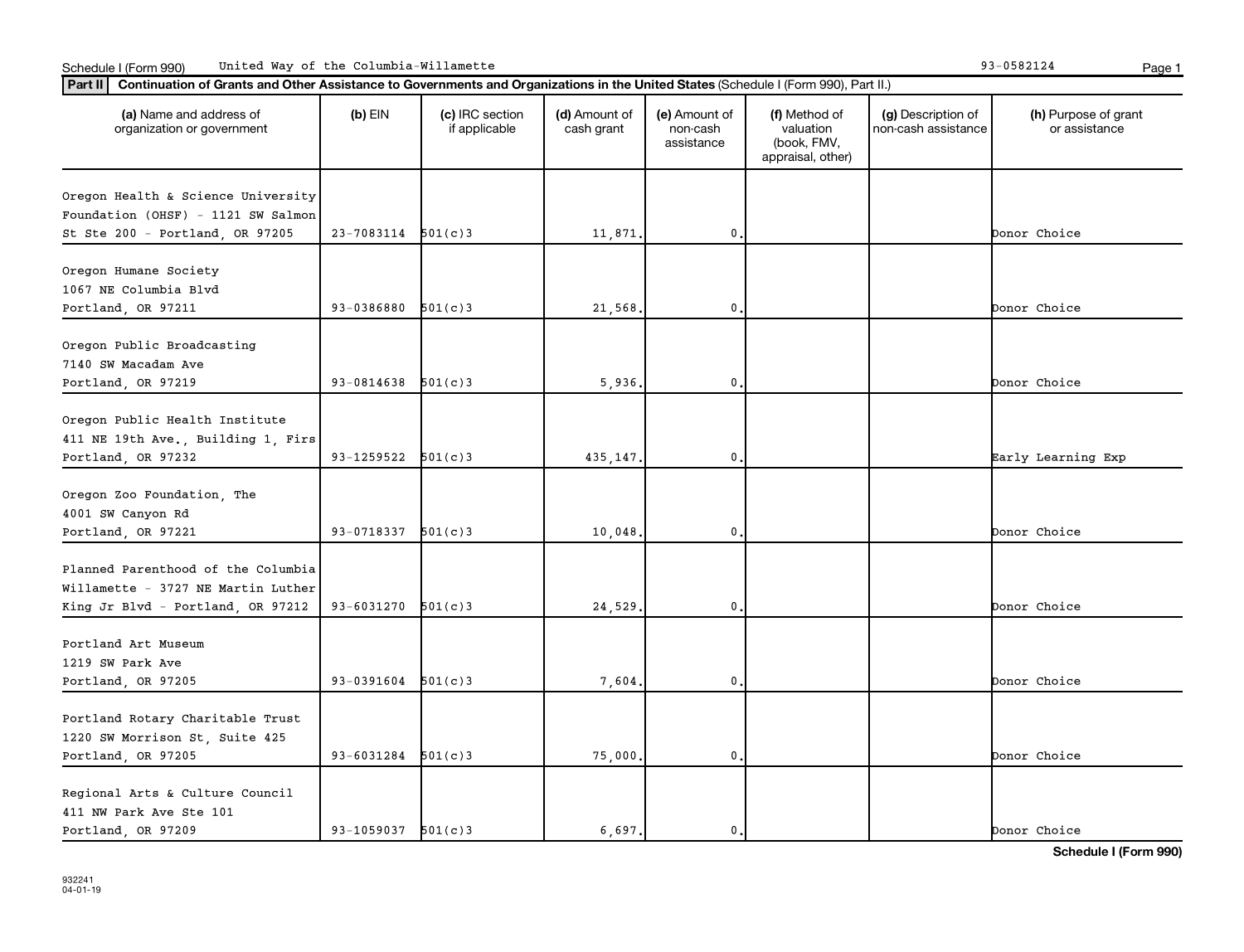Part II | Continuation of Grants and Other Assistance to Governments and Organizations in the United States (Schedule I (Form 990), Part II.)

| (a) Name and address of<br>organization or government                            | $(b)$ EIN              | (c) IRC section<br>if applicable | (d) Amount of<br>cash grant | (e) Amount of<br>non-cash<br>assistance | (f) Method of<br>valuation<br>(book, FMV,<br>appraisal, other) | (g) Description of<br>non-cash assistance | (h) Purpose of grant<br>or assistance |
|----------------------------------------------------------------------------------|------------------------|----------------------------------|-----------------------------|-----------------------------------------|----------------------------------------------------------------|-------------------------------------------|---------------------------------------|
| Royal Ridges Retreat                                                             |                        |                                  |                             |                                         |                                                                |                                           |                                       |
| PO Box 3010                                                                      |                        |                                  |                             |                                         |                                                                |                                           |                                       |
| Battle Ground, WA 98604                                                          | 94-3088285             | 501(c)3                          | 5,998.                      | $\mathbf{0}$                            |                                                                |                                           | Donor Choice                          |
| Self Enhancement, Inc                                                            |                        |                                  |                             |                                         |                                                                |                                           |                                       |
| 3920 N Kerby Ave                                                                 |                        |                                  |                             |                                         |                                                                |                                           |                                       |
| Portland, OR 97227                                                               | 93-1086629             | 501(c)3                          | 20,000.                     | $\,0$ .                                 |                                                                |                                           | safety net Grant                      |
| Self Enhancement, Inc<br>3920 N Kerby Ave                                        |                        |                                  |                             |                                         |                                                                |                                           |                                       |
| Portland, OR 97227                                                               | 93-1086629             | 501(c)3                          | 13,079.                     | $\mathbf{0}$                            |                                                                |                                           | Donor Choice                          |
| Sunshine Division, Inc.<br>687 N Thompson                                        |                        |                                  |                             |                                         |                                                                |                                           |                                       |
| Portland, OR 97227                                                               | $93-0429354$ $501(c)3$ |                                  | 8,864                       | $\mathbf 0$                             |                                                                |                                           | Donor Choice                          |
| The Jefferson Dancers<br>5210 N Kerby                                            |                        |                                  |                             |                                         |                                                                |                                           |                                       |
| Portland, OR 97217                                                               | 93-6000830             | 501(c)3                          | 5,417                       | $\mathbf 0$                             |                                                                |                                           | Donor Choice                          |
| Transit Employee Support Team<br>PO Box 13332                                    |                        |                                  |                             |                                         |                                                                |                                           |                                       |
| Portland, OR 97213                                                               | 27-1215210             | 501(c)3                          | 21, 274.                    | 0.                                      |                                                                |                                           | Donor Choice                          |
| Virginia Garcia Memorial<br>Foundation - PO Box $46149$ - Aloha                  |                        |                                  |                             |                                         |                                                                |                                           |                                       |
| OR 97007                                                                         | 91-2077840             | 501(c)3                          | 8,753.                      | $\mathbf{0}$ .                          |                                                                |                                           | Donor Choice                          |
| Washington County HHS<br>Suite 270 MS 25, 155 N First Ave<br>Hillsboro, OR 97124 | 93-6002316             | 115(1)                           | 1,090,212.                  | $\mathbf 0$ .                           |                                                                |                                           | Early Learning Exp                    |
|                                                                                  |                        |                                  |                             |                                         |                                                                |                                           |                                       |
| Well Community Church<br>1734 NE 1st Avenue<br>Portland, OR 97212                | $93-1294368$ $501(c)3$ |                                  | 8,624.                      | $\mathbf{0}$ .                          |                                                                |                                           | Donor Choice                          |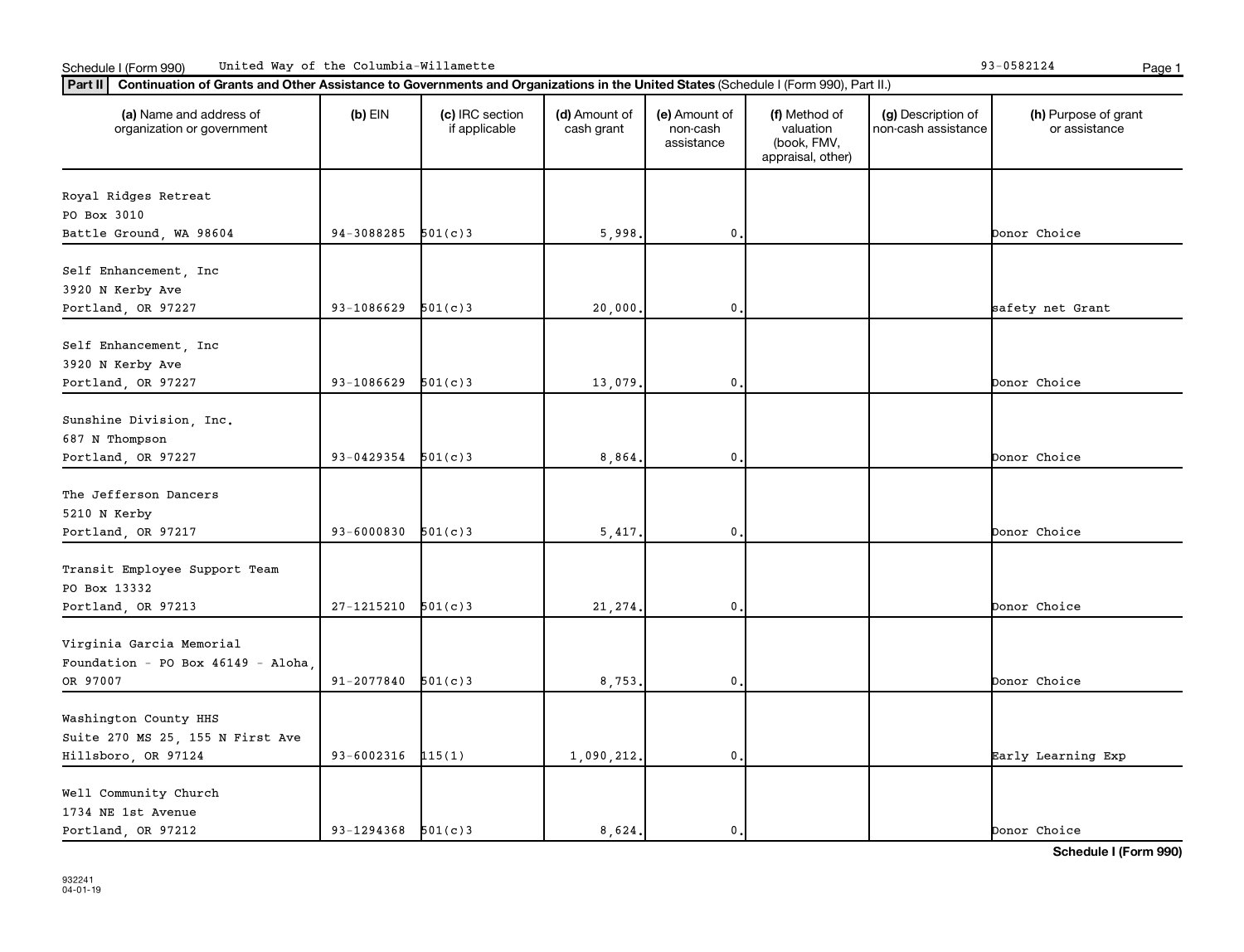organization or government

Part II | Continuation of Grants and Other Assistance to Governments and Organizations in the United States (Schedule I (Form 990), Part II.)

if applicable

 $(b)$  EIN  $(c)$  IRC section

| Westside Church of Christ       |                          |         |          |                |  |               |
|---------------------------------|--------------------------|---------|----------|----------------|--|---------------|
| 5525 SW Menlo Drive             |                          |         |          |                |  |               |
| Beaverton, OR 97005             | 93-0698686               | 501(c)3 | 7,686.   | $\mathbf{0}$ . |  | Donor Choice  |
|                                 |                          |         |          |                |  |               |
| Youth Educating Police          |                          |         |          |                |  |               |
| 3840 SW Dosch Rd.               |                          |         |          |                |  |               |
| Portland, OR 97239              | $82 - 3166117$ $501(c)3$ |         | 5,000.   | $\mathbf{0}$ . |  | Catalyst Fund |
| PSU Foundation                  |                          |         |          |                |  |               |
| PO Box 243                      |                          |         |          |                |  |               |
| portland, OR 97207              | 93-6031284               | 501(c)3 | 140,333. | 0.             |  | Donor Choice  |
|                                 |                          |         |          |                |  |               |
| Luke-Dorf, Inc                  |                          |         |          |                |  |               |
| 10313 SW 69th Ave               |                          |         |          |                |  |               |
| tigard, OR 97223                | 93-0502822               | 501(c)3 | 119,751. | $\mathbf{0}$ . |  | Donor Choice  |
|                                 |                          |         |          |                |  |               |
| Rotarian Action Group for Peace |                          |         |          |                |  |               |
| 221 NW 2nd Ave. Suite 204       |                          |         |          |                |  |               |
| portland, OR 97209              | 93-1059037               | 501(c)3 | 110,514. | $\mathbf{0}$ . |  | Donor Choice  |
|                                 |                          |         |          |                |  |               |
| Concordia University Foundation |                          |         |          |                |  |               |
| 2811 NE Holman St,              |                          |         |          |                |  |               |
| portland, OR 97211              | 91-1641351               | 501(c)3 | 80,000.  | $\mathbf{0}$ . |  | Donor Choice  |
|                                 |                          |         |          |                |  |               |
| United Way of Jackson County    |                          |         |          |                |  |               |
| 60 Hawthorne St.                |                          |         |          |                |  |               |
| medford, OR 97504               | 93-0784586               | 501(c)3 | 61,650.  | $\mathbf{0}$ . |  | Donor Choice  |
|                                 |                          |         |          |                |  |               |
| Jubitz Family Foundation        |                          |         |          |                |  |               |
| 221 NW 2nd Ave Suite 204        |                          |         |          |                |  |               |
| portland, OR 97209              | 93-6000830               | 501(c)3 | 60,000.  | $\mathbf{0}$ . |  | Donor Choice  |
| Valley of the Sun United Way    |                          |         |          |                |  |               |
| 3200 E Camelback Rd Suite 375   |                          |         |          |                |  |               |

phoenix, AZ 85018 93-0395590 501(c)3 35,120. 0. 0. Donor Choice

**(a) (b) (c) (d) (e) (f) (g) (h)** Name and address of

(d) Amount of cash grant

(e) Amount of non-cash assistance

(f) Method of valuation (book, FMV, appraisal, other)

(g) Description of non-cash assistance

(h) Purpose of grant or assistance

**Schedule I (Form 990)**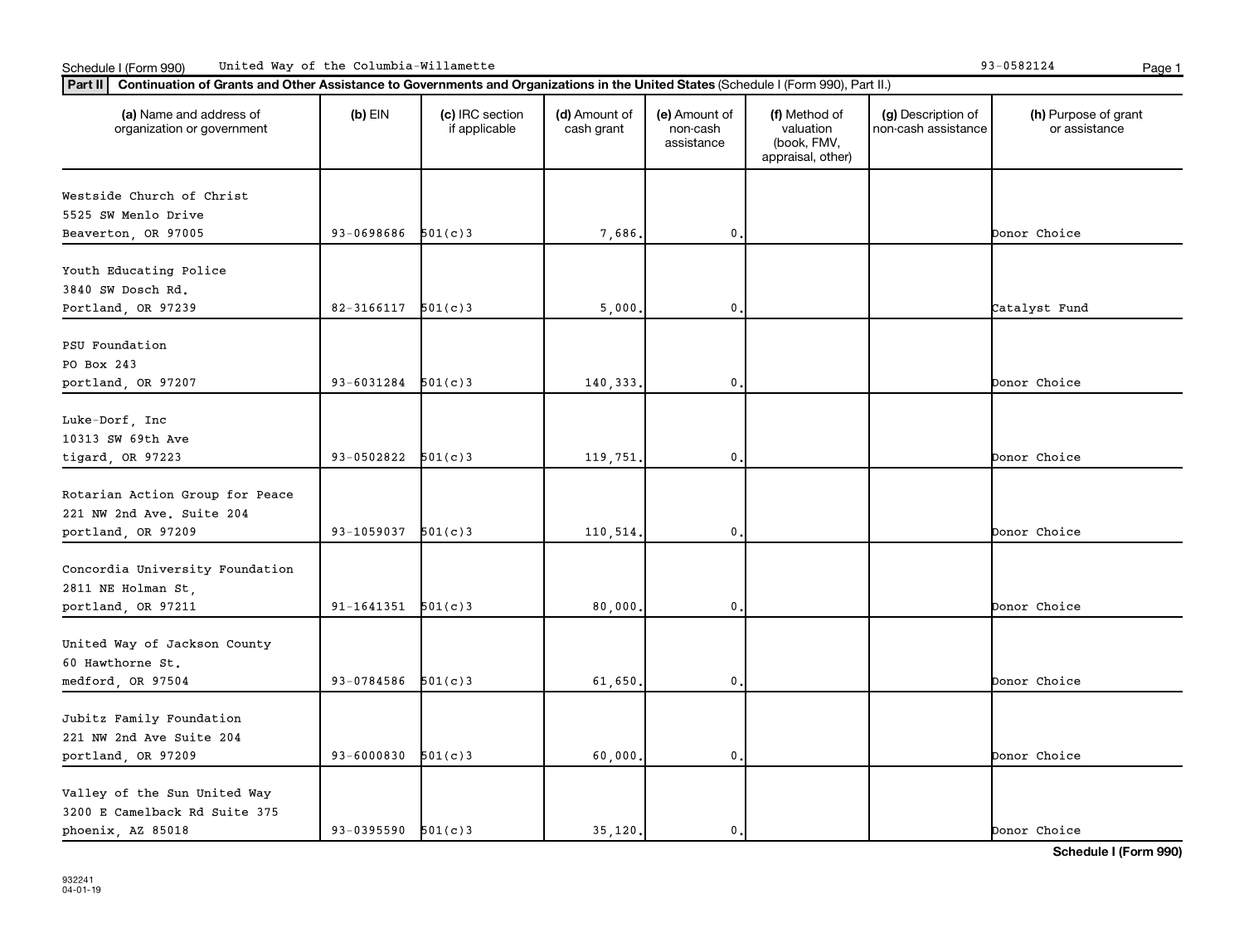#### **Part III Continuation of Grants and Other Assistance to Governments and Organizations in the United States (Schi<br>
Part III Continuation of Grants and Other Assistance to Governments and Organizations in the United State** Schedule I (Form 990) United Way of the Columbia-Willamette Page 1 (Page 1) Page 1

|                                                                                        | Part II   Continuation of Grants and Other Assistance to Governments and Organizations in the United States (Schedule I (Form 990), Part II.) |                                  |                             |                                         |                                                                |                                           |                                       |  |  |  |
|----------------------------------------------------------------------------------------|-----------------------------------------------------------------------------------------------------------------------------------------------|----------------------------------|-----------------------------|-----------------------------------------|----------------------------------------------------------------|-------------------------------------------|---------------------------------------|--|--|--|
| (a) Name and address of<br>organization or government                                  | $(b)$ EIN                                                                                                                                     | (c) IRC section<br>if applicable | (d) Amount of<br>cash grant | (e) Amount of<br>non-cash<br>assistance | (f) Method of<br>valuation<br>(book, FMV,<br>appraisal, other) | (g) Description of<br>non-cash assistance | (h) Purpose of grant<br>or assistance |  |  |  |
| United Way of Treasure Valley<br>PO Box 7963                                           |                                                                                                                                               |                                  |                             |                                         |                                                                |                                           |                                       |  |  |  |
| boise, ID 83707                                                                        | $93-0784586$ $501(c)3$                                                                                                                        |                                  | 30,231.                     | 0.                                      |                                                                |                                           | Donor Choice                          |  |  |  |
| United Way of the Mid-Willamette<br>Valley - 455 Bliler Ave NE -<br>salem, OR 97301    | 93-0784586                                                                                                                                    | 501(c)3                          | 29,140.                     | $\mathbf{0}$ .                          |                                                                |                                           | Donor Choice                          |  |  |  |
| Salem Rotary Foundation<br>PO Box 3981<br>salem, OR 97302                              | 22-2406433                                                                                                                                    | 501(c)3                          | 27,000.                     | $\mathbf 0$                             |                                                                |                                           | Donor Choice                          |  |  |  |
| United Way of California<br>10389 Old Placerville Rd<br>Sacramento, CA 95827           | $93-0784586$ $501(c)3$                                                                                                                        |                                  | 24,500.                     | 0.                                      |                                                                |                                           | Donor Choice                          |  |  |  |
| United Way of Lane County<br>3171 Gateway Lp<br>Springfield, OR 97477                  | 93-0784586                                                                                                                                    | 501(c)3                          | 22,555.                     | $\mathbf{0}$ .                          |                                                                |                                           | Donor Choice                          |  |  |  |
| United Way of Northern California<br>PO Box 990248<br>redding, CA 96099                | 93-0784586                                                                                                                                    | 501(c)3                          | 22,000.                     | $\pmb{0}$                               |                                                                |                                           | Donor Choice                          |  |  |  |
| United Way of the<br>Columbia-Willamette - 619 SW 11th<br>Ave 300 - portland, OR 97205 | $93-0784586$ $501(c)3$                                                                                                                        |                                  | 16,326.                     | 0.                                      |                                                                |                                           | Donor Choice                          |  |  |  |
| United Way of Deschutes County<br>PO Box 5969<br>bend, OR 97708                        | 93-0784586                                                                                                                                    | 501(c)3                          | 13,625.                     | 0.                                      |                                                                |                                           | Donor Choice                          |  |  |  |
| United Way of Southern Nevada<br>5830 W Flamingo Rd<br>las vegas, NV 89013             | $93-0784586$ $501(c)3$                                                                                                                        |                                  | 13,000.                     | 0.                                      |                                                                |                                           | Donor Choice                          |  |  |  |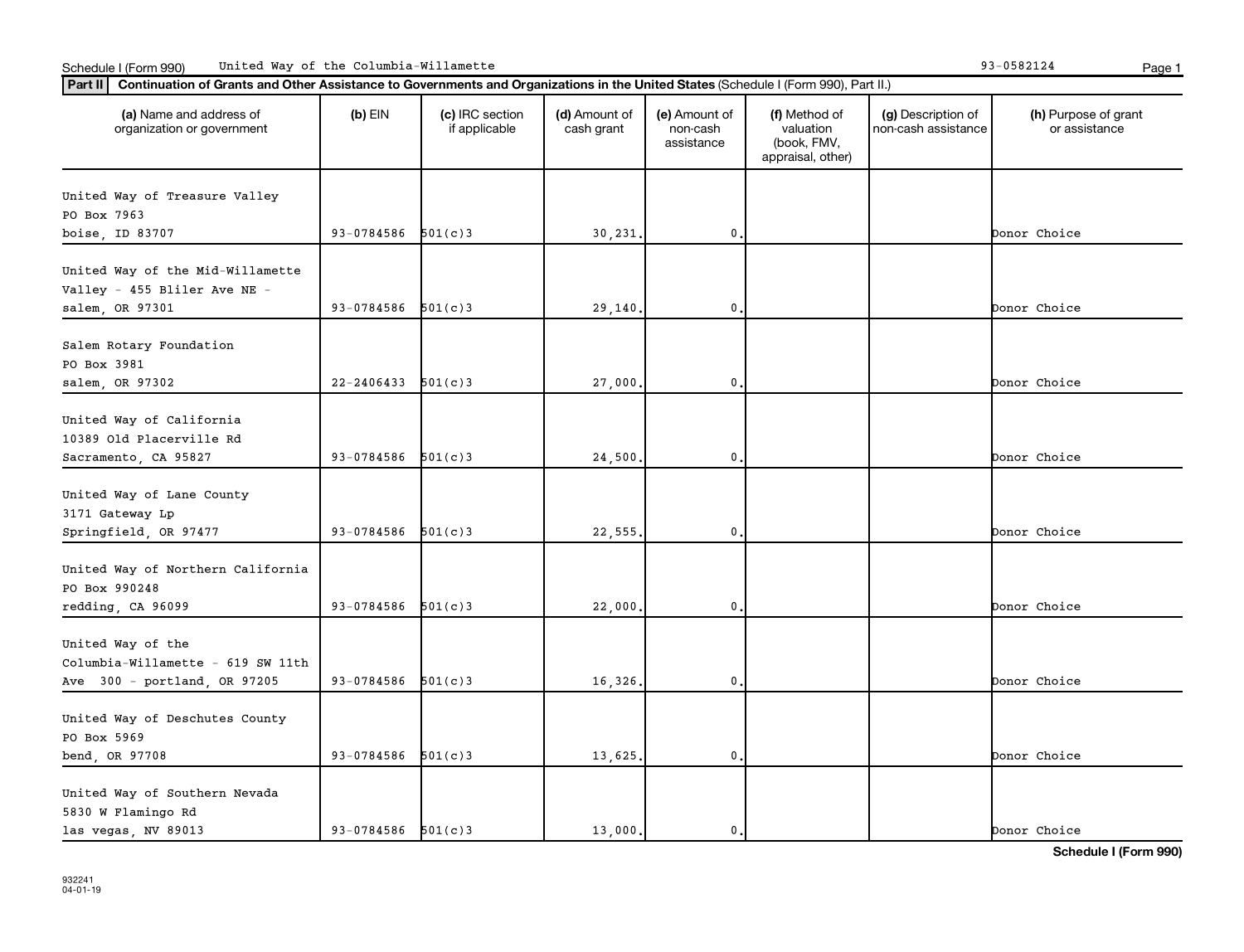#### **Part III Continuation of Grants and Other Assistance to Governments and Organizations in the United States (Schi<br>
Part III Continuation of Grants and Other Assistance to Governments and Organizations in the United State** Schedule I (Form 990) United Way of the Columbia-Willamette Page 1 (Page 1) Page 1

| Part II                                                                                                   | Continuation of Grants and Other Assistance to Governments and Organizations in the United States (Schedule I (Form 990), Part II.) |                                  |                             |                                         |                                                                |                                           |                                       |  |  |  |
|-----------------------------------------------------------------------------------------------------------|-------------------------------------------------------------------------------------------------------------------------------------|----------------------------------|-----------------------------|-----------------------------------------|----------------------------------------------------------------|-------------------------------------------|---------------------------------------|--|--|--|
| (a) Name and address of<br>organization or government                                                     | $(b)$ EIN                                                                                                                           | (c) IRC section<br>if applicable | (d) Amount of<br>cash grant | (e) Amount of<br>non-cash<br>assistance | (f) Method of<br>valuation<br>(book, FMV,<br>appraisal, other) | (g) Description of<br>non-cash assistance | (h) Purpose of grant<br>or assistance |  |  |  |
| United Way of Spokane County<br>920 N Washington St. Suite 100<br>spokane, WA 89201                       | 93-0784586                                                                                                                          | 501(c)3                          | 12,760.                     | $\mathbf{0}$                            |                                                                |                                           | Donor Choice                          |  |  |  |
| Pikes Peak United Way<br>518 North Nevada Avenue<br>colorado springs, CO 80903                            | 93-0567549                                                                                                                          | 501(c)3                          | 12,500.                     | 0                                       |                                                                |                                           | Donor Choice                          |  |  |  |
| Senior Advocates for General<br>Equity (SAGE) $-$ 1515 SW 5th Ave.<br>Suite 600 - portland, OR 98201      | 93-1086629                                                                                                                          | 501(c)3                          | 12,500.                     | 0                                       |                                                                |                                           | Donor Choice                          |  |  |  |
| United Way of Benton and Lincoln<br>Counties - 2330 NW Professional<br>Dr.Suite 101 - corvallis, OR 97339 | 93-0784586                                                                                                                          | 501(c)3                          | 12,000.                     | $\mathbf{0}$                            |                                                                |                                           | Donor Choice                          |  |  |  |
| Project Lemonade<br>PO Box 96144<br>portland, OR 97296                                                    | 93-6031284                                                                                                                          | 501(c)3                          | 11, 417.                    | $\mathbf{0}$                            |                                                                |                                           | Donor Choice                          |  |  |  |
| The Freshwater Trust<br>700 SW Taylor St Suite 200<br>portland, OR 97205                                  | 93-0814638                                                                                                                          | 501(c)3                          | 11,008.                     | 0                                       |                                                                |                                           | Donor Choice                          |  |  |  |
| United Way of King County<br>720 2nd Ave<br>seattle, WA 98104                                             | 93-0784586                                                                                                                          | 501(c)3                          | 10,956.                     | $\mathbf{0}$                            |                                                                |                                           | Donor Choice                          |  |  |  |
| United Way of Central Washington<br>116 S 4th St<br>yakima, WA 98901                                      | 93-0784586                                                                                                                          | 501(c)3                          | 10,500.                     | $\mathbf{0}$                            |                                                                |                                           | Donor Choice                          |  |  |  |
| United Way of Tucson and Southern<br>Arizona - 330 N Commerce Park Lp<br>Suite 200 - tucson, AZ 85745     | $93-0784586$ $501(c)3$                                                                                                              |                                  | 10,250.                     | 0.                                      |                                                                |                                           | Donor Choice                          |  |  |  |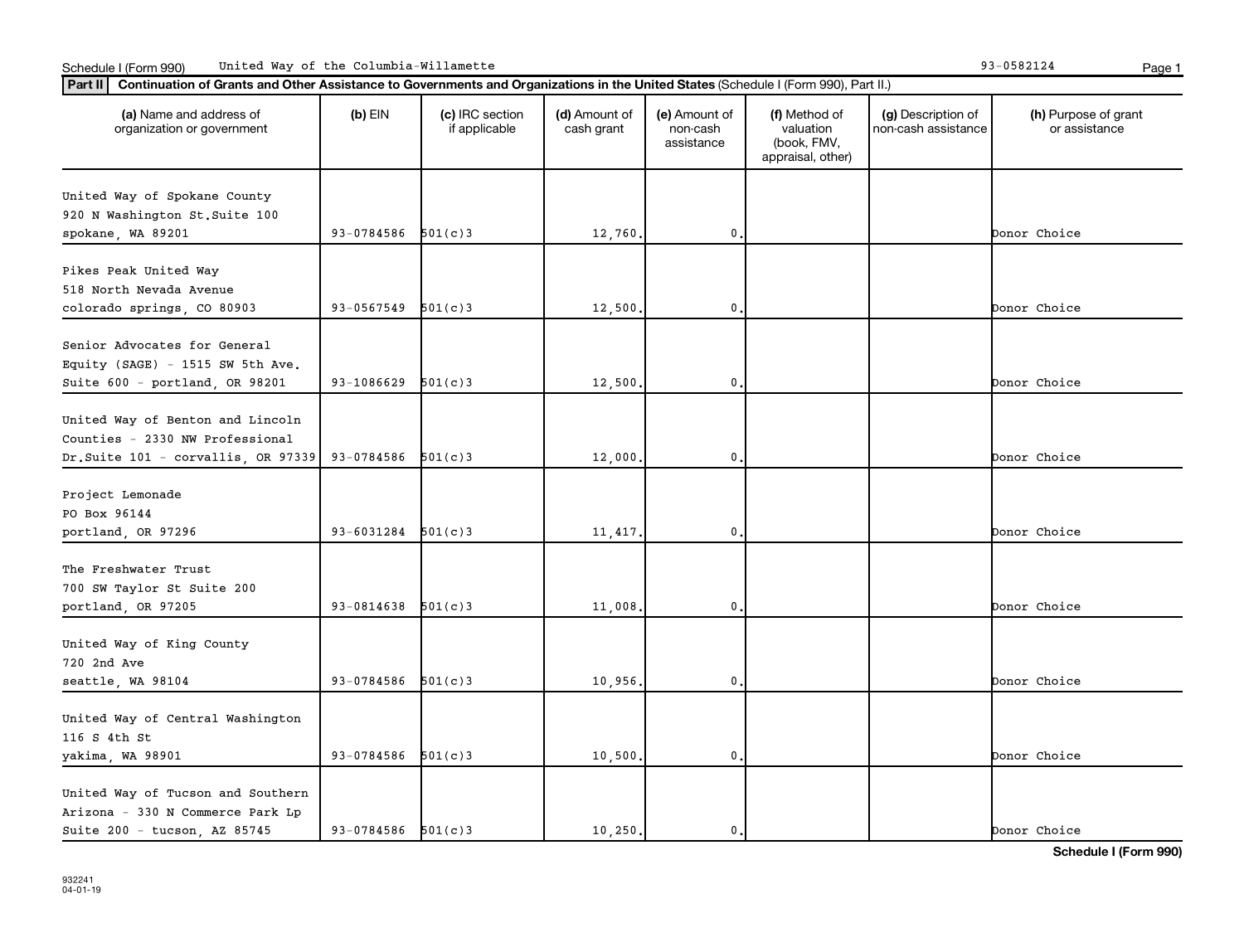| (a) Name and address of<br>organization or government                  | (b) EIN                | (c) IRC section<br>if applicable | (d) Amount of<br>cash grant | (e) Amount of<br>non-cash<br>assistance | (f) Method of<br>valuation<br>(book, FMV,<br>appraisal, other) | (g) Description of<br>non-cash assistance | (h) Purpose of grant<br>or assistance |
|------------------------------------------------------------------------|------------------------|----------------------------------|-----------------------------|-----------------------------------------|----------------------------------------------------------------|-------------------------------------------|---------------------------------------|
| Nonviolent Peaceforce                                                  |                        |                                  |                             |                                         |                                                                |                                           |                                       |
| 2610 University Ave. W. Suite 550                                      |                        |                                  |                             |                                         |                                                                |                                           |                                       |
| st. paul, MN 55114                                                     | $53-0242652$ $501(c)3$ |                                  | 10,000.                     | 0.                                      |                                                                |                                           | Donor Choice                          |
| Greater Douglas United Way<br>702 SE Jackson St.                       |                        |                                  |                             |                                         |                                                                |                                           |                                       |
| roseburg, OR 97470                                                     | 55-0893839             | 501(c)3                          | 9,100.                      | $\mathbf 0$                             |                                                                |                                           | Donor Choice                          |
| United Way of Benton & Franklin<br>Counties - 401 N Young St -         |                        |                                  |                             |                                         |                                                                |                                           |                                       |
| Kennewick, WA 99336                                                    | 93-0784586             | 501(c)3                          | 9.000.                      | 0.                                      |                                                                |                                           | Donor Choice                          |
| United Way of Tillamook County<br>PO Box 476                           |                        |                                  |                             |                                         |                                                                |                                           |                                       |
| tillamook, OR 97141                                                    | 93-0784586             | 501(c)3                          | 8,800.                      | 0.                                      |                                                                |                                           | Donor Choice                          |
| United Way of Umatilla and Morrow<br>Counties - PO Box 1134 - WALLA    |                        |                                  |                             |                                         |                                                                |                                           |                                       |
| WALLA, WA 98362                                                        | 93-0784586             | 501(c)3                          | 7,700.                      | $\mathbf 0$                             |                                                                |                                           | Donor Choice                          |
| United Way of the Bay Area<br>550 Kearny St., Ste. 1000                |                        |                                  |                             |                                         |                                                                |                                           |                                       |
| san francisco, CA 94108                                                | 93-0784586             | 501(c)3                          | 7,650.                      | $\mathbf 0$                             |                                                                |                                           | Donor Choice                          |
| United Way of Wine Country<br>975 Corporate Center Pkwy Suite 16       |                        |                                  |                             |                                         |                                                                |                                           |                                       |
| santa rosa, CA 95407                                                   | $93-0784586$ $501(c)3$ |                                  | 7,650.                      | 0.                                      |                                                                |                                           | Donor Choice                          |
| United Way Northern Nevada & the<br>Sierra - 639 Isbell Rd Suite 460 - |                        |                                  |                             |                                         |                                                                |                                           |                                       |
| reno, NV 89509                                                         | 93-0784586             | 501(c)3                          | 7,200.                      | 0.                                      |                                                                |                                           | Donor Choice                          |
| Mile High United Way, Inc<br>PO Box 5547                               |                        |                                  |                             |                                         |                                                                |                                           |                                       |
| denver CO 80217                                                        | $93-0397825$ $501(c)3$ |                                  | 7.023.                      | 0.                                      |                                                                |                                           | Donor Choice                          |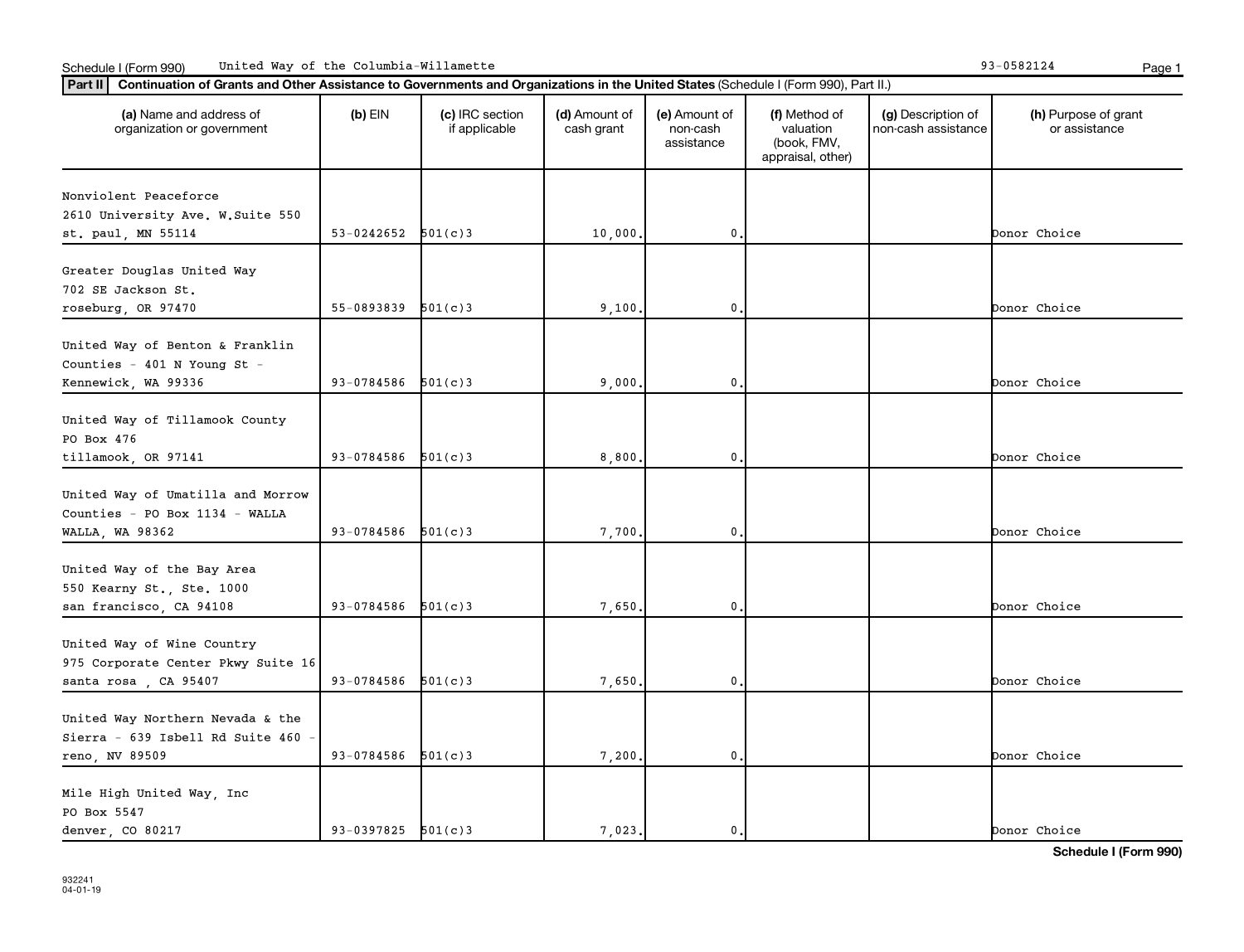#### **Part III Continuation of Grants and Other Assistance to Governments and Organizations in the United States (Schi<br>
Part III Continuation of Grants and Other Assistance to Governments and Organizations in the United State** Schedule I (Form 990) United Way of the Columbia-Willamette Page 1 (Page 1) Page 1

| $ $ Part II<br>Continuation of Grants and Other Assistance to Governments and Organizations in the United States (Schedule I (Form 990), Part II.) |                          |                                  |                             |                                         |                                                                |                                           |                                       |
|----------------------------------------------------------------------------------------------------------------------------------------------------|--------------------------|----------------------------------|-----------------------------|-----------------------------------------|----------------------------------------------------------------|-------------------------------------------|---------------------------------------|
| (a) Name and address of<br>organization or government                                                                                              | $(b)$ EIN                | (c) IRC section<br>if applicable | (d) Amount of<br>cash grant | (e) Amount of<br>non-cash<br>assistance | (f) Method of<br>valuation<br>(book, FMV,<br>appraisal, other) | (g) Description of<br>non-cash assistance | (h) Purpose of grant<br>or assistance |
| United Way of Southwestern Oregon<br>PO Box 1288                                                                                                   | 93-0784586               | 501(c)3                          |                             | 0.                                      |                                                                |                                           | Donor Choice                          |
| coos bay, OR 97420                                                                                                                                 |                          |                                  | 6,650.                      |                                         |                                                                |                                           |                                       |
| Central City Concern<br>232 NW 6th Ave<br>portland, OR 97209                                                                                       | $20 - 5682797$ $501(c)3$ |                                  | 6,600.                      | 0                                       |                                                                |                                           | Donor Choice                          |
| United Way of Linn County<br>PO Box 905<br>albany, OR 97321                                                                                        | 93-0784586               | 501(c)3                          | 6,500.                      | 0                                       |                                                                |                                           | Donor Choice                          |
| United Way of the Klamath Basin<br>PO Box 1839<br>klamath falls, OR 97603                                                                          | 93-0784586               | 501(c)3                          | 6,500.                      | $\mathbf{0}$                            |                                                                |                                           | Donor Choice                          |
| United Way of Pierce County<br>1501 Pacific Avenue 4th Floor<br>tacoma, WA 98402                                                                   | $93-0784586$ $501(c)3$   |                                  | 6,500.                      | $\mathbf{0}$                            |                                                                |                                           | Donor Choice                          |
| United Way of Fresno and Madera<br>Counties - PO Box 8036 - fresno,<br>CA 93747                                                                    | 93-0784586               | 501(c)3                          | 6,500.                      | 0                                       |                                                                |                                           | Donor Choice                          |
| United Way of San Joaquin County,<br>Inc - 777 N Pershing Ave Suite 2B<br>- stockton, CA 95203                                                     | 93-0784586               | 501(c)3                          | 6,500.                      | $\mathbf{0}$                            |                                                                |                                           | Donor Choice                          |
| Constructing Hope<br>405 NE Church St<br>portland, OR 97211                                                                                        | 80-0516996               | 501(c)3                          | 5,612.                      | $\mathbf{0}$ .                          |                                                                |                                           | Donor Choice                          |
| Mesa United Way<br>137 E University Dr<br>mesa, AZ 85201                                                                                           | $91-1148123$ $501(c)3$   |                                  | 5,200.                      | 0.                                      |                                                                |                                           | Donor Choice                          |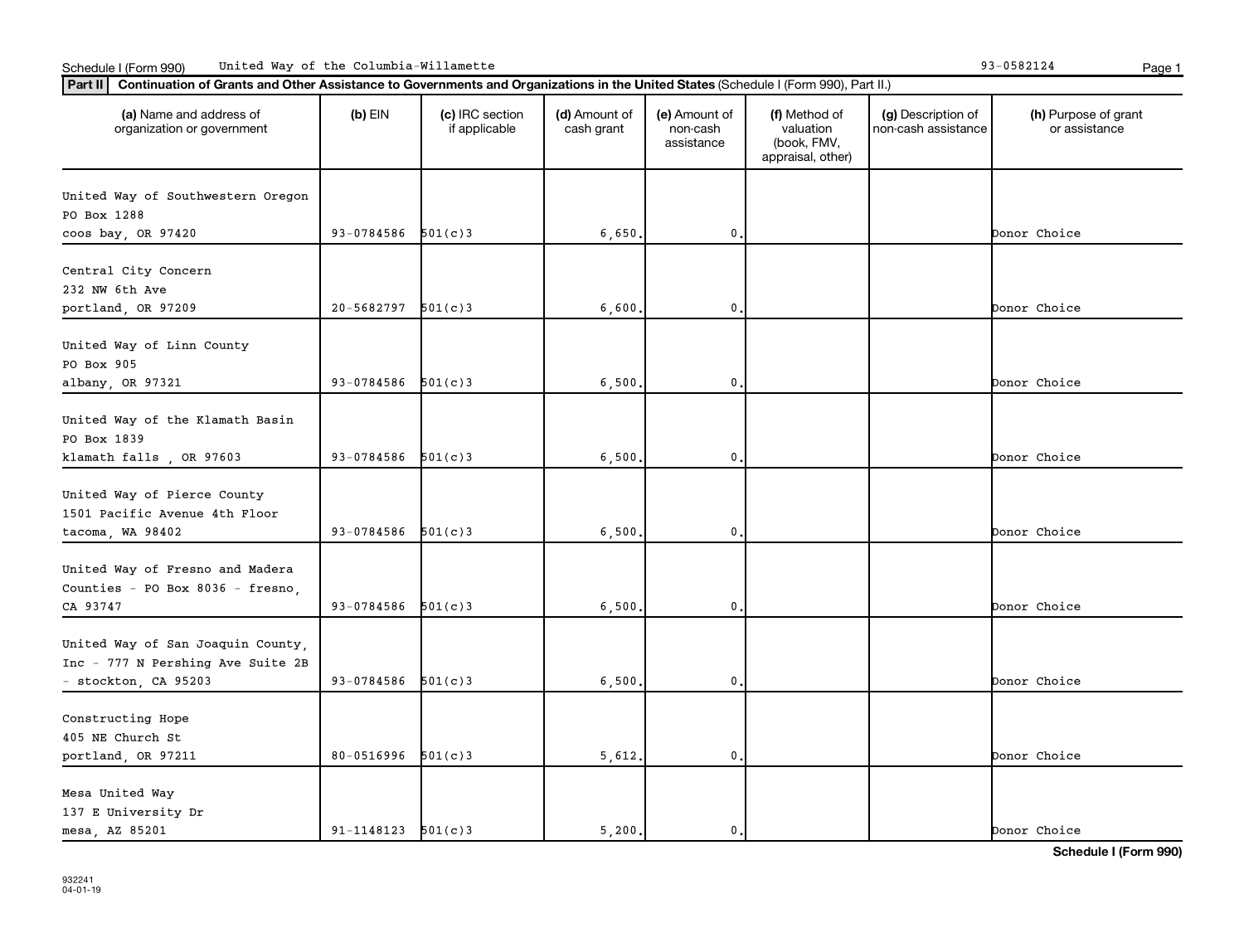#### **Part III Continuation of Grants and Other Assistance to Governments and Organizations in the United States (Schi<br>
Part III Continuation of Grants and Other Assistance to Governments and Organizations in the United State** Schedule I (Form 990) United Way of the Columbia-Willamette Page 1 (Page 1) Page 1

| Continuation of Grants and Other Assistance to Governments and Organizations in the United States (Schedule I (Form 990), Part II.)<br>Part II |                          |                                  |                             |                                         |                                                                |                                           |                                       |
|------------------------------------------------------------------------------------------------------------------------------------------------|--------------------------|----------------------------------|-----------------------------|-----------------------------------------|----------------------------------------------------------------|-------------------------------------------|---------------------------------------|
| (a) Name and address of<br>organization or government                                                                                          | $(b)$ EIN                | (c) IRC section<br>if applicable | (d) Amount of<br>cash grant | (e) Amount of<br>non-cash<br>assistance | (f) Method of<br>valuation<br>(book, FMV,<br>appraisal, other) | (g) Description of<br>non-cash assistance | (h) Purpose of grant<br>or assistance |
| United Way of Cowlitz & Wahkiakum<br>Counties - 1338 Commerce Ave,<br>Suite 206 - longview, WA 98632                                           | $93-0784586$ $501(c)3$   |                                  | 5,120.                      | 0.                                      |                                                                |                                           | Donor Choice                          |
| United Way of Thurston County<br>1211 4th Ave E Suite 101<br>olympia , WA 98506                                                                | 93-0784586               | 501(c)3                          | 5,000,                      | $\mathbf{0}$ .                          |                                                                |                                           | Donor Choice                          |
| Community Action Washington County<br>5050 SW Griffith Drive, Ste. 101<br>beaverton, OR 97005                                                  | 93-0554941               | 501(c)3                          | 25,300.                     | $\mathbf 0$                             |                                                                |                                           | Safety Net grant                      |
| Dancing Hearts Consulting, LLC<br>PO Box 1027<br>ashland, OR 97520                                                                             | $82 - 3366190$ $501(c)3$ |                                  | 2, 361, 445.                | 0.                                      |                                                                |                                           | Census Equity Fund                    |
| Latino Network<br>10301 NE Glisan St<br>Portland, OR 97220                                                                                     | $73-1675402$ $501(c)3$   |                                  | 263,563.                    | 0.                                      |                                                                |                                           | Census Equity Fund                    |
| Native American Youth & Family<br>Center - 5135 NE Columbia Blvd -<br>portland, OR 97218                                                       | 93-1141536               | 501(c)3                          | 160,750.                    | $\mathbf{0}$                            |                                                                |                                           | Census Equity Fund                    |
| Self Enhancement, Inc<br>3920 N Kerby Ave<br>portland, OR 97227                                                                                | 93-1086629               | 501(c)3                          | 45,000                      | $\mathbf{0}$ .                          |                                                                |                                           | Census Equity Fund                    |
| APANO<br>8818 SE Division St.<br>portland, OR 97206                                                                                            | $53-0196605$ $501(c)3$   |                                  | 414,046.                    | 0.                                      |                                                                |                                           | Census Equity Fund                    |
| Causa of Oregon<br>700 Marion St Ne<br>salem. OR 97301                                                                                         | $20 - 5682797$ $501(c)3$ |                                  | 319.000.                    | 0.                                      |                                                                |                                           | Census Equity Fund                    |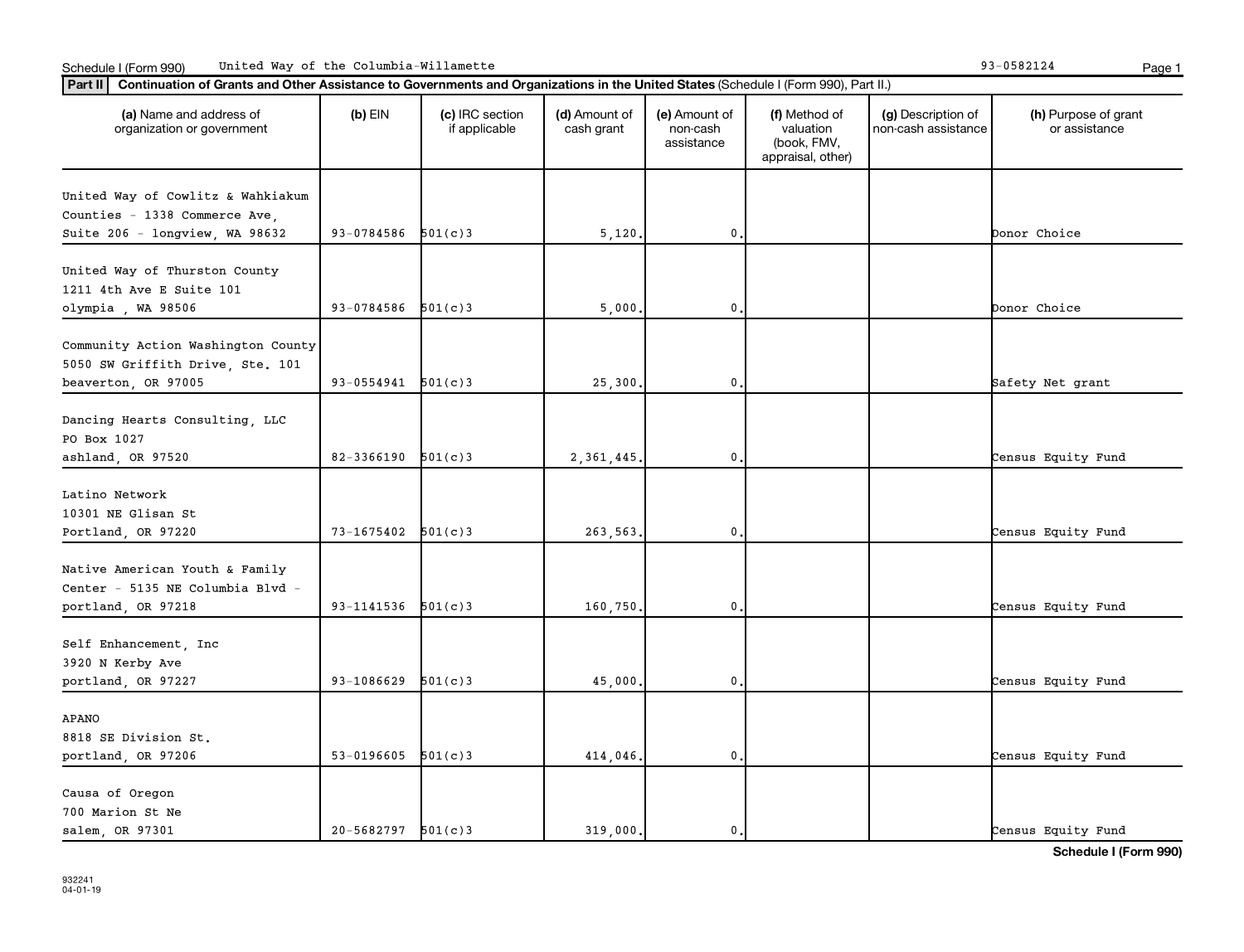Part II | Continuation of Grants and Other Assistance to Governments and Organizations in the United States (Schedule I (Form 990), Part II.)

932241 04-01-19

| (a) Name and address of<br>organization or government                                             | $(b)$ EIN                | (c) IRC section<br>if applicable | (d) Amount of<br>cash grant | (e) Amount of<br>non-cash<br>assistance | (f) Method of<br>valuation<br>(book, FMV,<br>appraisal, other) | (g) Description of<br>non-cash assistance | (h) Purpose of grant<br>or assistance |
|---------------------------------------------------------------------------------------------------|--------------------------|----------------------------------|-----------------------------|-----------------------------------------|----------------------------------------------------------------|-------------------------------------------|---------------------------------------|
| PSU Foundation<br>1600 SW 4th Ave. Suite 730<br>portland, OR 97201                                | 93-6031270               | 501(c)3                          | 221,150                     | $\mathbf{0}$ .                          |                                                                |                                           | Census Equity Fund                    |
| Unite Oregon<br>1390 SE 122nd Ave.<br>portland, OR 97233                                          | $20 - 5682797$ 501(c)3   |                                  | 224,615                     | $\mathfrak o$ .                         |                                                                |                                           | Census Equity Fund                    |
| Forward Together<br>300 Frank H. Ogawa Plaza Suite 700<br>oakland, CA 94612                       | $93-0559024$ $501(c)3$   |                                  | 238,045                     | $\mathbf{0}$                            |                                                                |                                           | Census Equity Fund                    |
| Community Alliance of Tenants<br>1320 NE 63rd Ave.<br>portland, OR 97213                          | $93-0554941$ $501(c)3$   |                                  | 174,000                     | $\mathbf{0}$ .                          |                                                                |                                           | Census Equity Fund                    |
| East County Rising Community<br>Projects - PO Box 1785 - gresham,<br>OR 97030                     | 93-1001285               | 501(c)3                          | 249,215                     | 0                                       |                                                                |                                           | Census Equity Fund                    |
| Oregon Futures Lab Education<br>Fund/Tides Foundation - PO Box<br>29903 - san francisco, CA 94129 | $94-6076144$ $501(c)3$   |                                  | 153,402.                    | $\mathbf 0$ .                           |                                                                |                                           | Census Equity Fund                    |
| Portland African American<br>Leadership Forum - 3920 North<br>Kerby Ave - portland, OR 97227      | $93 - 6031284$ $501(c)3$ |                                  | 162,225                     | $\mathbf{0}$                            |                                                                |                                           | Census Equity Fund                    |
| Oregon Food Bank<br>7900 NE 33rd Dr.<br>portland, OR 97211                                        | $93-0785786$ $501(c)3$   |                                  | 109,700                     | 0.                                      |                                                                |                                           | Census Equity Fund                    |
| Euvalcree<br>67 SW 2nd Ave.<br>ontario, OR 97914                                                  | $93-1001285$ $501(c)3$   |                                  | 120,000.                    | $\mathbf{0}$ .                          |                                                                |                                           | Census Equity Fund                    |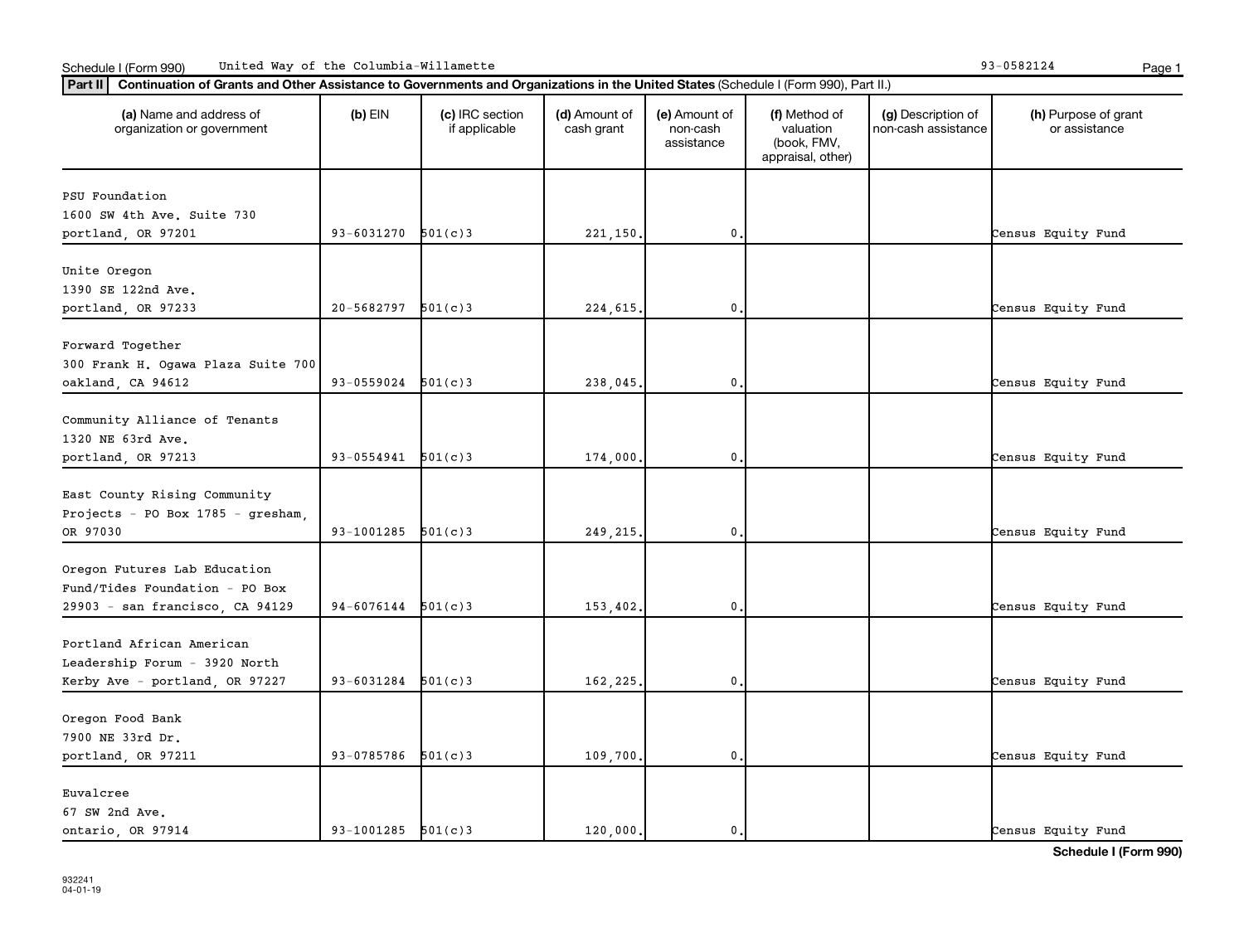#### **Part III Continuation of Grants and Other Assistance to Governments and Organizations in the United States (Schi<br>
Part III Continuation of Grants and Other Assistance to Governments and Organizations in the United State** Schedule I (Form 990) United Way of the Columbia-Willamette Page 1 (Page 1) Page 1

| Continuation of Grants and Other Assistance to Governments and Organizations in the United States (Schedule I (Form 990), Part II.)<br>Part II |                          |                                  |                             |                                         |                                                                |                                           |                                       |
|------------------------------------------------------------------------------------------------------------------------------------------------|--------------------------|----------------------------------|-----------------------------|-----------------------------------------|----------------------------------------------------------------|-------------------------------------------|---------------------------------------|
| (a) Name and address of<br>organization or government                                                                                          | $(b)$ EIN                | (c) IRC section<br>if applicable | (d) Amount of<br>cash grant | (e) Amount of<br>non-cash<br>assistance | (f) Method of<br>valuation<br>(book, FMV,<br>appraisal, other) | (g) Description of<br>non-cash assistance | (h) Purpose of grant<br>or assistance |
| Willamette Valley Law Project                                                                                                                  |                          |                                  |                             |                                         |                                                                |                                           |                                       |
| 300 Young Street                                                                                                                               |                          |                                  |                             |                                         |                                                                |                                           |                                       |
| woodburn, OR 97071                                                                                                                             | $93 - 0698686$ $501(c)3$ |                                  | 131,750.                    | $\mathbf{0}$                            |                                                                |                                           | Census Equity Fund                    |
| PCUN                                                                                                                                           |                          |                                  |                             |                                         |                                                                |                                           |                                       |
| 300 Young St.                                                                                                                                  |                          |                                  |                             |                                         |                                                                |                                           |                                       |
| woodburn, OR 97071                                                                                                                             | 93-0567549               | 501(c)3                          | 112,500.                    | $\mathbf{0}$                            |                                                                |                                           | Census Equity Fund                    |
|                                                                                                                                                |                          |                                  |                             |                                         |                                                                |                                           |                                       |
| Our Oregon                                                                                                                                     |                          |                                  |                             |                                         |                                                                |                                           |                                       |
| 525 NE Oregon St. Suite 525<br>portland, OR 97232                                                                                              | 93-1259522               | 501(c)3                          | 111,767.                    | 0                                       |                                                                |                                           | Census Equity Fund                    |
|                                                                                                                                                |                          |                                  |                             |                                         |                                                                |                                           |                                       |
| Confederated Tribes of Siletz                                                                                                                  |                          |                                  |                             |                                         |                                                                |                                           |                                       |
| Indians - PO Box 549 - siletz, OR                                                                                                              |                          |                                  |                             |                                         |                                                                |                                           |                                       |
| 97238                                                                                                                                          | $91 - 1641351$ $501(c)3$ |                                  | 93,000                      | $\mathbf{0}$                            |                                                                |                                           | Census Equity Fund                    |
|                                                                                                                                                |                          |                                  |                             |                                         |                                                                |                                           |                                       |
| The Confederated Tribes of Warm                                                                                                                |                          |                                  |                             |                                         |                                                                |                                           |                                       |
| Springs Res of OR - PO BOX C -                                                                                                                 |                          |                                  |                             |                                         |                                                                |                                           |                                       |
| warm springs, OR 97761                                                                                                                         | $91-1641351$ $501(c)3$   |                                  | 86,000,                     | $\mathbf{0}$                            |                                                                |                                           | Census Equity Fund                    |
| Klamath Tribes                                                                                                                                 |                          |                                  |                             |                                         |                                                                |                                           |                                       |
| PO Box 436                                                                                                                                     |                          |                                  |                             |                                         |                                                                |                                           |                                       |
| chiloquin, OR 97624                                                                                                                            | 46-0987167               | 501(c)3                          | 84,000.                     | 0                                       |                                                                |                                           | Census Equity Fund                    |
|                                                                                                                                                |                          |                                  |                             |                                         |                                                                |                                           |                                       |
| Community Action Program of East                                                                                                               |                          |                                  |                             |                                         |                                                                |                                           |                                       |
| Central Oregon - 721 SE Third St.                                                                                                              |                          |                                  |                             |                                         |                                                                |                                           |                                       |
| Suite D - pendleton, OR 97801<br>Community Connection of Northeast                                                                             | $93-0554941$ $501(c)3$   |                                  | 65,000,                     | $\mathbf{0}$                            |                                                                |                                           | Census Equity Fund                    |
|                                                                                                                                                |                          |                                  |                             |                                         |                                                                |                                           |                                       |
| Oregon, Inc.<br>Community Connection of Nor - 2802                                                                                             |                          |                                  |                             |                                         |                                                                |                                           |                                       |
| Adams Ave. - la grande, OR 97850                                                                                                               | $93-0554941$ $501(c)3$   |                                  | 65,000.                     | $\mathbf{0}$ .                          |                                                                |                                           | Census Equity Fund                    |
|                                                                                                                                                |                          |                                  |                             |                                         |                                                                |                                           |                                       |
| NeighborWorks Umpqua                                                                                                                           |                          |                                  |                             |                                         |                                                                |                                           |                                       |
| 605 SE Kane St.                                                                                                                                |                          |                                  |                             |                                         |                                                                |                                           |                                       |
| roseburg, OR 97470                                                                                                                             | $53-0242652$ $501(c)3$   |                                  | 65,000.                     | 0.                                      |                                                                |                                           | Census Equity Fund                    |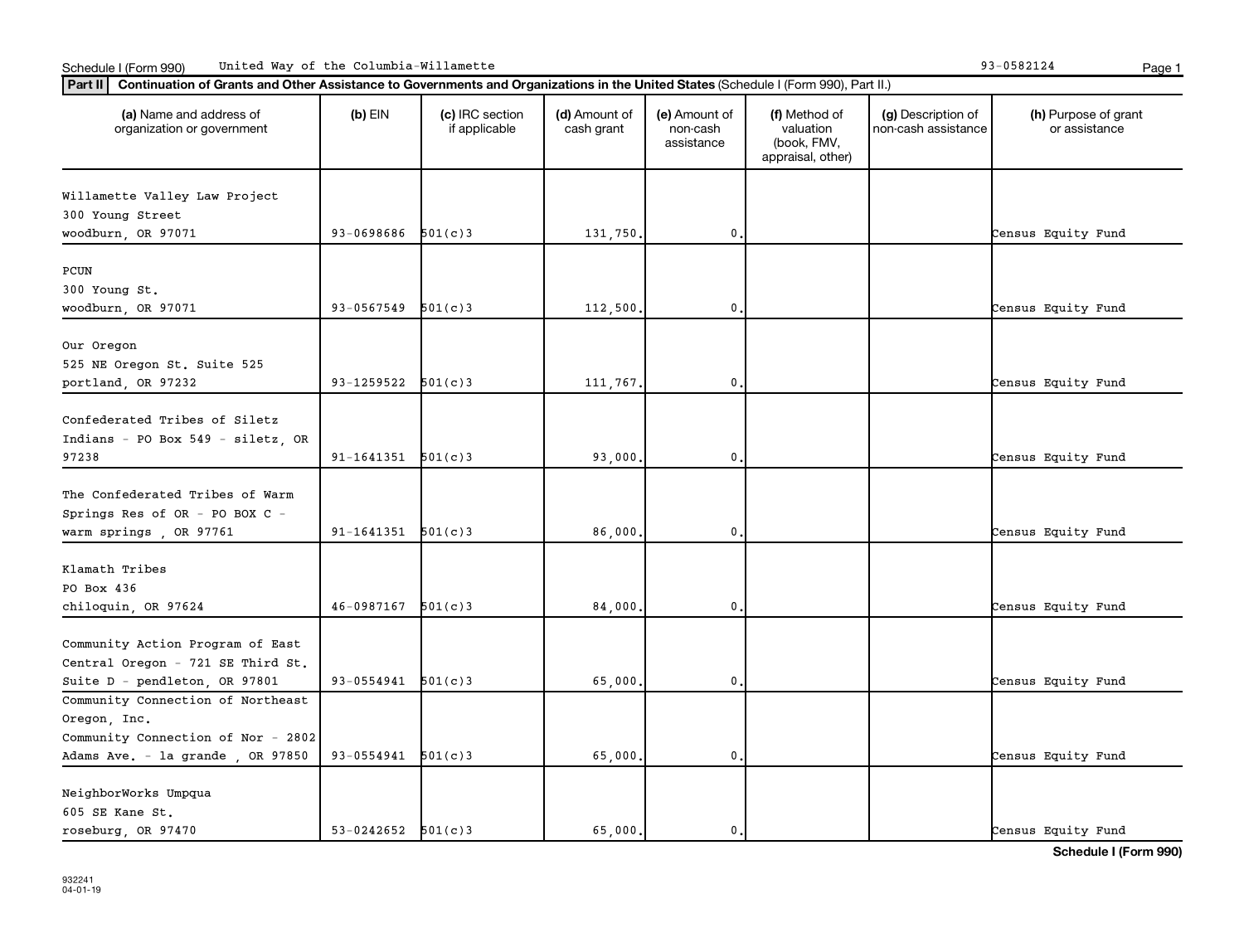Part II | Continuation of Grants and Other Assistance to Governments and Organizations in the United States (Schedule I (Form 990), Part II.)

| (a) Name and address of<br>organization or government                                           | $(b)$ EIN                | (c) IRC section<br>if applicable | (d) Amount of<br>cash grant | (e) Amount of<br>non-cash<br>assistance | (f) Method of<br>valuation<br>(book, FMV,<br>appraisal, other) | (g) Description of<br>non-cash assistance | (h) Purpose of grant<br>or assistance |
|-------------------------------------------------------------------------------------------------|--------------------------|----------------------------------|-----------------------------|-----------------------------------------|----------------------------------------------------------------|-------------------------------------------|---------------------------------------|
| NEIGHBORIMPACT                                                                                  |                          |                                  |                             |                                         |                                                                |                                           |                                       |
| 2303 SW First Street                                                                            |                          |                                  |                             |                                         |                                                                |                                           |                                       |
| redmond, OR 97756                                                                               | 53-0242652               | 501(c)3                          | 65,000                      | $\mathbf 0$ .                           |                                                                |                                           | Census Equity Fund                    |
| Oregon Coast Community Action                                                                   |                          |                                  |                             |                                         |                                                                |                                           |                                       |
| 1855 Thomas Ave                                                                                 |                          |                                  |                             |                                         |                                                                |                                           |                                       |
| coos bay, OR 97420                                                                              | $93-0718337$ $501(c)3$   |                                  | 65,000                      | $\mathbf 0$ .                           |                                                                |                                           | Census Equity Fund                    |
| The Next Door, Inc.<br>965 Tucker Rd                                                            |                          |                                  |                             |                                         |                                                                |                                           |                                       |
| hood river, OR 97031                                                                            | $53-0242652$ $501(c)3$   |                                  | 62,800                      | $\mathbf 0$ .                           |                                                                |                                           | Census Equity Fund                    |
| Virginia Garcia Memorial<br>Foundation - PO Box $46149$ - aloha<br>OR 97007                     | 91-2077840               | 501(c)3                          | 50,000                      | $\mathbf 0$                             |                                                                |                                           | Census Equity Fund                    |
|                                                                                                 |                          |                                  |                             |                                         |                                                                |                                           |                                       |
| Mano A Mano                                                                                     |                          |                                  |                             |                                         |                                                                |                                           |                                       |
| 2921 Saddle Club St. SE #109                                                                    |                          |                                  |                             |                                         |                                                                |                                           |                                       |
| salem, OR 97317                                                                                 | 93-1060938               | 501(c)3                          | 55,000                      | $\mathbf 0$ .                           |                                                                |                                           | Census Equity Fund                    |
| Confederated Tribes of Coos, Lower<br>Umpqua and Siuslaw Indian<br>- 1245 Fulton Ave.           |                          |                                  |                             |                                         |                                                                |                                           |                                       |
| - coos bay, OR 97470                                                                            | $91-1641351$ $501(c)3$   |                                  | 51,000                      | $\mathbf 0$ .                           |                                                                |                                           | Census Equity Fund                    |
| Asian Health & Service Center<br>9035 SE Foster Rd.                                             |                          |                                  |                             |                                         |                                                                |                                           |                                       |
| portland, OR 97266                                                                              | 53-0196605               | 501(c)3                          | 50,000                      | $\mathbf{0}$ .                          |                                                                |                                           | Census Equity Fund                    |
| Confederated Tribes of the<br>Umatilla Indian Reservation -<br>46411 Timine Way - pendleton, OR |                          |                                  |                             |                                         |                                                                |                                           |                                       |
| 97801                                                                                           | $91 - 1641351$ $501(c)3$ |                                  | 50,000                      | $\mathbf 0$ .                           |                                                                |                                           | Census Equity Fund                    |
| The Rosewood Initiative<br>16126 SE Stark St.<br>portland, OR 97233                             | $93-1059037$ $501(c)3$   |                                  | 40,200.                     | $\mathbf{0}$ .                          |                                                                |                                           | Census Equity Fund                    |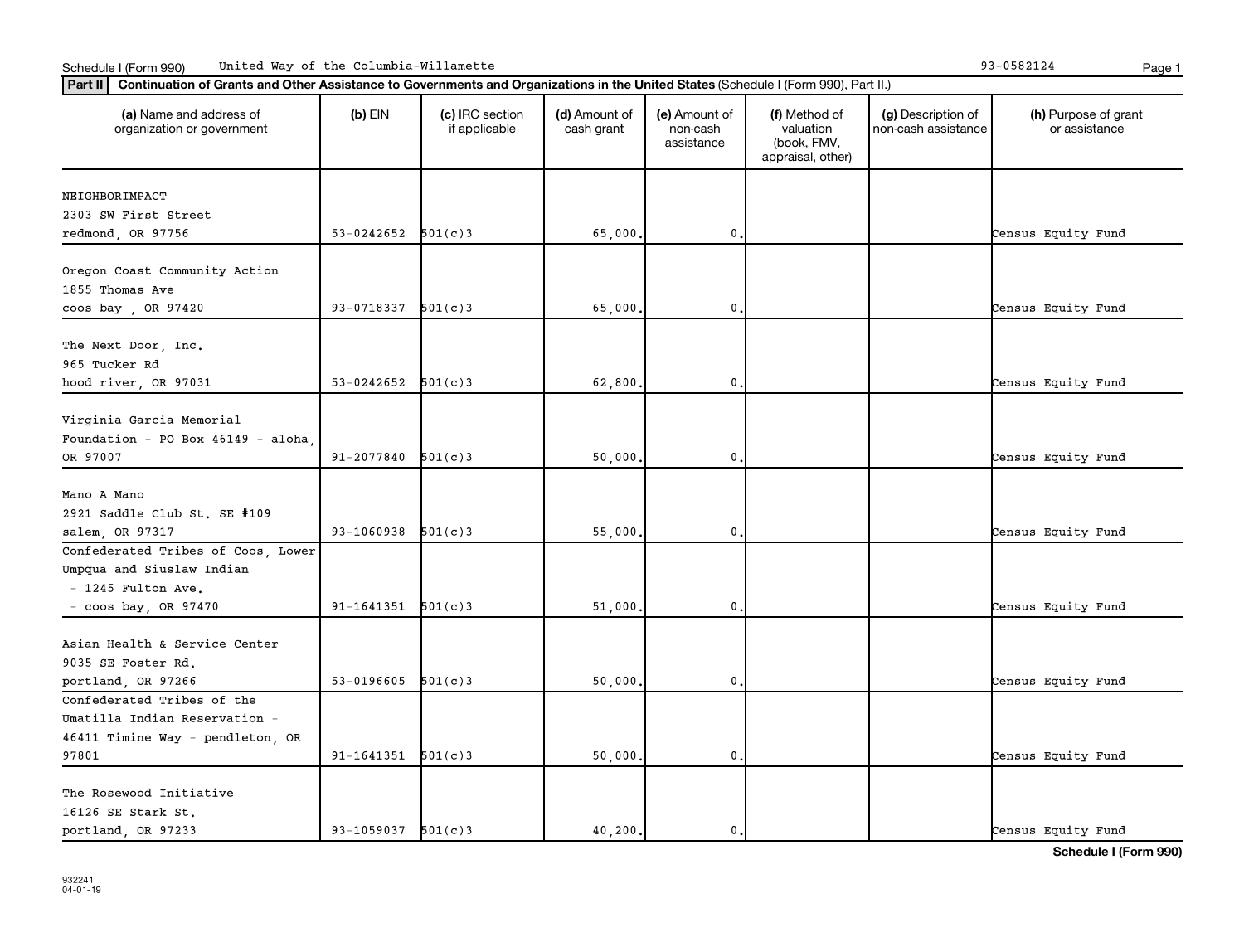#### **Part III Continuation of Grants and Other Assistance to Governments and Organizations in the United States (Schi<br>
Part III Continuation of Grants and Other Assistance to Governments and Organizations in the United State** Schedule I (Form 990) United Way of the Columbia-Willamette Page 1 (Page 1) Page 1

| Part II   Continuation of Grants and Other Assistance to Governments and Organizations in the United States (Schedule I (Form 990), Part II.) |                          |                                  |                             |                                         |                                                                |                                           |                                       |
|-----------------------------------------------------------------------------------------------------------------------------------------------|--------------------------|----------------------------------|-----------------------------|-----------------------------------------|----------------------------------------------------------------|-------------------------------------------|---------------------------------------|
| (a) Name and address of<br>organization or government                                                                                         | $(b)$ EIN                | (c) IRC section<br>if applicable | (d) Amount of<br>cash grant | (e) Amount of<br>non-cash<br>assistance | (f) Method of<br>valuation<br>(book, FMV,<br>appraisal, other) | (g) Description of<br>non-cash assistance | (h) Purpose of grant<br>or assistance |
| Centro de Servicios Para Campesino<br>300 Young St.                                                                                           |                          |                                  |                             | $\mathbf{0}$                            |                                                                |                                           |                                       |
| woodburn, OR 97071                                                                                                                            | $20 - 5682797$ $501(c)3$ |                                  | 40,000.                     |                                         |                                                                |                                           | Census Equity Fund                    |
| Lower Columbia Hispanic Council<br>1373 Duane St.<br>astoria, OR 94103                                                                        | $93-0502822$ $501(c)3$   |                                  | 40,000.                     | $\mathbf{0}$                            |                                                                |                                           | Census Equity Fund                    |
| Division Midway Alliance<br>PO Box 386                                                                                                        |                          |                                  |                             |                                         |                                                                |                                           |                                       |
| portland, OR 97266                                                                                                                            | 91-0949794               | 501(c)3                          | 39,000.                     | 0                                       |                                                                |                                           | Census Equity Fund                    |
| Street Roots<br>211 NW Davis<br>portland, OR 97209                                                                                            | $20-0368851$ $501(c)3$   |                                  | 38,350.                     | $\mathbf{0}$                            |                                                                |                                           | Census Equity Fund                    |
| Latino Community Association<br>2445 NE Division St. #200<br>bend, OR 97703                                                                   | $94-1525814$ $501(c)3$   |                                  | 38,000.                     | $\mathbf{0}$ .                          |                                                                |                                           | Census Equity Fund                    |
| Adelante Mujeres<br>2030 Main Street, Suite A<br>forest grove, OR 97116                                                                       | $03 - 0473181$           | 501(c)3                          | 30,500.                     | 0                                       |                                                                |                                           | Census Equity Fund                    |
| Centro Cultural de Washington<br>County - PO Box 708 - cornelius,<br>OR 97113                                                                 | $20 - 5682797$ 501(c)3   |                                  | 36,000,                     | $\mathbf{0}$                            |                                                                |                                           | Census Equity Fund                    |
| Spect-Actors Collective<br>620 NW 8th St.<br>gresham, OR 97030                                                                                | 93-0579589               | 501(c)3                          | 36,260.                     | 0.                                      |                                                                |                                           | Census Equity Fund                    |
| Centro Latino Americano<br>944 W 5th Ave<br>eugene OR 97402                                                                                   | $20 - 5682797$ $501(c)3$ |                                  | 35.970.                     | $\mathbf 0$ .                           |                                                                |                                           | Census Equity Fund                    |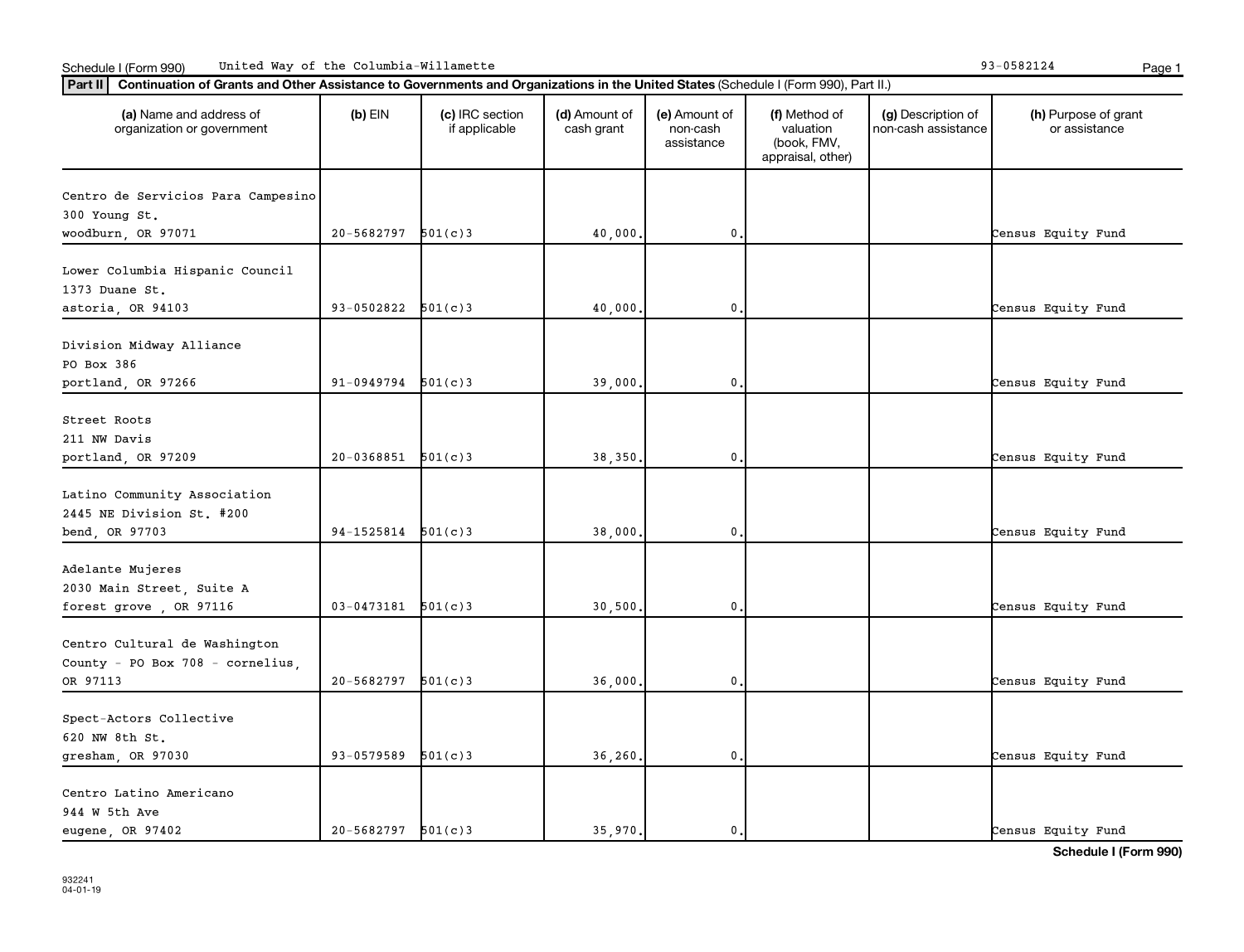| (a) Name and address of<br>organization or government               | $(b)$ EIN                | (c) IRC section<br>if applicable | (d) Amount of<br>cash grant | (e) Amount of<br>non-cash<br>assistance | (f) Method of<br>valuation<br>(book, FMV,<br>appraisal, other) | (g) Description of<br>non-cash assistance | (h) Purpose of grant<br>or assistance |
|---------------------------------------------------------------------|--------------------------|----------------------------------|-----------------------------|-----------------------------------------|----------------------------------------------------------------|-------------------------------------------|---------------------------------------|
| Beyond Black                                                        |                          |                                  |                             |                                         |                                                                |                                           |                                       |
| 2601 SE 160th Ave.                                                  |                          |                                  |                             |                                         |                                                                |                                           |                                       |
| portland, OR 97236                                                  | 93-0655509               | 501(c)3                          | 35,000.                     | $\mathbf 0$                             |                                                                |                                           | Census Equity Fund                    |
| The Black Parent Initiative<br>PO Box 12350                         |                          |                                  |                             |                                         |                                                                |                                           |                                       |
| portland, OR 97212                                                  | 93-0843267               | 501(c)3                          | 30,000.                     | 0.                                      |                                                                |                                           | Census Equity Fund                    |
| Muslim Educational Trust, Inc<br>PO Box 283                         |                          |                                  |                             |                                         |                                                                |                                           |                                       |
| portland, OR 97207                                                  | 93-6002309               | 501(c)3                          | 30,000.                     | 0.                                      |                                                                |                                           | Census Equity Fund                    |
| Unidos<br>309 NE 3rd St. Suite 1<br>mcminnville, OR 97128           | $93-0784586$ $501(c)3$   |                                  | 27,885.                     | 0.                                      |                                                                |                                           | Census Equity Fund                    |
| United Way of Columbia County<br>PO Box 538                         |                          |                                  |                             |                                         |                                                                |                                           |                                       |
| rainier, OR 97048                                                   | 93-0784586               | 501(c)3                          | 21,600.                     | $\mathbf 0$                             |                                                                |                                           | Census Equity Fund                    |
| Slavic Community Center<br>17299 SE Division St.                    |                          |                                  |                             |                                         |                                                                |                                           |                                       |
| portland, OR 97236                                                  | 93-1086629               | 501(c)3                          | 25,520.                     | 0.                                      |                                                                |                                           | Census Equity Fund                    |
| Corvallis Multicultural Literacy<br>Center - 2638 NW Jackson Ave. - |                          |                                  |                             |                                         |                                                                |                                           |                                       |
| corvallis, OR 97333                                                 | $91-1641351$ $501(c)3$   |                                  | 25,000.                     | 0.                                      |                                                                |                                           | Census Equity Fund                    |
| Coquille Indian Housing Authority<br>2678 Mexeye Loop               |                          |                                  |                             |                                         |                                                                |                                           |                                       |
| coos bay, OR 97420                                                  | $91-1641351$ $501(c)3$   |                                  | 22,300.                     | 0.                                      |                                                                |                                           | Census Equity Fund                    |
| Open Signal<br>2766 NE MLK Blvd.                                    |                          |                                  |                             |                                         |                                                                |                                           |                                       |
| portland OR 97212                                                   | $93 - 6031284$ $501(c)3$ |                                  | 20,000.                     | 0.                                      |                                                                |                                           | Census Equity Fund                    |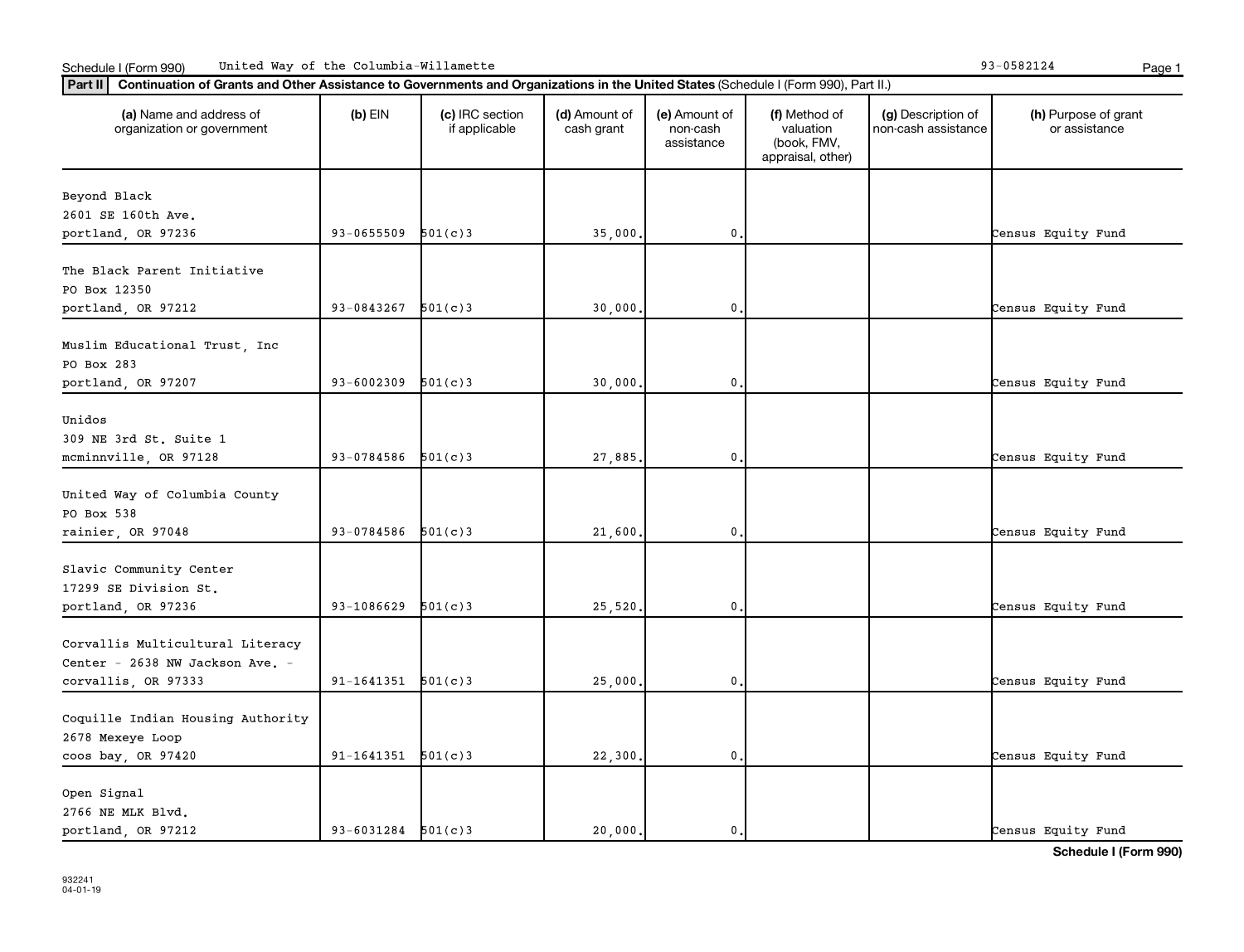Part II | Continuation of Grants and Other Assistance to Governments and Organizations in the United States (Schedule I (Form 990), Part II.)

Τ

⊤

| (a) Name and address of<br>organization or government                                                | $(b)$ EIN                | (c) IRC section<br>if applicable | (d) Amount of<br>cash grant | (e) Amount of<br>non-cash<br>assistance | (f) Method of<br>valuation<br>(book, FMV,<br>appraisal, other) | (g) Description of<br>non-cash assistance | (h) Purpose of grant<br>or assistance |
|------------------------------------------------------------------------------------------------------|--------------------------|----------------------------------|-----------------------------|-----------------------------------------|----------------------------------------------------------------|-------------------------------------------|---------------------------------------|
| Independence Public Library<br>555 S Main St.                                                        |                          |                                  |                             |                                         |                                                                |                                           |                                       |
| indepndence, OR 97351                                                                                | 93-0806295               | 501(c)3                          | 20,000.                     | $\mathbf{0}$                            |                                                                |                                           | Census Equity Fund                    |
| United Community Action Network<br>280 Kenneth Ford Dr                                               |                          |                                  |                             |                                         |                                                                |                                           |                                       |
| roseburg, OR 97470                                                                                   | 93-0784586               | 501(c)3                          | 18,350.                     | 0                                       |                                                                |                                           | Census Equity Fund                    |
| City of Fairview<br>1300 NE Village St.<br>fairview, OR 97024                                        | 87-0234341               | 501(c)3                          | 15,000.                     | 0                                       |                                                                |                                           | Census Equity Fund                    |
| Confederated Tribes of Grand Ronde<br>9615 Grand Ronde Road<br>grand ronde, OR 97347                 | 55-0893839               | 501(c)3                          | 13,000,                     | 0                                       |                                                                |                                           | Census Equity Fund                    |
| Na'ah Illahee Fund<br>PO Box 17844<br>seattle, WA 98127                                              | 93-6002309               | 501(c)3                          | 12,979.                     | $\mathbf{0}$                            |                                                                |                                           | Census Equity Fund                    |
| Lake County Library District<br>26 South G Street<br>lakeview, OR 97630                              | 94-1525814               | 501(c)3                          | 11,220                      | 0                                       |                                                                |                                           | Census Equity Fund                    |
| African Youth and Community<br>Organization - 1390 SE 122nd Ave.<br>Suite UE<br>- portland, OR 97233 | $27 - 2581852$ $501(c)3$ |                                  | 10,000.                     | $\mathbf{0}$                            |                                                                |                                           | Census Equity Fund                    |
| Chinese American Citizens Alliance<br>2211 SW First Ave. #103<br>portland, OR 97201                  | $93-1242942$ $501(c)3$   |                                  | 10,000,                     | 0                                       |                                                                |                                           | Census Equity Fund                    |
| NE Coalition of Neighborhoods<br>1824 NE 10th<br>portland OR 97212                                   | $53-0242652$ $501(c)3$   |                                  | 10,000.                     | 0.                                      |                                                                |                                           | Census Equity Fund                    |

┯

Т

┑

**Schedule I (Form 990)**

⊤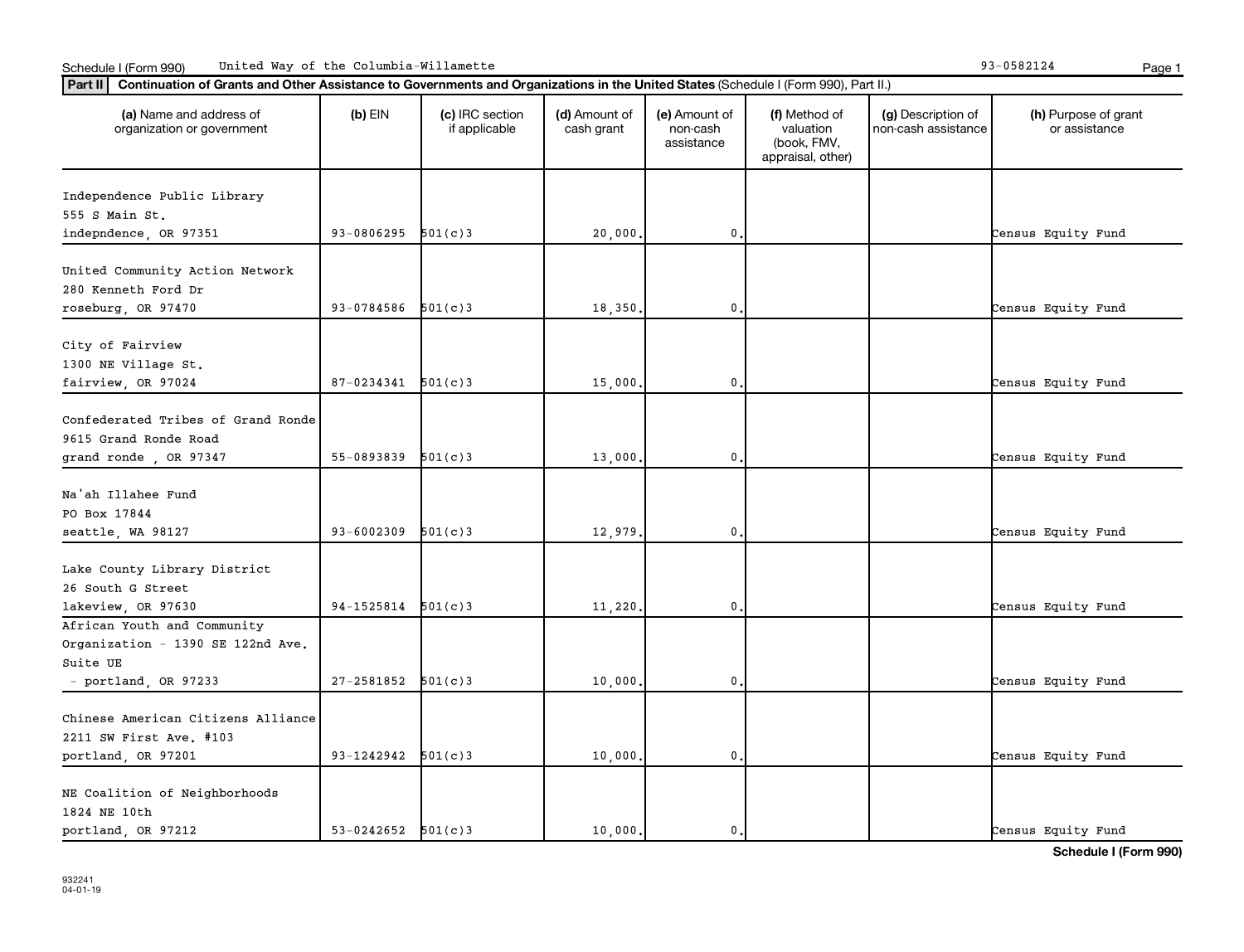#### Schedule I (Form 990) Page 1 United Way of the Columbia-Willamette 93-0582124

| (a) Name and address of<br>organization or government | $(b)$ EIN                | (c) IRC section<br>if applicable | (d) Amount of<br>cash grant | (e) Amount of<br>non-cash<br>assistance | (f) Method of<br>valuation<br>(book, FMV,<br>appraisal, other) | (g) Description of<br>non-cash assistance | (h) Purpose of grant<br>or assistance |
|-------------------------------------------------------|--------------------------|----------------------------------|-----------------------------|-----------------------------------------|----------------------------------------------------------------|-------------------------------------------|---------------------------------------|
| North Northeast Business                              |                          |                                  |                             |                                         |                                                                |                                           |                                       |
| Association - PO Box 11565 -                          |                          |                                  |                             |                                         |                                                                |                                           |                                       |
| portland, OR 97211                                    | 53-0242652               | 501(c)3                          | 10,000.                     | $\mathbf 0$                             |                                                                |                                           | Census Equity Fund                    |
|                                                       |                          |                                  |                             |                                         |                                                                |                                           |                                       |
| Somali American Council of Oregon                     |                          |                                  |                             |                                         |                                                                |                                           |                                       |
| 1511 SE 122nd Ave. #A                                 |                          |                                  |                             |                                         |                                                                |                                           |                                       |
| portland, OR 97233                                    | 20-0368851               | 501(c)3                          | 10,000.                     | $\mathbf 0$                             |                                                                |                                           | Census Equity Fund                    |
|                                                       |                          |                                  |                             |                                         |                                                                |                                           |                                       |
| Friends of Klamath Library                            |                          |                                  |                             |                                         |                                                                |                                           |                                       |
| PO Box 1707                                           |                          |                                  |                             |                                         |                                                                |                                           |                                       |
| klamath falls, OR 97601                               | $93-0559024$ $501(c)3$   |                                  | 5.000.                      | $\mathbf{0}$                            |                                                                |                                           | Census Equity Fund                    |
|                                                       |                          |                                  |                             |                                         |                                                                |                                           |                                       |
| Jackson County Library District                       |                          |                                  |                             |                                         |                                                                |                                           |                                       |
| PO Box 3275                                           |                          |                                  |                             |                                         |                                                                |                                           |                                       |
| central point, OR 97502                               | 80-0516996               | 501(c)3                          | 5,000.                      | $\mathbf{0}$                            |                                                                |                                           | Census Equity Fund                    |
|                                                       |                          |                                  |                             |                                         |                                                                |                                           |                                       |
| Latino Network                                        |                          |                                  |                             |                                         |                                                                |                                           |                                       |
| 410 NE 18th Ave                                       |                          |                                  |                             |                                         |                                                                |                                           |                                       |
| portland, OR 97213                                    | 73-1675402               | 501(c)3                          | 424,000.                    | $\mathbf 0$                             |                                                                |                                           | SF2020                                |
| Immigrant & Refugee Community                         |                          |                                  |                             |                                         |                                                                |                                           |                                       |
| Organization - 10301 NE Glisan St                     |                          |                                  |                             |                                         |                                                                |                                           |                                       |
|                                                       | 93-0806295               | 501(c)3                          |                             | $\mathbf 0$                             |                                                                |                                           | SF2020                                |
| - portland, OR 97220                                  |                          |                                  | 421, 255.                   |                                         |                                                                |                                           |                                       |
| Native American Youth & Family                        |                          |                                  |                             |                                         |                                                                |                                           |                                       |
| Center - 5135 NE Columbia Blvd -                      |                          |                                  |                             |                                         |                                                                |                                           |                                       |
| portland, OR 97218                                    | $93 - 1141536$ $501(c)3$ |                                  | 398,125.                    | 0.                                      |                                                                |                                           | SF2020                                |
|                                                       |                          |                                  |                             |                                         |                                                                |                                           |                                       |
| Self Enhancement, Inc                                 |                          |                                  |                             |                                         |                                                                |                                           |                                       |
| 3920 N Kerby Ave                                      |                          |                                  |                             |                                         |                                                                |                                           |                                       |
| portland, OR 97227                                    | 93-1086629               | 501(c)3                          | 482,750.                    | $\mathbf{0}$                            |                                                                |                                           | SF2020                                |
|                                                       |                          |                                  |                             |                                         |                                                                |                                           |                                       |
| Metropolitan Family Service                           |                          |                                  |                             |                                         |                                                                |                                           |                                       |
| 230 NE Second Ave #2                                  |                          |                                  |                             |                                         |                                                                |                                           |                                       |
| hillsboro, OR 97124                                   | 93-0397825               | 501(c)3                          | 242,000.                    | 0.                                      |                                                                |                                           | SF2020                                |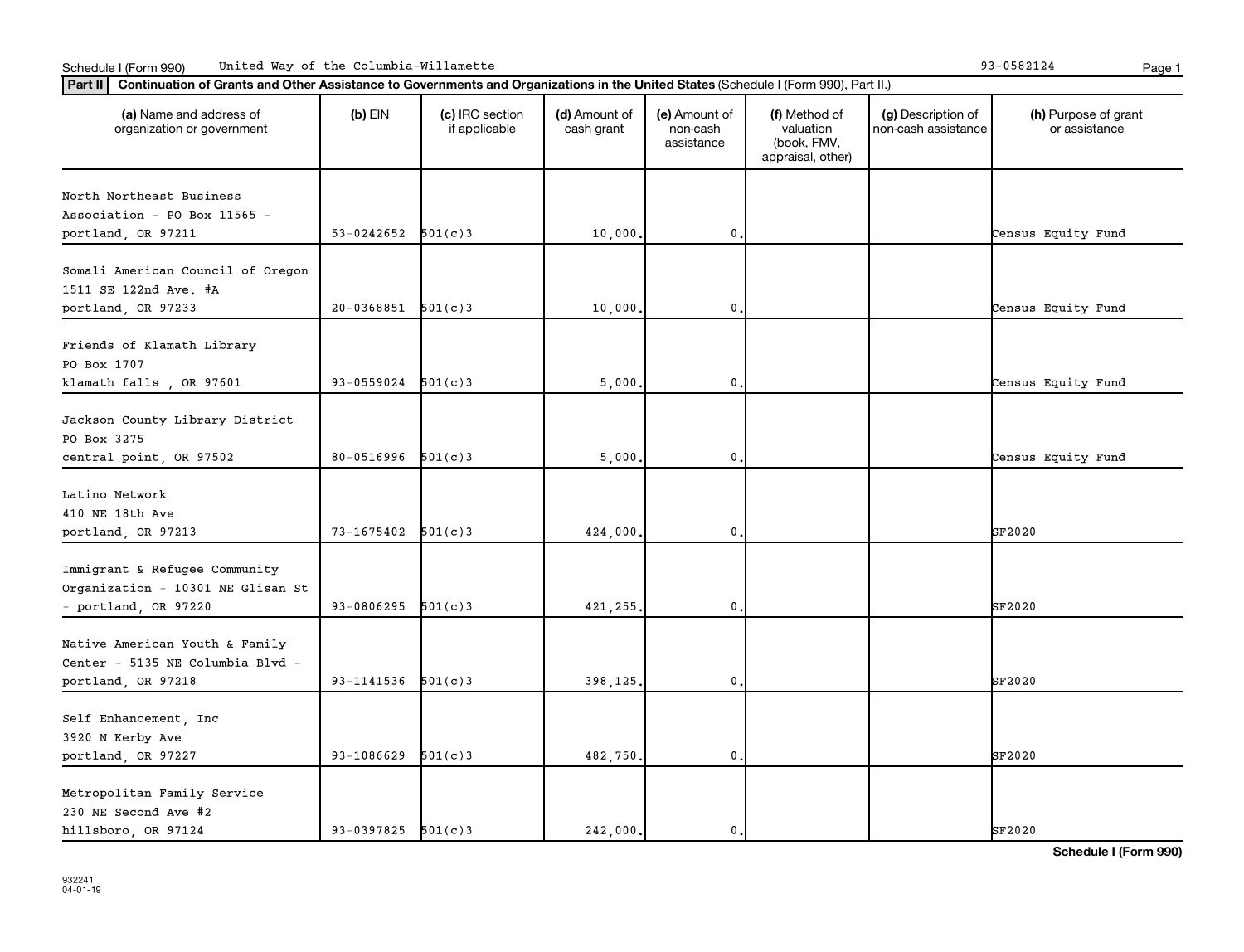#### **Part III Continuation of Grants and Other Assistance to Governments and Organizations in the United States (Schi<br>
Dart III Continuation of Grants and Other Assistance to Governments and Organizations in the United State** Schedule I (Form 990) United Way of the Columbia-Willamette Page 1 (Page 1) Page 1

| Continuation of Grants and Other Assistance to Governments and Organizations in the United States (Schedule I (Form 990), Part II.)<br>$ $ Part II |                        |                                  |                             |                                         |                                                                |                                           |                                       |
|----------------------------------------------------------------------------------------------------------------------------------------------------|------------------------|----------------------------------|-----------------------------|-----------------------------------------|----------------------------------------------------------------|-------------------------------------------|---------------------------------------|
| (a) Name and address of<br>organization or government                                                                                              | $(b)$ EIN              | (c) IRC section<br>if applicable | (d) Amount of<br>cash grant | (e) Amount of<br>non-cash<br>assistance | (f) Method of<br>valuation<br>(book, FMV,<br>appraisal, other) | (g) Description of<br>non-cash assistance | (h) Purpose of grant<br>or assistance |
| Hacienda Community Development                                                                                                                     |                        |                                  |                             |                                         |                                                                |                                           |                                       |
| Corporation - 6700 NE                                                                                                                              |                        |                                  |                             |                                         |                                                                |                                           |                                       |
| Killingsworth St. - portland, OR                                                                                                                   |                        |                                  |                             |                                         |                                                                |                                           |                                       |
| 97218                                                                                                                                              | 93-0979064             | 501(c)3                          | 46,575.                     | 0.                                      |                                                                |                                           | SF2020                                |
| Urban League of Portland                                                                                                                           |                        |                                  |                             |                                         |                                                                |                                           |                                       |
| 10 N Russell St                                                                                                                                    |                        |                                  |                             |                                         |                                                                |                                           |                                       |
| portland, OR 97227                                                                                                                                 | 93-0395590             | 501(c)3                          | 77,625.                     | $\mathbf{0}$                            |                                                                |                                           | SF2020                                |
|                                                                                                                                                    |                        |                                  |                             |                                         |                                                                |                                           |                                       |
| Miracle Theater Group                                                                                                                              |                        |                                  |                             |                                         |                                                                |                                           |                                       |
| 425 SE 6th Ave                                                                                                                                     |                        |                                  |                             |                                         |                                                                |                                           |                                       |
| portland, OR 97214                                                                                                                                 | 93-0907543             | 501(c)3                          | 31,050.                     | $\mathbf{0}$                            |                                                                |                                           | SF2020                                |
| KairosPDX                                                                                                                                          |                        |                                  |                             |                                         |                                                                |                                           |                                       |
| PO Box 12190                                                                                                                                       |                        |                                  |                             |                                         |                                                                |                                           |                                       |
| portland, OR 97212                                                                                                                                 | 46-0987167             | 501(c)3                          | 25,875.                     | $\mathbf{0}$                            |                                                                |                                           | SF2020                                |
|                                                                                                                                                    |                        |                                  |                             |                                         |                                                                |                                           |                                       |
| APANO                                                                                                                                              |                        |                                  |                             |                                         |                                                                |                                           |                                       |
| 8818 SE Division St.                                                                                                                               |                        |                                  |                             |                                         |                                                                |                                           |                                       |
| portland, OR 97206                                                                                                                                 | 53-0196605             | 501(c)3                          | 5,000.                      | $\mathbf{0}$                            |                                                                |                                           | Catalyst Fund                         |
|                                                                                                                                                    |                        |                                  |                             |                                         |                                                                |                                           |                                       |
| The Rosewood Initiative                                                                                                                            |                        |                                  |                             |                                         |                                                                |                                           |                                       |
| 16126 SE Stark St.                                                                                                                                 |                        |                                  |                             |                                         |                                                                |                                           |                                       |
| portland, OR 97233                                                                                                                                 | 93-1059037             | 501(c)3                          | 5,000.                      | $\mathbf 0$                             |                                                                |                                           | Catalyst Fund                         |
|                                                                                                                                                    |                        |                                  |                             |                                         |                                                                |                                           |                                       |
| Adelante Mujeres                                                                                                                                   |                        |                                  |                             |                                         |                                                                |                                           |                                       |
| 2030 Main Street, Suite A                                                                                                                          |                        |                                  |                             |                                         |                                                                |                                           |                                       |
| forest grove, OR 97116                                                                                                                             | 03-0473181             | 501(c)3                          | 5,000.                      | $\mathbf{0}$                            |                                                                |                                           | Catalyst Fund                         |
| Impact NW                                                                                                                                          |                        |                                  |                             |                                         |                                                                |                                           |                                       |
| PO Box 33530                                                                                                                                       |                        |                                  |                             |                                         |                                                                |                                           |                                       |
| portland, OR 97292                                                                                                                                 | 93-0391604             | 501(c)3                          | 5,000.                      | $\mathbf{0}$ .                          |                                                                |                                           | Catalyst Fund                         |
|                                                                                                                                                    |                        |                                  |                             |                                         |                                                                |                                           |                                       |
| Trash For Peace                                                                                                                                    |                        |                                  |                             |                                         |                                                                |                                           |                                       |
| 5006 NE 35th Pl                                                                                                                                    |                        |                                  |                             |                                         |                                                                |                                           |                                       |
| portland, OR 97211                                                                                                                                 | $91-1110995$ $501(c)3$ |                                  | 5.000.                      | 0.                                      |                                                                |                                           | Catalyst Fund                         |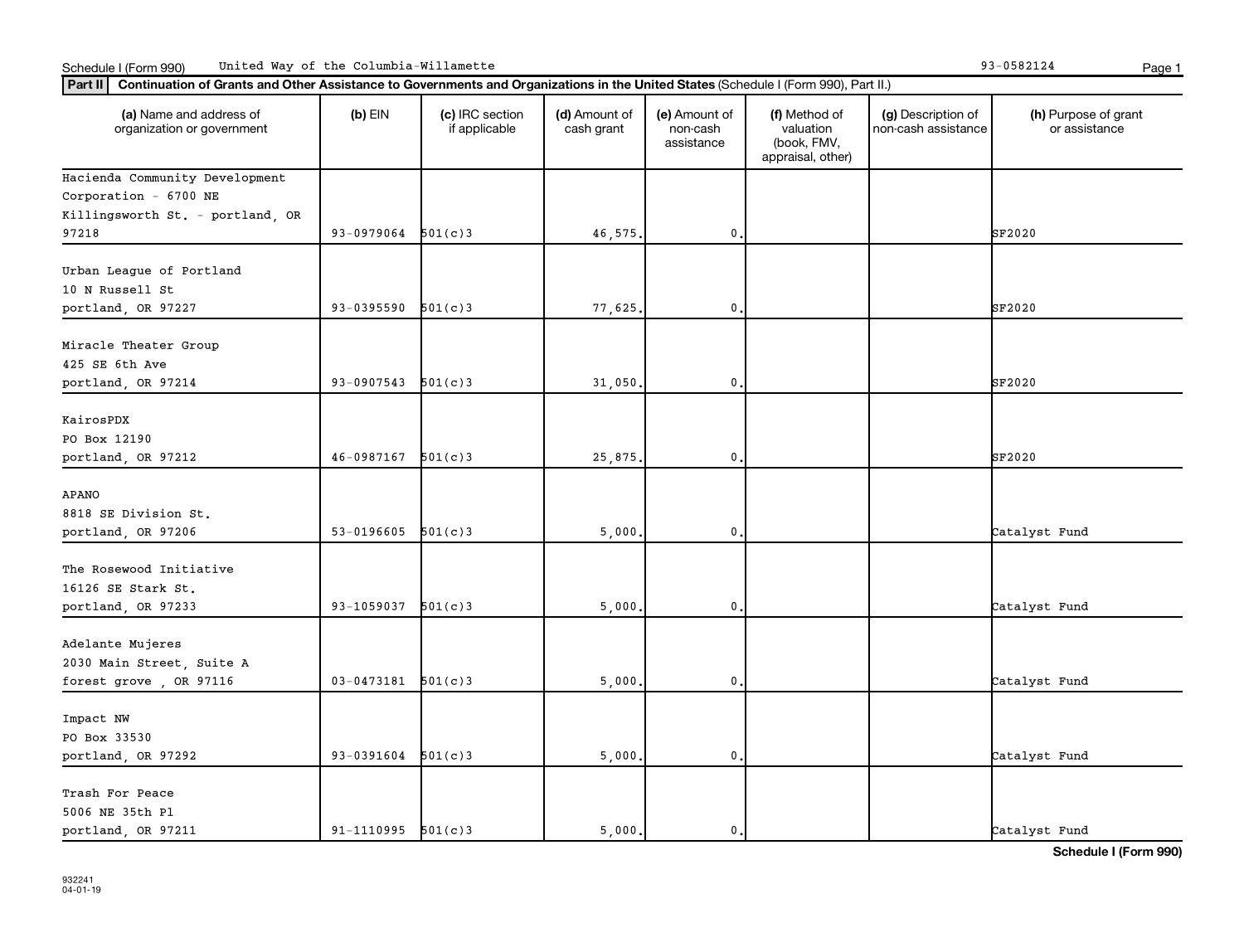organization or government

Children First for Oregon

Part II | Continuation of Grants and Other Assistance to Governments and Organizations in the United States (Schedule I (Form 990), Part II.)

if applicable

 $(b)$  EIN  $(c)$  IRC section

**(a) (b) (c) (d) (e) (f) (g) (h)** Name and address of

(d) Amount of cash grant

(e) Amount of non-cash assistance

(f) Method of valuation (book, FMV, appraisal, other)

(g) Description of non-cash assistance

| PO Box 14914                     |                        |        |                |  |               |
|----------------------------------|------------------------|--------|----------------|--|---------------|
| portland, OR 97293               | $93-1242942$ $501(c)3$ | 5,000. | $\mathbf{0}$ . |  | Catalyst Fund |
| Educational Opportunities for    |                        |        |                |  |               |
| Children and Families - 17800 SE |                        |        |                |  |               |
| Mill Plain Blvd Ste 150 -        |                        |        |                |  |               |
| vancouver, WA 98683              | $93-1001285$ $501(c)3$ | 5,000. | $\mathbf{0}$ . |  | Catalyst Fund |
| Oregon School-Based Health       |                        |        |                |  |               |
| Alliance - 911 NE David St. -    |                        |        |                |  |               |
| portland, OR 97232               | $94-6076144$ $501(c)3$ | 5,000. | $\mathbf{0}$ . |  | Catalyst Fund |
|                                  |                        |        |                |  |               |
|                                  |                        |        |                |  |               |
|                                  |                        |        |                |  |               |
|                                  |                        |        |                |  |               |
|                                  |                        |        |                |  |               |
|                                  |                        |        |                |  |               |
|                                  |                        |        |                |  |               |
|                                  |                        |        |                |  |               |
|                                  |                        |        |                |  |               |
|                                  |                        |        |                |  |               |
|                                  |                        |        |                |  |               |
|                                  |                        |        |                |  |               |
|                                  |                        |        |                |  |               |
|                                  |                        |        |                |  |               |
|                                  |                        |        |                |  |               |
|                                  |                        |        |                |  |               |
|                                  |                        |        |                |  |               |
|                                  |                        |        |                |  |               |
|                                  |                        |        |                |  | Schodule L(Eo |
|                                  |                        |        |                |  |               |

(h) Purpose of grant or assistance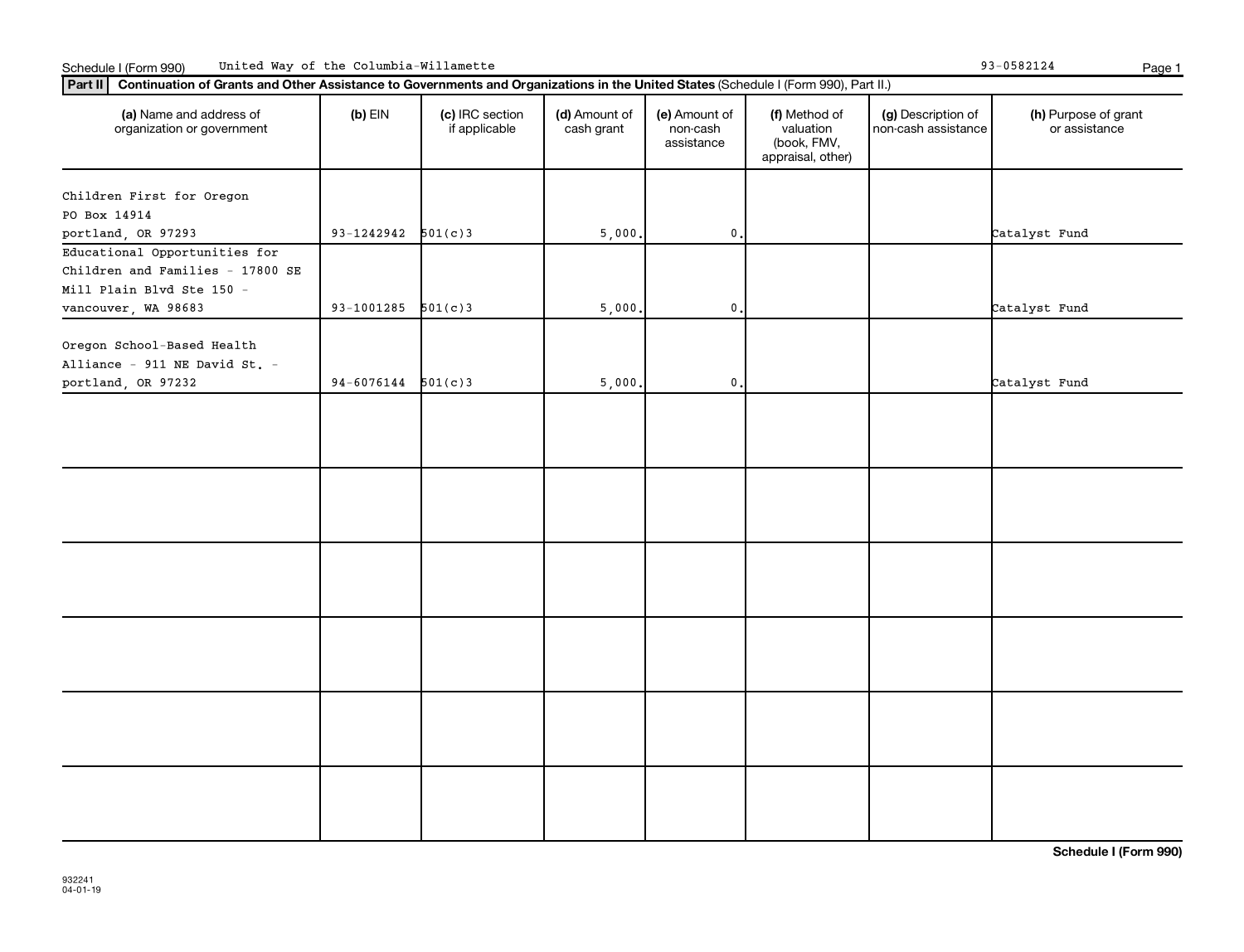Schedule I (Form 990) (2019) United Way of the Columbia-Willamette Page 193-0582124 Page 193-0582124

932102 10-26-19

| Part III   Grants and Other Assistance to Domestic Individuals. Complete if the organization answered "Yes" on Form 990, Part IV, line 22. |
|--------------------------------------------------------------------------------------------------------------------------------------------|
| Part III can be duplicated if additional space is needed.                                                                                  |

| (a) Type of grant or assistance                                                                                                                      | (b) Number of<br>recipients | (c) Amount of<br>cash grant | (d) Amount of non-<br>cash assistance | (e) Method of valuation<br>(book, FMV, appraisal, other) | (f) Description of noncash assistance |
|------------------------------------------------------------------------------------------------------------------------------------------------------|-----------------------------|-----------------------------|---------------------------------------|----------------------------------------------------------|---------------------------------------|
|                                                                                                                                                      |                             |                             |                                       |                                                          |                                       |
|                                                                                                                                                      |                             |                             |                                       |                                                          |                                       |
|                                                                                                                                                      |                             |                             |                                       |                                                          |                                       |
|                                                                                                                                                      |                             |                             |                                       |                                                          |                                       |
|                                                                                                                                                      |                             |                             |                                       |                                                          |                                       |
|                                                                                                                                                      |                             |                             |                                       |                                                          |                                       |
|                                                                                                                                                      |                             |                             |                                       |                                                          |                                       |
|                                                                                                                                                      |                             |                             |                                       |                                                          |                                       |
|                                                                                                                                                      |                             |                             |                                       |                                                          |                                       |
|                                                                                                                                                      |                             |                             |                                       |                                                          |                                       |
|                                                                                                                                                      |                             |                             |                                       |                                                          |                                       |
|                                                                                                                                                      |                             |                             |                                       |                                                          |                                       |
|                                                                                                                                                      |                             |                             |                                       |                                                          |                                       |
|                                                                                                                                                      |                             |                             |                                       |                                                          |                                       |
|                                                                                                                                                      |                             |                             |                                       |                                                          |                                       |
| Part IV<br>Supplemental Information. Provide the information required in Part I, line 2; Part III, column (b); and any other additional information. |                             |                             |                                       |                                                          |                                       |
|                                                                                                                                                      |                             |                             |                                       |                                                          |                                       |
| Part I, Line 2:                                                                                                                                      |                             |                             |                                       |                                                          |                                       |
|                                                                                                                                                      |                             |                             |                                       |                                                          |                                       |

Program Grants: As a condition for receiving grant funds, grantees are

required to submit: 1) a funding agreement signed by the organization's

board president and the chief executive officer; 2) organization's

anti-discrimination policy; 3) certification stating that United Way funds

will be used in compliance with all applicable anti-terrorism financing and

asset control laws, statutes and executive orders; and 4) organizations

with annual budgets over \$500,000, an annual audit, and organizations with

budgets under \$500,000, an annual financial review. In addition grantees

**2**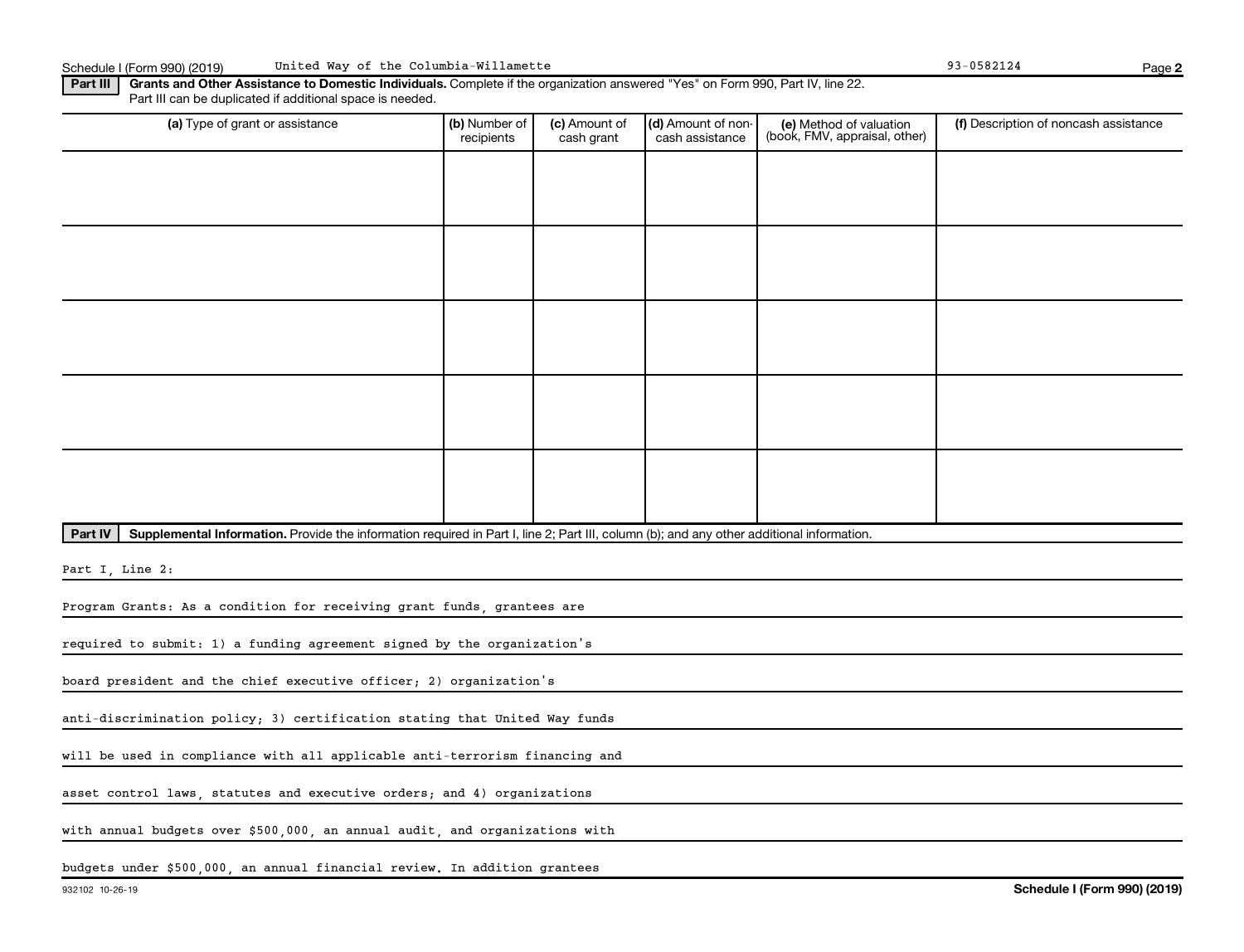| Part IV   Supplemental Information                                          |
|-----------------------------------------------------------------------------|
| submit an annual work plan that reflects: 1) goals and objectives of the    |
| funded project with specific deliverables and milestones; 2) an evaluation  |
| plan to measure accomplishment of the goals and objectives; and 3) budget   |
| of expenses for staffing, equipment, training and other program needs       |
| related to project goals and objectives. Progress reports are required      |
| every 6 months to determine that grantees are implementing the program      |
| according to this work plan, achieving the goals of the program and         |
| spending United Way funds according to the project budget. Monitoring       |
| includes semi-annual progress report reviews, annual site visits, and       |
| formal program review. Technical assistance is provided to bring programs   |
| into compliance regarding the terms of the funding agreement, the program   |
| budget, management, implementation and/or achievement of project goals.     |
| United Way reserves the right to conduct additional reviews of a funded     |
| project at any time during the funding year. Organizations are required to  |
| return to United Way any funds paid to the organization which may no longer |
| be used for their intended purposes as outlined in the work plan. United    |
| Way may authorize deferment of payment whenever required reports are not    |
| submitted requested additional information is not submitted and/or for      |
| repeated non-compliance with terms of the funding agreement. Upon           |
| presentation of information regarding alleged fiscal mismanagement, serious |
| financial concerns that impact the project's performance, significant       |
| deficiencies in service delivery, and/or non-compliance with the terms of   |
| the funding agreement, the Community Impact Cabinet may recommend           |
| cancellation of the funding agreement. Cancellation of the funding          |
| agreement is the responsibility of the United Way Board of Directors.       |
|                                                                             |

Amounts Designated by Donors: United Way of the Columbia-Willamette honors

donor intent, including requests to fund specific nonprofit organizations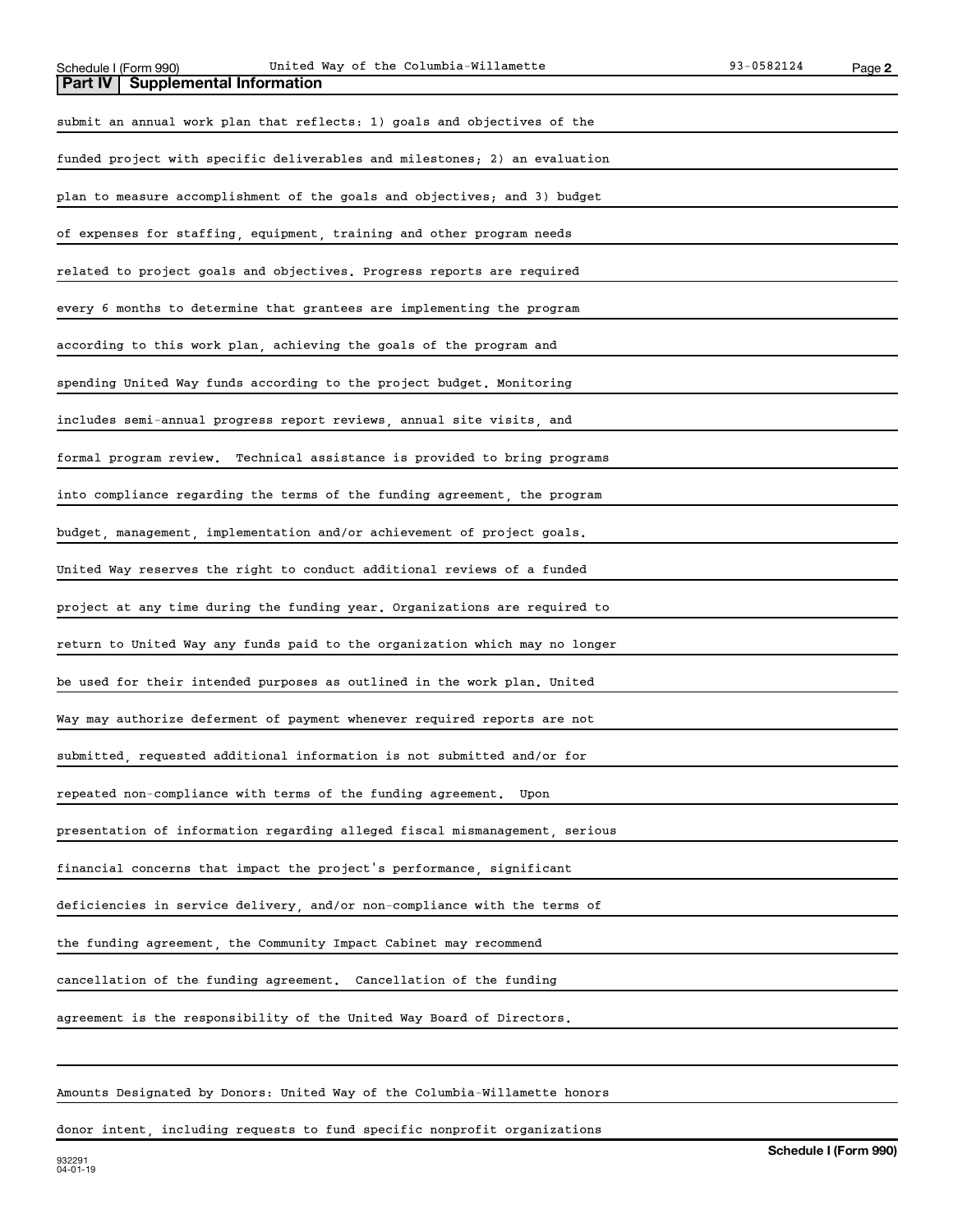**2**

|  | Part IV   Supplemental Information |  |
|--|------------------------------------|--|
|--|------------------------------------|--|

that meet the IRS qualification of a tax exempt charitable organization.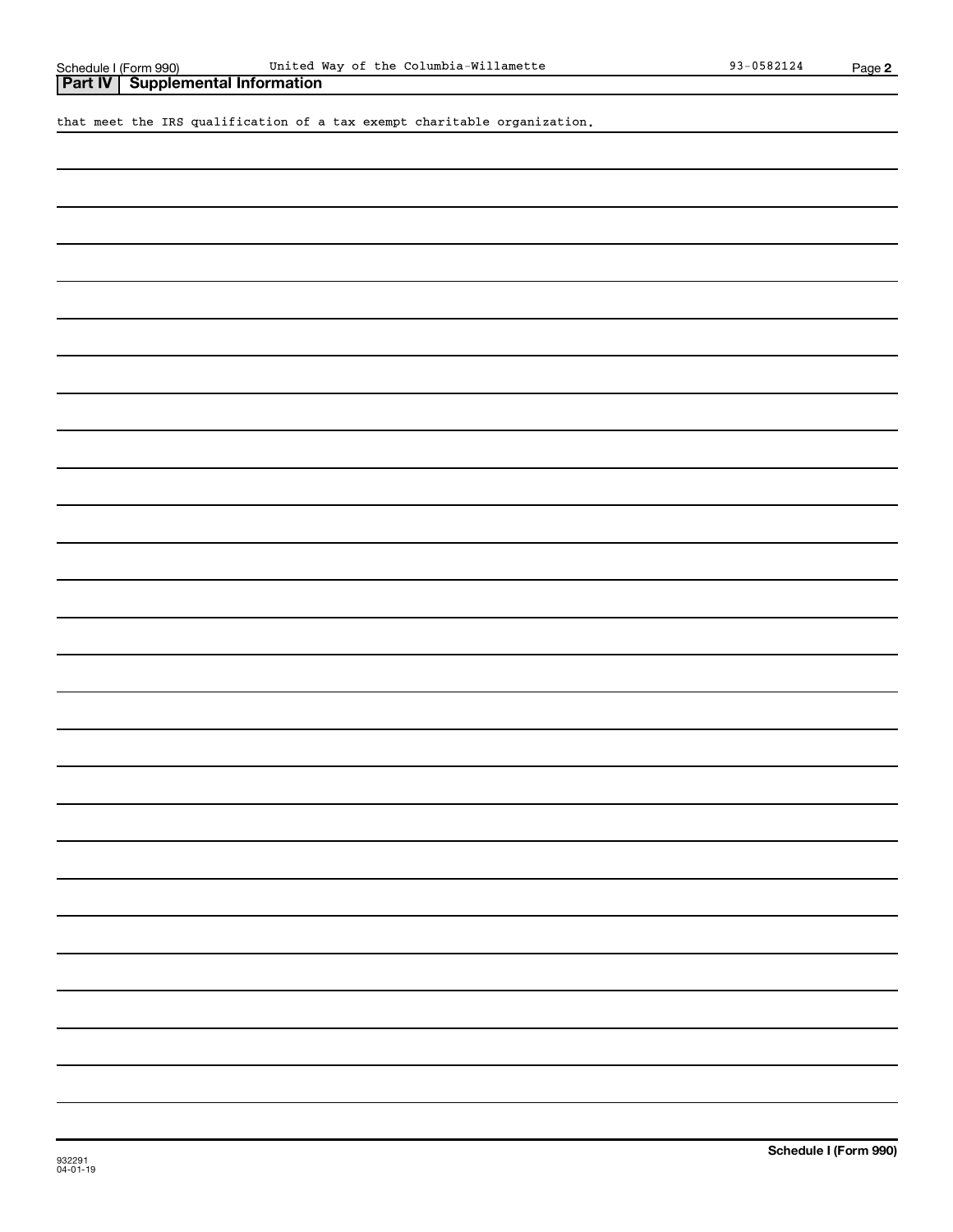|              | <b>Compensation Information</b><br><b>SCHEDULE J</b>                                                                                                            |  | OMB No. 1545-0047                                   |           |                  |
|--------------|-----------------------------------------------------------------------------------------------------------------------------------------------------------------|--|-----------------------------------------------------|-----------|------------------|
|              | (Form 990)<br>For certain Officers, Directors, Trustees, Key Employees, and Highest                                                                             |  |                                                     | <b>19</b> |                  |
|              | <b>Compensated Employees</b><br>Complete if the organization answered "Yes" on Form 990, Part IV, line 23.<br>Attach to Form 990.<br>Department of the Treasury |  |                                                     |           |                  |
|              |                                                                                                                                                                 |  | <b>Open to Public</b>                               |           |                  |
|              | Go to www.irs.gov/Form990 for instructions and the latest information.<br>Internal Revenue Service<br>Name of the organization                                  |  | Inspection<br><b>Employer identification number</b> |           |                  |
|              | United Way of the Columbia-Willamette                                                                                                                           |  | 93-0582124                                          |           |                  |
|              | <b>Questions Regarding Compensation</b><br>Part I                                                                                                               |  |                                                     |           |                  |
|              |                                                                                                                                                                 |  |                                                     | Yes       | No               |
| 1a           | Check the appropriate box(es) if the organization provided any of the following to or for a person listed on Form 990,                                          |  |                                                     |           |                  |
|              | Part VII, Section A, line 1a. Complete Part III to provide any relevant information regarding these items.                                                      |  |                                                     |           |                  |
|              | First-class or charter travel<br>Housing allowance or residence for personal use                                                                                |  |                                                     |           |                  |
|              | Travel for companions<br>Payments for business use of personal residence                                                                                        |  |                                                     |           |                  |
|              | Tax indemnification and gross-up payments<br>Health or social club dues or initiation fees                                                                      |  |                                                     |           |                  |
|              | Discretionary spending account<br>Personal services (such as maid, chauffeur, chef)                                                                             |  |                                                     |           |                  |
|              |                                                                                                                                                                 |  |                                                     |           |                  |
|              | <b>b</b> If any of the boxes on line 1a are checked, did the organization follow a written policy regarding payment or                                          |  |                                                     |           |                  |
|              |                                                                                                                                                                 |  | 1b                                                  |           |                  |
| $\mathbf{2}$ | Did the organization require substantiation prior to reimbursing or allowing expenses incurred by all directors,                                                |  |                                                     |           |                  |
|              |                                                                                                                                                                 |  | $\mathbf{2}$                                        |           |                  |
|              |                                                                                                                                                                 |  |                                                     |           |                  |
| з            | Indicate which, if any, of the following the organization used to establish the compensation of the organization's                                              |  |                                                     |           |                  |
|              | CEO/Executive Director. Check all that apply. Do not check any boxes for methods used by a related organization to                                              |  |                                                     |           |                  |
|              | establish compensation of the CEO/Executive Director, but explain in Part III.                                                                                  |  |                                                     |           |                  |
|              | Compensation committee<br>X  <br>Written employment contract                                                                                                    |  |                                                     |           |                  |
|              | X<br>Compensation survey or study<br>Independent compensation consultant                                                                                        |  |                                                     |           |                  |
|              | $X$ Form 990 of other organizations<br>X<br>Approval by the board or compensation committee                                                                     |  |                                                     |           |                  |
|              |                                                                                                                                                                 |  |                                                     |           |                  |
| 4            | During the year, did any person listed on Form 990, Part VII, Section A, line 1a, with respect to the filing                                                    |  |                                                     |           |                  |
|              | organization or a related organization:                                                                                                                         |  |                                                     |           |                  |
| а            | Receive a severance payment or change-of-control payment?                                                                                                       |  | 4a                                                  |           | Х                |
| b            |                                                                                                                                                                 |  | 4b                                                  |           | $\mathbf X$<br>X |
| c            |                                                                                                                                                                 |  | 4с                                                  |           |                  |
|              | If "Yes" to any of lines 4a-c, list the persons and provide the applicable amounts for each item in Part III.                                                   |  |                                                     |           |                  |
|              | Only section 501(c)(3), 501(c)(4), and 501(c)(29) organizations must complete lines 5-9.                                                                        |  |                                                     |           |                  |
|              |                                                                                                                                                                 |  |                                                     |           |                  |
|              |                                                                                                                                                                 |  |                                                     |           |                  |
|              | For persons listed on Form 990, Part VII, Section A, line 1a, did the organization pay or accrue any compensation                                               |  |                                                     |           |                  |
|              | contingent on the revenues of:                                                                                                                                  |  |                                                     |           | х                |
|              |                                                                                                                                                                 |  | 5a<br>5b                                            |           | X                |
|              | If "Yes" on line 5a or 5b, describe in Part III.                                                                                                                |  |                                                     |           |                  |
| 6.           |                                                                                                                                                                 |  |                                                     |           |                  |
|              | For persons listed on Form 990, Part VII, Section A, line 1a, did the organization pay or accrue any compensation<br>contingent on the net earnings of:         |  |                                                     |           |                  |
|              |                                                                                                                                                                 |  | 6a                                                  |           | х                |
|              |                                                                                                                                                                 |  | 6b                                                  |           | X                |
|              | If "Yes" on line 6a or 6b, describe in Part III.                                                                                                                |  |                                                     |           |                  |
|              | 7 For persons listed on Form 990, Part VII, Section A, line 1a, did the organization provide any nonfixed payments                                              |  |                                                     |           |                  |
|              |                                                                                                                                                                 |  | 7                                                   |           | х                |
| 8            | Were any amounts reported on Form 990, Part VII, paid or accrued pursuant to a contract that was subject to the                                                 |  |                                                     |           |                  |
|              |                                                                                                                                                                 |  | 8                                                   |           | х                |
| 9            | If "Yes" on line 8, did the organization also follow the rebuttable presumption procedure described in                                                          |  |                                                     |           |                  |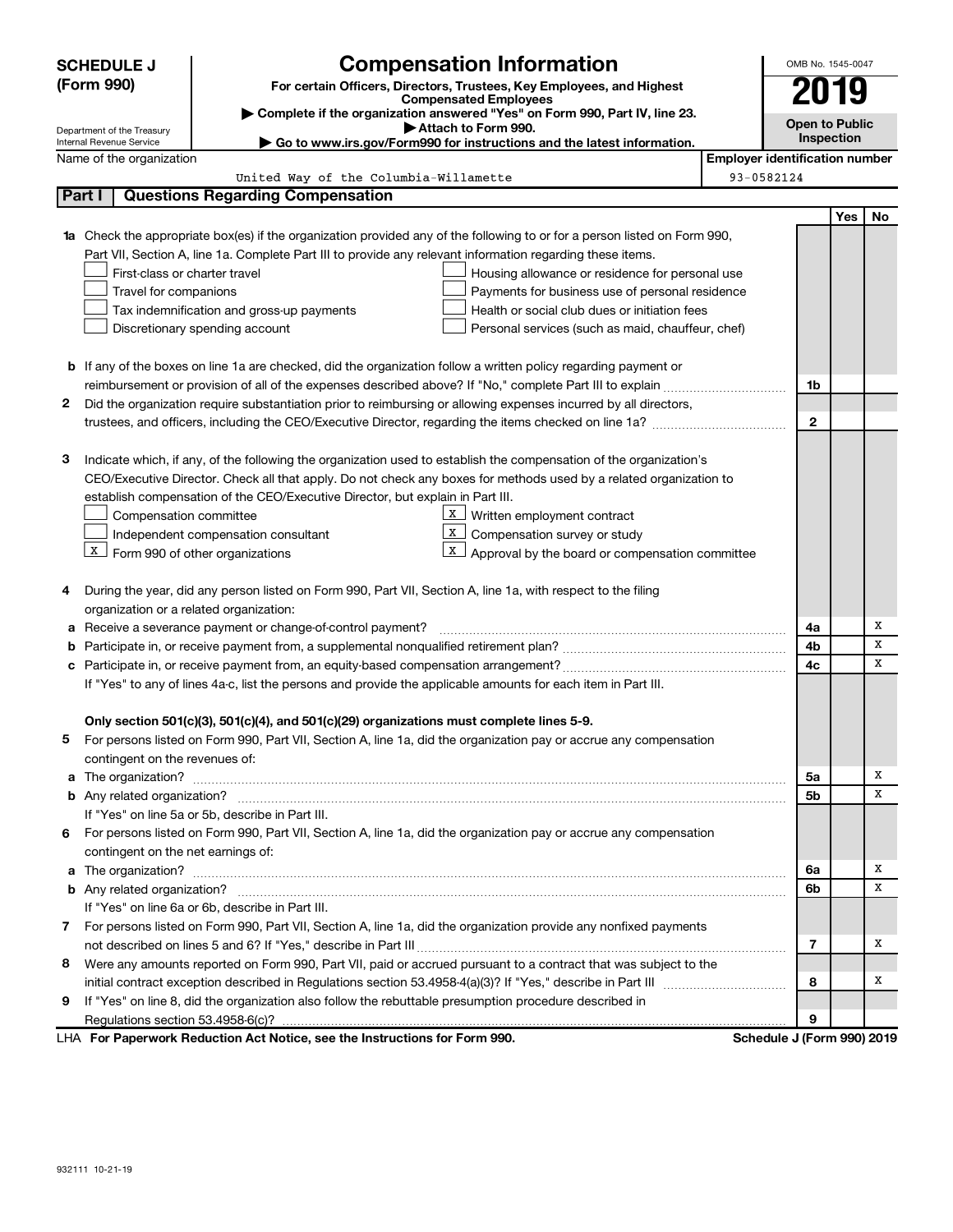#### Part II | Officers, Directors, Trustees, Key Employees, and Highest Compensated Employees. Use duplicate copies if additional space is needed.

For each individual whose compensation must be reported on Schedule J, report compensation from the organization on row (i) and from related organizations, described in the instructions, on row (ii). Do not list any individuals that aren't listed on Form 990, Part VII.

Note: The sum of columns (B)(i)-(iii) for each listed individual must equal the total amount of Form 990, Part VII, Section A, line 1a, applicable column (D) and (E) amounts for that individual.

| (A) Name and Title        |            |                          | (B) Breakdown of W-2 and/or 1099-MISC compensation |                                           | (C) Retirement and             | (D) Nontaxable | (E) Total of columns | (F) Compensation                                           |
|---------------------------|------------|--------------------------|----------------------------------------------------|-------------------------------------------|--------------------------------|----------------|----------------------|------------------------------------------------------------|
|                           |            | (i) Base<br>compensation | (ii) Bonus &<br>incentive<br>compensation          | (iii) Other<br>reportable<br>compensation | other deferred<br>compensation | benefits       | $(B)(i)-(D)$         | in column (B)<br>reported as deferred<br>on prior Form 990 |
| Chelsea Sokolow<br>(1)    | (i)        | 167,882.                 | $\overline{\mathbf{0}}$ .                          | $\overline{\mathbf{0}}$ .                 | 5,050.                         | 3,978.         | 176,910              | $\mathfrak o$ .                                            |
| Chief Development Officer | (ii)       | $\mathbf{0}$ .           | $\mathfrak o$ .                                    | $\mathfrak o$ .                           | $\mathbf 0$ .                  | $\mathbf{0}$ . | $\mathfrak o$ .      | $\mathbf 0$ .                                              |
|                           | (i)        |                          |                                                    |                                           |                                |                |                      |                                                            |
|                           | (ii)       |                          |                                                    |                                           |                                |                |                      |                                                            |
|                           | (i)        |                          |                                                    |                                           |                                |                |                      |                                                            |
|                           | (ii)       |                          |                                                    |                                           |                                |                |                      |                                                            |
|                           | $(\sf{i})$ |                          |                                                    |                                           |                                |                |                      |                                                            |
|                           | (ii)       |                          |                                                    |                                           |                                |                |                      |                                                            |
|                           | $(\sf{i})$ |                          |                                                    |                                           |                                |                |                      |                                                            |
|                           | (ii)       |                          |                                                    |                                           |                                |                |                      |                                                            |
|                           | (i)        |                          |                                                    |                                           |                                |                |                      |                                                            |
|                           | (ii)       |                          |                                                    |                                           |                                |                |                      |                                                            |
|                           | (i)        |                          |                                                    |                                           |                                |                |                      |                                                            |
|                           | (ii)       |                          |                                                    |                                           |                                |                |                      |                                                            |
|                           | (i)        |                          |                                                    |                                           |                                |                |                      |                                                            |
|                           | (ii)       |                          |                                                    |                                           |                                |                |                      |                                                            |
|                           | (i)        |                          |                                                    |                                           |                                |                |                      |                                                            |
|                           | (ii)       |                          |                                                    |                                           |                                |                |                      |                                                            |
|                           | (i)        |                          |                                                    |                                           |                                |                |                      |                                                            |
|                           | (ii)       |                          |                                                    |                                           |                                |                |                      |                                                            |
|                           | (i)        |                          |                                                    |                                           |                                |                |                      |                                                            |
|                           | (ii)       |                          |                                                    |                                           |                                |                |                      |                                                            |
|                           | (i)        |                          |                                                    |                                           |                                |                |                      |                                                            |
|                           | (ii)       |                          |                                                    |                                           |                                |                |                      |                                                            |
|                           | (i)        |                          |                                                    |                                           |                                |                |                      |                                                            |
|                           | (ii)       |                          |                                                    |                                           |                                |                |                      |                                                            |
|                           | (i)        |                          |                                                    |                                           |                                |                |                      |                                                            |
|                           | (i)        |                          |                                                    |                                           |                                |                |                      |                                                            |
|                           | (i)        |                          |                                                    |                                           |                                |                |                      |                                                            |
|                           | (ii)       |                          |                                                    |                                           |                                |                |                      |                                                            |
|                           | $(\sf{i})$ |                          |                                                    |                                           |                                |                |                      |                                                            |
|                           | (ii)       |                          |                                                    |                                           |                                |                |                      |                                                            |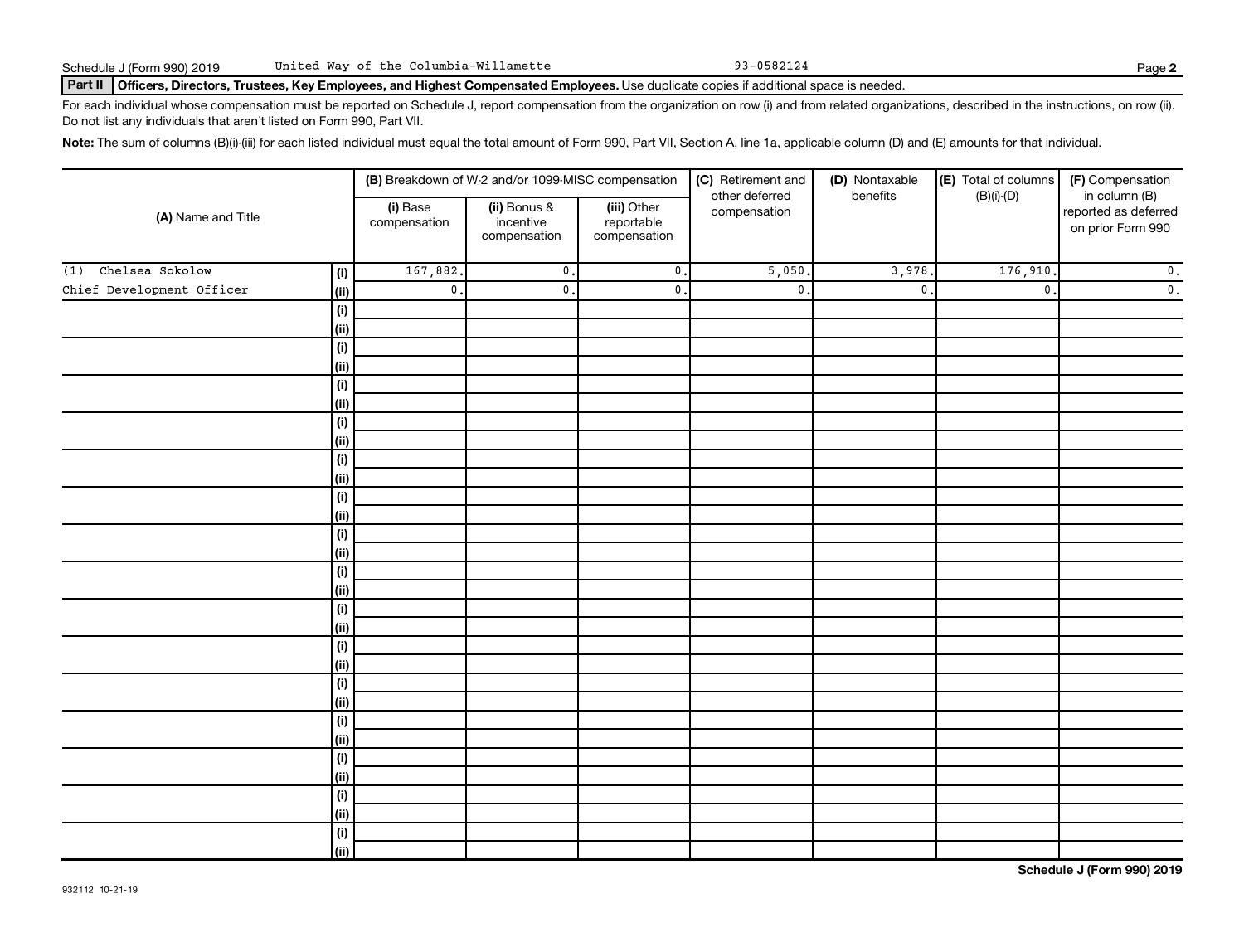### **Part III Supplemental Information**

Provide the information, explanation, or descriptions required for Part I, lines 1a, 1b, 3, 4a, 4b, 4c, 5a, 5b, 6a, 6b, 7, and 8, and for Part II. Also complete this part for any additional information.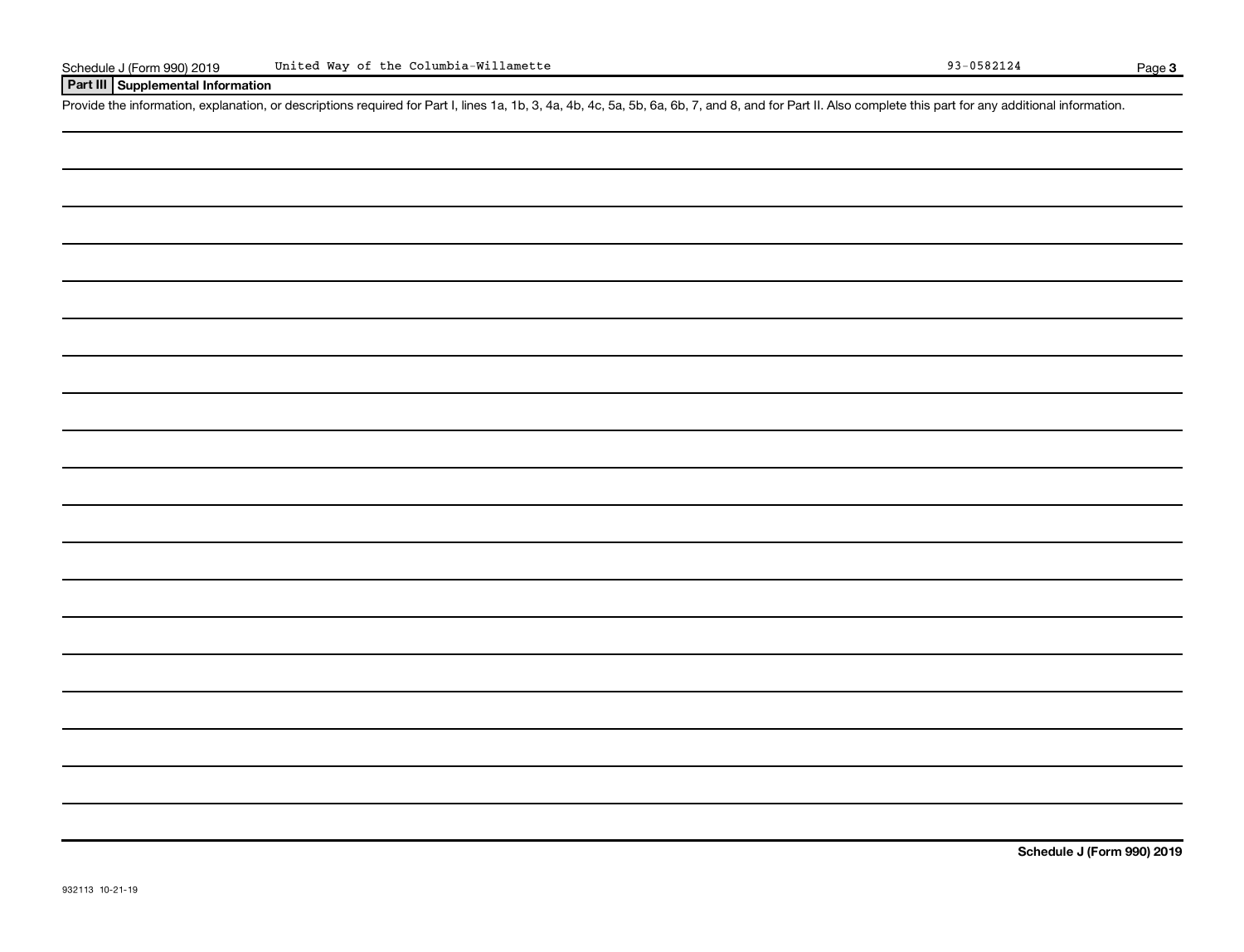**(Form 990 or 990-EZ)**

Department of the Treasury Internal Revenue Service

Name of the organization

## **Complete to provide information for responses to specific questions on** SCHEDULE O **Supplemental Information to Form 990 or 990-EZ** 2019<br>(Form 990 or 990-EZ)

**Form 990 or 990-EZ or to provide any additional information. | Attach to Form 990 or 990-EZ. | Go to www.irs.gov/Form990 for the latest information.**



**Employer identification number** United Way of the Columbia-Willamette 193-0582124

Form 990, Part III, Line 1

At United Way of the Columbia-Willamette, we have a simple, ambitious

vision: invest in our region's kids so they are free from poverty and

free to reach their potential.

We have been bringing our community to do good for nearly 100 years. We

are uniquely positioned to connect and support the people, nonprofits

businesses and government agencies working hard to address poverty in

our region. Leveraging our capacity as a convener and our trusted brand

as an influencer, we focus on where the need is the greatest and

identify and scale what works.

Together we are making schools, families and communities stronger for

the kids of our region.

Schools for kids: We are working to ensure that kids, from pre-school

through graduation, get the support they need to stay in school and

succeed so they can enter college or the workforce ready to thrive and

contribute.

Families for kids: We are helping families meet basic needs and have a

stable foundation so kids can focus in school.

Communities for kids: We are activating the village. We mobilize over

20,000 volunteers a year by connecting them to projects that directly

support kids in our region.

Together, we can make our region a better place for everyone. Together,

we are united for impact.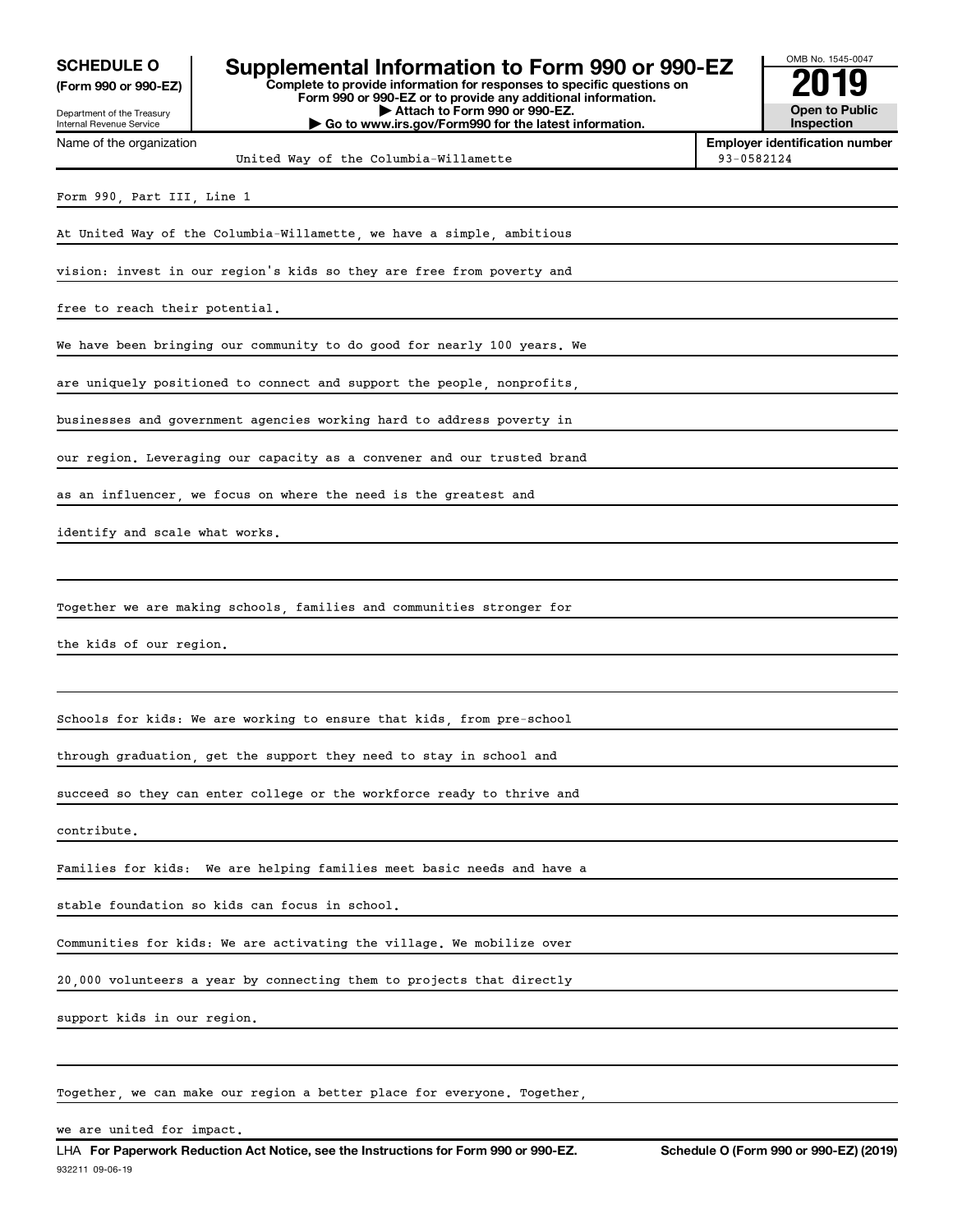| Schedule O (Form 990 or 990-EZ) (2019) | Page 2                                |
|----------------------------------------|---------------------------------------|
| Name of the organization               | <b>Employer identification number</b> |
| United Way of the Columbia-Willamette  | 93-0582124                            |
|                                        |                                       |

Learn more about our mission and what we do at:

https://www.unitedway-pdx.org

Form 990, Part III, Line 4a, Program Service Accomplishments:

United Way has selected one collaborative to invest in through the

Community Transformation strategy. The community collaborative consists

of a number of organizations and/or groups from different sectors that

are working together in alignment with UWCW's new strategic goals of

successful kids, stable families and connected communities. UWCW is

engaging with the collaborative as a partner in a planning process to

co-create a business and work plan that achieves the results outlined

by the collaborative to create impact in their community.

Early Learning Hubs - Early Learning Multnomah and Early Learning

Washington County are two of sixteen state-designated early learning

hubs throughout Oregon. Oregon's early learning hubs are designed to

create an aligned and coordinated early childhood system of services

and supports for families to ensure that children have what they need

to thrive in school and life. (See Schedule O for more information)

Each hub is working locally to make early learning resources and

supports more available, more accessible, and more effective for

children and families that have historically been underrepresented in

services.

The Oregon Census Equity Funders Committee of Oregon (CEFCO) is a

collaborative of philanthropic organizations working to reduce the

undercount in the 2020 census by partnering with public agencies to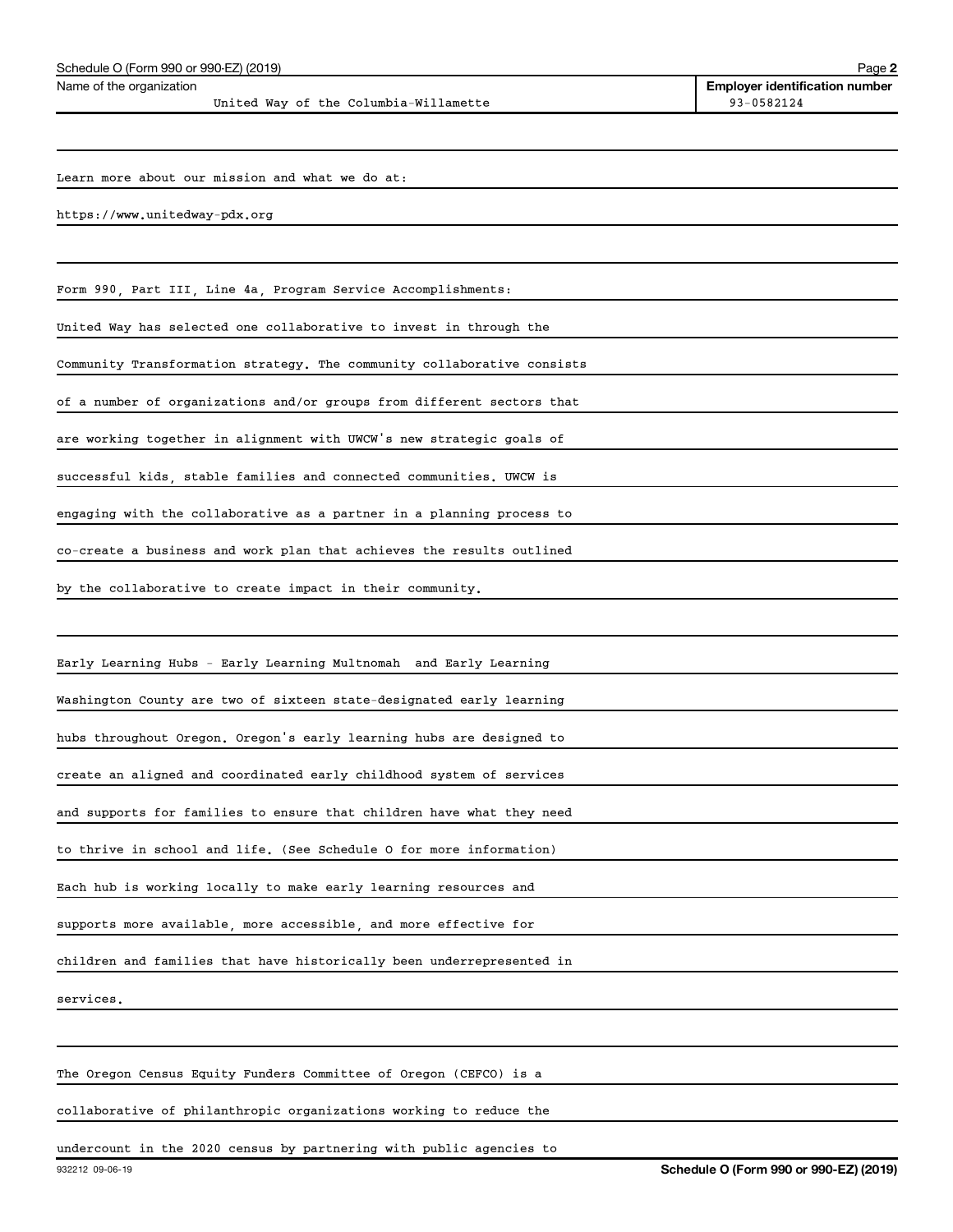| Schedule O (Form 990 or 990-EZ) (2019)                                    | Page 2                                              |
|---------------------------------------------------------------------------|-----------------------------------------------------|
| Name of the organization<br>United Way of the Columbia-Willamette         | <b>Employer identification number</b><br>93-0582124 |
| raise funds and implement an equitable Hard to Count Campaign,            |                                                     |
| #WeCountOregon, through a pooled and aligned Oregon Census Equity Fund    |                                                     |
| (OCEF). United Way of the Columbia Willamette is the fiscal agent and     |                                                     |
| backbone of the OCEF.                                                     |                                                     |
|                                                                           |                                                     |
| The Albina Rockwood Promise Neighborhood Initiative (ARPNI) is a          |                                                     |
| collaborative of seven non-profit organizations working to empower        |                                                     |
| students and families of color to achieve academic and economic           |                                                     |
| success. In partnership with two school districts, the ARPNI provides     |                                                     |
| culturally specific and responsive services to students and families      |                                                     |
| from early childhood through college/career. United Way of the            |                                                     |
| Columbia Willamette supports the evaluation work of the collaborative,    |                                                     |
| leading two surveys: a biennial neighborhood survey and annual school     |                                                     |
| climate survey.                                                           |                                                     |
|                                                                           |                                                     |
| Form 990, Part III, Line 4b, Program Service Accomplishments:             |                                                     |
| Donor Choice - United Way offers donor the opportunity to designate       |                                                     |
| their gift directly to 501 (3) organizations of their choice.             |                                                     |
| Donations given through United Way provide support to a wide variety of   |                                                     |
| nonprofits and help keep fundraising cost low for these organizations     |                                                     |
| as well as increasing philanthropy within the community.                  |                                                     |
|                                                                           |                                                     |
| Form 990, Part VI, Section B, line 11b:                                   |                                                     |
| The IRS Form 990 is electronically sent to all Finance Committee members  |                                                     |
| and reviewed at the Finance Committee meeting.<br>Once reviewed by the    |                                                     |
| Finance Comittee, the 990 is electronically sent to all board members for |                                                     |
| The 990 is then submitted to the IRS and posted to the UWCW<br>review.    |                                                     |
| website.                                                                  |                                                     |